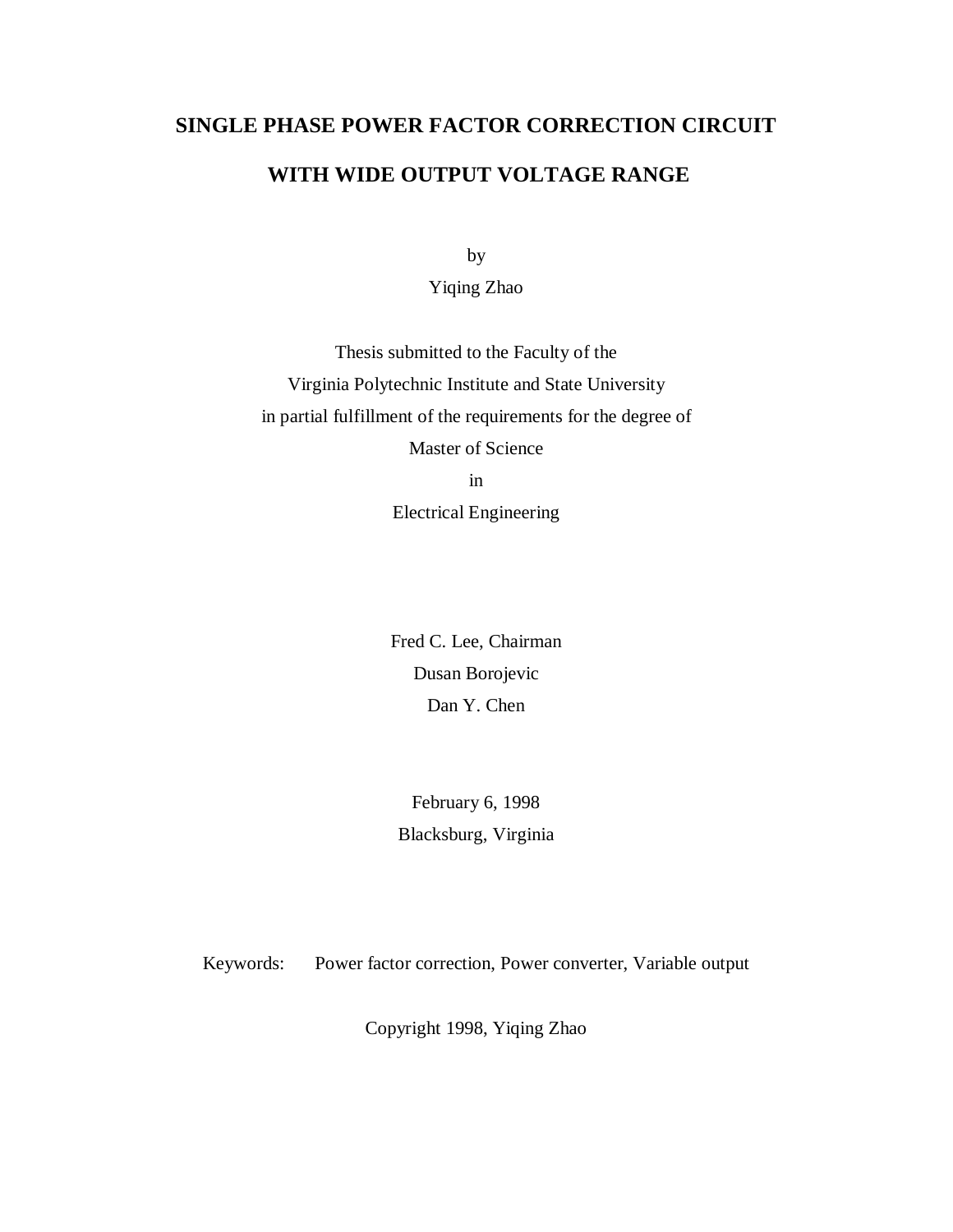# **SINGLE PHASE POWER FACTOR CORRECTION CIRCUIT WITH WIDE OUTPUT VOLTAGE RANGE**

by

Yiqing Zhao Fred C. Lee, Chairman Electrical Engineering

#### (ABSTRACT)

The conventional power factor correction circuit has a fixed output voltage. However, in some applications, a PFC circuit with a wide output voltage range is needed. A single phase power factor correction circuit with wide output voltage range is developed in this work.

After a comparison of two main power stage candidates (Buck+Boost and Sepic) in terms of efficiency, complexity, cost and device rating, the buck+boost converter is employed as the variable output PFC power stage. From the loss analysis, this topology has a high efficiency from light load to heavy load.

The control system of the variable output PFC circuit is analyzed and designed. Charge average current sensing scheme has been adopted to sense the input current. The problem of high input harmonic currents at low output voltage is discussed. It is found that the current loop gain and cross over frequency will change greatly when the output voltage changes. To solve this problem, an automatic gain control scheme is proposed and a detailed circuit is designed and added to the current loop.

A modified input current sensing scheme is presented to overcome the problem of an insufficient phase margin of the PFC circuit near the maximum output voltage. The charge average current sensing circuit will be bypassed automatically by a logical circuit when the output voltage is higher than the peak line voltage. Instead, a resistor is used to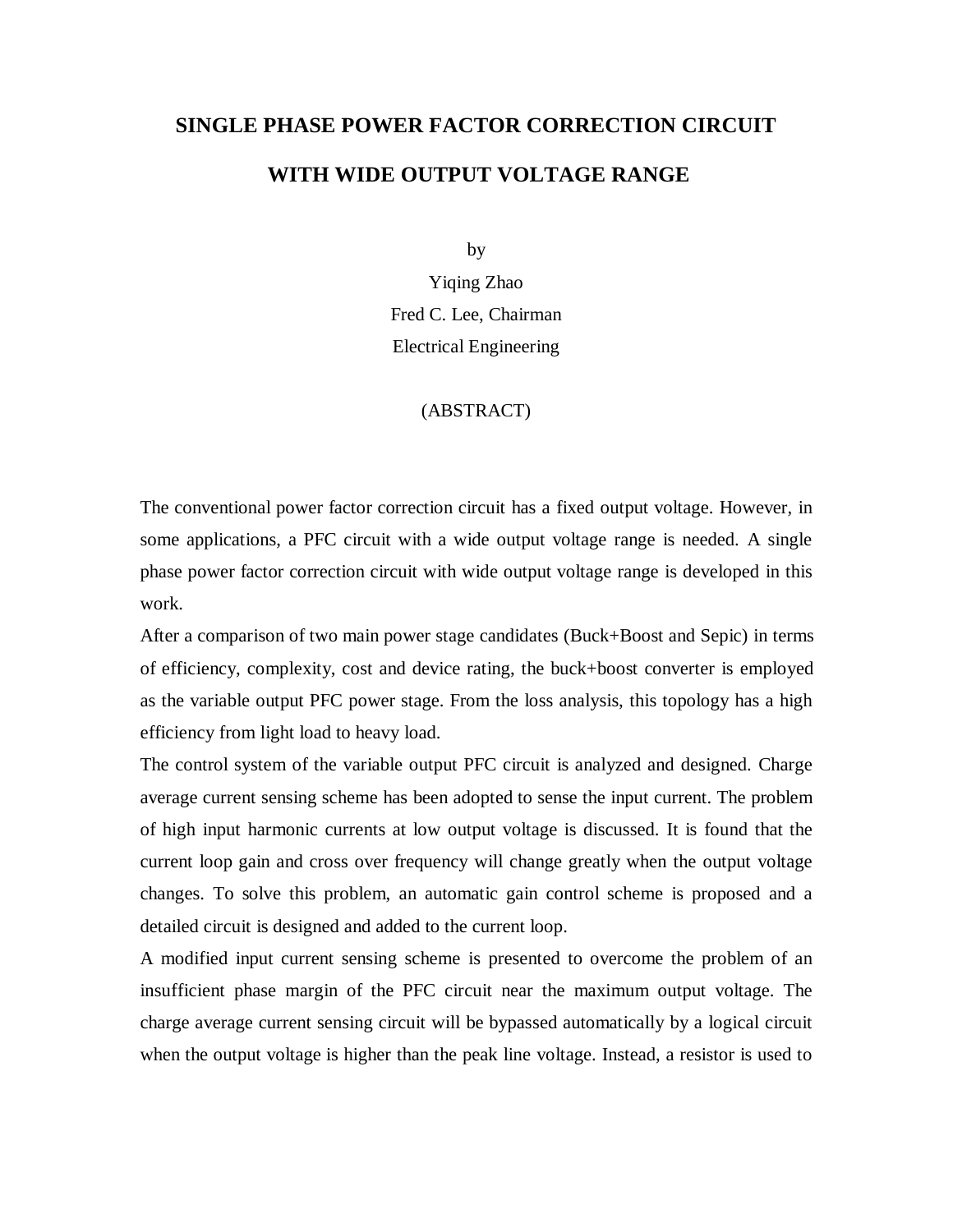sense the input current at that condition. Therefore, the phase delay caused by the charge average current sensing circuit is avoided.

The design and analysis are based on a novel air conditioner motor system application. Some detailed design issues are discussed. The experimental results show that the variable output PFC circuit has good performance in the wide output voltage range, under both the Boost mode when the output voltage is high and the Buck+Boost mode when the output voltage is low.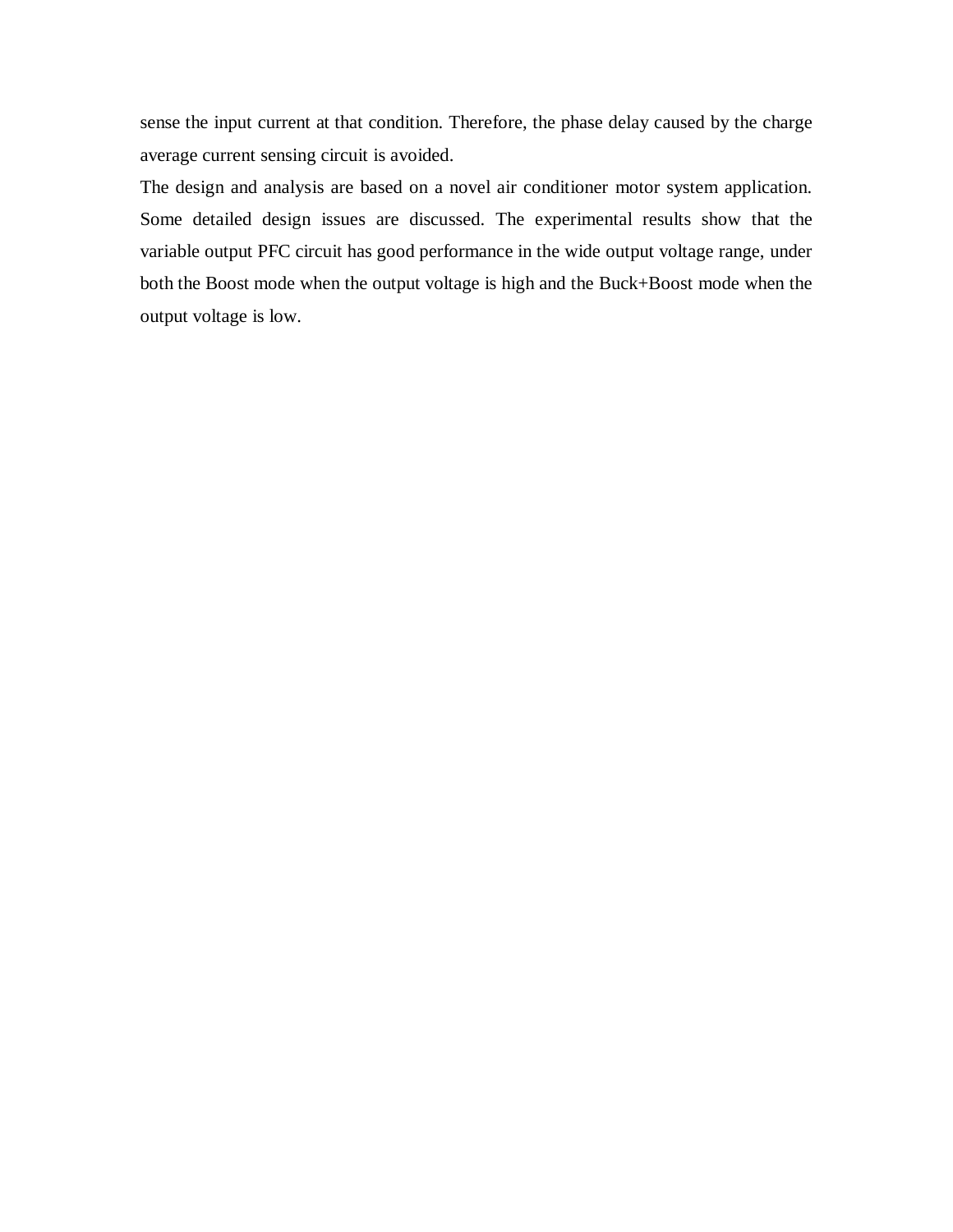## **Acknowledgments**

I would like to express my sincere appreciation to my advisor, Dr. Fred C. Lee, for his guidance, encouragement, and continued support through the course of this work. His extensive knowledge and creative thinking has been an invaluable help.

I am grateful to Dr. Dan Y. Chen and Dr. Dusan Borojevic for their teaching and valuable contributions as members of my advisory committee.

I gratefully thank Dr. Chih-Yi Lin, Prof. Xinfu Zhuang, Dr. Jinrong Qian, Mr. Ray L. Lin, Mr. Xunwei Zhou, Mr. Robert Watson, Dr. Guichao Hua, Mr. Kunrong Wang, Mr. Richard Zhang, Mr. Qihong Huang and Mr. Satoshi Ikeda for their invaluable help and discussions in this work.

I also wish to thank Prof. Jingming Bian and Prof. Shi-Peng Huang for their guidance and support during my early days in the area of power electronics.

I would like to thank my wife, Qian Chen, for her love, support, and understanding during the past years.

This work was supported by PANASONIC Matsushita Electric Industrial Co., Ltd.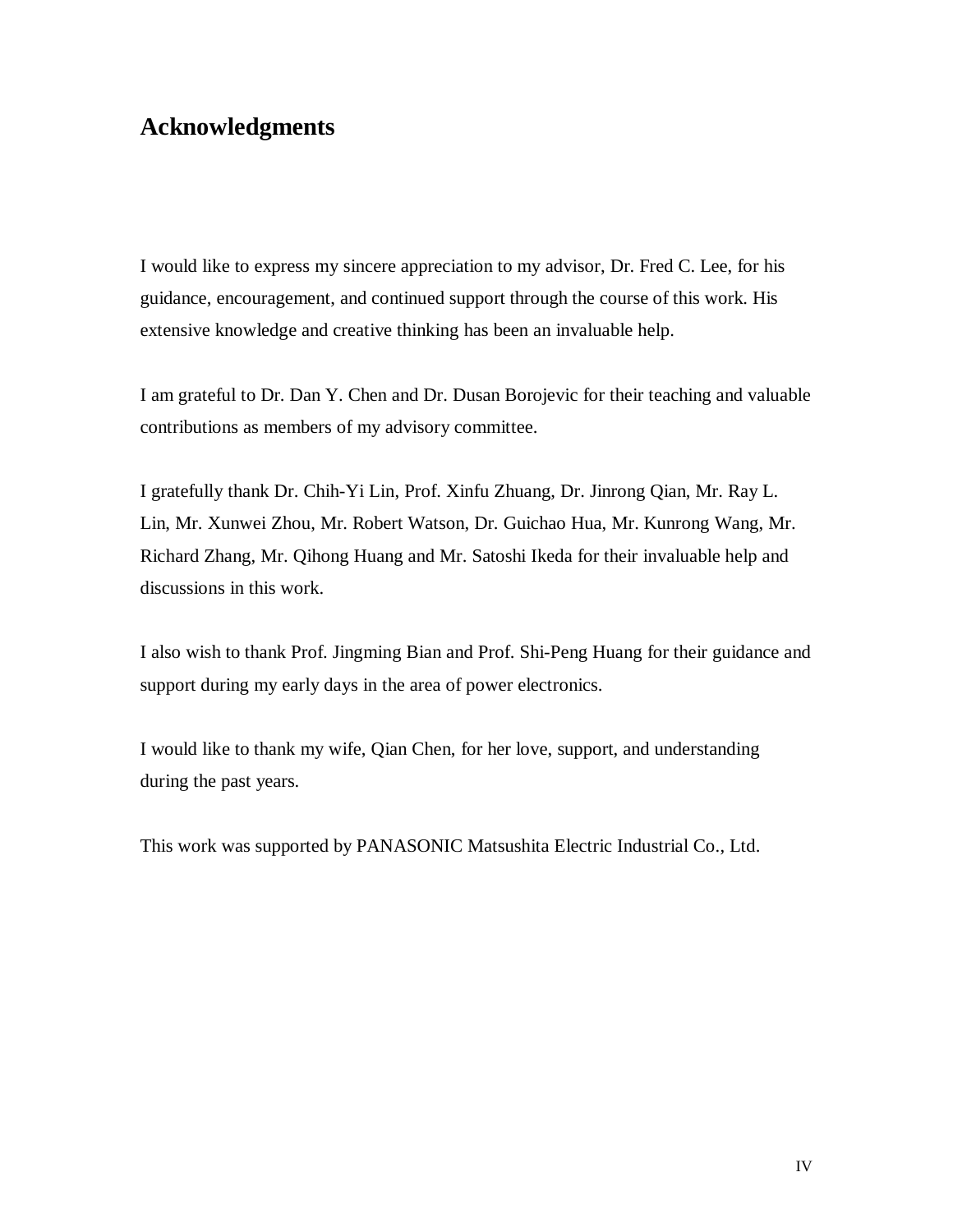## **TABLE OF CONTENTS**

## **1. INTRODUCTION** P.1

| 2. | POWER STAGE OF THE VARIABLE OUTPUT PFC CIRCUIT |                                                               | P.5  |
|----|------------------------------------------------|---------------------------------------------------------------|------|
|    | 2.1                                            | Introduction                                                  | P.5  |
|    | 2.2                                            | <b>Buck+Boost PFC Circuit</b>                                 | P.6  |
|    |                                                | Principle Operation<br>2.2.1                                  | P.6  |
|    |                                                | Loss Analysis of Buck+Boost PFC Circuit<br>2.2.2              | P.8  |
|    |                                                | Conclusions<br>2.2.3                                          | P.20 |
|    | 2.3                                            | Sepic PFC Circuit                                             | P.22 |
|    |                                                | <b>Principle Operation</b><br>2.3.1                           | P.22 |
|    |                                                | Loss Analysis of Sepic PFC Circuit<br>2.3.2                   | P.23 |
|    |                                                | 2.3.3<br>Results of the Loss Analysis                         | P.28 |
|    |                                                | Conclusions<br>2.3.4                                          | P.32 |
|    | 2.4                                            | <b>Comparison and Conclusions</b>                             | P.33 |
| 3. |                                                | <b>CONTROL OF THE VARIABLE OUTPUT PFC CIRCUIT</b>             | P.36 |
|    | 3.1                                            | <b>Buck+Boost PFC Basic Control System</b>                    | P.36 |
|    | 3.2                                            | <b>Input Current Sensing Scheme</b>                           | P.37 |
|    |                                                | 3.2.1<br><b>Charge Control Concept</b>                        | P.38 |
|    |                                                | <b>Charge Average Current Sensing Scheme</b><br>3.2.2         | P.41 |
|    | 3.3                                            | <b>Buck+Boost PFC PWM Generators</b>                          | P.46 |
|    | 3.4                                            | Problem 1: High Input Harmonic Currents at Low Output Voltage |      |
|    | 3.5                                            | P.52<br>Automatic Gain Control of the Current Loop            |      |
|    | 3.6                                            | Problem 2: Insufficient Phase Margin at Full Load             | P.56 |
|    | 3.7                                            | Modified Input Current Sensing Scheme                         | P.57 |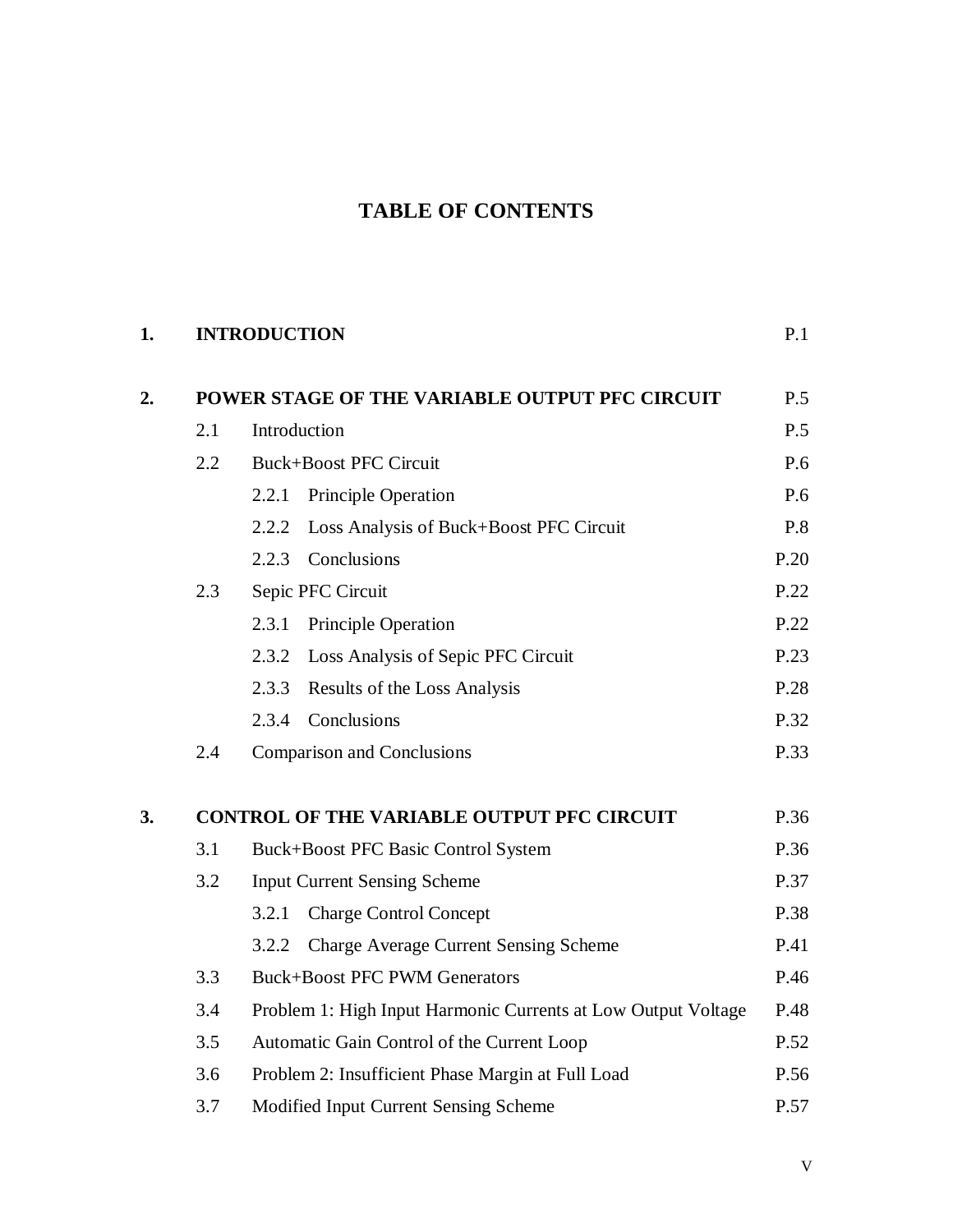| 4. |                    |       | <b>SOME DESIGN ISSUES AND EXPERIMENTAL RESULTS</b>     | P.60  |
|----|--------------------|-------|--------------------------------------------------------|-------|
|    | 4.1                |       | Some Design Issues of the VOPFC Circuit                | P.60  |
|    |                    | 4.1.1 | <b>Inductance Value Selection</b>                      | P.60  |
|    |                    | 4.1.2 | <b>Output Capacitance Value Selection</b>              | P.61  |
|    |                    | 4.1.3 | <b>Current Error Amplifier Compensation</b>            | P.62  |
|    |                    | 4.1.4 | <b>Voltage Error Amplifier Compensation</b>            | P.63  |
|    |                    | 4.1.5 | Feed-forward Voltage Divider                           | P.65  |
|    |                    | 4.1.6 | <b>PFC</b> Controller                                  | P.65  |
|    |                    | 4.1.7 | Discharging Signal Generating of Charge                |       |
|    |                    |       | <b>Average Current Sensing Circuit</b>                 | P.66  |
|    |                    | 4.1.8 | Automatic Gain Control Circuit                         | P.67  |
|    |                    | 4.1.9 | Modified Input Current Sensing Circuit                 | P.69  |
|    |                    |       | 4.1.10 Control of the Modified Current Sensing Circuit | P.70  |
|    |                    |       | 4.1.11 Protection Circuits                             | P.71  |
|    |                    |       | 4.1.12 Variable Output PFC System Schematic            | P.73  |
|    | 4.2                |       | <b>Experimental Results</b>                            | P.74  |
|    |                    | 4.2.1 | <b>Experimental Waveforms</b>                          | P.74  |
|    |                    | 4.2.2 | <b>Measured Efficiency</b>                             | P.76  |
|    |                    | 4.2.3 | <b>Measured Power Factor</b>                           | P.77  |
|    |                    | 4.2.4 | <b>Measured Input Harmonic Currents</b>                | P.78  |
| 5. | <b>CONCLUSIONS</b> |       | P.81                                                   |       |
|    | <b>REFERENCES</b>  |       |                                                        | P.83  |
|    | <b>APPENDIXES:</b> |       |                                                        |       |
|    | A.                 |       | List of Components                                     | P.87  |
|    | <b>B.</b>          |       | MATHCAD Program for UC3854B Control System Design      | P.89  |
|    | <b>VITA</b>        |       |                                                        | P.101 |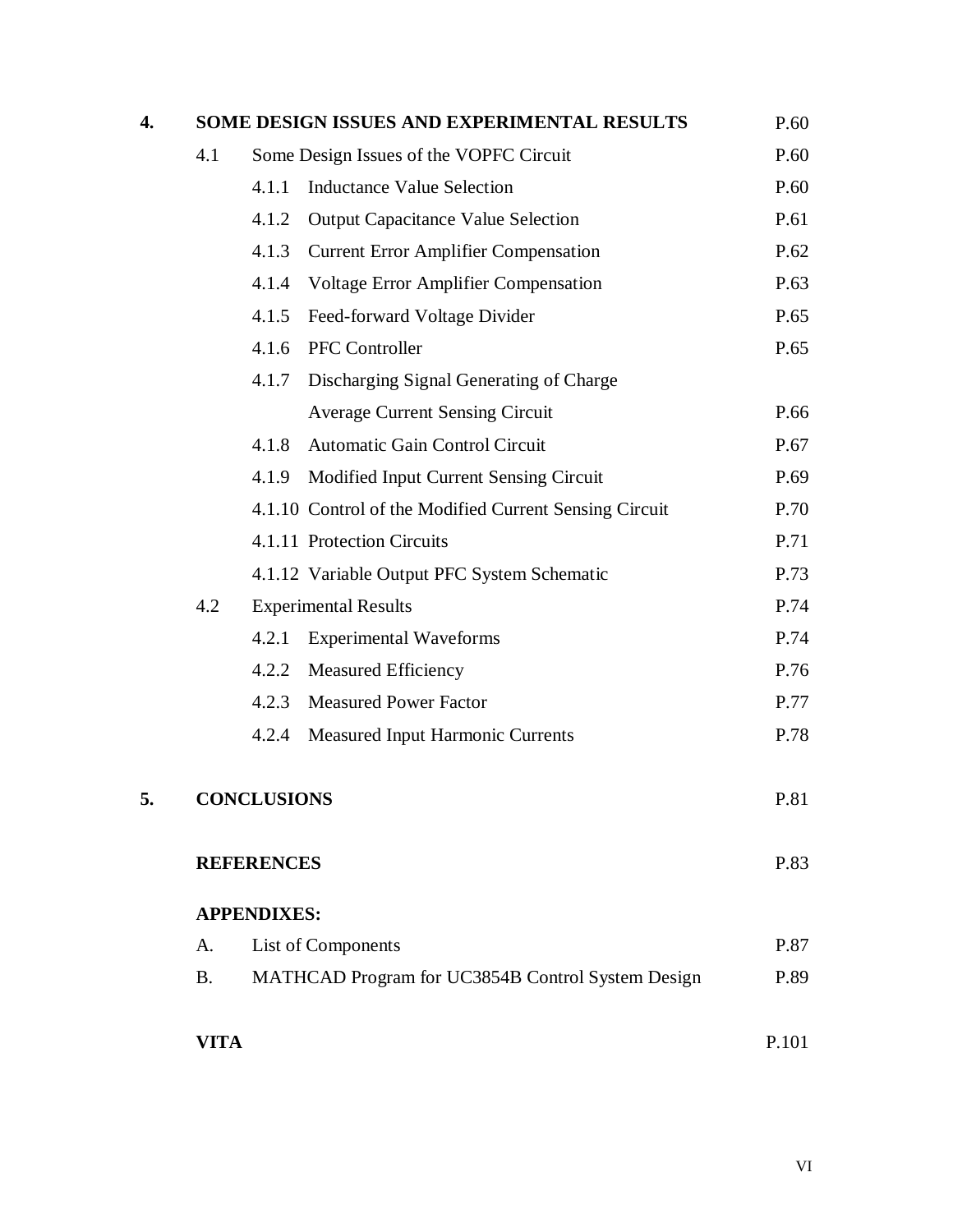# **LIST OF ILLUSTRATIONS AND TABLES**

| Fig. 1.1 Conventional system with large harmonic distortion               | P.2  |
|---------------------------------------------------------------------------|------|
| Fig. 1.2 Active PFC circuit $+$ PWM inverter                              | P.2  |
| Fig. 1.3 Novel system block diagram: variable output $PFC + PAM$ inverter | P.3  |
| Fig. 1.4 Load characteristic of the PFC circuit                           | P.4  |
| Fig. 2.1 The Buck+Boost PFC circuit                                       | P.6  |
| Fig. 2.2 Boost operation                                                  | P.7  |
| Fig. 2.3 Buck+Boost operation                                             | P.8  |
| Fig. 2.4 Schematic of the Buck+Boost PFC Circuit                          | P.9  |
| Fig. 2.5 The load characteristic of PFC circuit                           | P.9  |
| Fig. 2.6 The switching waveforms of diode                                 | P.14 |
| Fig. 2.7 Operation area of the converter                                  | P.20 |
| Fig. 2.8 Efficiency at the maximum power operation                        | P.21 |
| Fig. 2.9 Efficiency at the typical motor operation                        | P.21 |
| Fig. 2.10 Sepic PFC converter                                             | P.23 |
| Fig. 2.11 Load characteristics of the Sepic PFC converter                 | P.24 |
| Fig. 2.12 Efficiency at maximum operation                                 | P.31 |
| Fig. 2.13 Efficiency at typical motor operation                           | P.31 |
| Fig. 2.14 Efficiency at maximum output power operation                    | P.33 |
| Fig. 2.15 Efficiency at typical motor operation                           | P.34 |
| Fig. 3.1 Buck+Boost PFC circuit basic system block diagram                | P.36 |
| Fig. 3.2 Input current waveforms in boost mode and buck mode              | P.38 |
| Fig. 3.3 Buck converter using charge control                              | P.39 |
| Fig. 3.4 Charge control waveforms of the buck converter                   | P.40 |
| Fig. 3.5 Charge average current sensing circuit                           | P.42 |
| Fig. 3.6 Boost mode operation waveforms                                   | P.43 |
| Fig. 3.7 Buck operation mode waveforms                                    | P.44 |
| Fig. 3.8 Mathematical model of a ZOH                                      | P.45 |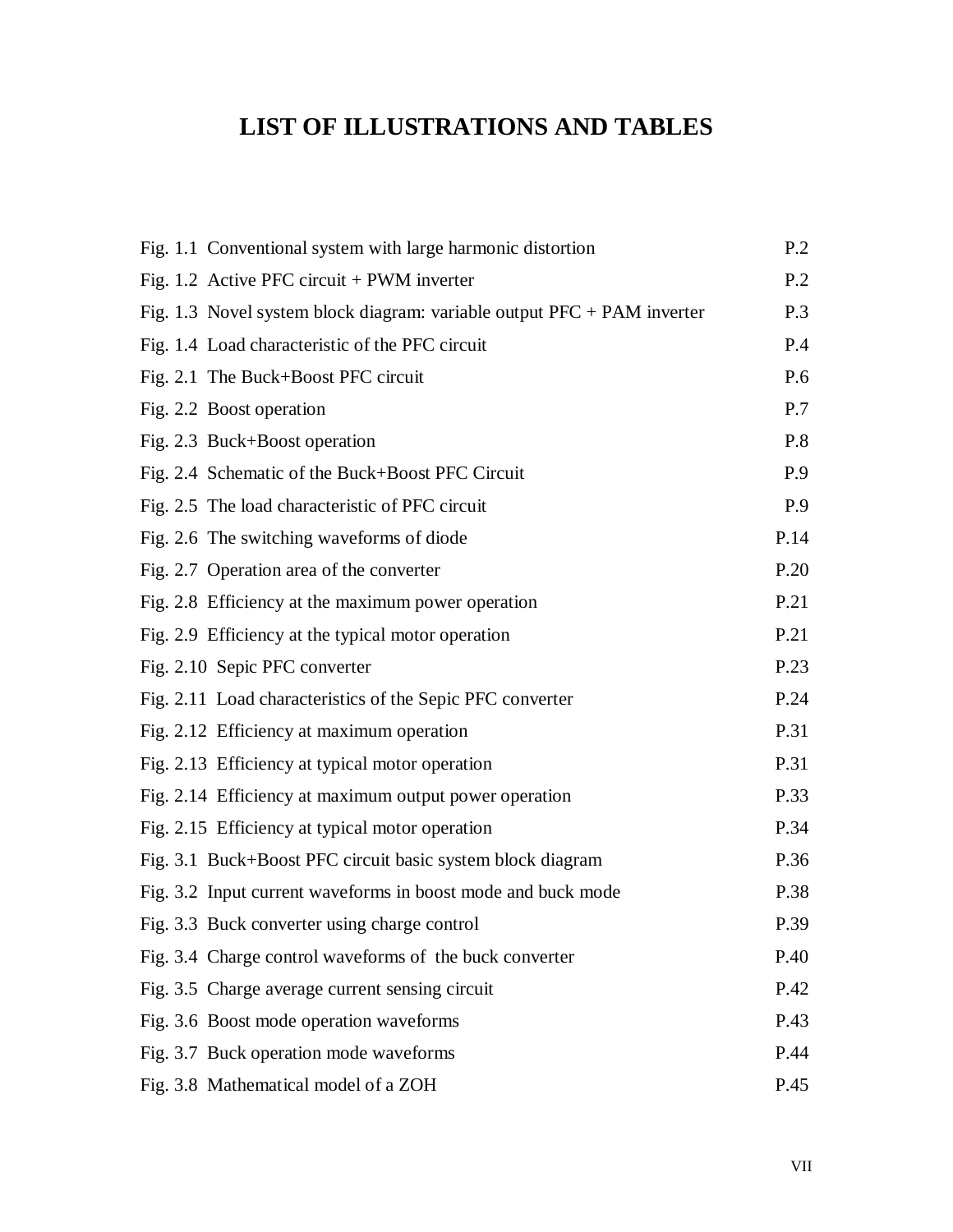| Fig. 3.9 Buck+boost PFC PWM generator circuit                                | P.46 |
|------------------------------------------------------------------------------|------|
| Fig. 3.10 Waveforms of the PWM generators in buck mode                       | P.47 |
| Fig. 3.11 Waveforms of the PWM generators in boost mode                      | P.47 |
| Fig. 3.12 Measurements of input harmonic currents                            | P.48 |
| Fig. 3.13 Current loop of the PFC circuit                                    | P.49 |
| Fig. 3.14 Current loop gain measurement (Vo=100 V & Vo=50 V)                 | P.50 |
| Fig. 3.15 Current loop gain measurement ( $Vo=300 V$ )                       | P.51 |
| Fig. 3.16 Circuit diagram after adding gain control function                 | P.53 |
| Fig. 3.17 Automatic gain control circuit                                     | P.54 |
| Fig. 3.18 Step changes of the automatic gain control                         | P.54 |
| Fig. 3.19 Current loop gain measurement ( $Vo=100$ V, w/ auto gain control)  | P.55 |
| Fig. 3.20 Current loop gain measurement ( $Vo=300 V$ , charge a. c. sensing) | P.56 |
| Fig. 3.21 Modified input current sensing scheme                              | P.58 |
| Fig. 3.22 Current loop gain measurement ( $Vo=300 V$ , modified c. sensing)  | P.59 |
| Fig. 4.1 Current error amplifier                                             | p.62 |
| Fig. 4.2 Voltage error amplifier                                             | P.64 |
| Fig. 4.3 Discharging signal generating of charge a. c. sensing circuit       | P.67 |
| Fig. 4.4 A proposed automatic gain control circuit                           | P.68 |
| Fig. 4.5 Modified input current sensing circuit                              | P.69 |
| Fig. 4.6 Control of the modified current sensing circuit                     | P.70 |
| Fig. 4.7 Over current protection circuit                                     | P.72 |
| Fig.4.8 Output over voltage protection circuit                               | P.72 |
| Fig. 4.9 Variable output PFC system schematic                                | P.73 |
| Fig. 4.10 Buck+Boost operation (Vo=80 V, Io=8 A)                             | P.74 |
| Fig. 4.11 Boost operation (Vo=300 V, Io=6.7 A)                               | P.75 |
| Fig. 4.12 Efficiency: typical operating condition of the motor               | P.76 |
| Fig. 4.13 Efficiency: maximum output power condition                         | P.76 |
| Fig. 4.14 PF: typical operating condition of the motor                       | P.77 |
| Fig. 4.15 PF: maximum output power condition                                 | P.77 |
| Fig. 4.16 Input harmonic currents ( $Vo=115 V$ )                             | P.78 |
| Fig. 4.17 Input harmonic currents ( $Vo=100 V$ )                             | P.79 |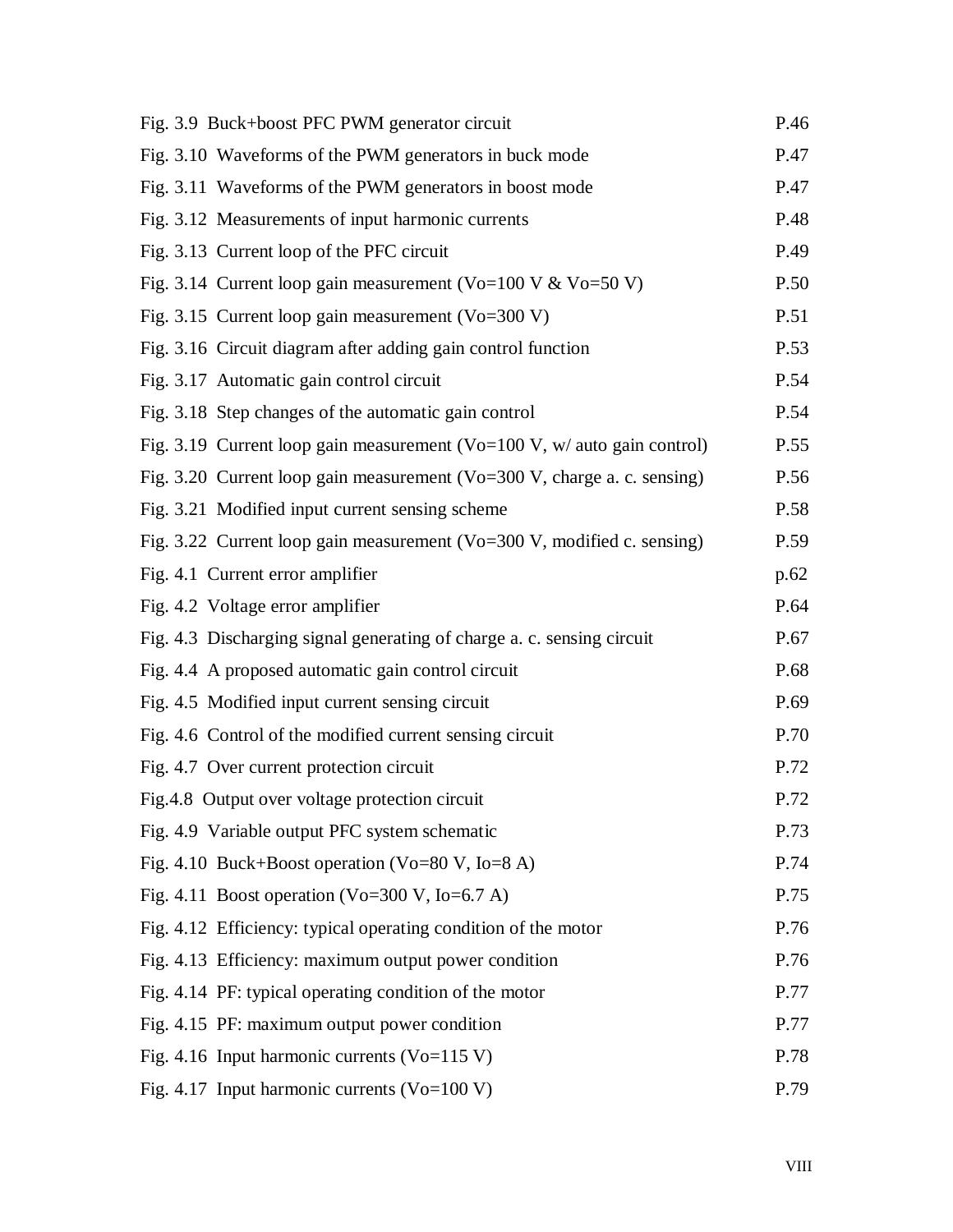| Fig. 4.18 Input harmonic currents ( $V_0 = 85 V$ )                                                     | P.80 |
|--------------------------------------------------------------------------------------------------------|------|
| Table 2.1 Buck+Boost efficiency at P=2 kW, Vo=300 V (high line)                                        | P.18 |
| Table 2.2 Buck+Boost efficiency at P=0.85 kW, Vo=100 V (Low line)                                      | P.19 |
| Table 2.3 Sepic efficiency at P <sub>0</sub> =2 kW, V <sub>0</sub> =300 V and V <sub>in</sub> =115 V   | P.29 |
| Table 2.4 Sepic efficiency at P <sub>0</sub> =0.85 kW, V <sub>0</sub> =100 V and V <sub>in</sub> =85 V | P.30 |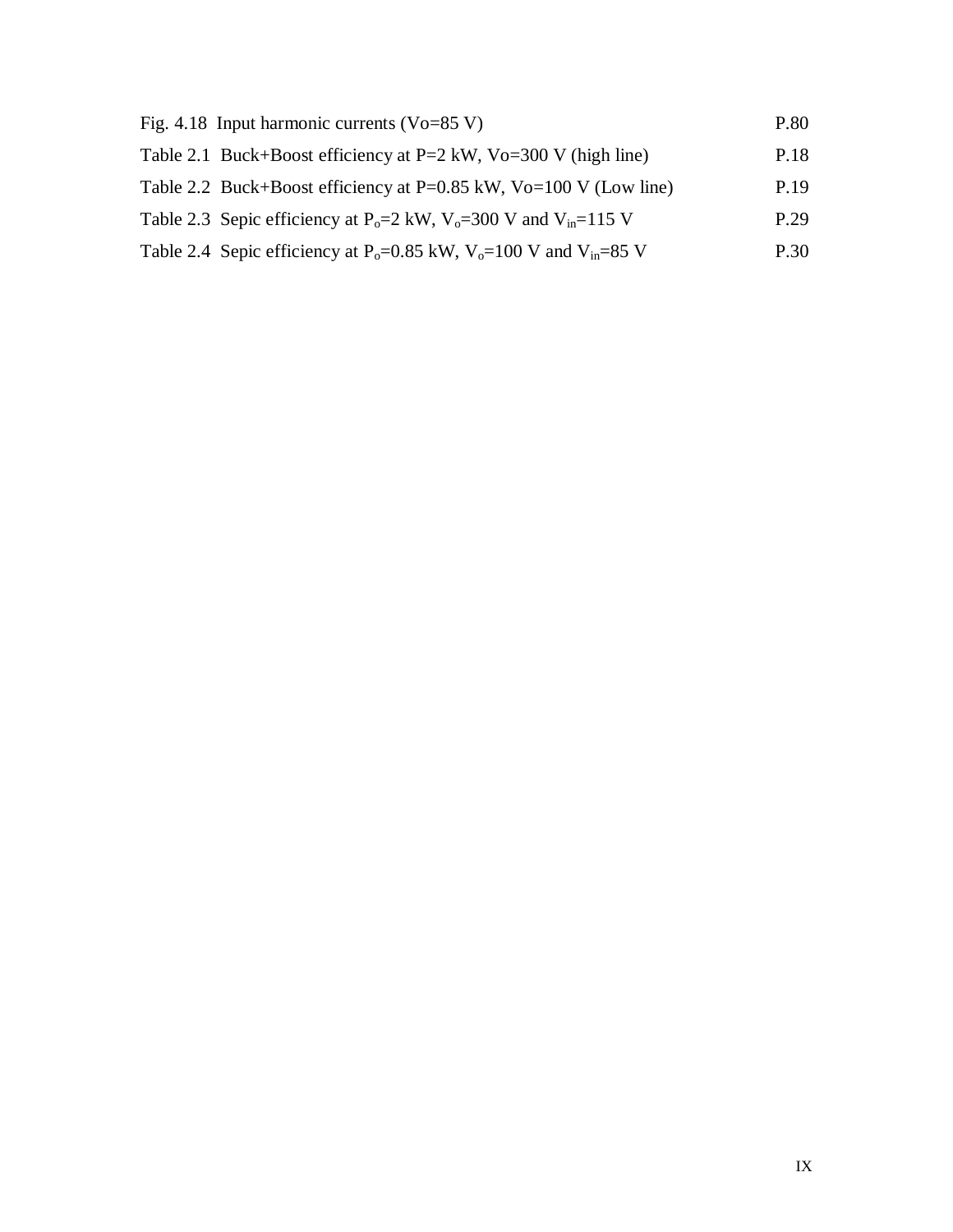## **1. INTRODUCTION**

With the increasing demand for power from the ac line and more stringent limits for power quality, power factor correction has gained great attention in recent years. A variety of circuit topologies and control methods have been developed for the PFC application [1-22]. While the discontinuous conduction mode (DCM) converters such as boost and flyback converters are well suited for low power applications, continuous conduction mode (CCM) boost converters with average current mode, peak current mode or hysteresis control are commonly chosen for many medium and high power applications. The output voltage of the boost PFC converter should be always higher than the peak line voltage. For universal line application (85 V-265 V), the output voltage is ususally set around 400 VDC. Recently, a Buck+Boost PFC converter has been adopted for wide input voltage range application [21]. The output voltage of the Buck+Boost converter can be lower than the peak line voltage.

Conventionally, the output voltage of the PFC circuit is fixed. However, in some applications, a PFC circuit with a wide output voltage range is needed. Figure 1.1 shows a conventional residential air conditioner motor system. The motor of the compressor is a permanent magnet motor. Before the motor is a PWM inverter. The switching frequency of the inverter is about 3 kHz. Before the inverter is the rectifier.

It is clear that this kind of system has large input harmonic currents. To meet the IEC requirements, a PFC circuit should be added in the system. A commonly used boost PFC circuit can be inserted into the system, shown in Figure 1.2. However, after adding the PFC function, the cost of the system will increase and the efficiency of the system will decrease.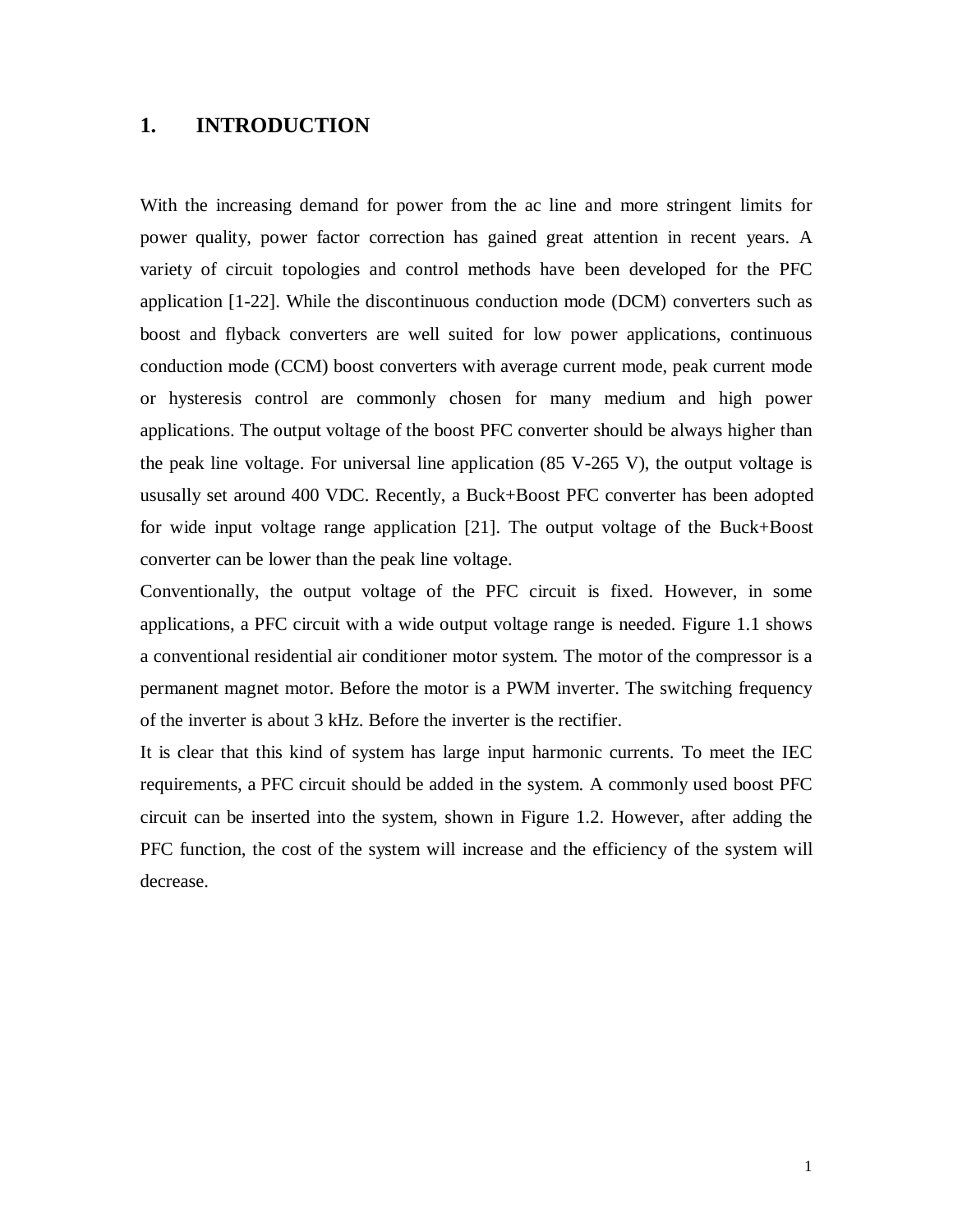

Fig. 1.1 Conventional system with large harmonic distortion



Fig. 1.2 Active PFC circuit + PWM inverter

To get a better solution, a new system is proposed, shown in Figure 1.3. The idea is that after adding the PFC circuit, if some functions of other system parts can be shifted to the PFC circuit, these parts perhaps can be simplified and the total cost of the system can be reduced.

In the new system, the function of changing the input voltage of the motor is shifted from the PWM inverter to the PFC circuit. The output voltage of the PFC circuit should be variable, and therefore, a simple PAM (pulse amplitude modulation) inverter can replace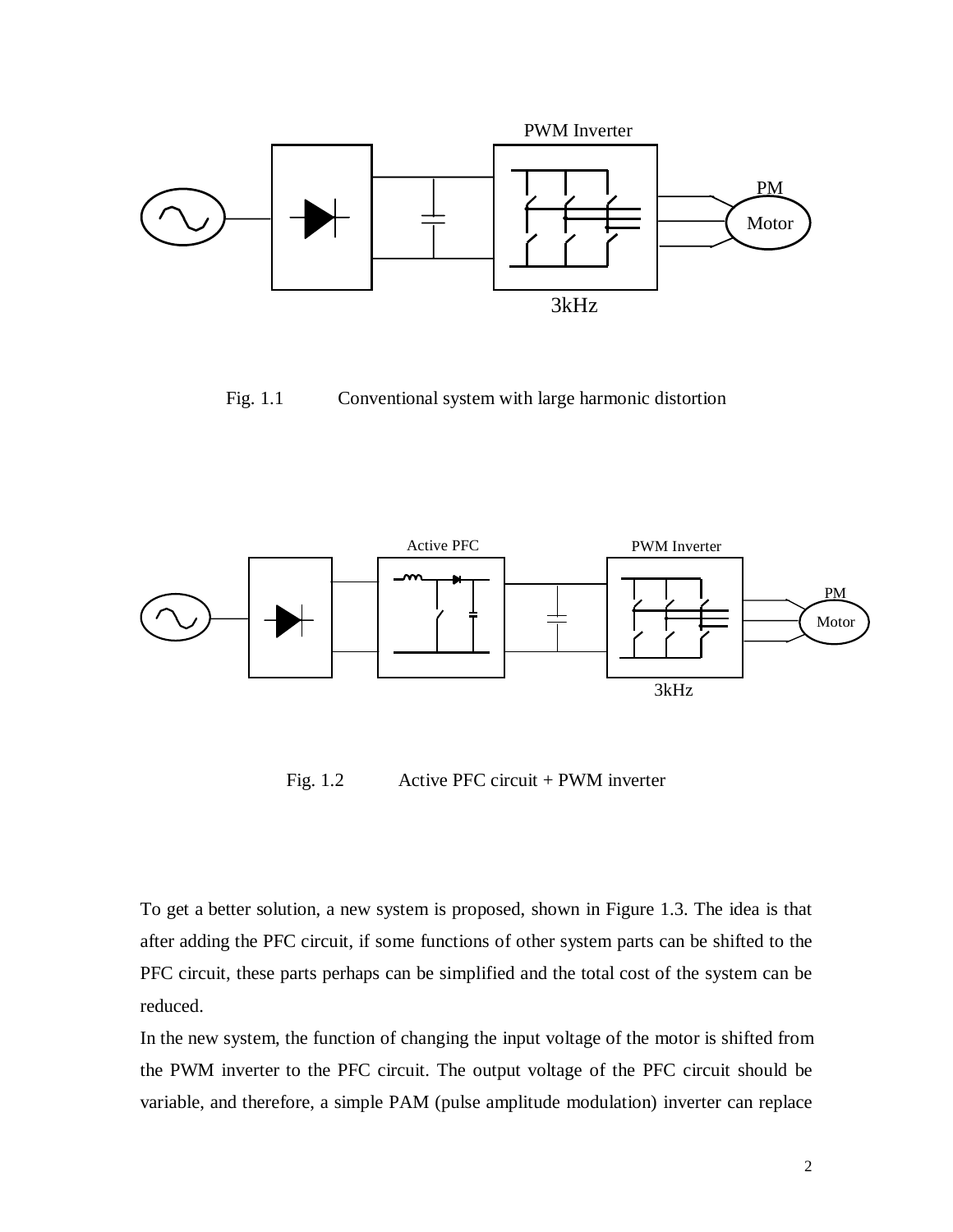the PWM inverter. The PAM inverter is operated in a low frequency range. The switching frequency of the PAM inverter is much lower than 3 kHz. (The frequency is variable according to the load condition.). The duty cycle of the PAM inverter does not need to be adjusted. Therefore, the inverter is much simpler than before. The switching loss and noise of the inverter are reduced and the cost of the new system is lower than the PFC + PWM inverter system.



Variable output PFC + PAM inverter

In this application, the output voltage of the variable output PFC (VOPFC) circuit should range from 10 VDC to 300 VDC. From 50 V to 300 V, which is the normal working condition, it should meet the IEC 1000-3-2 requirements. The input voltage range is from 85 V to 115 V. The maximum output power of the PFC circuit is 2 kW. Figure 1.4 shows the load characteristic of the PFC circuit. The maximum output power accurs at the highest output voltage 300 V. When the output voltage of the PFC is 50 V, the output power is less than 500 W.

It is clear that this variable output PFC is a quite unique PFC circuit. To design this kind of PFC circuit is a real challenge.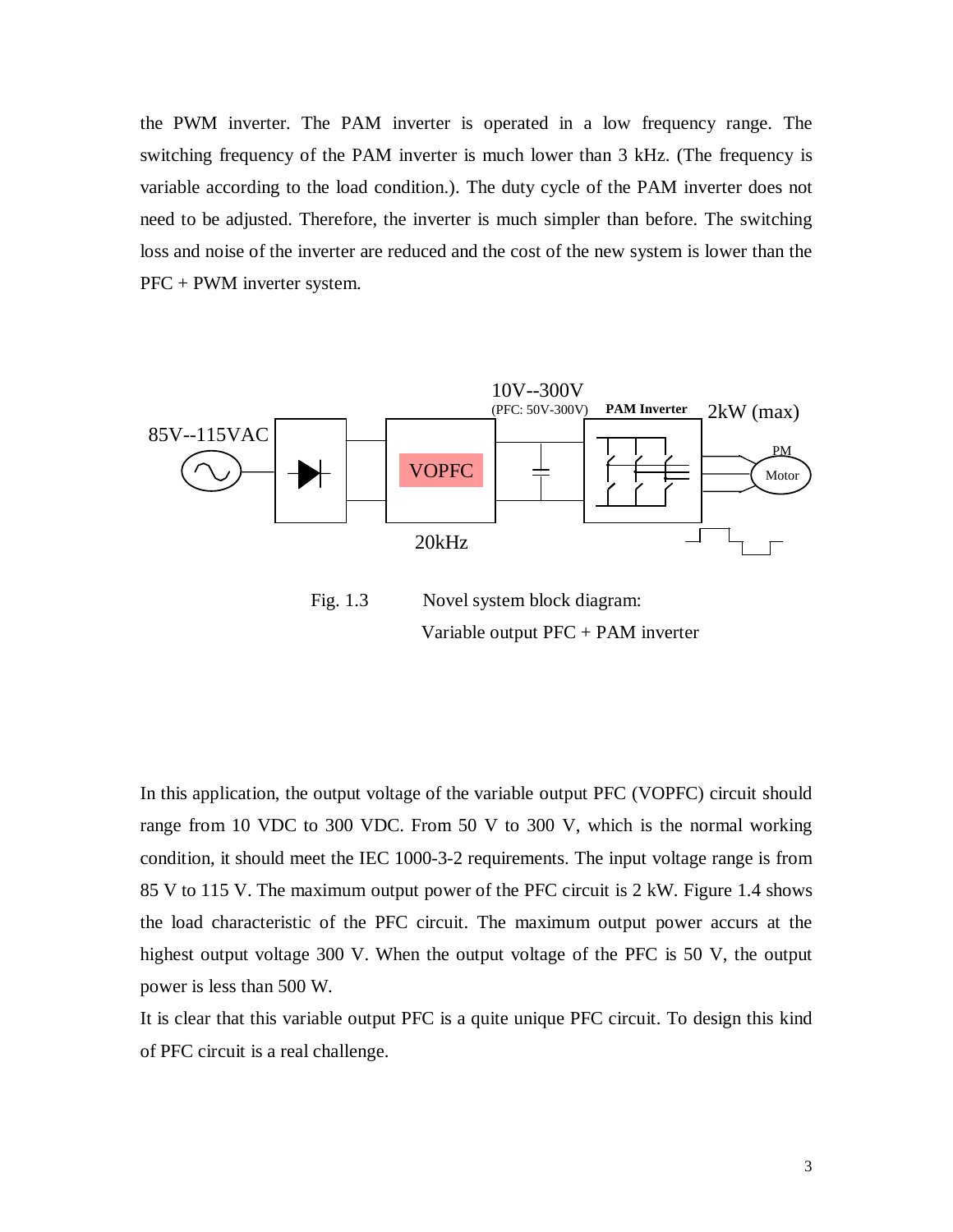

Fig. 1.4 Load characteristic of the PFC circuit

In this thesis, a single-stage power factor correction circuit with wide output voltage range is designed and analyzed. The design is based on the novel air conditioner motor system application, shown in Figure 1.3. The thesis consists of five chapters:

In Chapter 2, two main power stage candidates (Buck+Boost and Sepic) for the variable output PFC circuit have been discussed. A comparison of these two circuits is given in terms of efficiency, complexity, cost and device rating. The Buck+Boost PFC circuit is chosen in the application.

In Chapter 3, the control system of the variable output PFC circuit is analyzed and designed. Charge average current sensing scheme has been adopted to sense the input current. The problem of high input harmonic currents at low output voltage is found and discussed. Automatic current loop gain control scheme is proposed to solve the problem. A modified input current sensing scheme is presented to overcome the problem of insufficient phase margin of the PFC circuit near maximum output voltage.

In Chapter 4, some detail design issues are discussed and the experimental results are provided.

Conclusions are given in Chapter 5.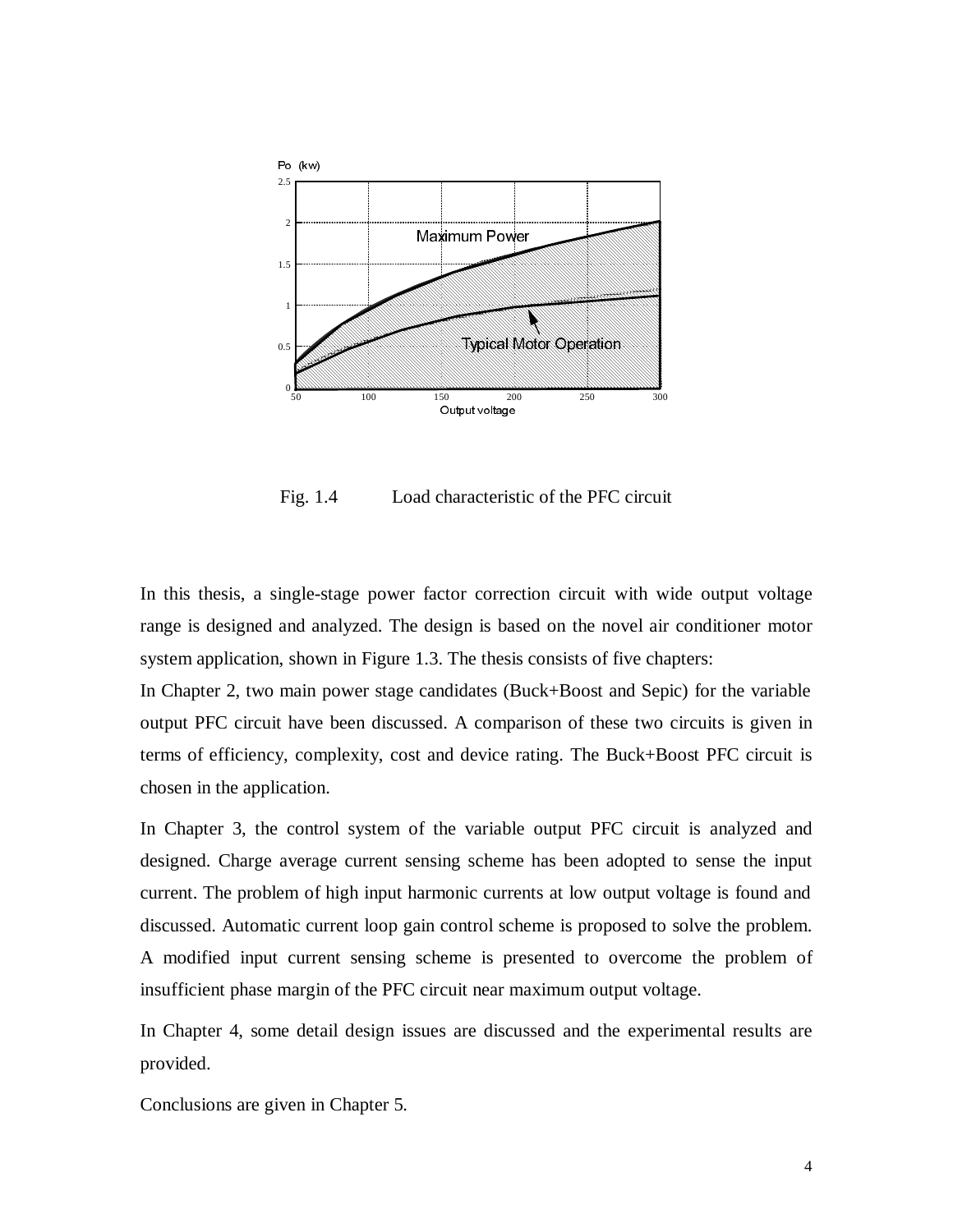# **2. POWER STAGE OF THE VARIABLE OUTPUT PFC CIRCUIT**

## **2.1 Introduction**

The objective of this chapter is to perform a trade-off study in terms of efficiency, complexity, and cost, and to choose a PFC converter topology which meets the design specifications for a variable output PFC circuit designed to interface with a PAM (Pulse Amplitude Modulation) inverter. The system diagram was shown in Fig. 1.3. The design specifications for the PFC circuit are:

- PFC input voltage: single phase 85 115 VAC
- Power factor:  $> 0.95$
- Meet IEC 1000 harmonic distortion specification
- Output voltage: Variable from 50 to 300 VDC (at starting: from 10 to 300 VDC)
- Peak to peak output ripple:  $< 10\%$
- Output power: 2 kW maximum
- Switching frequency  $f_s$ : 20 kHz
- Efficiency η: around 94 %
- Isolation: not required

Since the converter outputs a very wide range voltage, it should operate in the Buck mode when the input voltage is higher than the output voltage, and in the Boost mode while the input voltage is below the output voltage. After careful study, two topologies which are Buck+Boost converter and Sepic converter are investigated for this application. Section 2 deals with the Buck+Boost converter including the principle operation and loss analysis. Section 3 explores the Sepic converter, and also includes loss analysis and design issues. Finally, comparisons between these two converters will be given and one of the converters is chosen for implementation.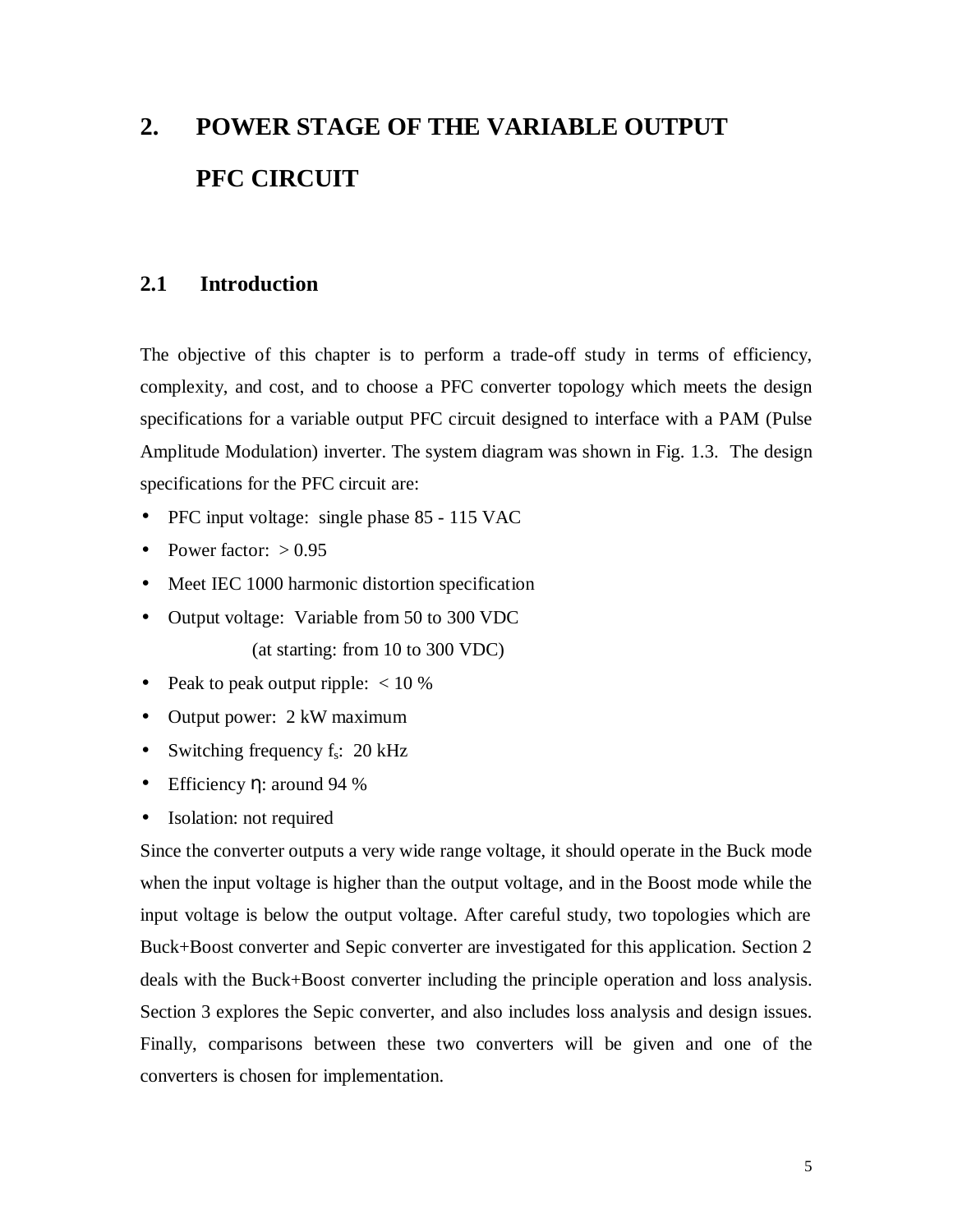## **2.2 Buck+Boost PFC Circuit**

In this section, Buck+Boost PFC converter is analyzed in terms of loss analysis and component selection. It will be shown that this converter has several advantages and disadvantages for the variable output voltage application. These advantages and limitations have been carefully assessed and summarized.

#### **2.2.1 Principle Operation**

Boost converter is a conventional PFC circuit since its input current can be programmed to follow the input voltage. It has several advantages, such as a small EMI filter due to its continuous input current, and a simple circuit. The basic requirement is that the output voltage must be higher than the input voltage. For a wide range output voltage, as in this application, the converter outputs lower voltage, below the input voltage, when the system operates at low power level. A Boost converter can't accomplish this function. In order to achieve high power factor for this operation condition, a Buck converter or the converter which has Buck function has to be used. Fig. 2.1 shows the proposed Buck+Boost converter. Actually, this converter combines a buck converter with a boost converter. The basic operation can be described as follows:



Fig. 2.1 The Buck+Boost PFC circuit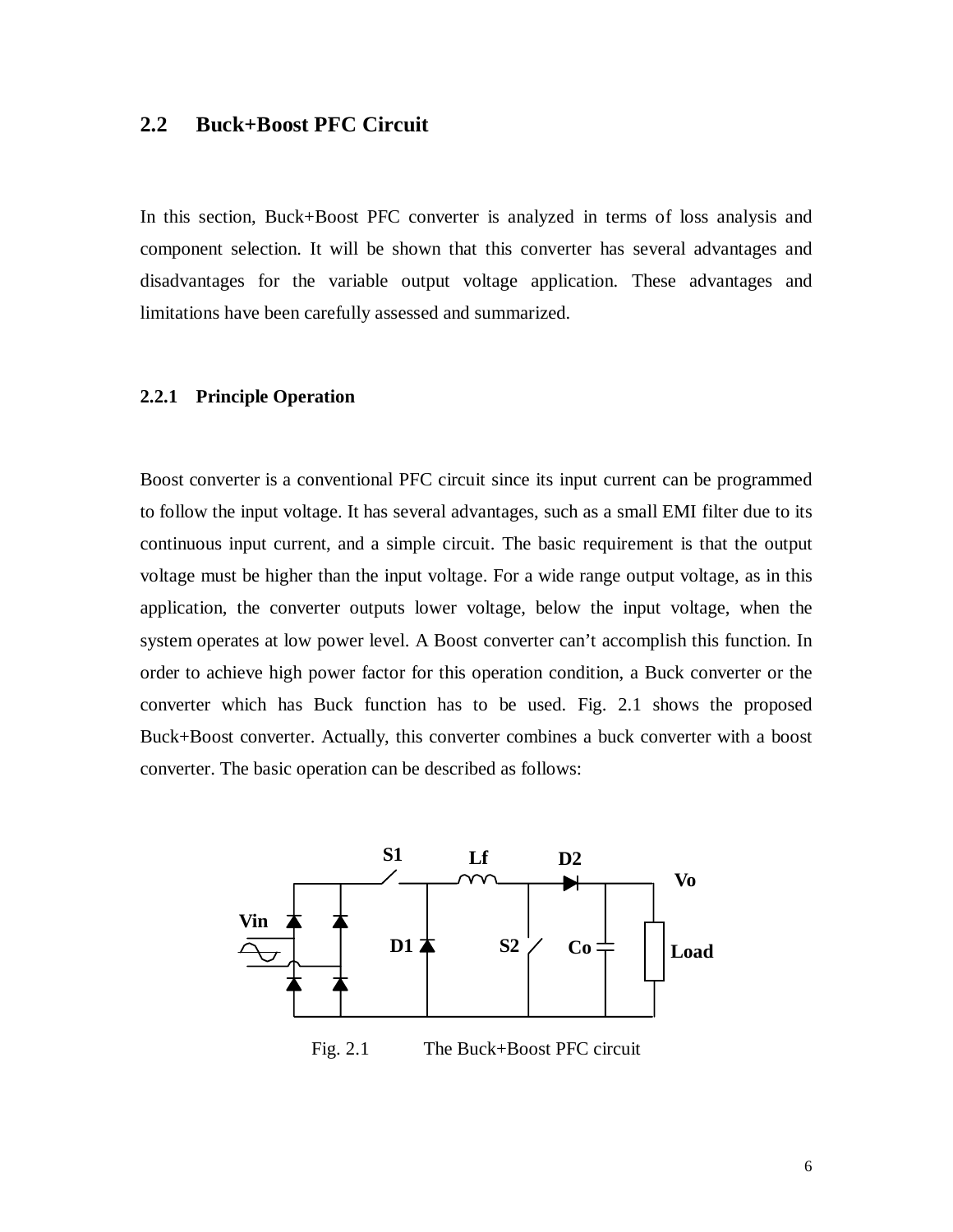•  $V_0 > \sqrt{2}$  Vrms

In this operation condition, shown in Fig. 2.2, the output voltage is always higher than the instantaneous line voltage. The circuit needs to run under Boost mode. Switch S1 is kept for conduction and diode D1 is always in the off-state. So the converter becomes the conventional boost converter**.**



Fig. 2.2 Boost operation

## •  $V_0 < \sqrt{2}$  Vrms

From Fig. 2.3, obviously, the converter will operate both buck mode and boost mode depending on the instantaneous line voltage. During the time period from  $\pi$ - $\alpha$  to  $\pi$ + $\alpha$ , where the line voltage is lower than the output voltage, switch  $S_2$  is off while diode  $D_2$ remains on. Therefore, the converter runs under boost mode. When the line voltage is above the output voltage, corresponding to the time interval from  $\alpha$  to  $\pi$ - $\alpha$ , Switch S1 remains on and diode D1 is off. So the circuit is a buck converter. High power factor can be obtained by using average current mode control. The control scheme will be discussed in the next chapter.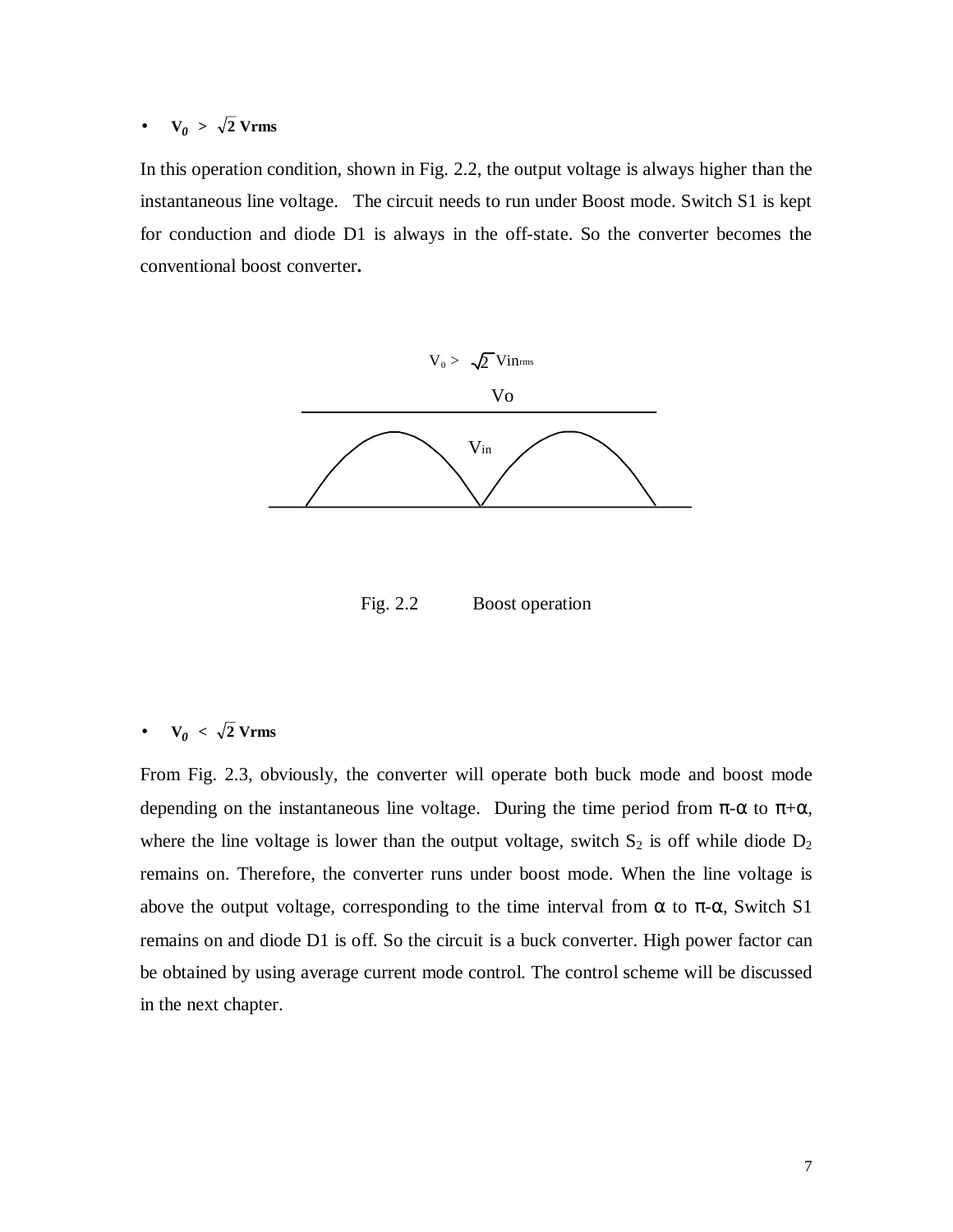

Fig. 2.3 Buck+Boost operation

## **2.2.2 Loss Analysis of Buck+Boost PFC Circuit**

The simplified schematic of the Buck+Boost PFC circuit is shown in Fig. 2.4. The principal power stage components are:

- S1, S2: IRGPC40U 600 V / 27 A
- D1, D2: 25CPF40 25 A/400 V
- DB: 25CPF30 25 A/300 V
- $C_0$ : 3300  $\mu$ F / 450 V
- $f_s$ : 20 kHz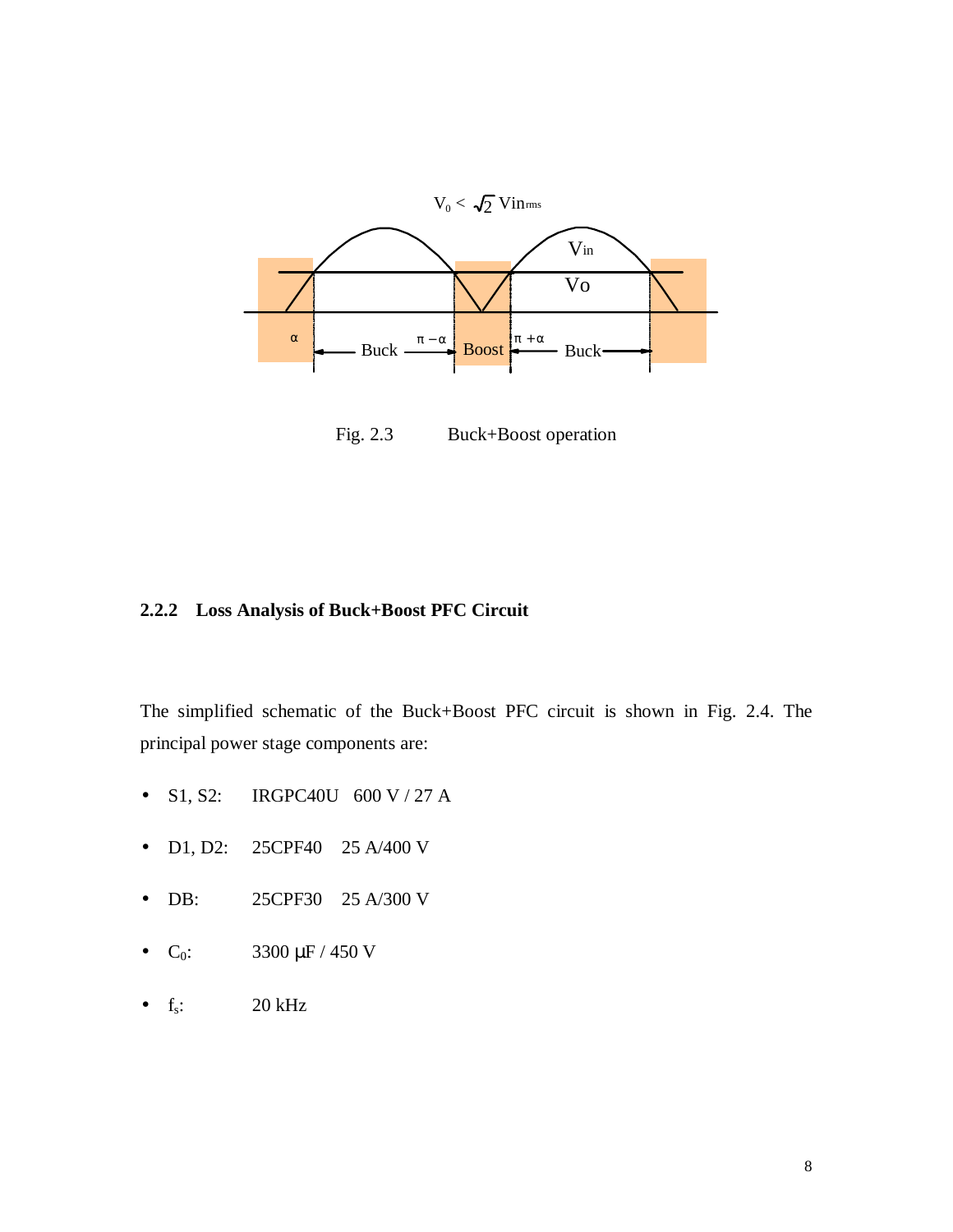

Fig. 2.4 Schematic of the Buck+Boost PFC Circuit

The load characteristic of this variable output PFC converter is shown in Fig. 2.5. It can be seen that the operation area is very wide from no load to heavy load at every output voltage. In this section, the loss will be analyzed only at the maximum power operation and typical motor operation conditions. The losses are calculated at two operating conditions depending upon the output voltage. One case is boost mode operation when the output voltage is higher than the input peak voltage; The other is the Buck+Boost operation while PFC output voltage is below the input voltage. The semiconductor losses, including switching losses and conduction losses, were calculated as follows:



Fig. 2.5 The load characteristic of PFC circuit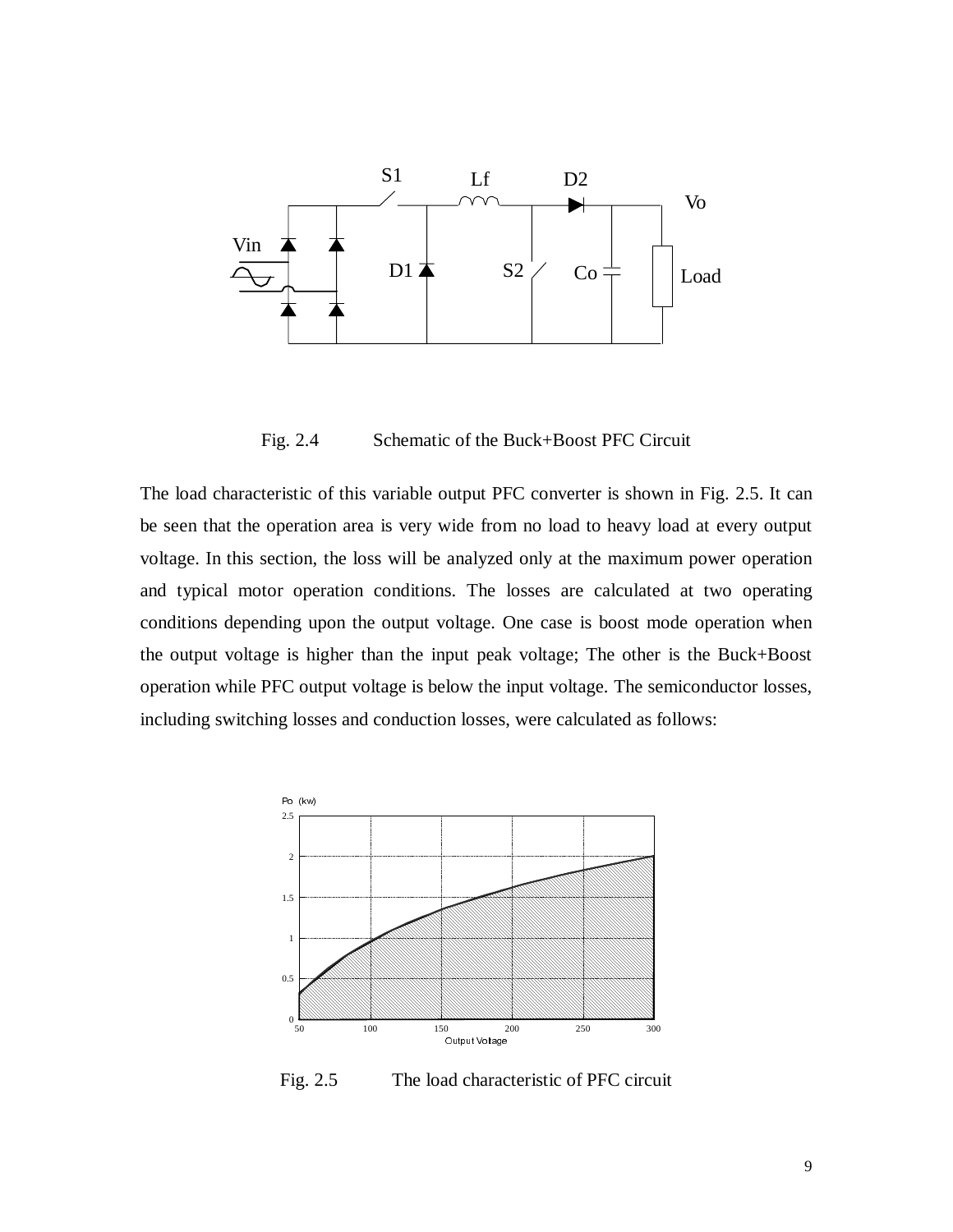#### **CASE A: BOOST OPERATION MODE**

Input Rectifier bridge: The input current is continuous when the circuit operates in boost mode. Therefore, the input rectifier loss consists of only conduction loss and reverse recovery switching losses can be neglected. The conduction losses are given by

$$
P_{c,DB} = \frac{4\sqrt{2}P_0V_F}{\pi\eta V_{rms}}
$$
\n(2.1)

where  $\eta$  is the efficiency of the circuit and  $V_F$  is the forward drop of an individual diode at the average current through the diode, which is the half of the average input current.

Buck Switch S1: The buck switch S1 is always on when the circuit runs in boost mode. So there is no switching loss and only conduction loss exists. The conduction loss is actually the average conduction loss over a line cycle, which is given by:

$$
P_{c,SI} = \frac{1}{\pi} \int_0^{\pi} I_{c,SI}(\psi) V_{ce}(sat) d\psi
$$
 (2.2)

where  $I_{c, S1}$  is the instantaneous current through S1. This current is actually the line current

$$
I_{c,SI} = \frac{\sqrt{2}P_0}{\eta V_{rms}} \quad \sin \psi \tag{2.3}
$$

The value of  $V_{ce}(sat)$  is a function of the collector current, but in order to simplify the calculation,  $V_{ce}(sat)$  is assumed to be constant and determined by the average collector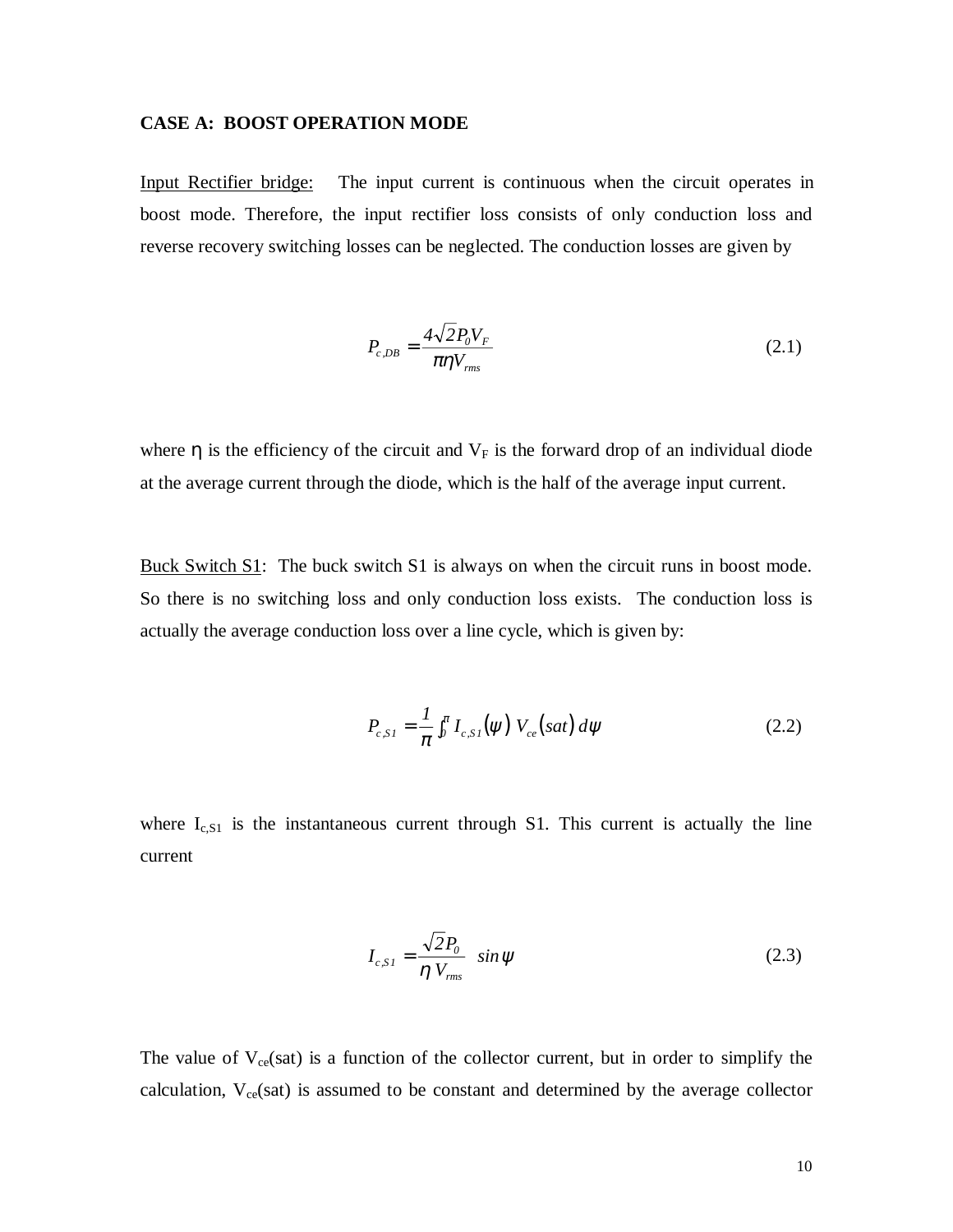current over a line cycle. By integrating Eq. (2.2), the conduction loss of S1 is expressed as follows:

$$
P_{c, SI} = \frac{2\sqrt{2}P_0}{\pi \eta V_{rms}} V_{ce}(sat)
$$
 (2.4)

Boost Switch S2: Losses of S2 consist of conduction loss and switching losses.

(A) The conduction loss:

$$
P_{c,S2} = \frac{1}{\pi} \int_0^{\pi} I_{c,S2}(\psi) V_{ce}(sat) D(\psi) d\psi
$$
 (2.5)

where  $I_{c, S2}$  is the same as Eq. (2.3) and  $D(\psi)$  is the instantaneous duty cycle of  $S_2$ , which is given by

$$
D(\psi) = I - \frac{\sqrt{2} V_{rms}}{V_o} \sin(\psi) \qquad (2.6)
$$

So the conduction loss of S2 is

$$
P_{c,S2} = \frac{\sqrt{2} P_0 V_{ce}(sat)}{\pi \eta V_{rms}} \left( 2 - \frac{\pi \sqrt{2} V_{rms}}{2V_0} \right)
$$
 (2.7)

(B) Switching losses: The switching losses consist of turn-on loss and turn-off loss. The instantaneous turn-off current of the switch S2 is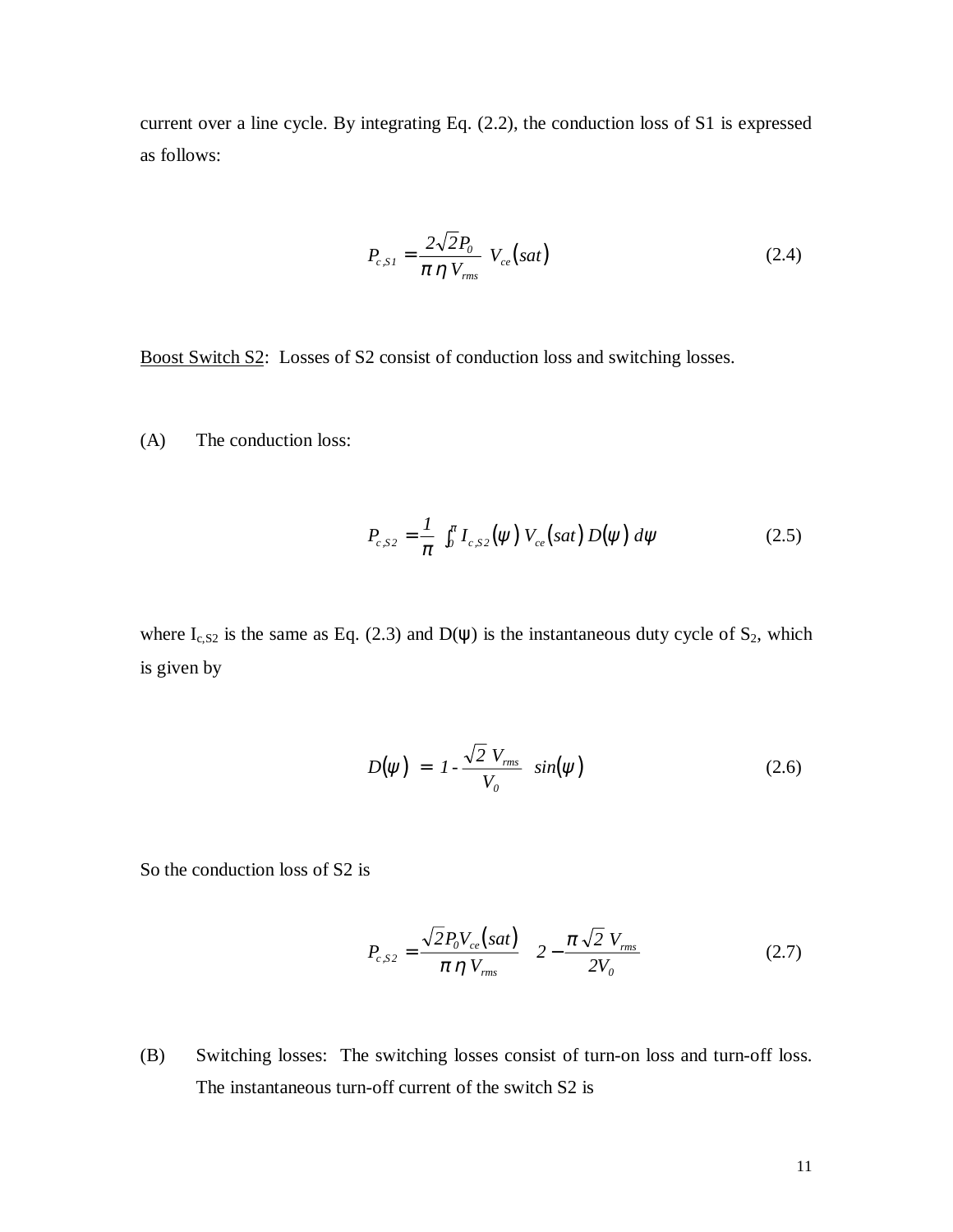$$
I_{S2,off} = \frac{\sqrt{2}P_0}{\eta V_{rms}} \sin \psi + \frac{\Delta i_L}{2}
$$
 (2.8)

If assume that the inductor current ripple is about 30% of the input line current, the above Eq. (2.8) then becomes:

$$
I_{\text{s2,off}} = 1.15 \frac{\sqrt{2}P_0}{\eta V_{\text{rms}}} \sin \psi \tag{2.9}
$$

The voltage across  $S2$  is  $V_0$  when it is turned off. Therefore, the turn-off switching loss:

$$
P_{s,S2,off} = f_s E_{off,baseline} \frac{V_0}{V_{ce,baseline}} \frac{I_{s2,off}}{I_{ce,baseline}}
$$
(2.10)

where  $E_{off,baseline}$  is the turn-off energy per cycle including the loss due to the tail current under the test conditions. V<sub>ce,baseline</sub> and I<sub>ce,baseline</sub> are the test voltage and current used for device turn-off measurements. Since the turn-off current  $I_{S2,off}$  varies over a line cycle, the average turn-off loss can be obtained by averaging Eq. (2.10), which is given by:

$$
P_{s,S2,off} = f_s E_{off,baseline} \frac{2.3\sqrt{2} P_0 V_0}{\pi \eta V_{rms} V_{ce,baseline} I_{ce,baseline}}
$$
(2.11)

Similarly, the turn-on switching loss is as follows: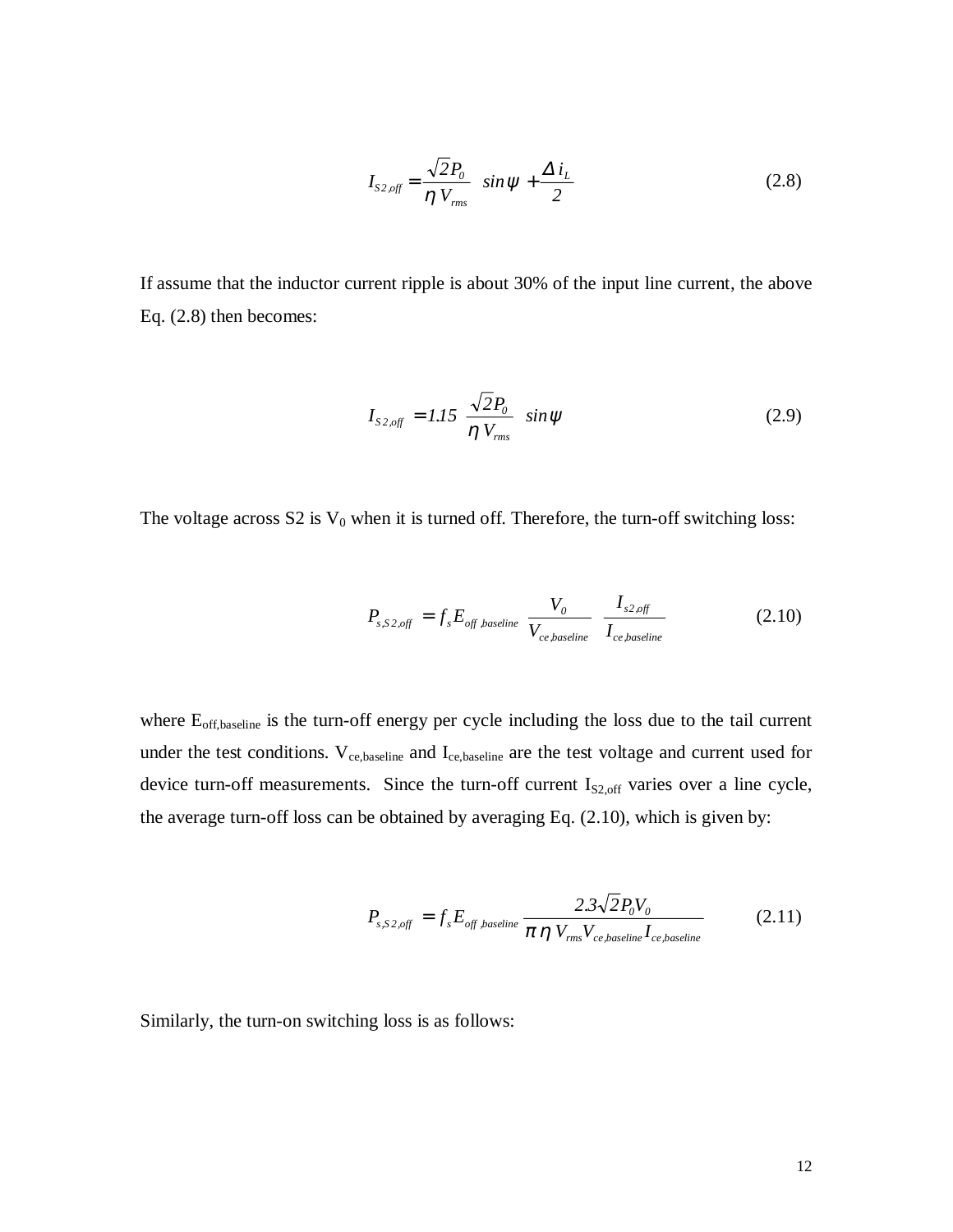$$
P_{s,S2,on} = f_s E_{on,baseline} \frac{1.7\sqrt{2} P_0 V_0}{\pi \eta V_{rms} V_{ce,baseline} I_{ce,baseline}}
$$
(2.12)

So, the total switching loss of S2 is the summation of the above two equations.

Boost Diode  $D2$ : The loss of  $D_2$  is comprised of conduction loss and reverse recovery switching loss.

(A) The conduction loss of  $D_2$  is given by:

$$
P_{c,d2} = \frac{P_0 V_F}{V_0} \tag{2.13}
$$

where  $V_F$  and  $P_0$  are the forward voltage drop at the average conduction current of  $D_2$  and output power.

(B) Fig. 2.6 shows the switching waveforms when the diode is turned off. The reverse recovery switching loss is

$$
P_{s,D2} = f_s \int_{t1}^{t2} i_d V_0 \, dt = f_s V_0 Q_r \tag{2.14}
$$

where  $Q_{rr}$  is the reverse recovery charge of the diode. Therefore, the total loss of  $D_2$  is

$$
P_{D2} = \frac{P_0 V_F}{V_0} + f_s V_0 Q_r
$$
\n(2.15)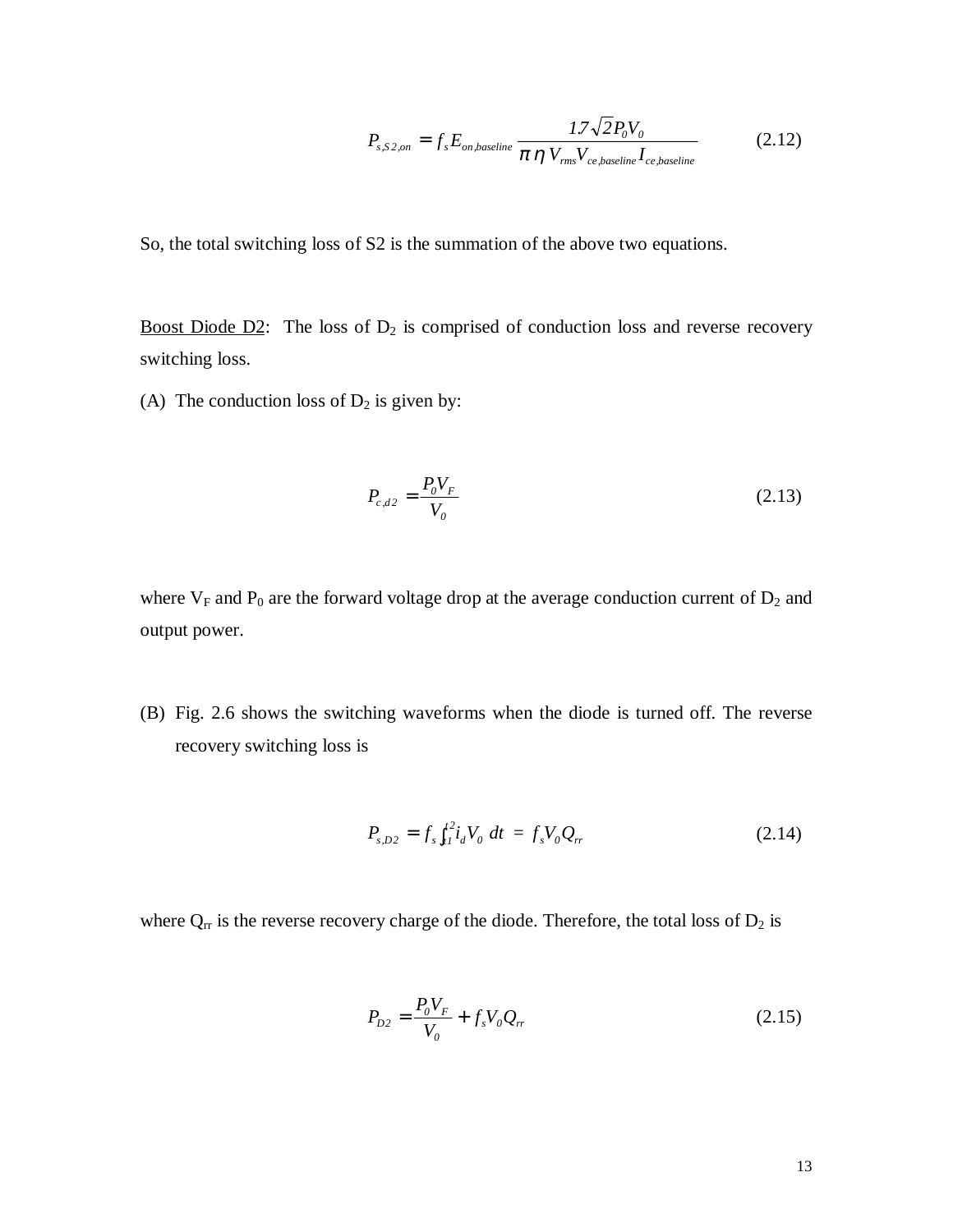

Fig. 2.6 The switching waveforms of diode

#### **CASE B: BUCK+BOOST OPERATION MODE**

Input rectifier bridge: The input current is discontinuous when the converter operates in the buck mode. The reverse recovery switching loss of the input rectifier should be considered besides their conduction losses, which are given by Eq. (2.1). The reverse recovery switching losses can be determined by:

$$
P_{s,DB} = 4 f_s Q_r \frac{2\sqrt{2}V_{rms}}{\pi} \frac{\pi \cdot \alpha}{\pi}
$$
 (2.16)

where  $\alpha = \sin^{-1}$ l  $\left(\frac{V_0}{\sqrt{2}}\right)$  $\bigg)$  $\overline{\phantom{a}}$ − *sin 1 0 2 V*  $V_{\textit{rms}}$ 

Buck switch S1: The conduction loss of S1 is the same as that in the boost mode since it is determined by the average current. The switching loss exists when the output voltage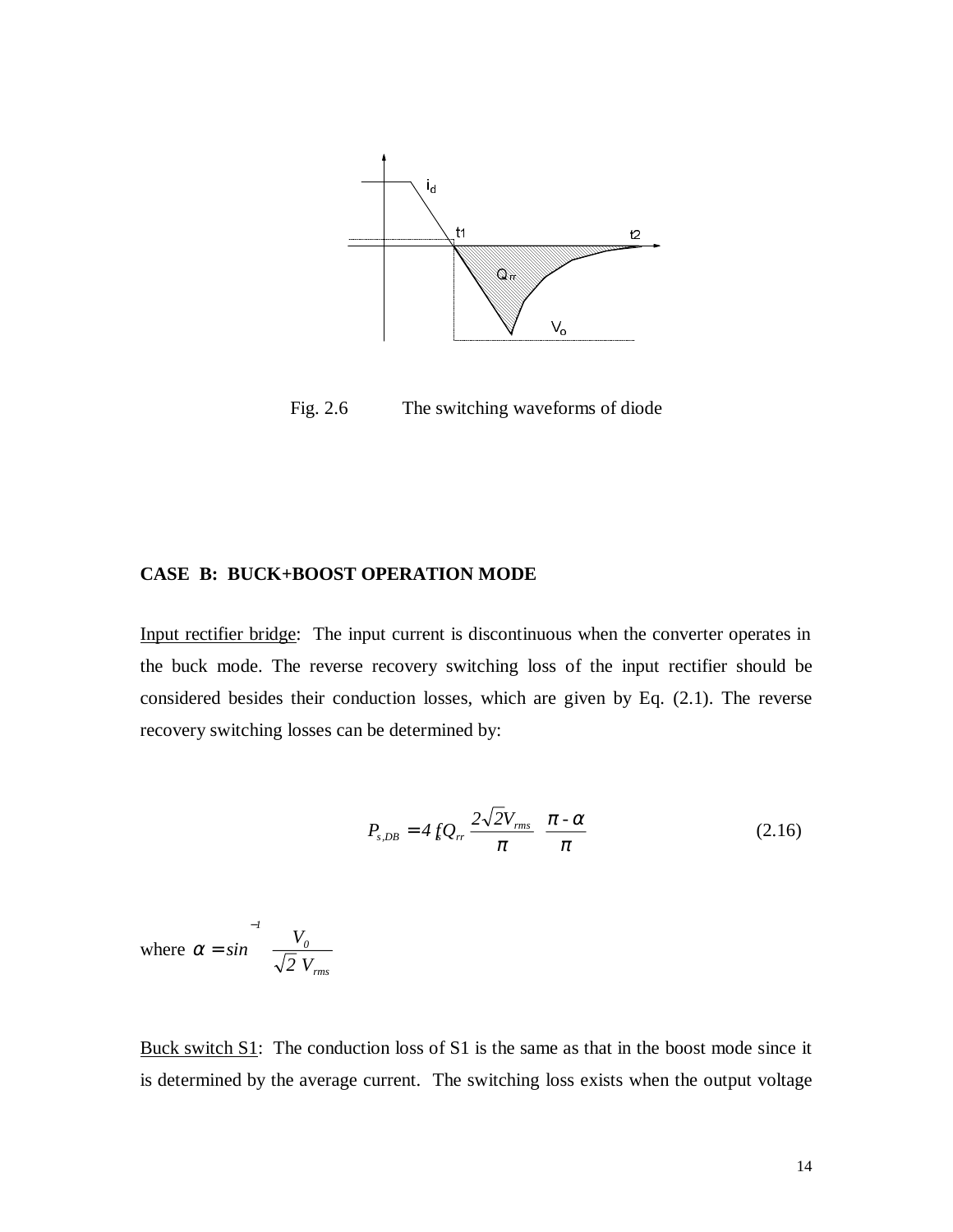is less than the instantaneous input voltage. Using the same calculation method as shown in the last section, the switching loss is given by:

$$
P_{s,SI} = f_s E_s \frac{\sqrt{2 P_0 V_{rms}}}{I_{ce} V_{ce} V_0} \frac{\pi - 2\alpha + \sin 2\alpha}{\pi \eta}
$$
(2.17)

where  $E_s$  is the total switching energy.

Boost Switch S2: The conduction loss should be averaged over a line cycle since the current through  $S_2$  varies from time to time. The conduction loss over a switching period is given by:

$$
p_{c,S2}(t) = \frac{\sqrt{2P_0 \sin \omega t}}{\eta V_{rms}} D(t) V_{ce}(sat)
$$
 (2.18)

where the  $D(t)$  is the duty cycle of  $S_2$ . Thus, the conduction loss can be obtained by averaging Eq. (2.18), which is as follows:

$$
P_{c, S2} = \frac{\sqrt{2} P_0 V_{ce}(sat)}{\pi \eta V_{rms}} \left[ 1 - \cos \alpha - \frac{V_{rms}}{\sqrt{2} V_0} \left( \alpha - \frac{1}{2} \sin 2\alpha \right) \right]
$$
(2.19)

The switching loss also can be calculated using the same approach above.

$$
P_{s, S2} = 2 f_s E_s \frac{\sqrt{2 P_0 V_0}}{I_{ce} V_{ce} V_{rms} \eta} (I - \cos \alpha)
$$
 (2.20)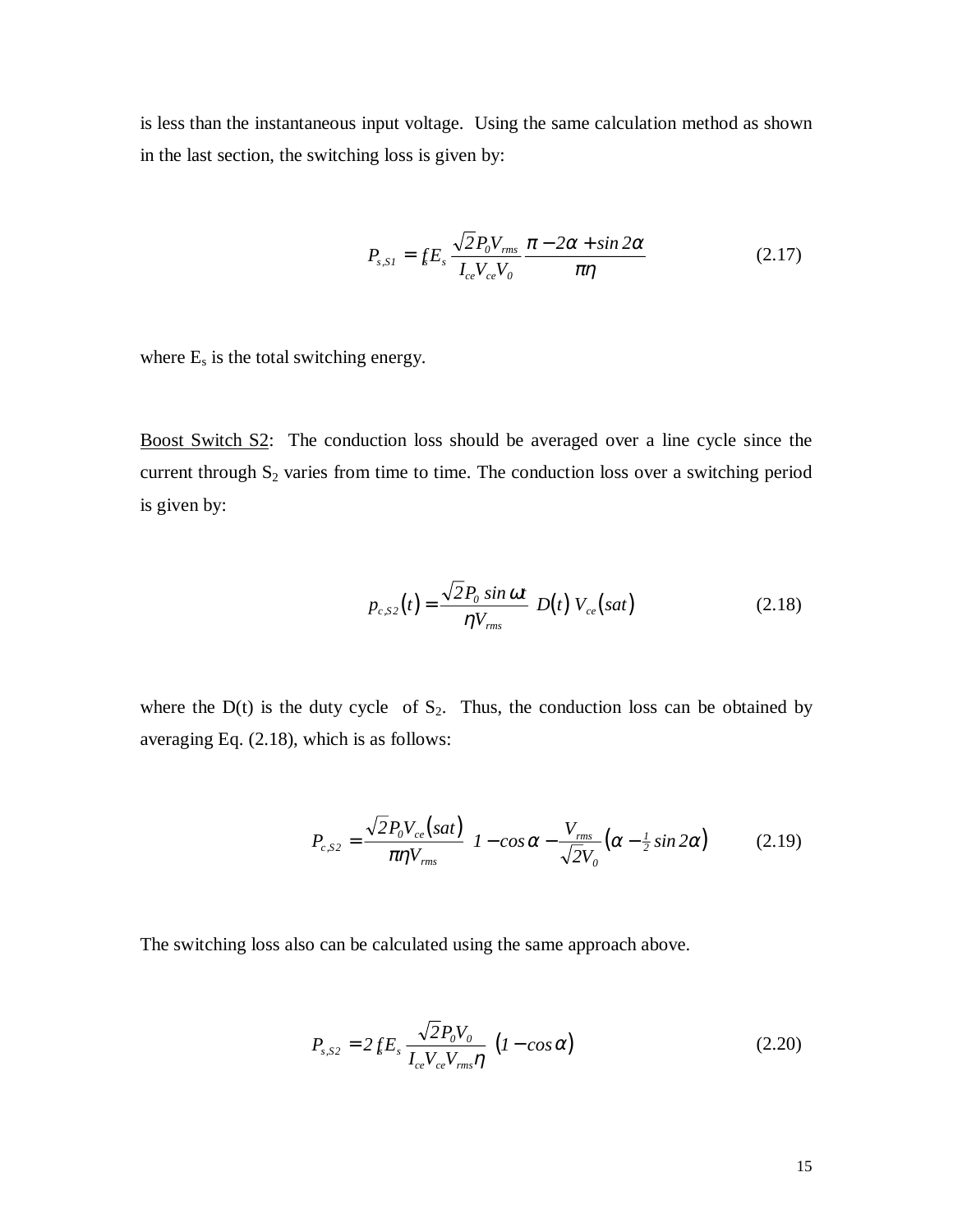Diode  $D1$ :  $D_1$  has both conduction loss and switching loss only when the converter operates in the buck mode  $(\alpha, \pi-\alpha)$ . The instantaneous current through D1 is given by

$$
I_{d1} = \frac{\sqrt{2}P_0}{\eta V_{rms}D(t)} \sin \omega t
$$
 (2.21)

where  $D(t)$  is the duty cycle of S1. So the conduction can be calculated as:

$$
P_{c,DI} = \frac{1}{\pi} \int_{\alpha}^{\pi-\alpha} I_{dI}(t) V_{ce}(sat) d\omega t
$$
  
= 
$$
\frac{\sqrt{2} P_0 V_{ce}(sat)}{\pi \eta V_{rms}} \left[ \frac{V_{rms}}{\sqrt{2} V_0} (\pi - 2\alpha + 2 \sin 2\alpha) - 2 \cos 2\alpha \right]
$$
 (2.22)

For the switching loss of D1, it is given by

$$
P_{s,DI} = \frac{\pi - 2\alpha}{\pi} \frac{2\sqrt{2}V_{rms}}{\pi} Q_{rr} f_s
$$
 (2.23)

Diode D2: Its conduction loss and switching loss are

$$
P_{c,D2} = \frac{P_0 V_F}{V_0} \tag{2.24}
$$

$$
P_{s,D2} = \frac{2\alpha}{\pi} V_0 Q_{rr} f_s \tag{2.25}
$$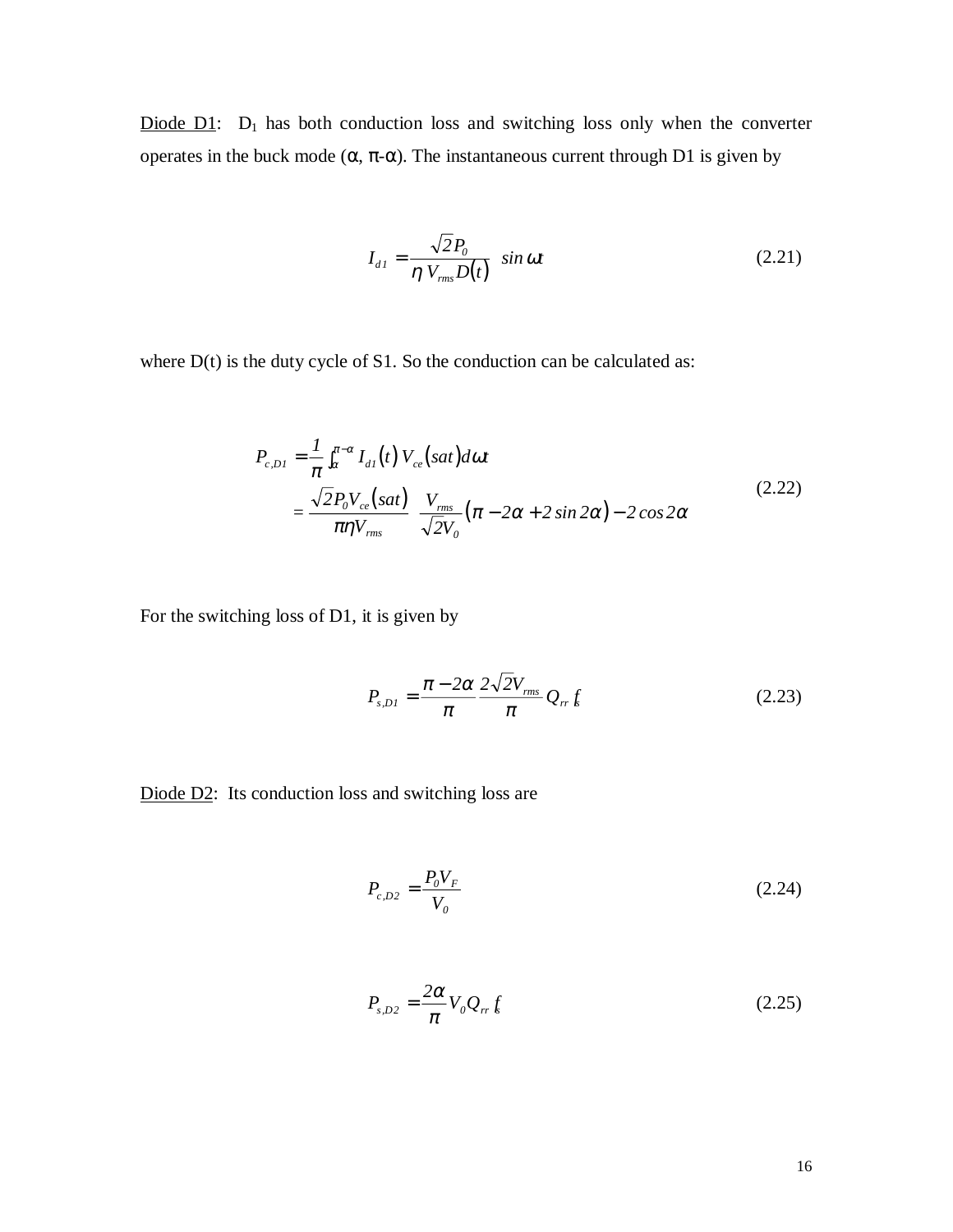Inductor: The inductor loss actually includes the copper loss and core loss. In this loss analysis, to simplify our calculation, the total inductor loss is estimated at approximately 0.5% of the output power.

Output (bulk) capacitor: The bulk capacitor has some loss associated with the 120 Hz component of the ripple current flowing through the capacitor ESR. This is given by:

$$
P_{ESR} = \frac{1}{\pi} \int_0^{\pi} I_c^2(\psi) R_{esr} d\psi, \qquad (2.26)
$$

where

$$
I_c(\psi) = \frac{2P_o}{V_o} \sin^2 \psi - \frac{P_o}{V_o}
$$
 (2.27)

Integrating Eq. 2.27 yields

$$
P_{ESR} = \frac{P_0^2 R_{est}}{2V_0^2}
$$
 (2.28)

A Mathcad program was developed to calculate the losses. The efficiency is then determined as

$$
\eta = \frac{P_0}{P_0 + P_{Loss}}
$$
\n(2.29)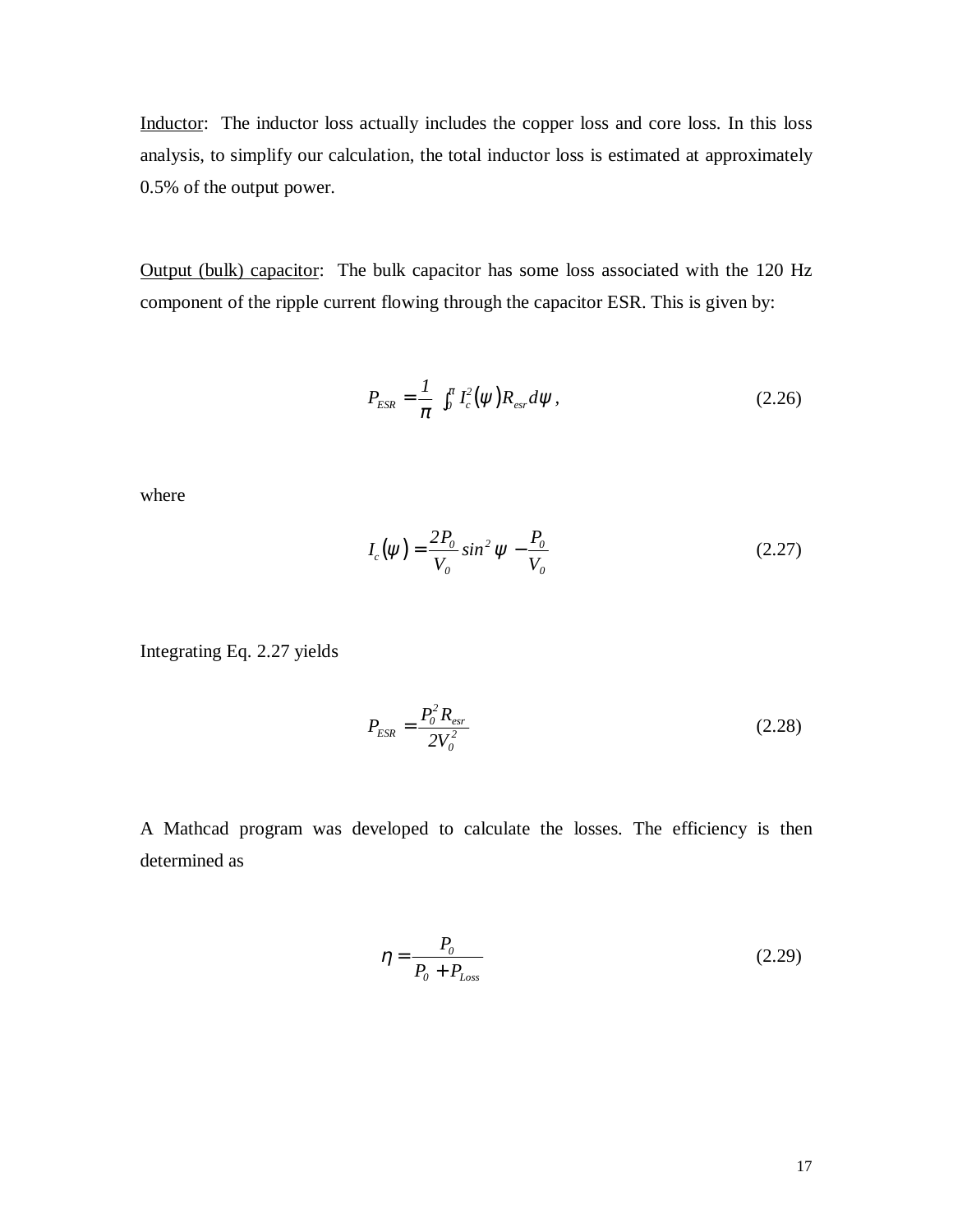| <b>Loss Source</b>             | Loss (W)       | % of Total Loss |
|--------------------------------|----------------|-----------------|
| IGBT conduction (Buck S1)      | 26.37          | 23.8%           |
| IGBT switching (Buck S1)       | $\overline{0}$ | $\overline{0}$  |
| IGBT conduction (Boost S2)     | 11.36          | 10.3%           |
| IGBT switching (Boost S2)      | 19.1           | 17.3%           |
| Output rectifier D2 conduction | 6.3            | 5.7%            |
| Output rectifier D2 switching  | 0.7            | 0.6%            |
| Input rectifier conduction     | 36.3           | 32.8%           |
| Boost inductor                 | 10             | 9.1%            |
| Output capacitor Esr loss      | 0.44           | 0.4%            |
| <b>Total</b> loss              | 110.57         |                 |
| <b>Efficiency</b>              | 94.8%          |                 |

Table 2.1 Buck+Boost efficiency at Maximum output power operation P=2 kw, Vo=300 V (high line)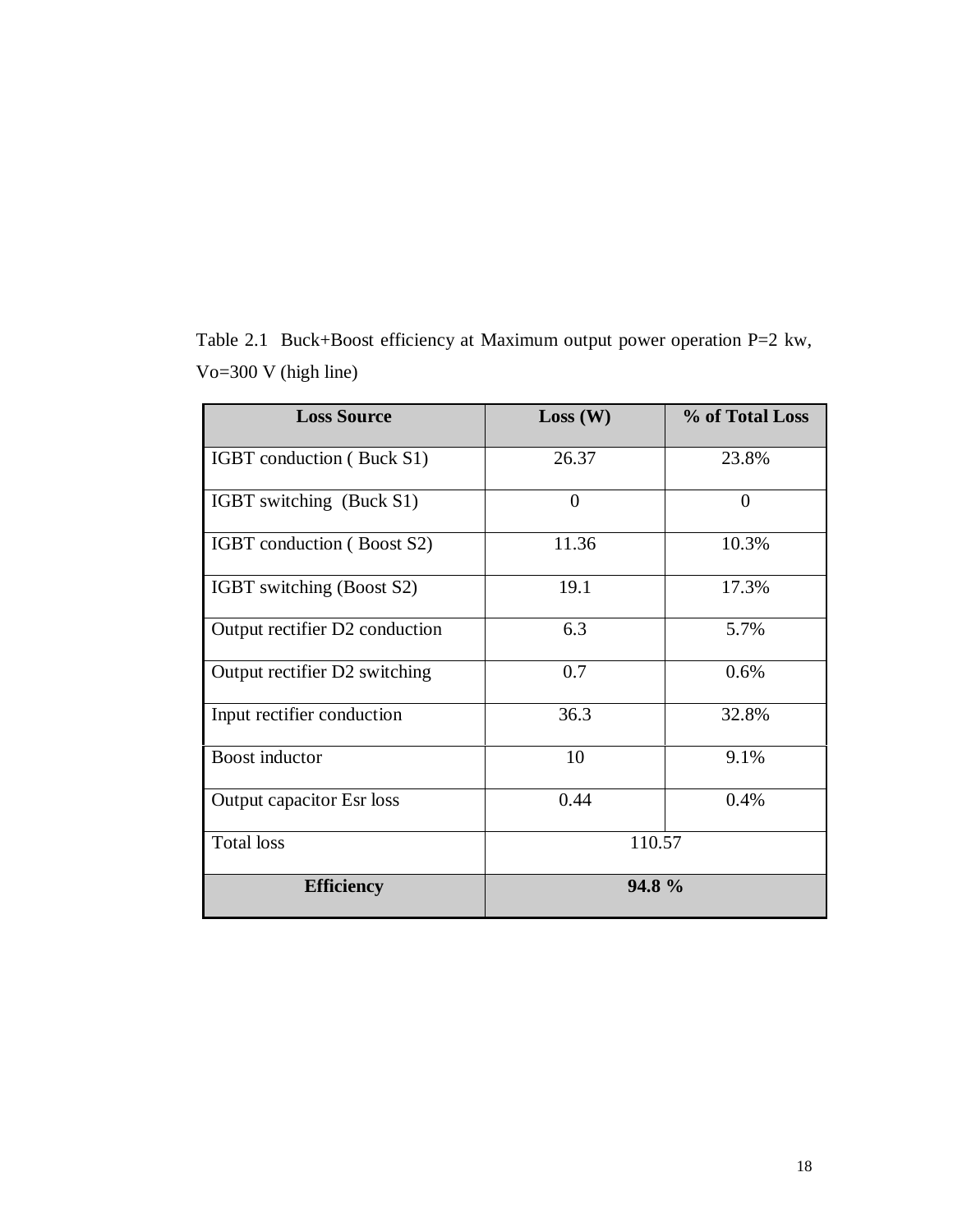Table 2.2 Buck+Boost efficiency at Maximum output power operation P=0.85 kw, Vo=100 V (Low line)

| <b>Loss Source</b>                     | Loss (W) | % of Total Loss |
|----------------------------------------|----------|-----------------|
| IGBT conduction (Buck S1)              | 11.85    | 21.9%           |
| IGBT switching (Buck S1)               | 2.8      | 5.2%            |
| IGBT conduction (Boost S2)             | 0.63     | 1.2%            |
| IGBT switching (Boost S2)              | 5.1      | 9.5%            |
| Output rectifier D2 conduction         | 5.84     | 10.8%           |
| Output rectifier D2 switching          | 0.22     | 0.4%            |
| Input rectifier conduction & switching | 19.21    | 35.6%           |
| <b>Boost</b> inductor                  | 4.25     | 7.9%            |
| <b>Output capacitor Esr loss</b>       | 0.72     | 1.3%            |
| Buck freewheeling diode D1             | 3.3      | 6.1%            |
| <b>Total loss</b>                      | 53.92    |                 |
| <b>Efficiency</b>                      | 94.0%    |                 |

Table 2.1 and Table 2.2 show the loss analysis of the converter under maximum output power operation, V0=300 V (Boost operation) and  $V_0$ =100V (Buck+Boost operation). Figures 2.7, 2.8 and 2.9 show the converter operation area and efficiency versus the output voltage for maximum output power operation and typical motor operation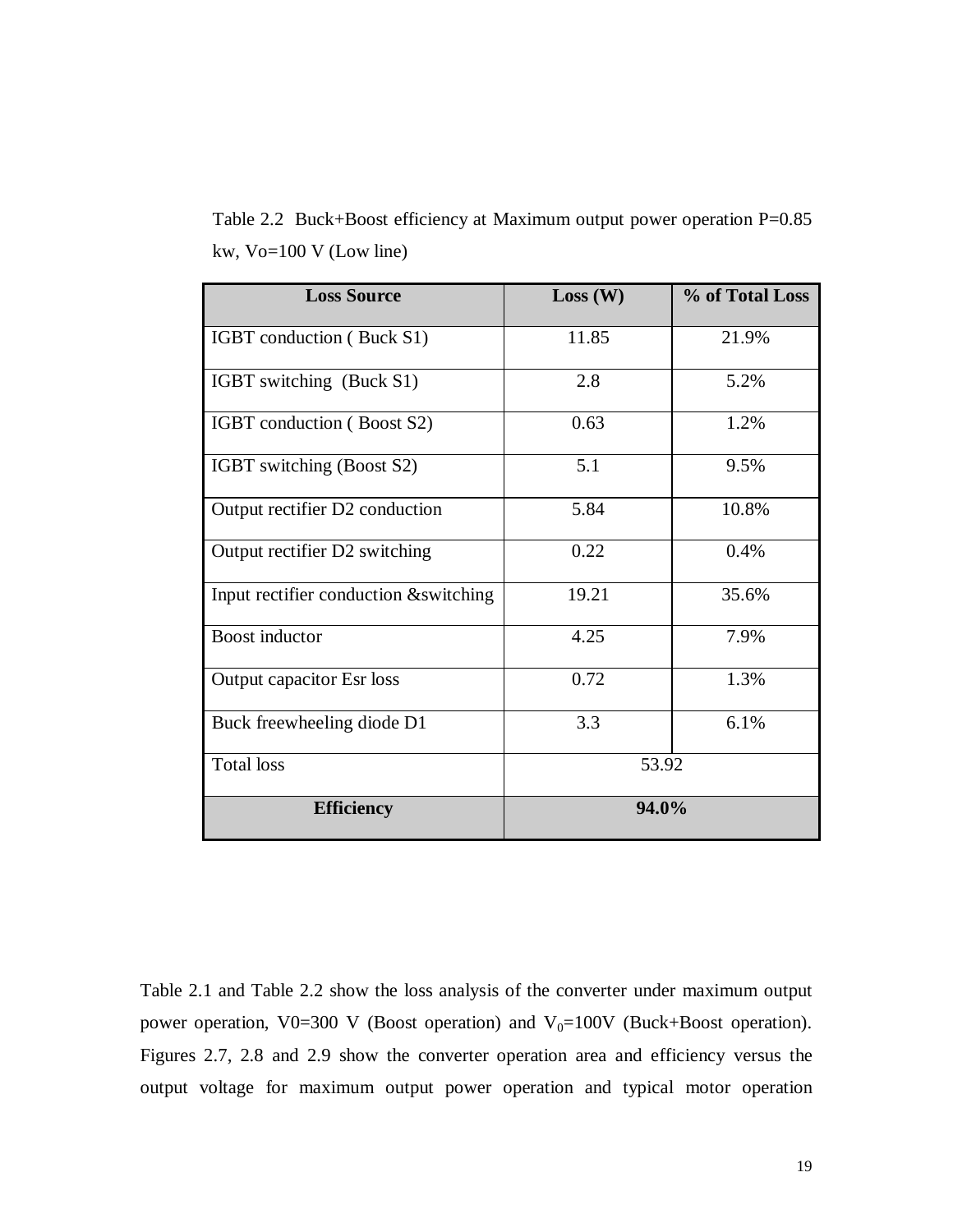conditions, respectively. It is shown that about 95% efficiency can be achieved at high line, and approximately 94% efficiency can be achieved at low line.

#### **2.2.3 Conclusions**

This topology is very attractive for this typical application since boost operation mode runs at high power while buck operation mode operates at low power ( $P < 1.3$  kW) from its load characteristics. From the loss analysis, this topology has a high efficiency from light load to heavy load. In addition, a low voltage rating power device can be used. However, this topology suffers from a disadvantage, that is, a larger EMI filter is needed due to its discontinuous input current in the buck mode. In Section 4, a comparison between Buck+Boost topology and Sepic converter will be given to show that this topology has better performance.



Fig. 2.7 Operation area of the converter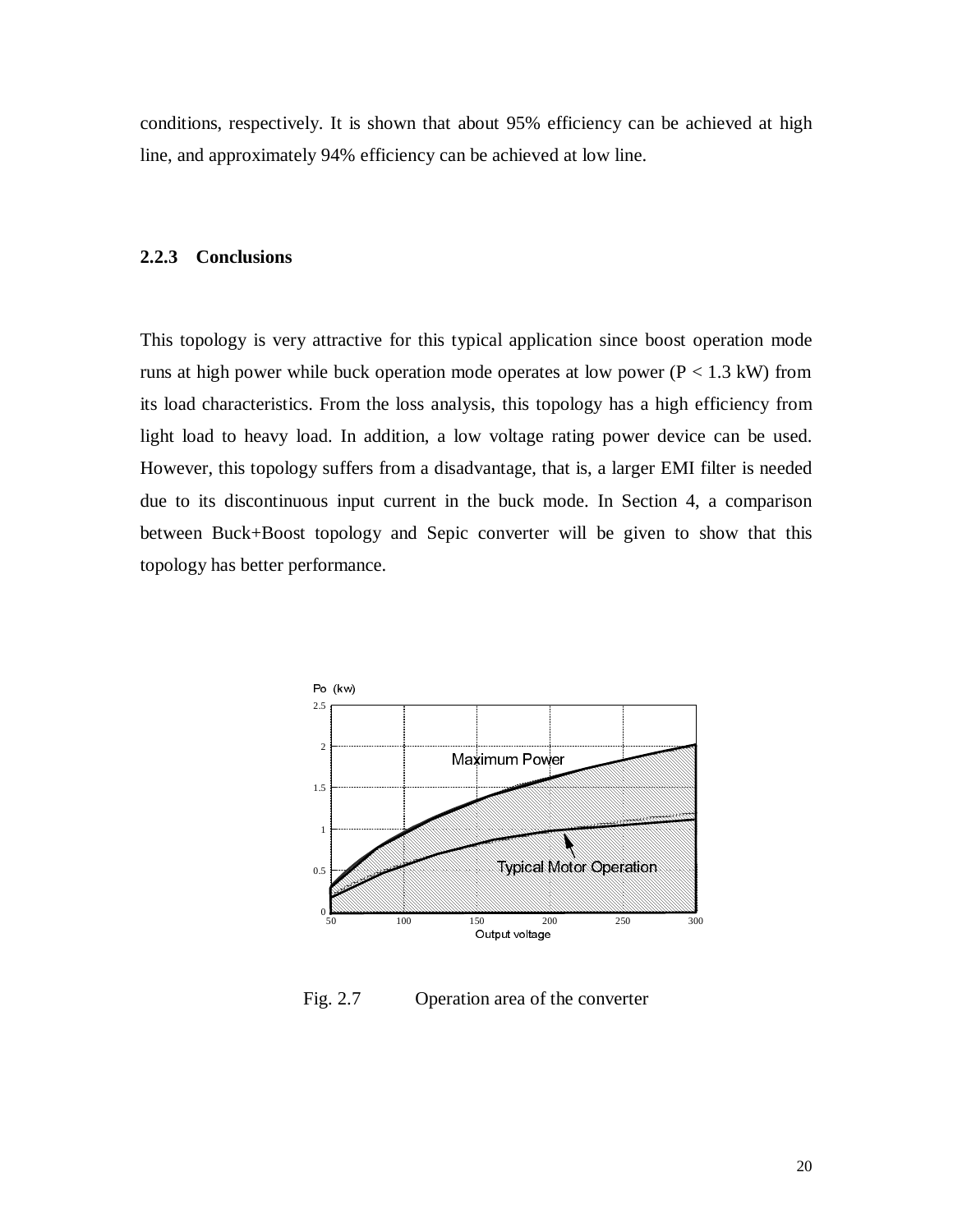

Fig. 2.8 Efficiency at the maximum power operation



Fig. 2.9 Efficiency at the typical motor operation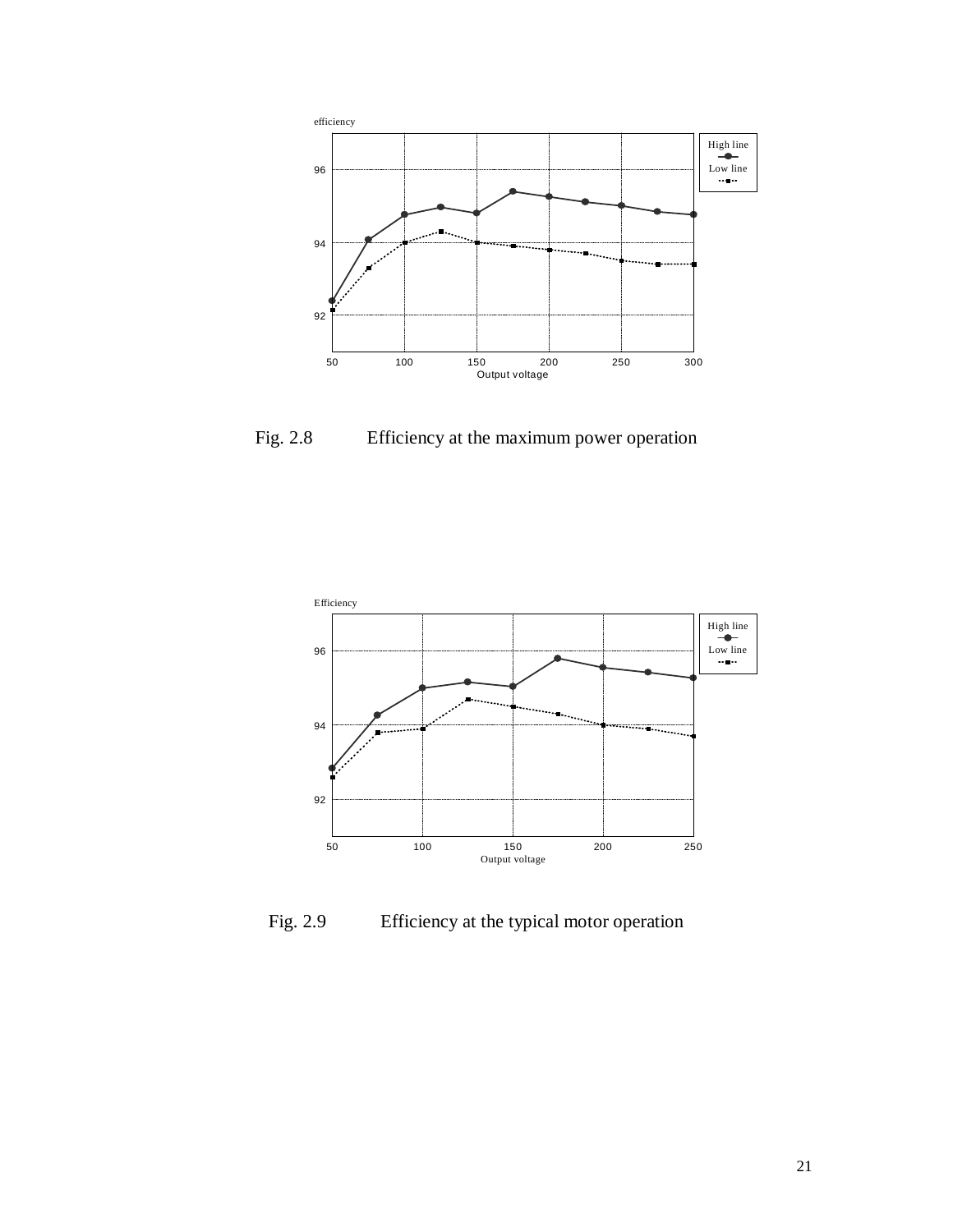## **2.3 Sepic PFC Circuit**

In this section, the Sepic PFC circuit is analyzed and designed. The advantages and limitations have been carefully assessed and summarized.

#### **2.3.1 Principle operation**

The output voltage of Sepic converter can be either higher or lower than the input voltage. This makes it suitable in the wide output range PFC circuit. The topology of the basic Sepic converter is simple, and is shown in Fig. 2.10. It contains one active switch S and one passive switch (diode) D, operating in PWM mode. Not only does it have an input inductor and an output capacitor, but it also has a bulk capacitor and an inductor in the middle of the converter.

When the active switch S is on, the bulk capacitor  $C_f$  is discharged, and the energy will be transferred from the capacitor  $C_f$  to inductor  $L_f$ . When the switch S is off, the capacitor  $C_f$  is charged by the input line current, and the energy stored in the inductor  $L_f$ will be transferred to the output.

The input current is continuous in Sepic converter. This also makes it suitable in PFC application and a small input filter can be used.

The control of this circuit is simple to achieve high power factor. A commonly used power factor correction chip, such as UC3854, can be chosen as the IC controller in this case.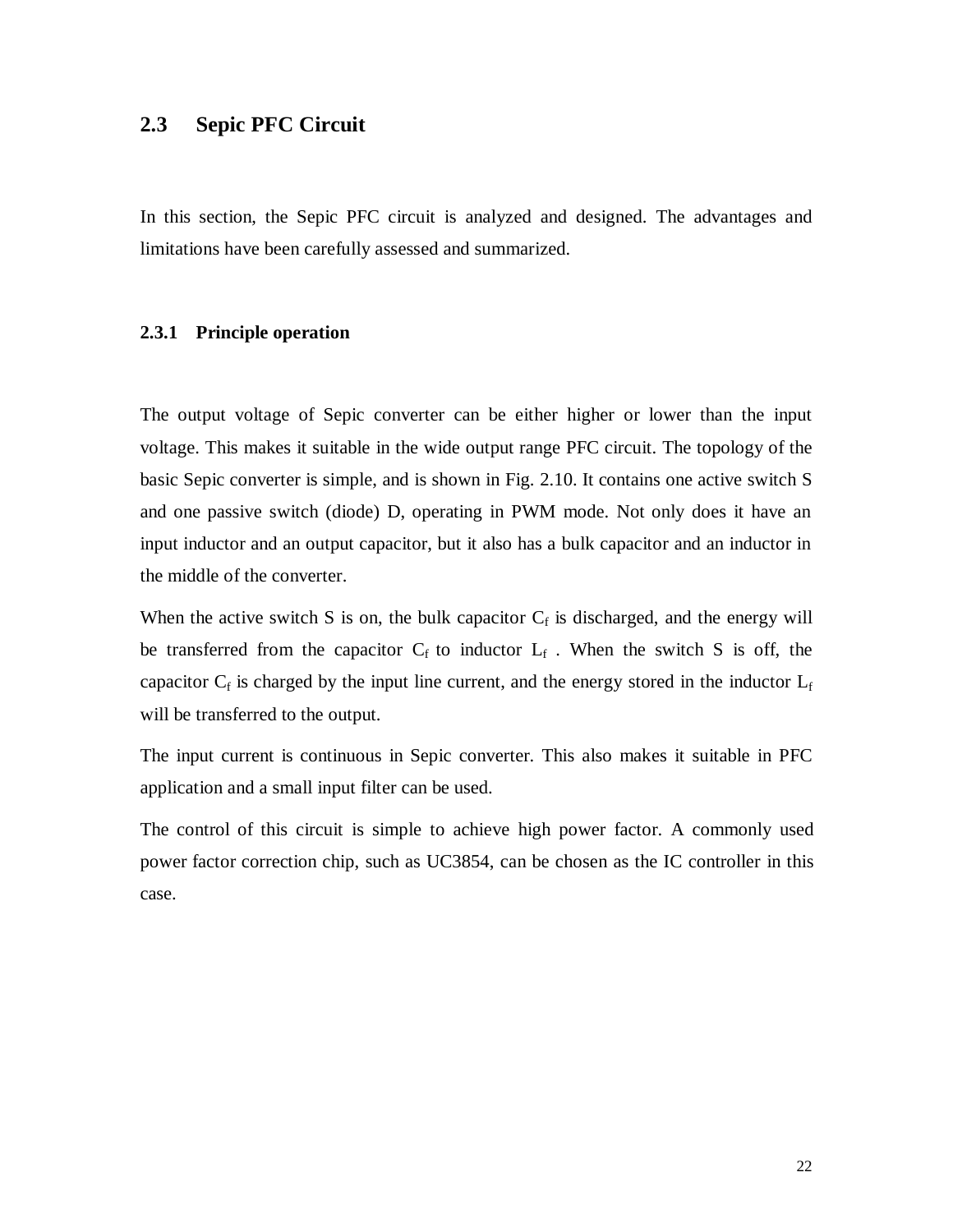

Fig. 2.10 Sepic PFC converter

#### **2.3.2 Loss Analysis of Sepic PFC Circuit**

The device selection is based on its voltage stress and average current in the worst case.

Switch S:

IRGPC50U (ultrafast IGBT)

 $V_r = 600 \text{ V}, I_c = 27 \text{ A} (Tc = 100^{\circ}\text{C}), V_{ce}(\text{on}) = 2.0 \text{ V}$  (typical)

Diode D:

HFA25PB60 (ultrafast, soft recovery)

 $V_r = 600 \text{ V}, I_f(\text{av}) = 25 \text{ A}, V_{fm} = 1.3 \text{ V}$  (typical)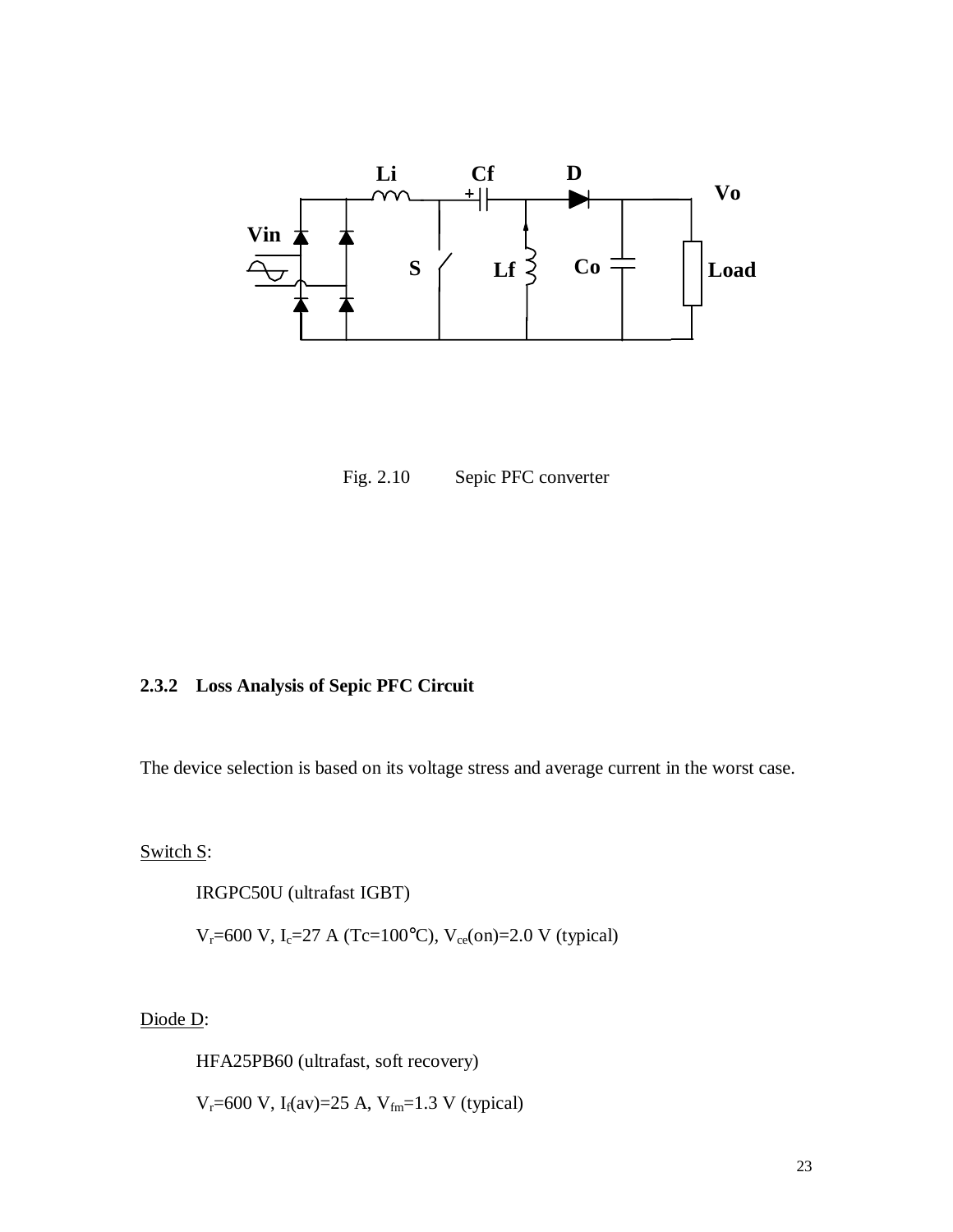Rectifier Bridge:

26MB20A (IR) to calculate rectifier bridge loss.

 $I_0 = 25$  A,  $V_{rrm} = 200$  V,  $V_{fm} = 1.1$  V

The switching frequency  $F_s$  is 20 kHz.



Fig. 2.11 Load characteristics of the Sepic PFC converter

The loss analysis has been carried out according to the different operation conditions. Because the output voltage Vo changes from 50 V to 300 V (normal working conditions), we calculate all the losses at every 25 V, i.e., at  $V_0$ =50 V,75 V,100 V,...300 V (along solid load line, Vo from 50 V to 250 V)

Define: 
$$
V_o(i)=25+25\times i
$$
 (V),  $i=1,2,3,...11$  (Max. Po)  
 $i=1,2,3,...9$  (solid load line) (2.30)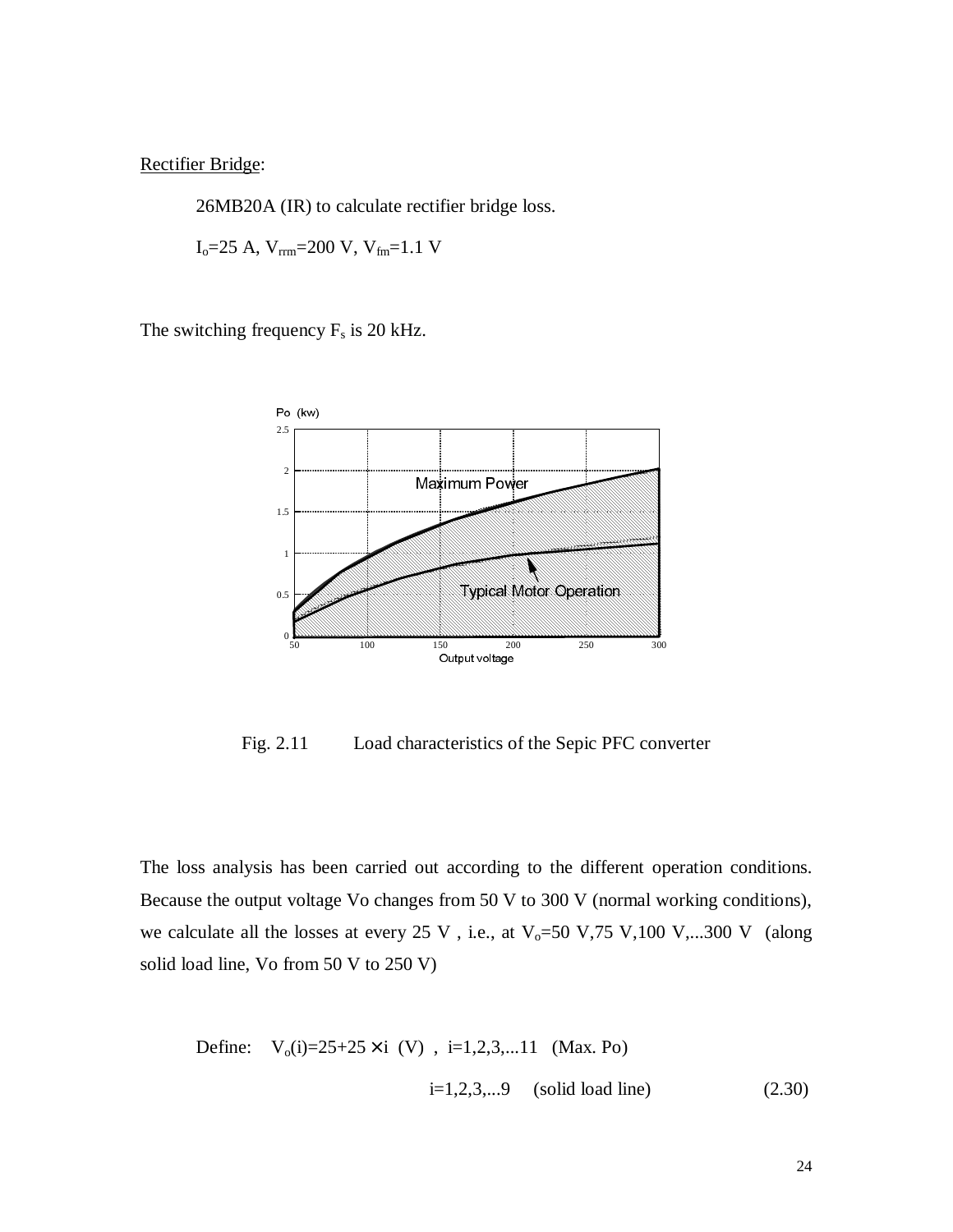## **Switch duty cycle:**

Using the volt-second balance of the input inductor, we have

$$
V_p \sin \omega t \, T_{\text{on}} = (V_0 + V_{cf} - V_p \sin \omega t) \, T_{\text{off}} \tag{2.31}
$$

Then

$$
d'(t) = \frac{T_{off}}{T_{on} + T_{off}} = \frac{V_p \sin \omega t}{V_0 + V_{cf}}
$$
(2.32)

$$
d(t)=1-d'(t)
$$
  
=1 -  $\frac{V_p \sin \omega t}{V_0 + V_{cf}}$  (2.33)

where  $\omega = 2 \pi f$  rad/s, f is line frequency and  $V_p$  is rectified AC line peak voltage,

$$
V_p = V_{\text{plow}} = 120.19 \text{ V}
$$
, when  $V_{\text{in}} = 85 \text{ V}$   
 $V_p = V_{\text{phigh}} = 162.61 \text{ V}$ , when  $V_{\text{in}} = 115 \text{ V}$ 

 $V_{cf}$  is the voltage across capacitor  $C_f$ ,

$$
V_{cf} = V_p \tag{2.34}
$$

 $T_{on}$  is the switch on-time, while  $T_{off}$  is the switch off-time.

The average value of duty cycle d(t) over a line cycle is given by:

$$
D = \frac{2}{T} \times \int_0^{T/2} d(t) dt
$$
 (2.35)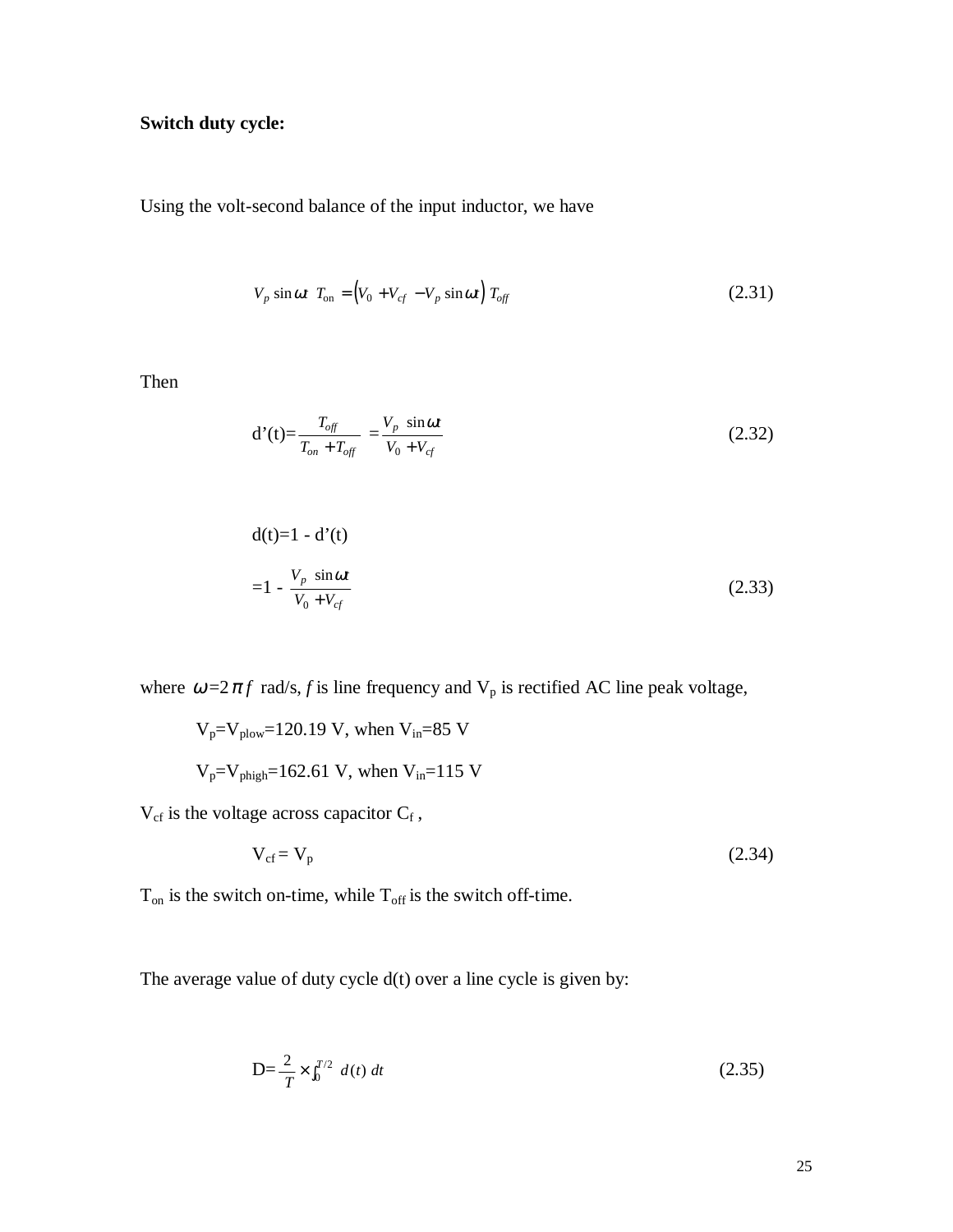#### Switch S (IGBT)

(1) Conduction Loss: Pscond is the average conduction loss over a line period since the current through the switch varies in one line cycle, which is given by:

$$
P_{\text{second}} = \frac{2}{T} \times \int_{0}^{0.5 \times T} I_s(t) \times V_{ce} \times d(t)dt
$$
\n(2.36)

Where, switch current  $I_s(t)$  is the sum of the line input current and discharging current through  $C_f$ :

$$
I_{\rm s}(t) = \frac{\sqrt{2}P_0}{\eta V_{in}} \sin \omega t + \frac{P_0}{V_0}
$$
 (2.37)

V<sub>ce</sub> is collector-to-emitter saturation voltage of the switch S (IRGPC50U). Po is output power of the converter.  $\eta$  is the efficiency of the converter.

(2) Switching Loss:  $P_{ssw}$ 

$$
P_{ssw} = \frac{2}{T} \times \int_{0}^{0.5 \times T} E_{ts} \times F_s \times \frac{V_p \times \sin \omega t + V_o}{480} \times \frac{I_s(t)}{27} dt
$$
 (2.38)

where,  $E_{ts}$  is the total switching loss including the loss due to the tail current at one switching cycle:

$$
E_{ts} = 2.5 \text{mJ}
$$
 (Tj=150°C, I<sub>c</sub>=27 A, V<sub>cc</sub>=480 V)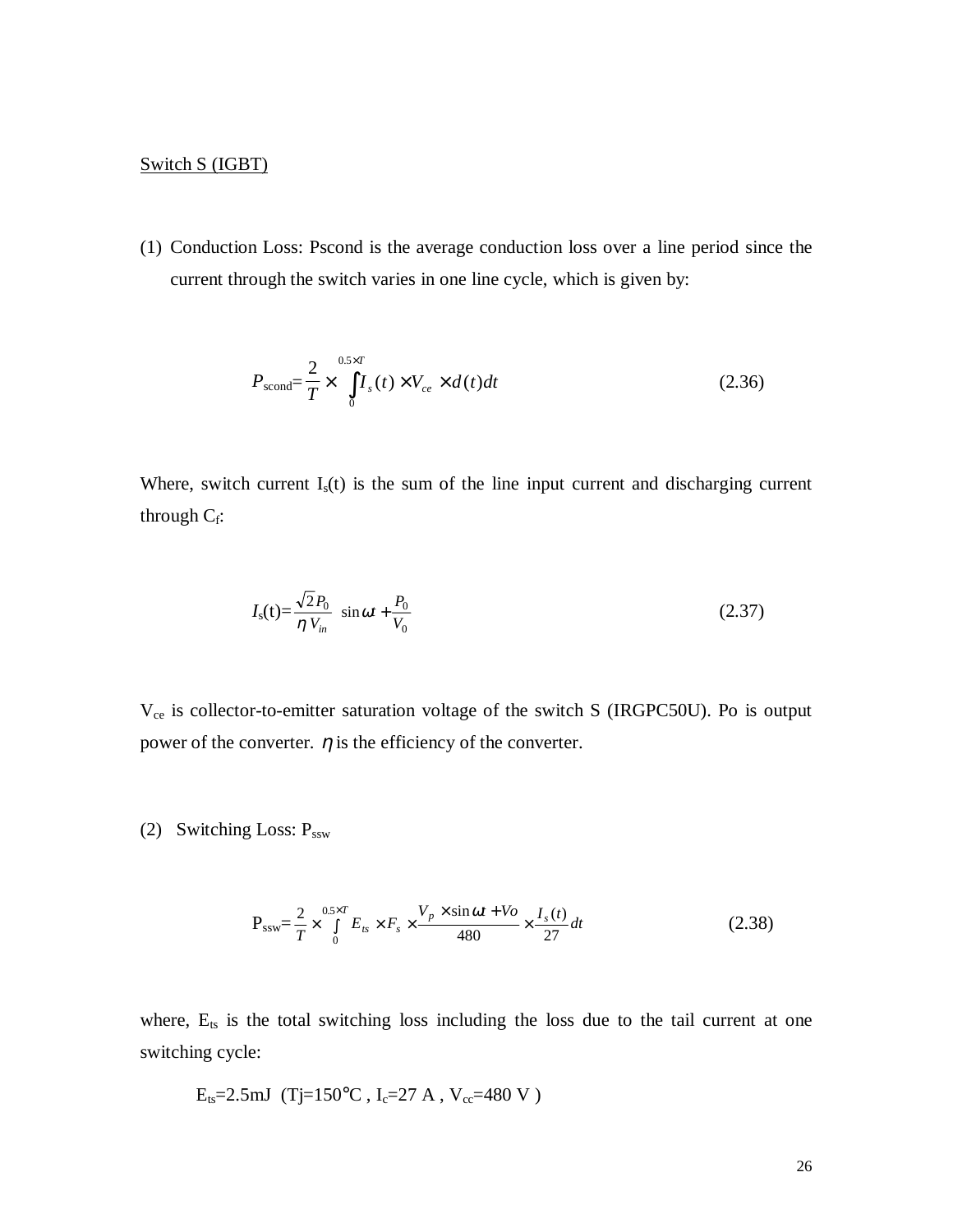When the switch is turned off, the voltage stress across S is  $(V_p \times \text{sin}\omega t + V_o)$ 

#### Diode D

(1) Conduction Loss:  $P_{\text{dcond}}$ 

$$
P_{\text{dcond}} = I_0 V_{\text{fm}} \tag{2.39}
$$

where  $I_0 = \frac{P_0}{V}$  $v_0 = \frac{F_0}{V_0}$ 0  $=\frac{I_0}{V}$  and V<sub>fm</sub> is the forward voltage drop of the diode.

(2) Switching Loss:  $P_{dsw}$ 

$$
Pdsw = Fs (V_{cf} + V_o) Q_{rr}
$$
 (2.40)

where  $Q_{rr}$  is the reverse recovered charge.  $(Q_{rr} = 250 \times 10^{-9} \text{ (C)} \text{ (Tj=125°C)}).$  $(V_{cf} + V_o)$  is the voltage stress on the diode D when it is off.

Input Rectifier Bridge Loss: Prec

The input current is continuous so only conduction loss has been considered.

$$
P_{rec} = \frac{4\sqrt{2} P_0}{\eta \times \pi \times V_{in}} \times V_{fm}
$$
\n(2.41)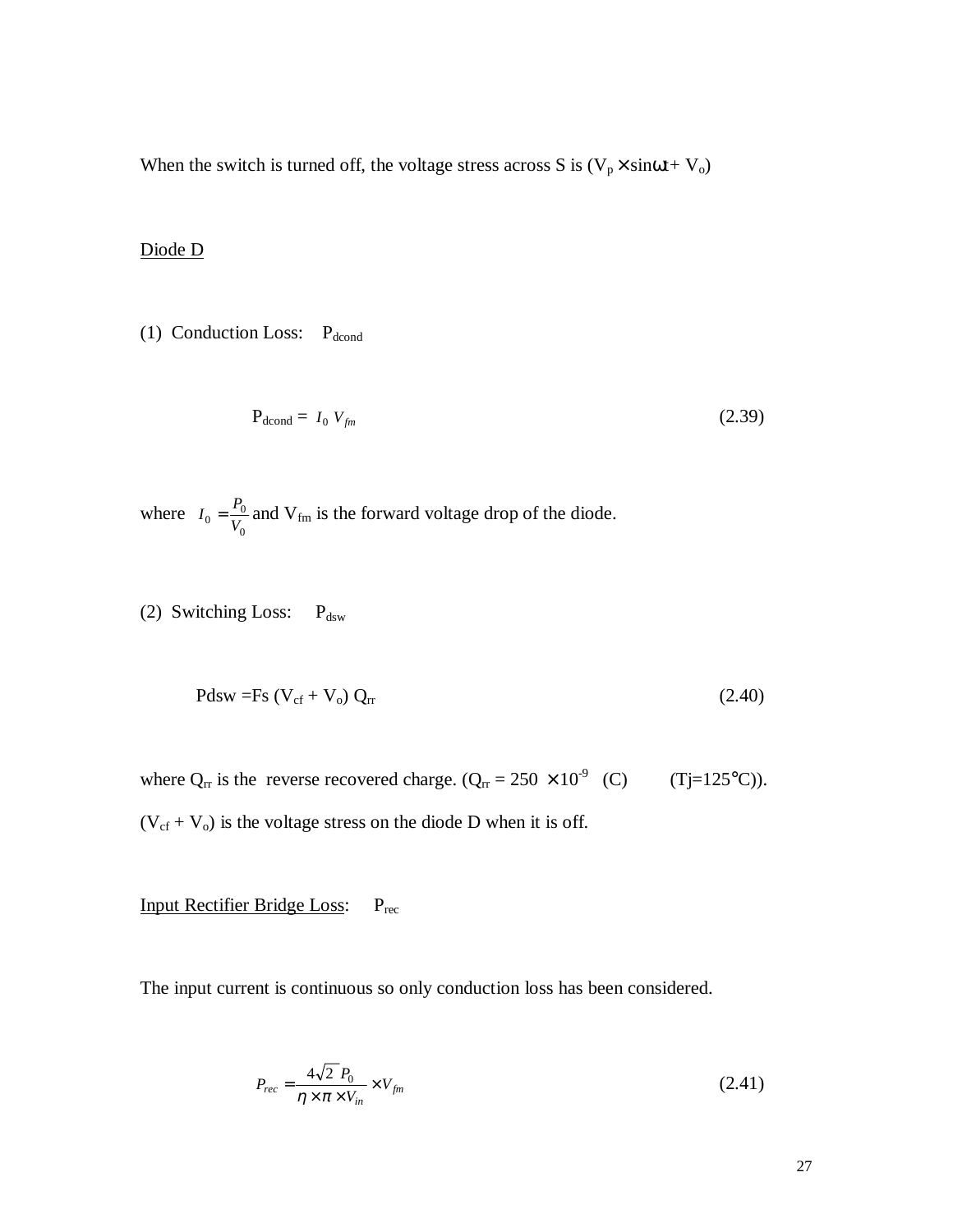where,  $\mathrm{V_{fm}}$  is the forward voltage drop.

#### Inductor Loss: PL

The inductor losses include the copper loss and the core loss. For simplicity in loss calculation, it is assumed that the inductor loss has 0.5% of output power

$$
P_{L1} = 0.5\% \, \, \mathbf{P}_0 \tag{2.42}
$$

There are two inductors in the circuit. So the total inductor loss  $P_L$  is two times of  $P_{L1}$ .

Capacitor Loss: P<sub>c</sub>

$$
P_c = P_{cf} + P_{co}
$$
\n(2.43)  
\nwhere  $P_{cf} = I_0^2 R_{esr} D + I_0^2 \frac{D^2}{1 - D} R_{esr}$  and  $P_{co} = \frac{I_0^2 R_{esr}}{2}$ 

#### **2.3.3 Results of the Loss Analysis**

Total Loss P<sub>loss</sub> is the sum of all the losses analyzed above. So the total losses are given by

$$
P_{Loss} = P_{second} + P_{ssw} + P_{dcond} + P_{dsw} + P_{rec} + P_L + P_c
$$
 (2.44)

Total efficiency can be calculated as follows: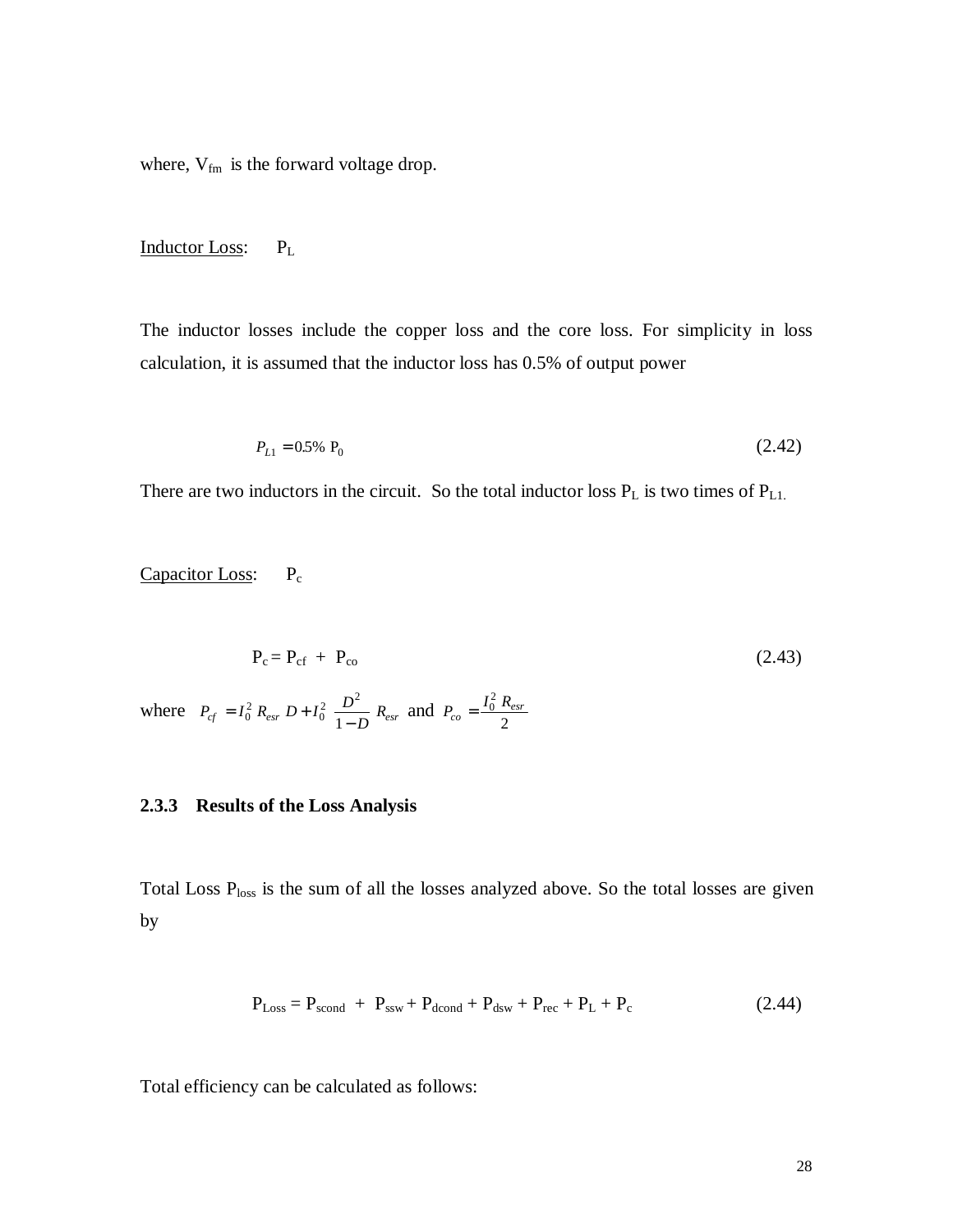$$
\eta = \frac{P_0}{P_0 + P_{Loss}}\tag{2.45}
$$

| <b>Loss Source</b>     | Loss (W) | % of Total Loss |
|------------------------|----------|-----------------|
| <b>IGBT</b> conduction | 27.4     | 20.4%           |
| <b>IGBT</b> switching  | 37.6     | 27.9%           |
| Diode D conduction     | 7.5      | 5.5%            |
| Diode D switching      | 2.3      | 1.7%            |
| Input rectifier        | 36.2     | 27%             |
| Inductors              | 20       | 14.9%           |
| Capacitors             | 3.5      | 2.6%            |
| <b>Total</b> loss      | 134.5    | 6.7% of $P_0$   |
| <b>Efficiency</b>      | 93.7%    |                 |

Table 2.3 Sepic efficiency at P<sub>o</sub>=2 kW, V<sub>o</sub>=300 V and V<sub>in</sub>=115 V

Table 2.3 summarizes the results of the loss calculations (based on loss source) under maximum output power operation, output voltage 300 V and line voltage 115 V. Table 2.4 gives another example of the loss calculations under maximum output power operation, output voltage 100 V and line voltage 85 V.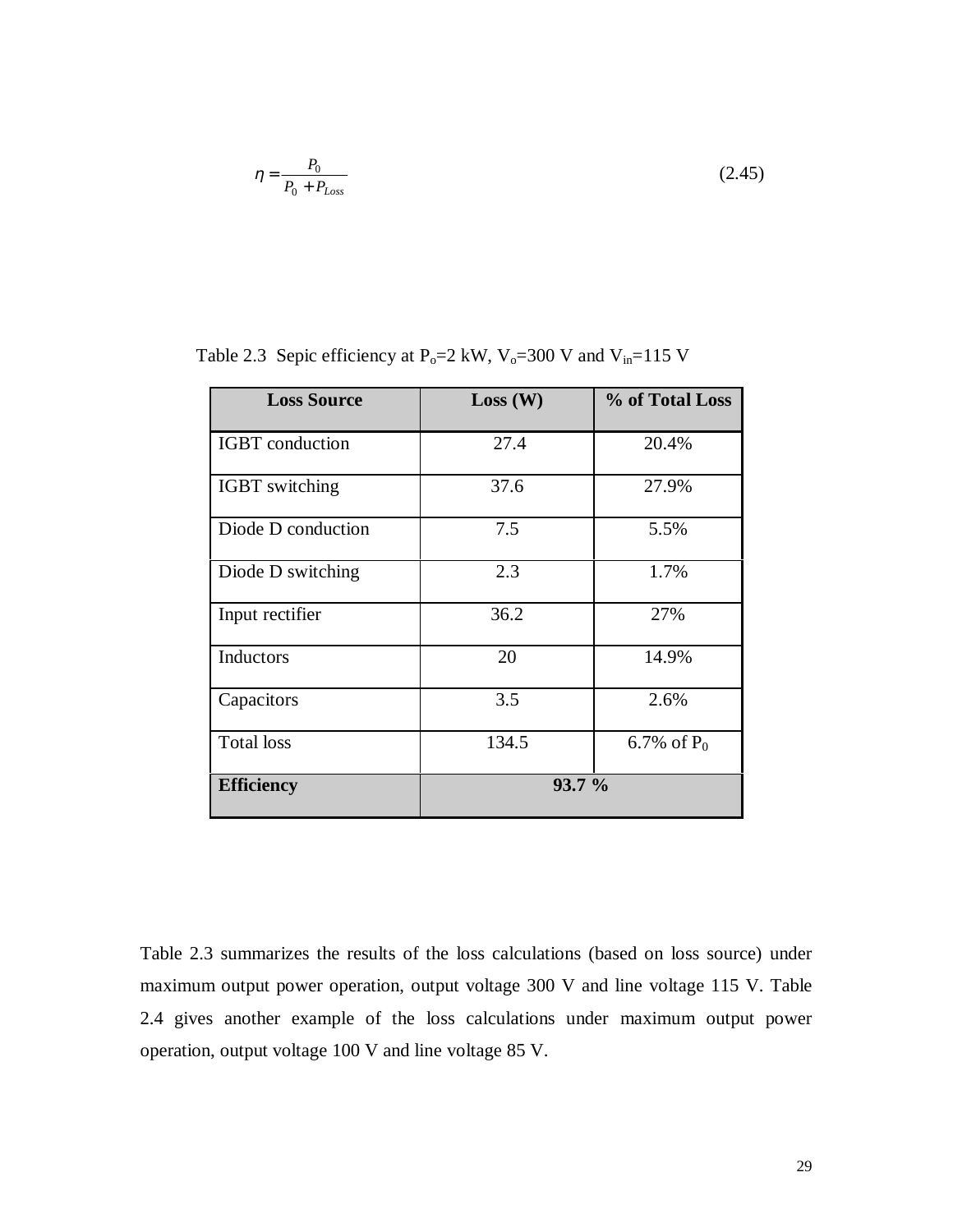Figures 2.12 and Fig.2.13 compare and summarize the efficiency at high line  $(V_{in}=115 V)$ and low line  $(V_{in}=85 V)$ , for maximum output power operation and typical motor operation conditions, respectively.

| <b>Loss Source</b>     | Loss (W) | % of Total Loss |
|------------------------|----------|-----------------|
| <b>IGBT</b> conduction | 14.3     | 20.1%           |
| <b>IGBT</b> switching  | 12.9     | 18.2%           |
| Diode D conduction     | 10.0     | 14.1%           |
| Diode D switching      | 1.1      | 1.5%            |
| Input rectifier        | 20.8     | 29.3%           |
| Inductors              | 8.5      | 12%             |
| Capacitors             | 3.4      | 4.8%            |
| <b>Total</b> loss      | 71.0     | 8.4% of $P_0$   |
| <b>Efficiency</b>      | 92.3 %   |                 |

Table 2.4 Sepic efficiency at P<sub>0</sub>=0.85 kW, V<sub>0</sub>=100 V and V<sub>in</sub>=85 V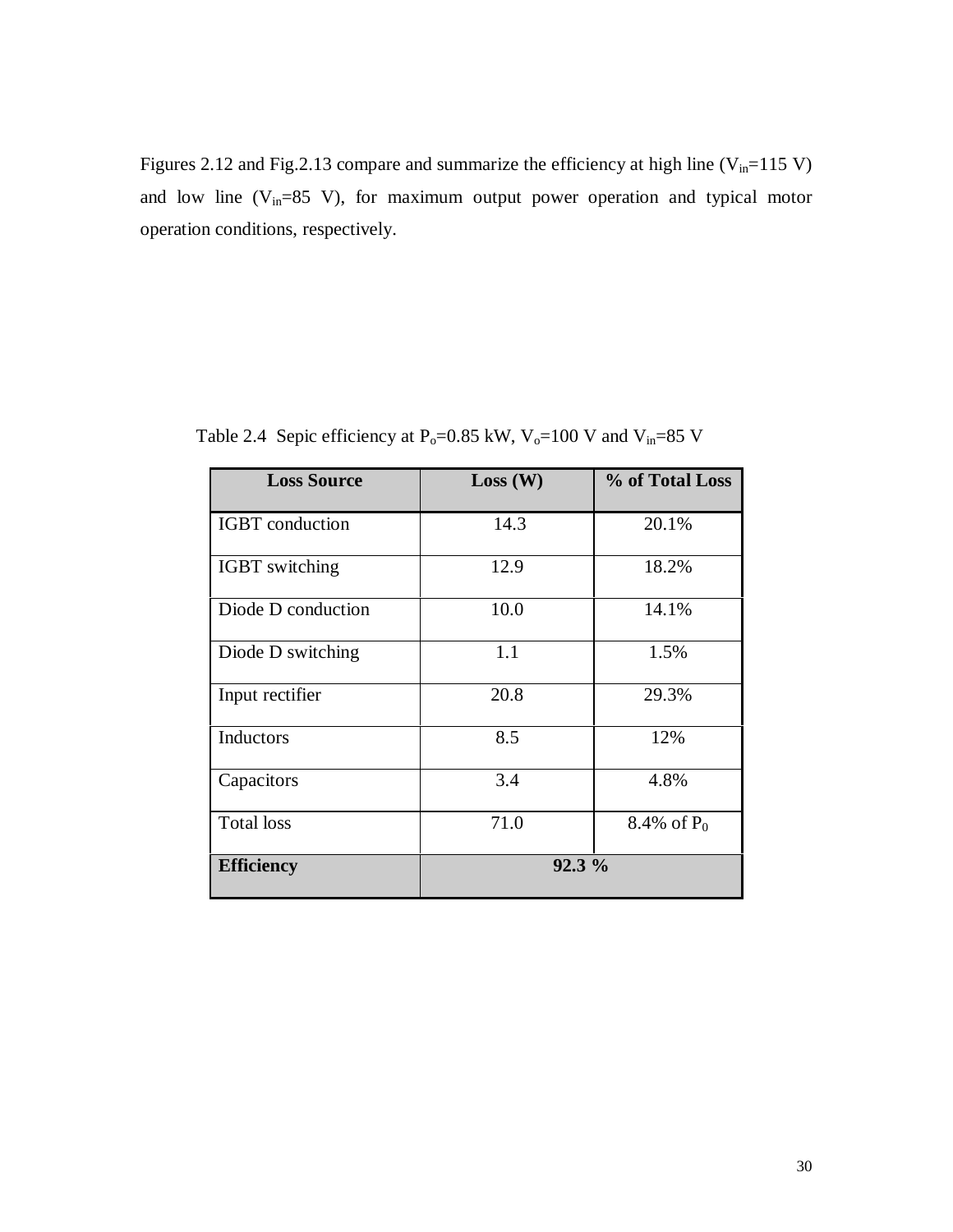

Fig. 2.12 Efficiency at maximum operation



Fig. 2.13 Efficiency at typical Motor operation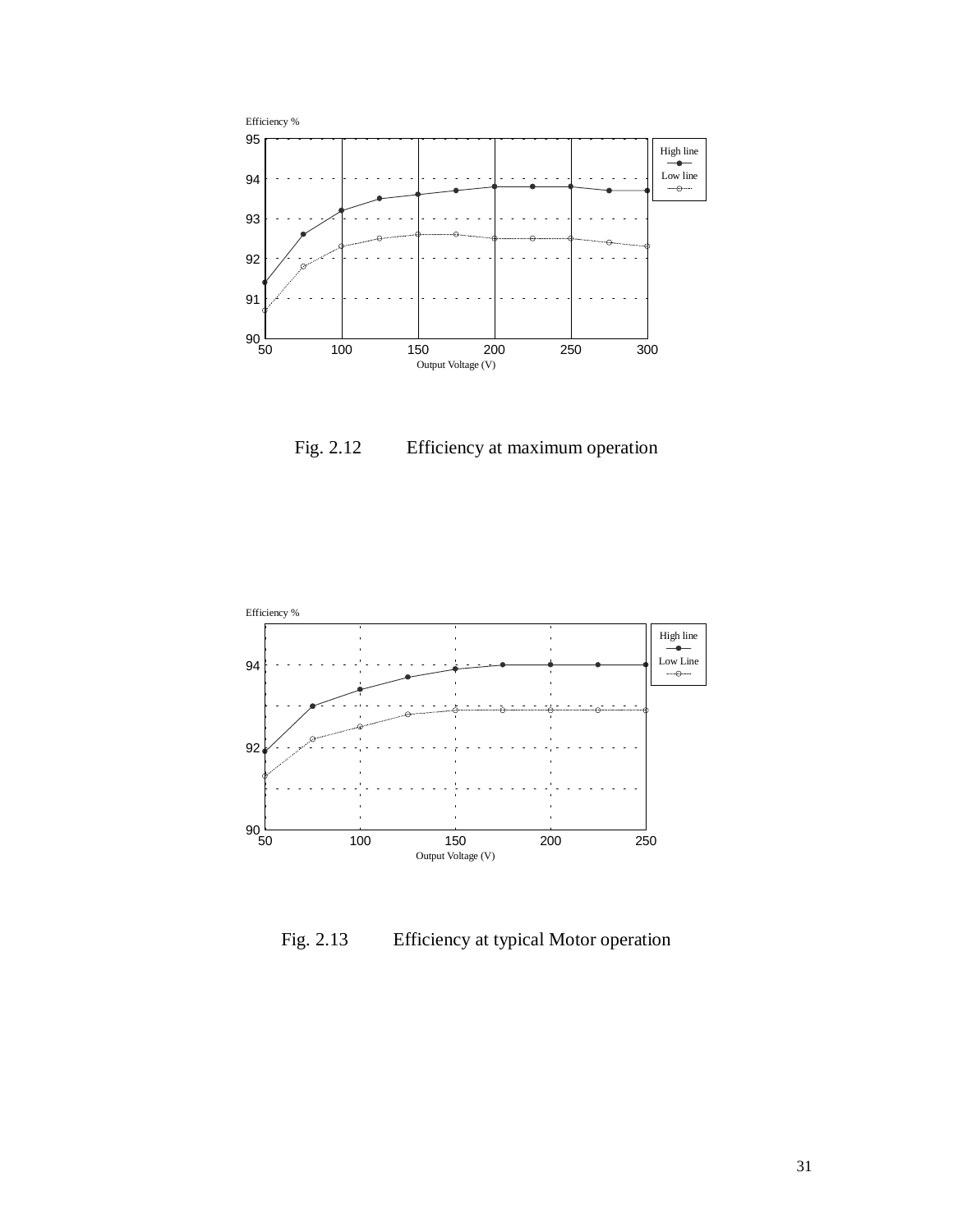#### **2.3.4 Conclusions**

The Sepic PFC converter is an attractive alternative for the Variable Output PFC Circuit topology. The major advantages of this converter are:

- The topology is simple and only need one active switch.
- The control is simple to achieve high power factor. A conventional PFC controller can be used as IC control chip.
- The input current is continuous and a small input filter can be used.

The principal disadvantages of this converter are:

- Two inductors and two capacitors are needed.
- There are two energy storage and transferring stages in the converter, which will cause extra conduction loss in the IGBT and copper loss of the reactive components.
- The current stress on the active switch is relatively high.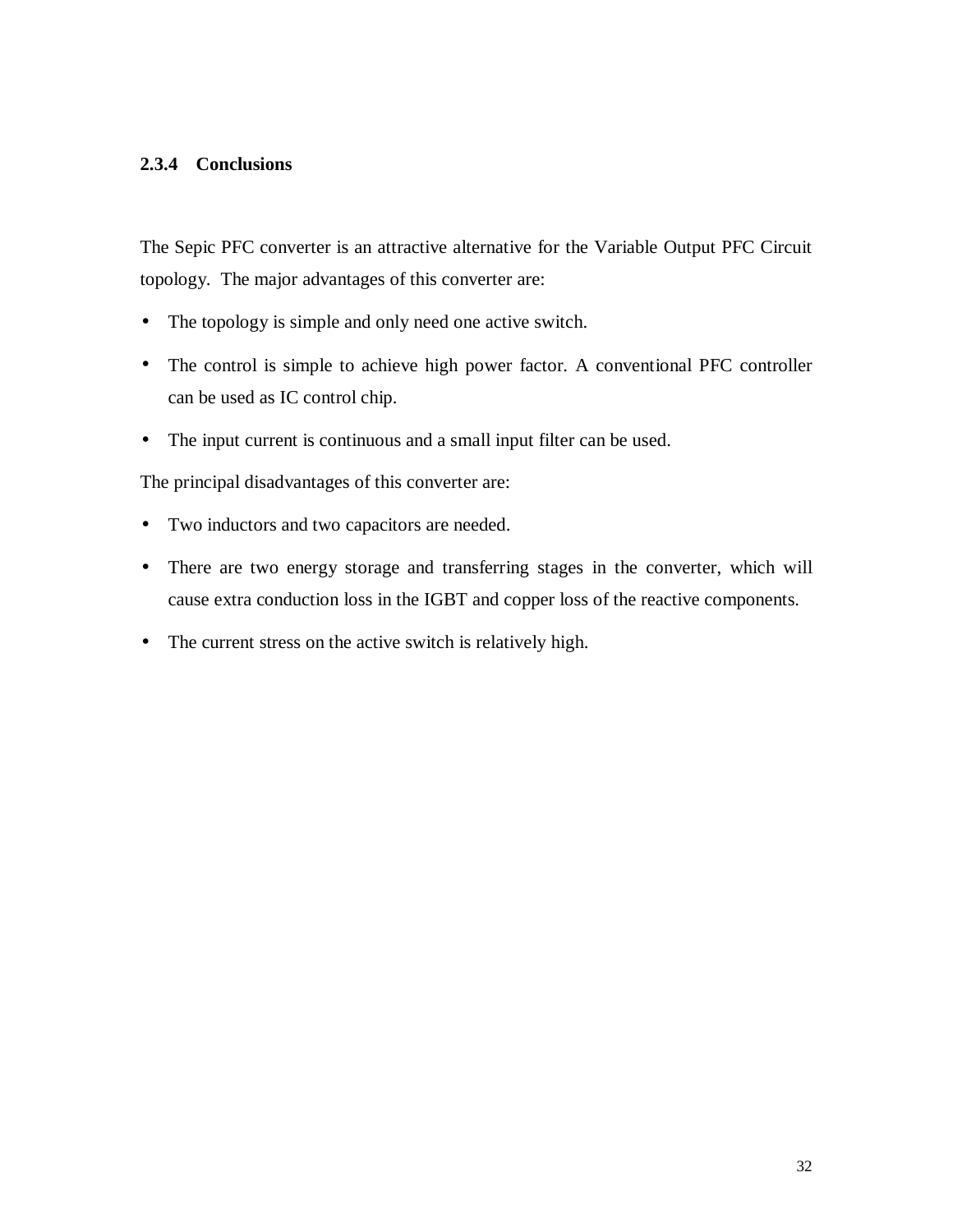## **2.4 Comparison and Conclusions**

Two topologies (Buck+Boost and Sepic) for the variable output PFC circuit have been discussed. A comparison of these two circuits will be given in terms of efficiency, complexity, cost and device rating.

Efficiency: From Fig. 2.14 and 2.15, it is shown that the Buck+Boost PFC topology has higher efficiency than that of the Sepic PFC circuit although Buck+Boost converter has an extra conduction loss of the buck switch. However, the conduction and switching current of the switch for Sepic circuit is much higher since it has to carries both input rectified line current and discharged current from the bulky capacitor. Consequently, it causes higher conduction loss and switching losses. Furthermore, the Sepic circuit actually has two energy conversion stages which leads to higher conduction loss in the circuit.



Fig. 2.14 Efficiency at Maximum output power operation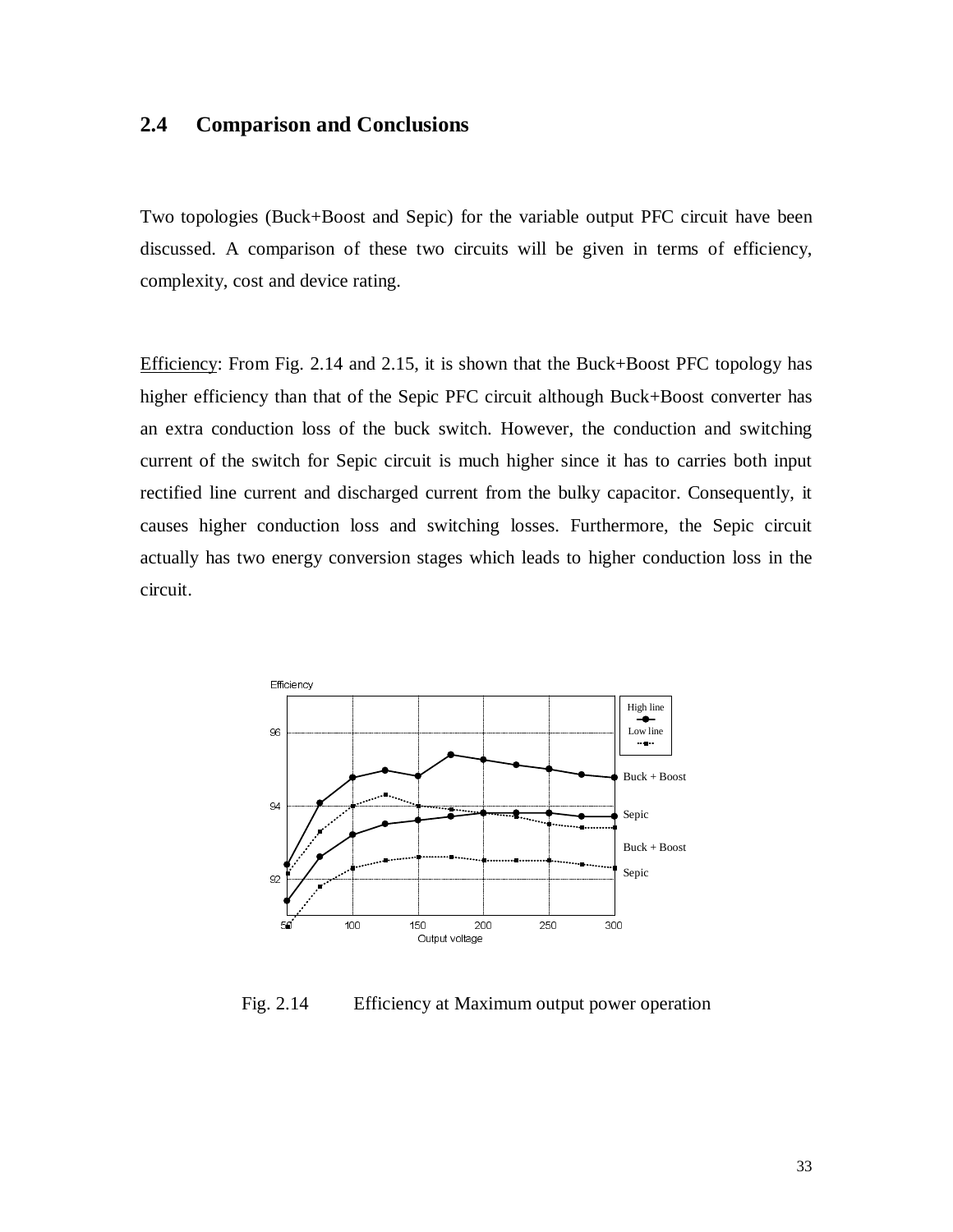

Fig. 2.15 Efficiency at Typical Motor operation

Complexity: Basically, complexity is proportional to the parts count. From this point of view, these two circuits are almost the same. The Buck+Boost converter has an extra buck switch which is required only at a low voltage rating while the Sepic topology has an extra inductor and a bulky capacitor. So the price of the Sepic circuit may be higher than that of the Buck+Boost converter.

Device Stress: The voltage stress of the switches for the Buck+Boost circuit is less than that of Sepic converter. 250 V buck switch, 400 V Boost switch and 400 V fast reverse recovery diode are required for Buck+Boost circuit while 600 V IGBT and 600 V fast reverse recovery diode have to be used for Sepic converter. The low voltage rating device will translate into a lower cost. For the current stress, the Sepic switch suffers from higher current stress since it has to take the current from both the input rectified line current and discharged current from the bulky capacitor while it only carries the input rectified line current for the Buck+Boost converter. Although the buck switch takes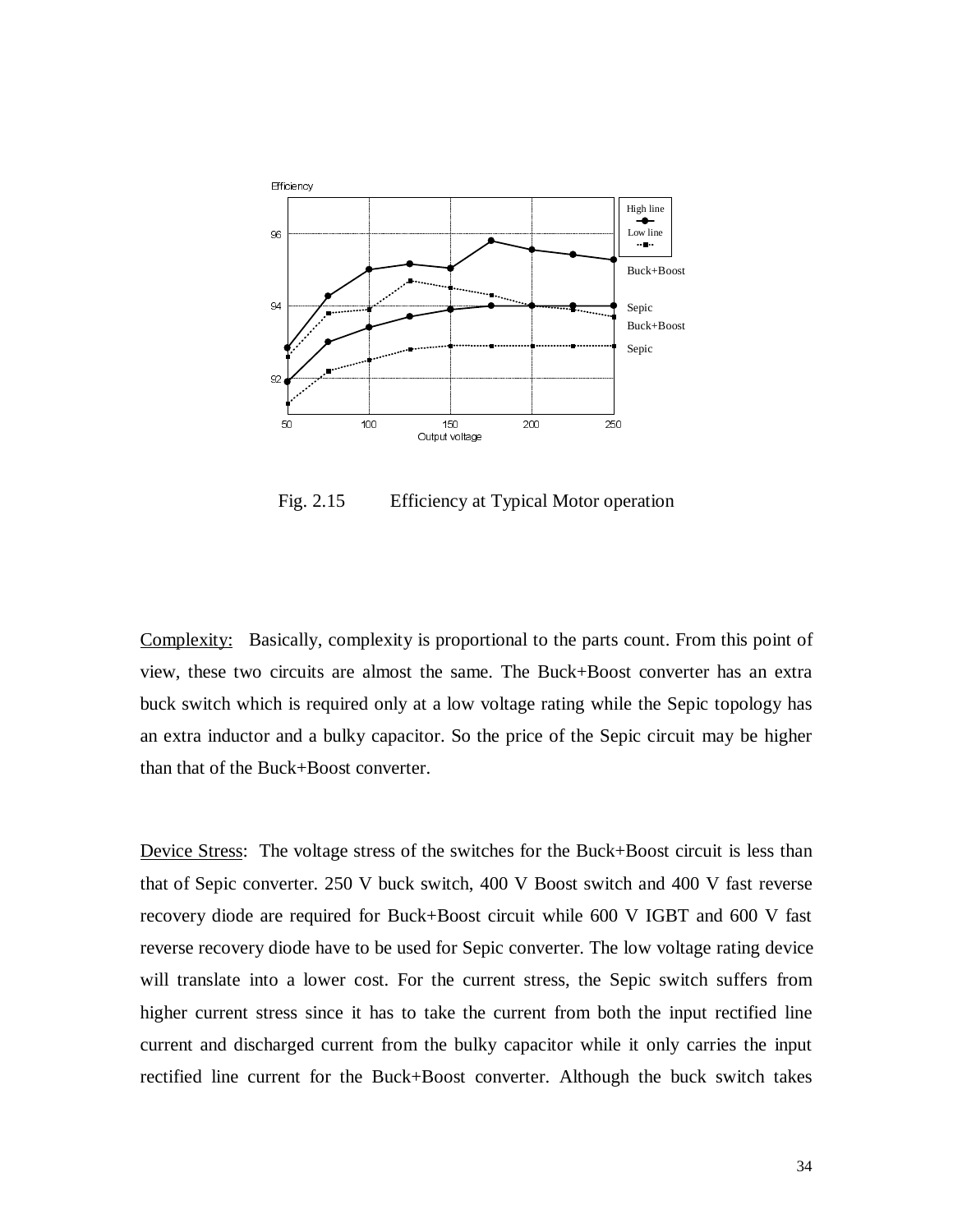higher switching current than the line current in buck mode, it operates only at low power.

Based upon the above analysis, the Buck+Boost converter has better performances and is recommended to be the candidate for this type of application.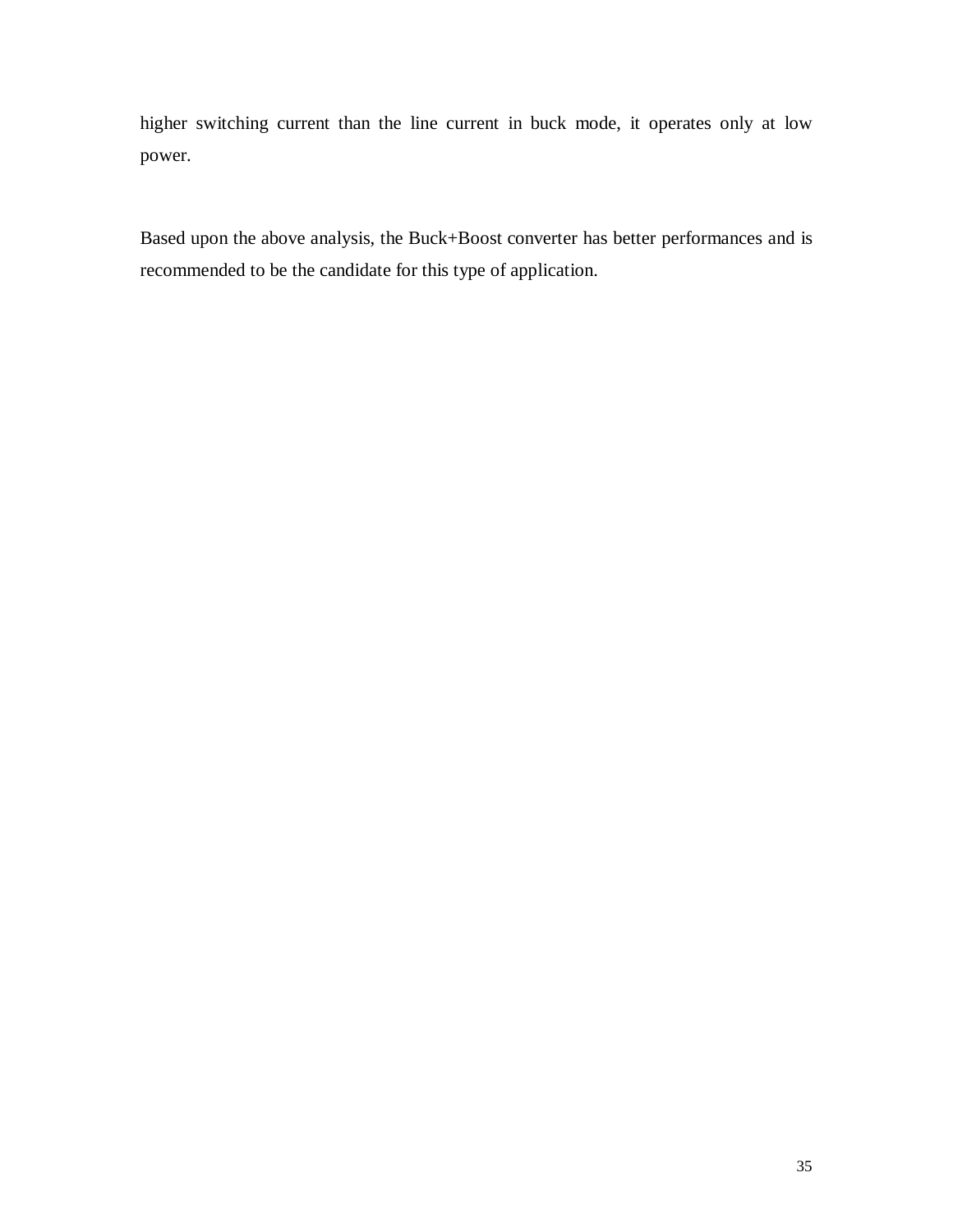# **3. CONTROL OF THE VARIABLE OUTPUT PFC CIRCUIT**

# **3.1 Buck+Boost PFC Basic Control System**

The basic system block diagram of the Buck+Boost PFC circuit is shown in Figure 3.1. Average current mode control is adopted. A multiplier/divider is used to generate the current reference signal I<sub>ref</sub>. Signal C is the output signal of the feed-forward circuit. Signal B is the voltage error amplifier output of the feed-back loop. Signal A is a signal



Fig. 3.1 Buck+Boost PFC circuit basic system block diagram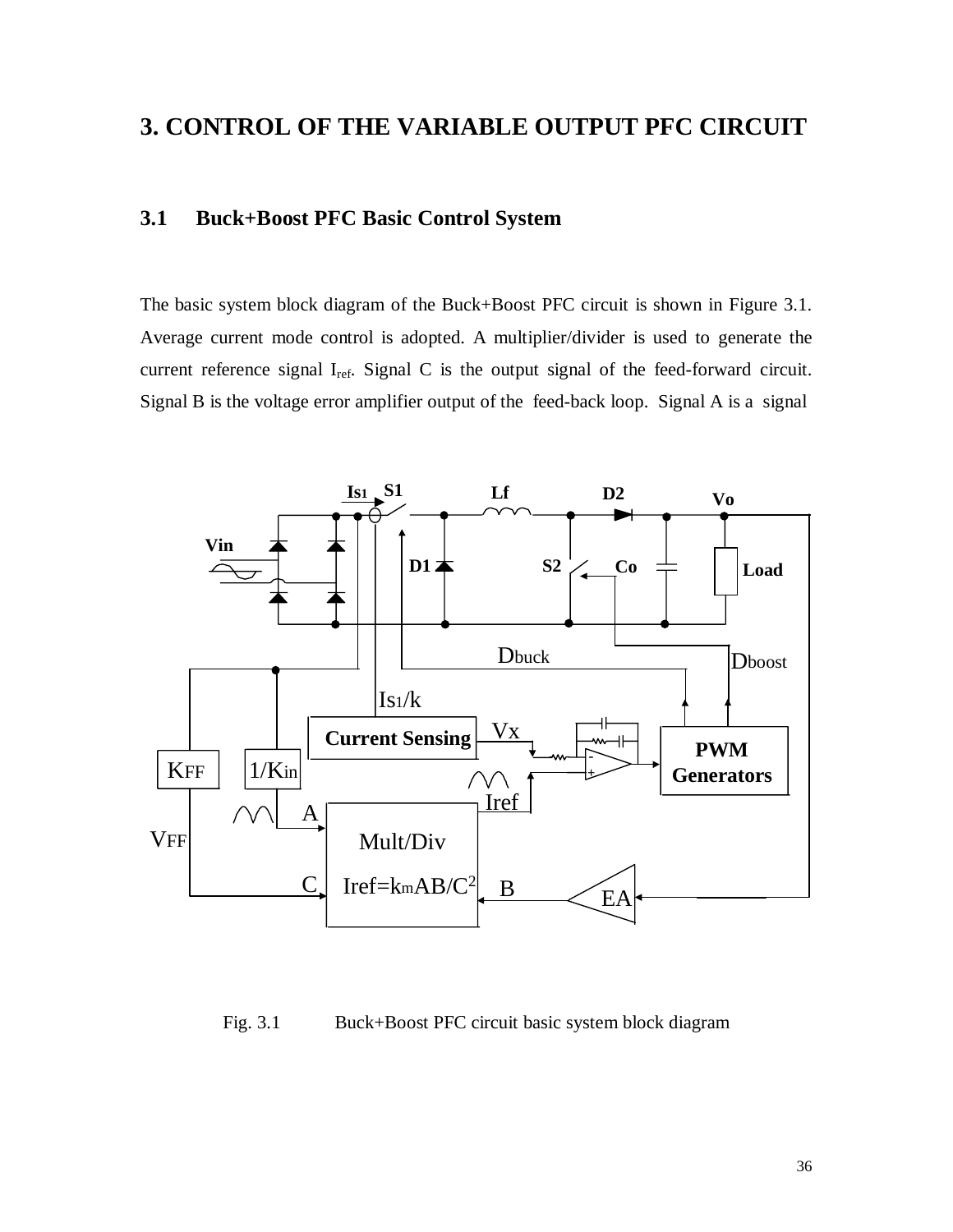representing the waveform of the rectified input voltage. The input current sensing signal Vx compares with the current reference signal  $I_{ref}$ . After the current loop compensator, two driving signals are generated for the two main active switches.

The control of the Buck+Boost converter PFC circuit has to be different from that of the conventional boost PFC circuit since there are two different operation modes: the boost mode and the buck mode within half line cycle when output voltage is lower than the peak line voltage. An interesting question is how to properly sense and control the average input current under both modes. This will be discussed below.

### **3.2 Input Current Sensing Scheme**

In a conventional boost PFC circuit, the input current is the inductor current, which is continuous in most cases. The inductor current passes through the sensing resistor and provides a voltage signal proportional to the inductor current. This voltage signal is fed to the current compensator as the average current feedback signal. However, in this Buck+Boost PFC converter, under the buck mode operation, the input current is pulsating. The input current waveforms in boost mode and buck mode are shown in Figure 3.2. If using the same input current sensing method, the created voltage signal is pulsating which requires a low-pass filter before being fed into the compensator. In this case, if the low-pass filter is designed to remove most of the switching frequency pulsating component, the current loop speed can't be fast enough to meet the PFC requirement. Therefore, the input current sensing scheme of the Buck+Boost PFC converter has to be different from that of the conventional boost PFC converter. The suitable input current sensing scheme will be introduced below.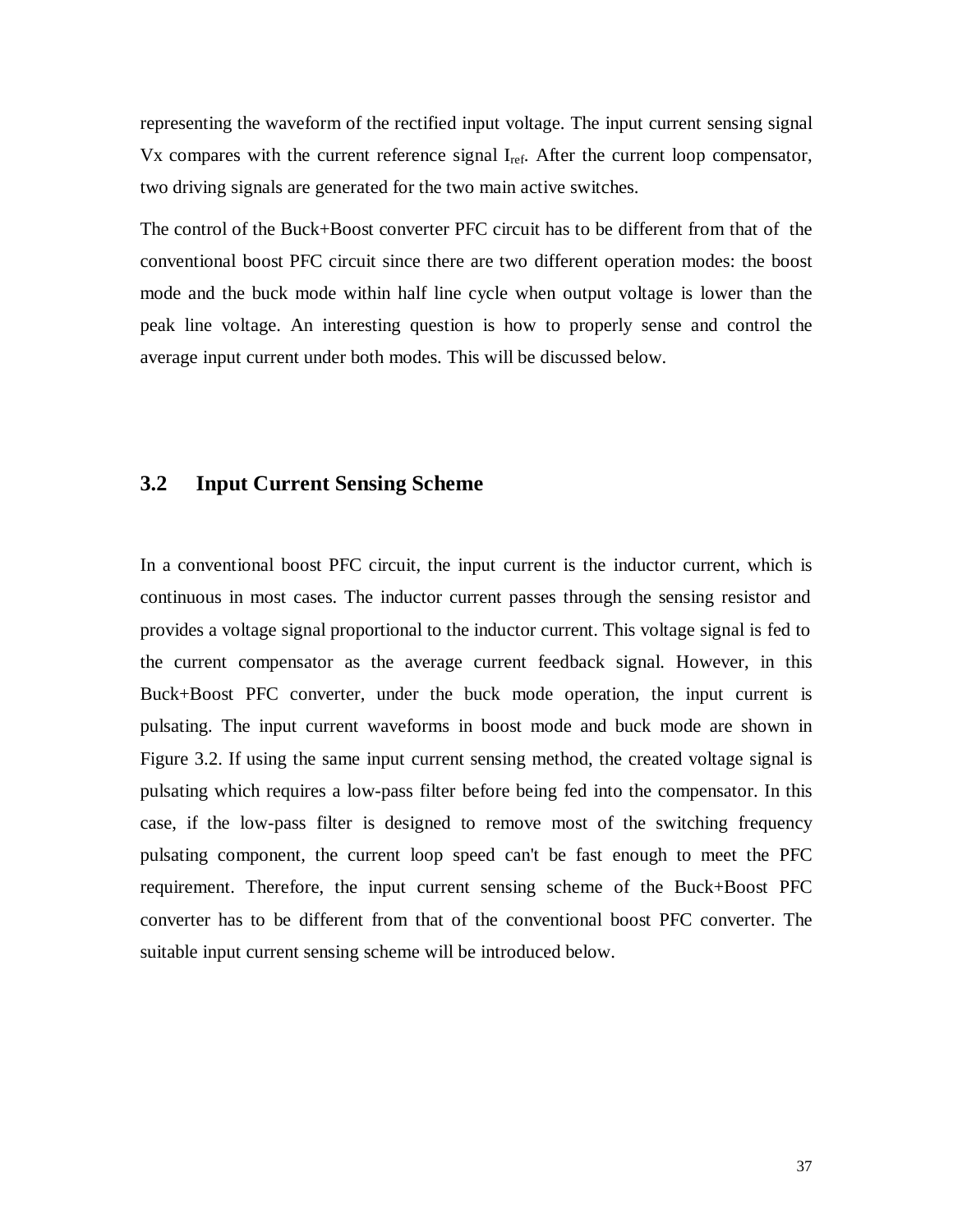# **Input current Is1:**



Fig. 3.2 Input current waveforms in boost mode and buck mode

#### **3.2.1 Charge Control Concept**

In the buck+boost PFC converter, during buck mode operation, the input current is pulsating. We may consider using charge control scheme. Charge control was proposed in the late 1970s. It is one form of average current mode control [23], [24], [27]. Charge control uses a resettable integrator to control the average value of a pulsating circuit variable. This control scheme has been successfully applied in many cases, such as single-phase CCM flyback PFC converters [26], multi-resonant DC/DC converter [27], and three-phase buck PWM rectifiers [29]. The small-signal models and design guidelines of charge control for DC/DC converters can be found in [25], [27], [28].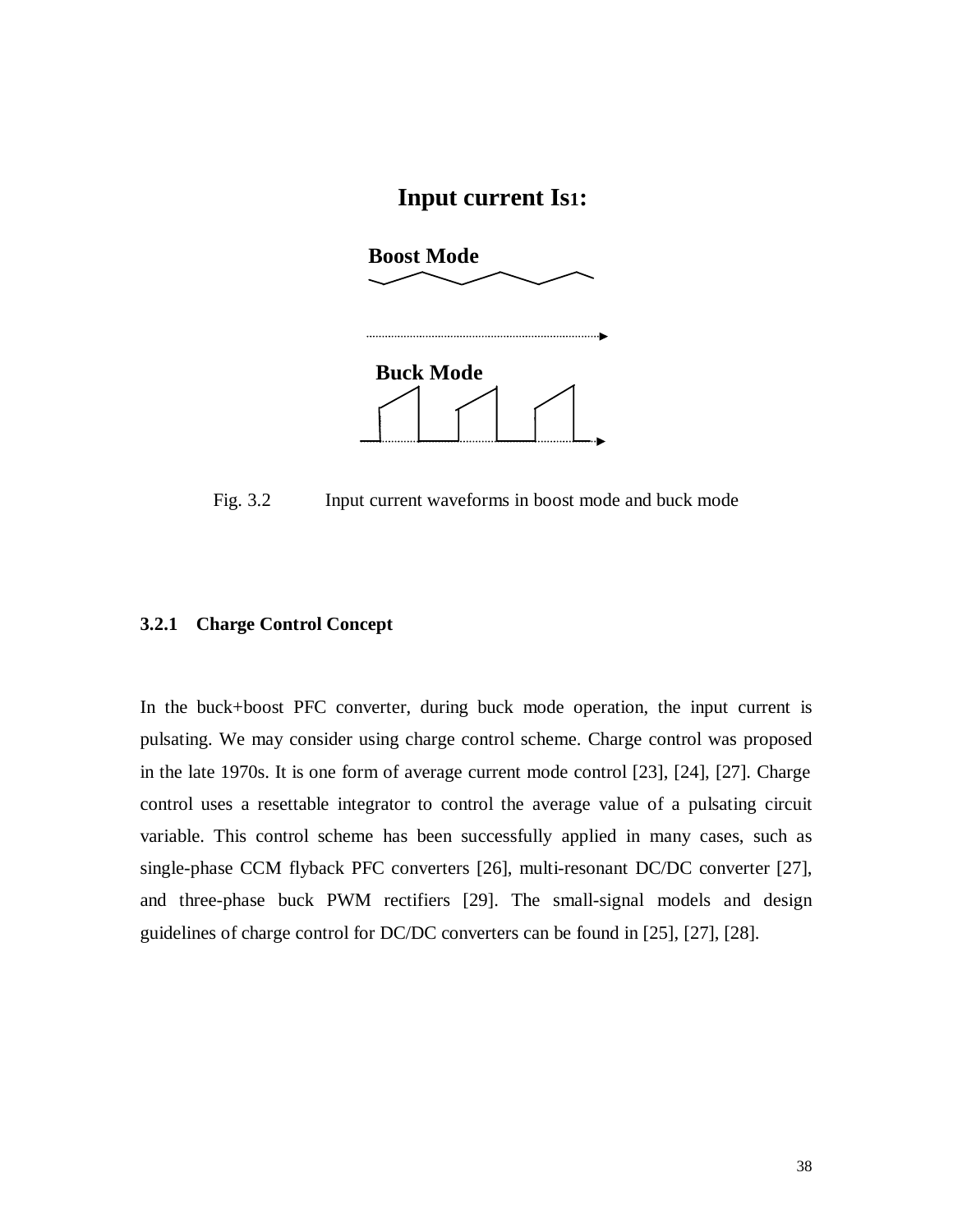

Fig. 3.3 Buck converter using charge control

The basic concept of charge control is illustrated in Figure 3.3. This is a simple example of a buck DC/DC converter using charge control. The active switch S1 in the power stage turns on at the beginning of each switching cycle. The switch current is integrated with a capacitor C<sub>T</sub>. When the capacitor voltage Vt reaches the control voltage Vc, switch S1 turns off, and the switch S2, which is across the capacitor  $C_T$ , turns on to discharge the capacitor. The capacitor will be completely discharged before the next switching cycle. Switch S2 turns off when S1 is on. The steady state waveforms of a buck converter using charge control are shown in Fig. 3.4. From Eq. 3.1-3.3, it is clear that the capacitor voltage Vt is proportional to the average switch current  $Is<sub>(av)</sub>$ .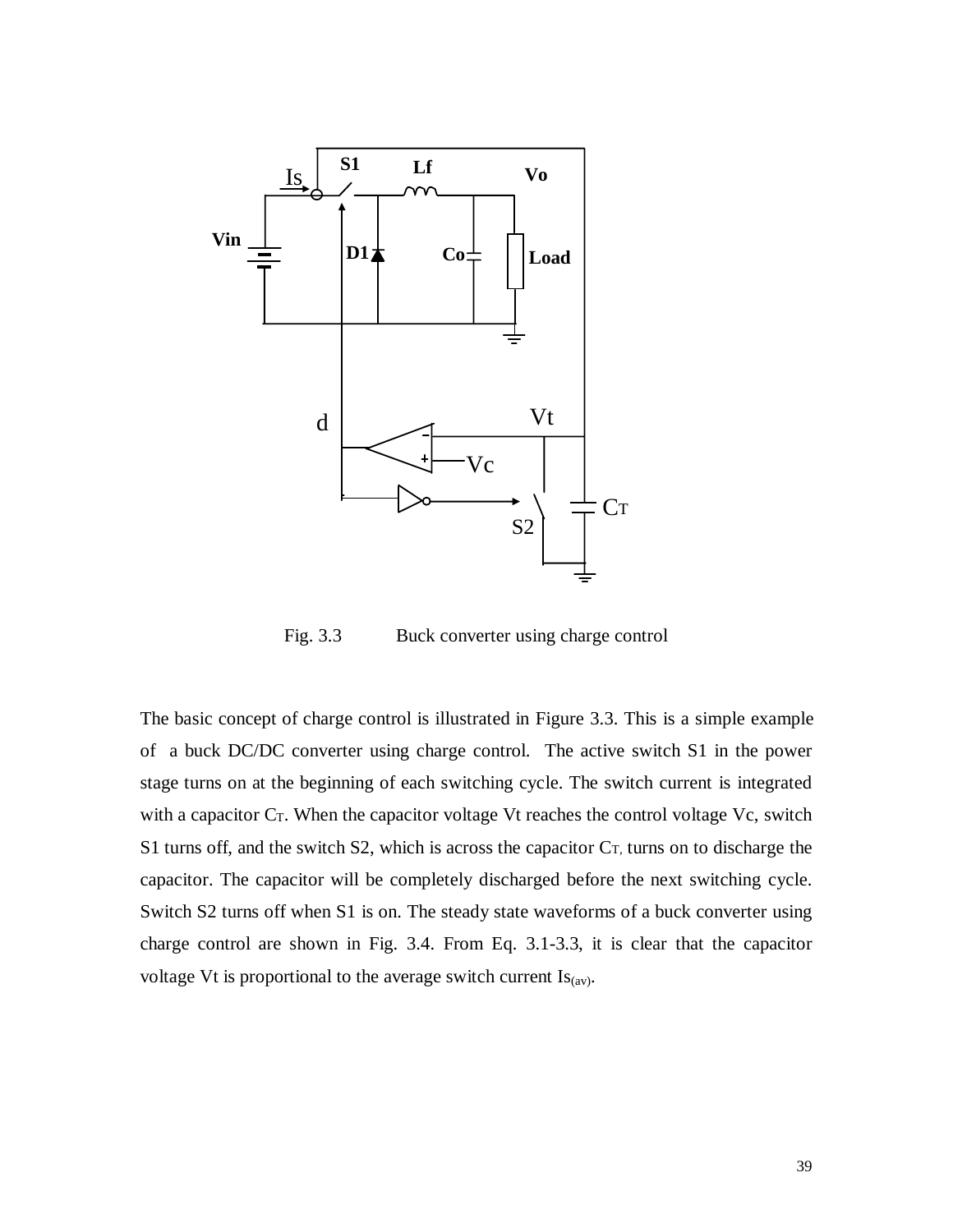$$
Is_{(av)} = \frac{1}{Ts} \int_0^{DTs} Sdt
$$
\n(3.1)

$$
Vt = \frac{1}{Cr} \int_0^{DTs} \text{Is} dt \tag{3.2}
$$

$$
Vt = \frac{Ts}{Cr} I_{S(\alpha v)}
$$
(3.3)



Fig. 3.4 Charge control waveforms of the buck converter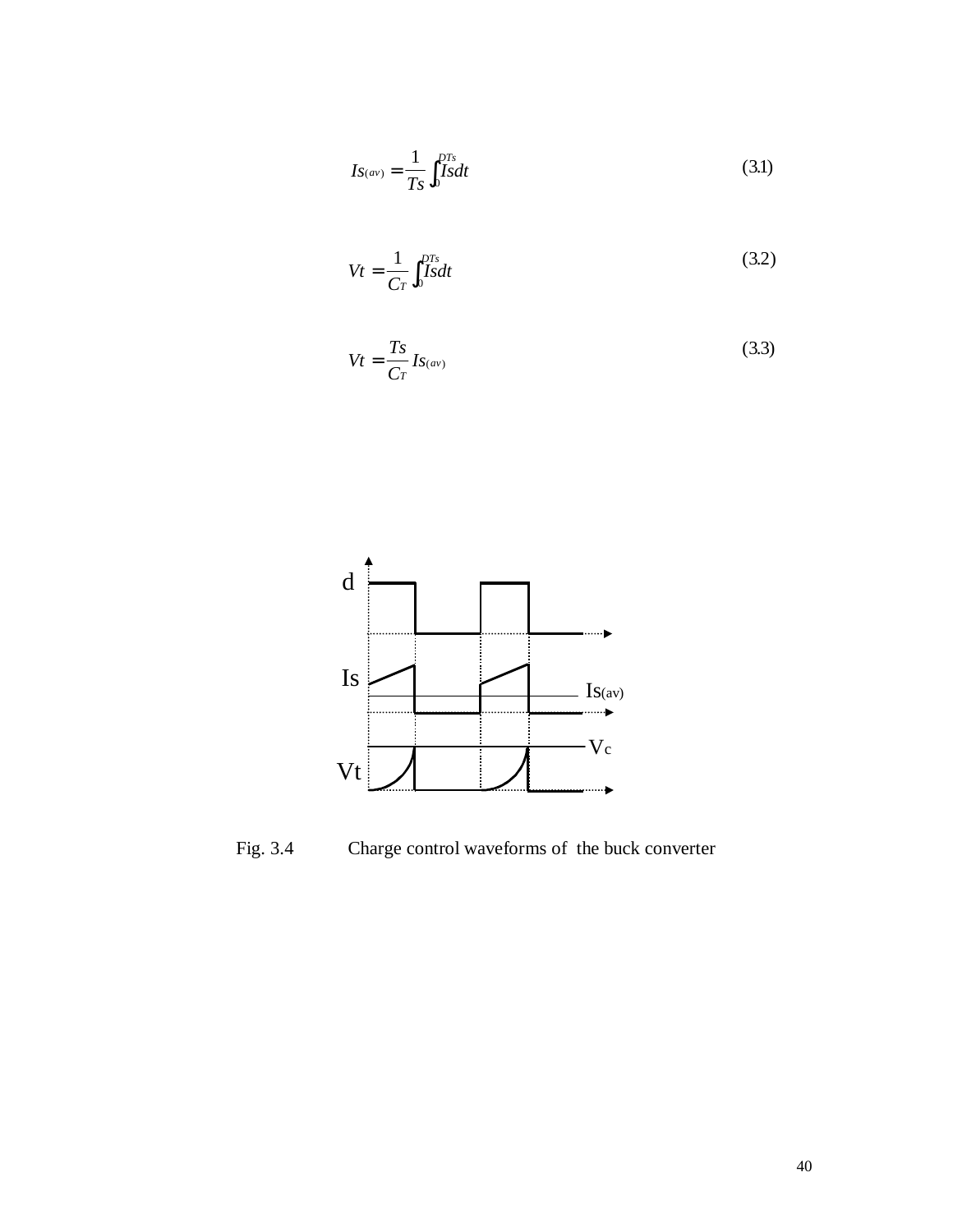Charge control can control the switch current. It can be used in a flyback or buck type converter to control the input average current. However, it cannot control the average input current of a boost converter, because the boost switch current is not equal to the input current. Therefore, charge control cannot be employed directly in the buck+boost converter.

#### **3.2.2 Charge Average Current Sensing Scheme**

For constant frequency operation, which is the case in our circuit, it is easy to see that the average input current can be obtained by integrating the real input current over one switching cycle as in Eq. 3.4.

$$
I_{ave} = \frac{1}{T_s} \int_0^{T_s} i_{in} dt
$$
 (3.4)

Fig. 3.5 shows the average input current sensing circuit [21]. Since this scheme is based on the charge information as in charge control, it is called *the charge average current sensing scheme.*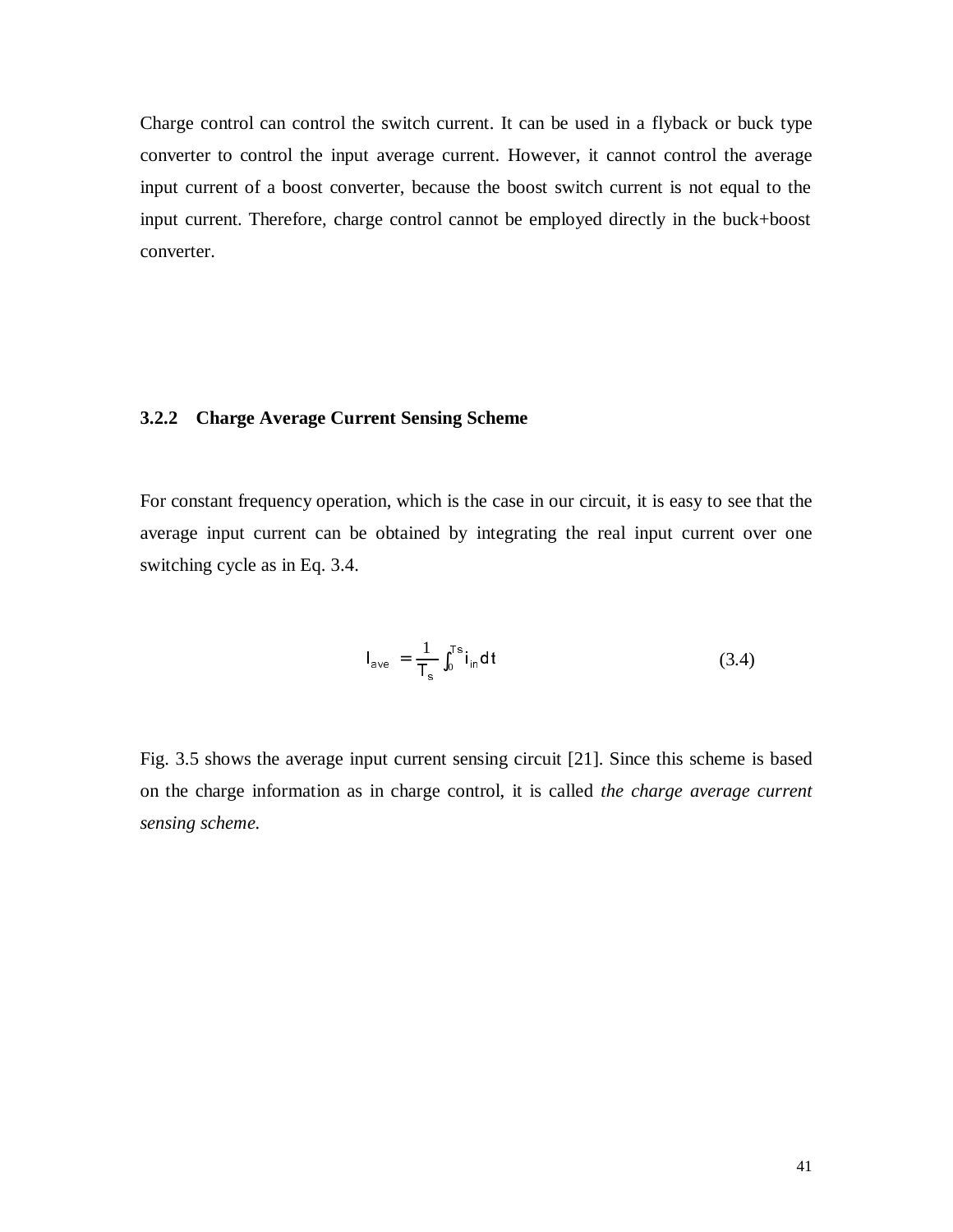

Fig. 3.5 Charge average current sensing circuit

Is1/k is the hall current sensor or current transformer output current which is proportional to the instantaneous input current. Two capacitors,  $C_1$  and  $C_2$ , are used for integrating the input current alternatively. Transistors  $T_1$  and  $T_2$  are employed to quickly discharge the capacitors. The four diode bridge  $D_1 - D_4$  allows Is<sub>1</sub>/k to charge the capacitor with lower voltage, and allows  $V_x$  to pick up the higher capacitor voltage, which represents the average input current.

For the boost mode, the operation waveforms are shown in Fig. 3.6.  $T_s$  is the switching period of the boost switch.  $T_1$  and  $T_2$  are transistor drive signals for discharging the capacitor voltages.  $V_{c1}$  and  $V_{c2}$  are the voltages on the capacitors.  $V_x$  is the sensor output voltage which gives the average current information.

Starting from a switching cycle at time  $t_0$ , transistor  $T_1$  conducts for a very narrow period to discharge the capacitor  $C_1$ , and thus  $V_{c1}$  drops down to zero immediately. After  $T_1$  is turned off, the capacitor  $C_2$  is holding a voltage, Isi/k flows through diode  $D_1$ , and charges up the capacitor  $C_1$ . Since it is in boost mode, the input current is continuous and the charging action lasts until time  $t_1$ . The value of  $V_{c1}$  is proportional to the average input current because it is the integration of the input current over a whole switching period. At time  $t_1$ , transistor  $T_2$  is turned on for a very short time interval and  $C_2$  is fully discharged.  $V_{c1}$  will hold the value at time  $t_1$  since the input current begins to charge  $C_2$ .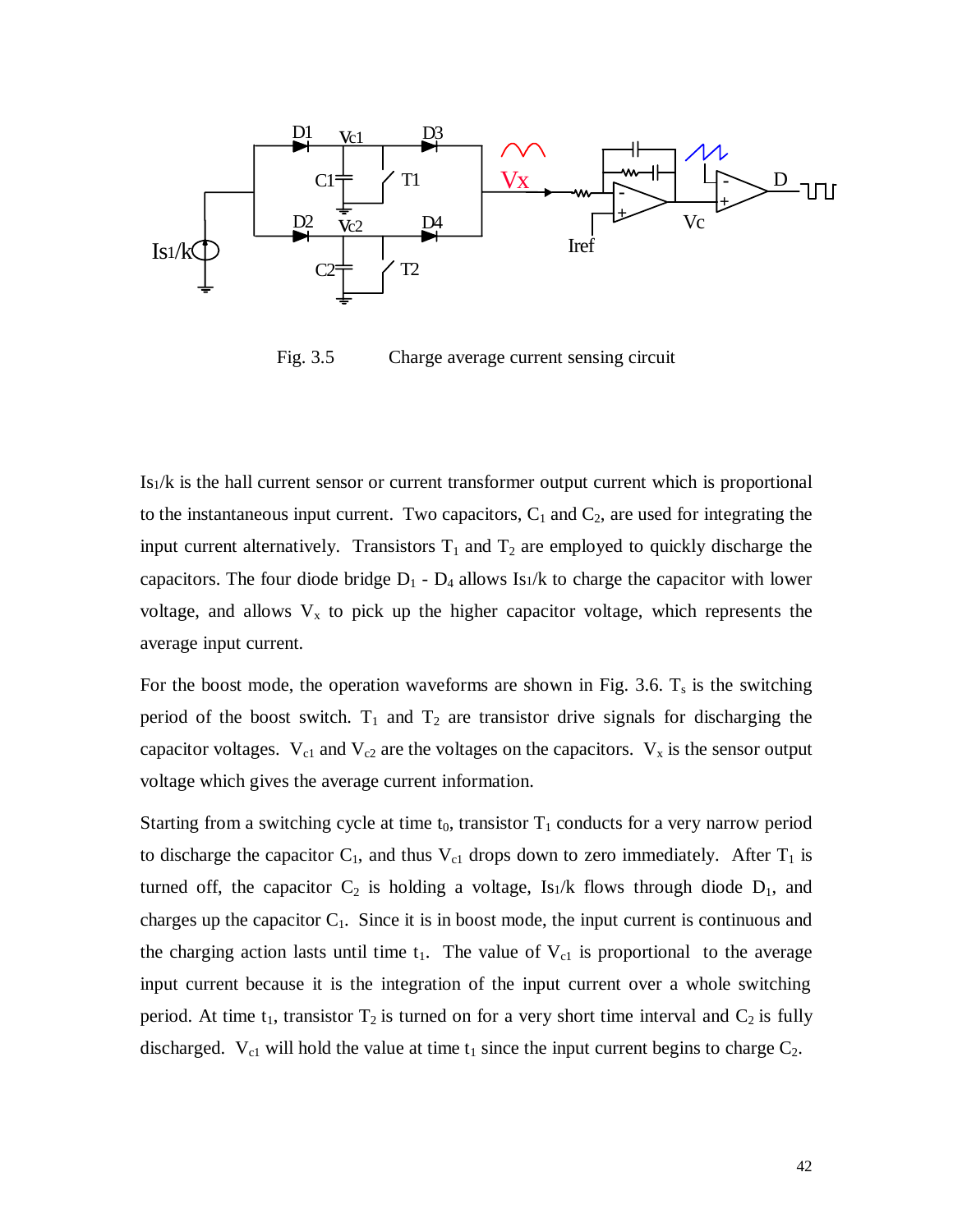

Fig. 3.6 Boost mode operation waveforms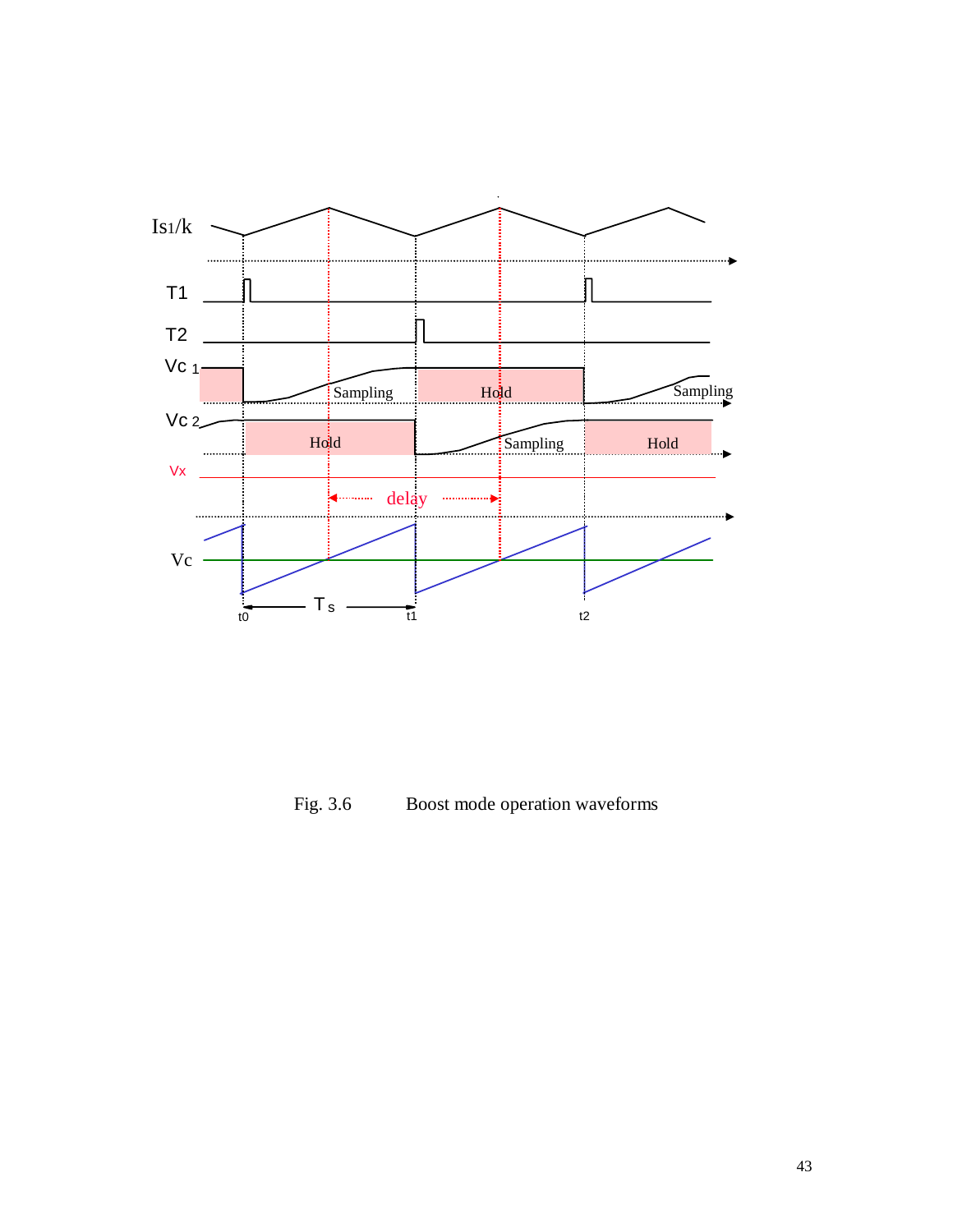

Fig. 3.7 Buck operation mode waveforms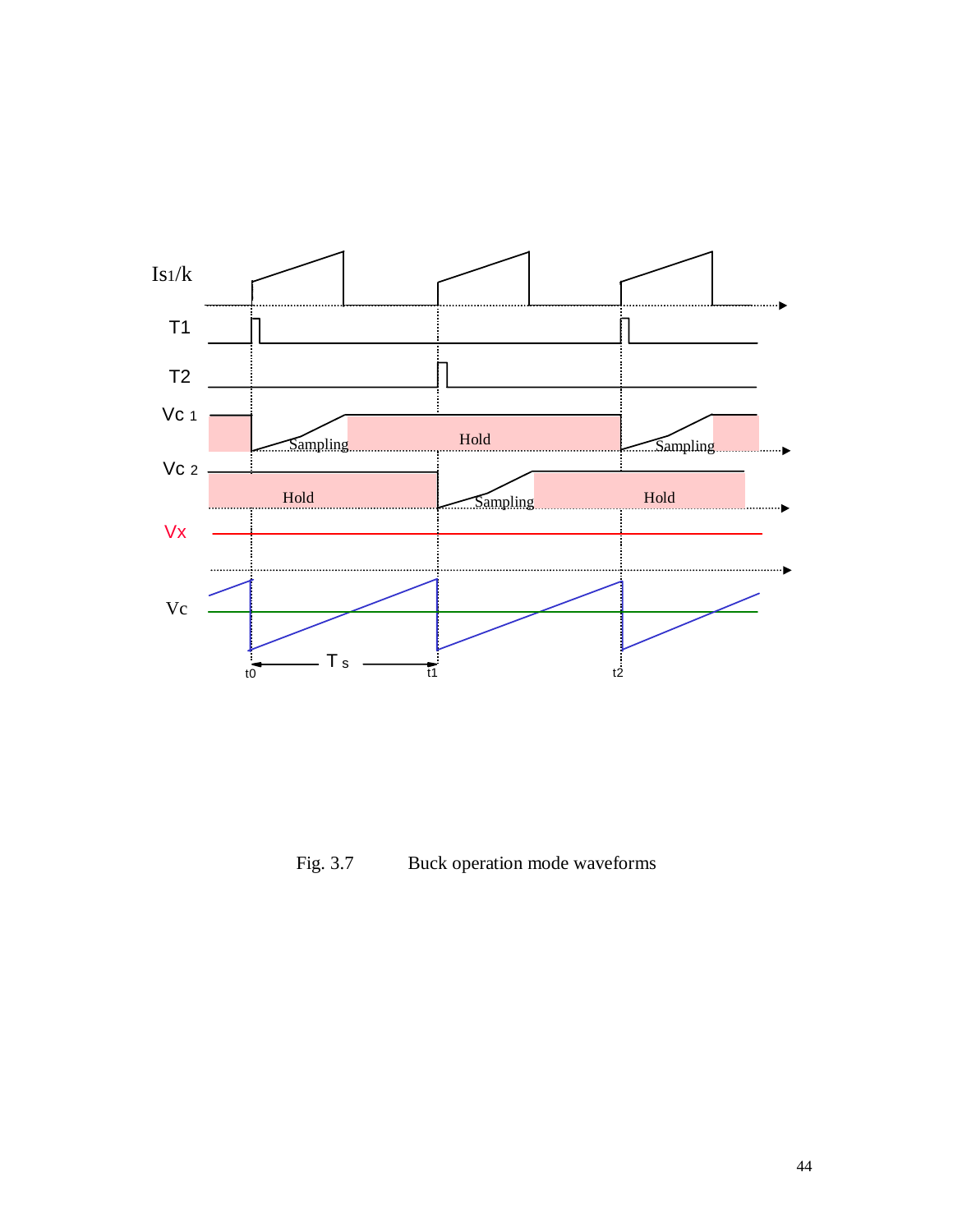Such charge-hold-charge of  $C_1$  and  $C_2$  happens consecutively to provide a voltage signal  $V_x$  which is proportional to the average input current.

For the buck mode, the operation waveforms are shown in Fig. 3.7. Its basic operation is the same as that in the boost mode except the charge action stops when the buck switch is turned off and capacitor voltage will be held at that value because there is no input current after that point.

Theoretically, for a DC/DC converter under steady state,  $V_x$  is a ripple-free DC signal for both buck mode and boost mode operations. Thus the fastest possible average current sensor is obtained.

Due to the sampling and hold effect, there is one switching cycle delay by using this kind of current sensing scheme. This circuit is approximately a zero-order-holder (ZOH), and the mathematical model is shown in Fig. 3.8.

Compared with the three-loop control scheme [22] which needs two current sensors and two current loops, the control with the charge average current sensing scheme is simpler. It needs just one current sensor and one current loop. Therefore, the charge average current sensing scheme is adopted in the variable output PFC circuit.



Fig. 3.8 Mathematical model of a ZOH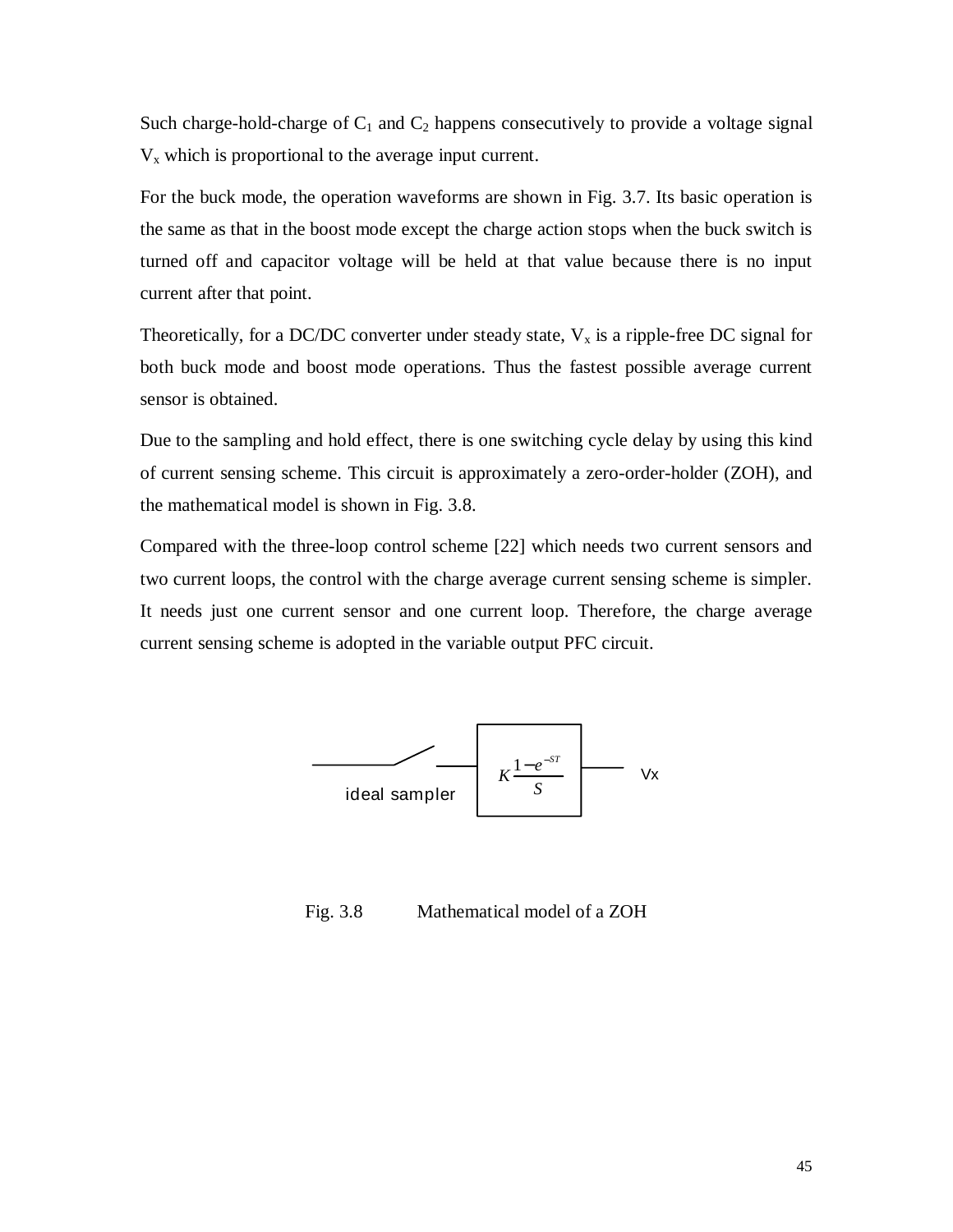## **3.3 Buck+Boost PFC PWM Generators**

There are two main active switches in a Buck+Boost PFC converter. How to generate the driving signals of the two switches? One method can be found in [21], [22]. Figure 3.9 shows the schematic of the current compensator and the PWM generators. Figures 3.10 and 3.11 show the waveforms of the PWM generators in buck mode and boost mode, respectively.  $V_x$  is the output of the average current sensing circuit. The compensator output  $V_c$  is compared with two ramps to create the buck duty cycle and the boost duty cycle. The two ramps have the same shape but different DC bias so that the buck duty cycle is one while the boost switch is switching, and the boost duty cycle is zero when the buck switch is running.



Fig. 3.9 Buck+Boost PFC PWM generator circuit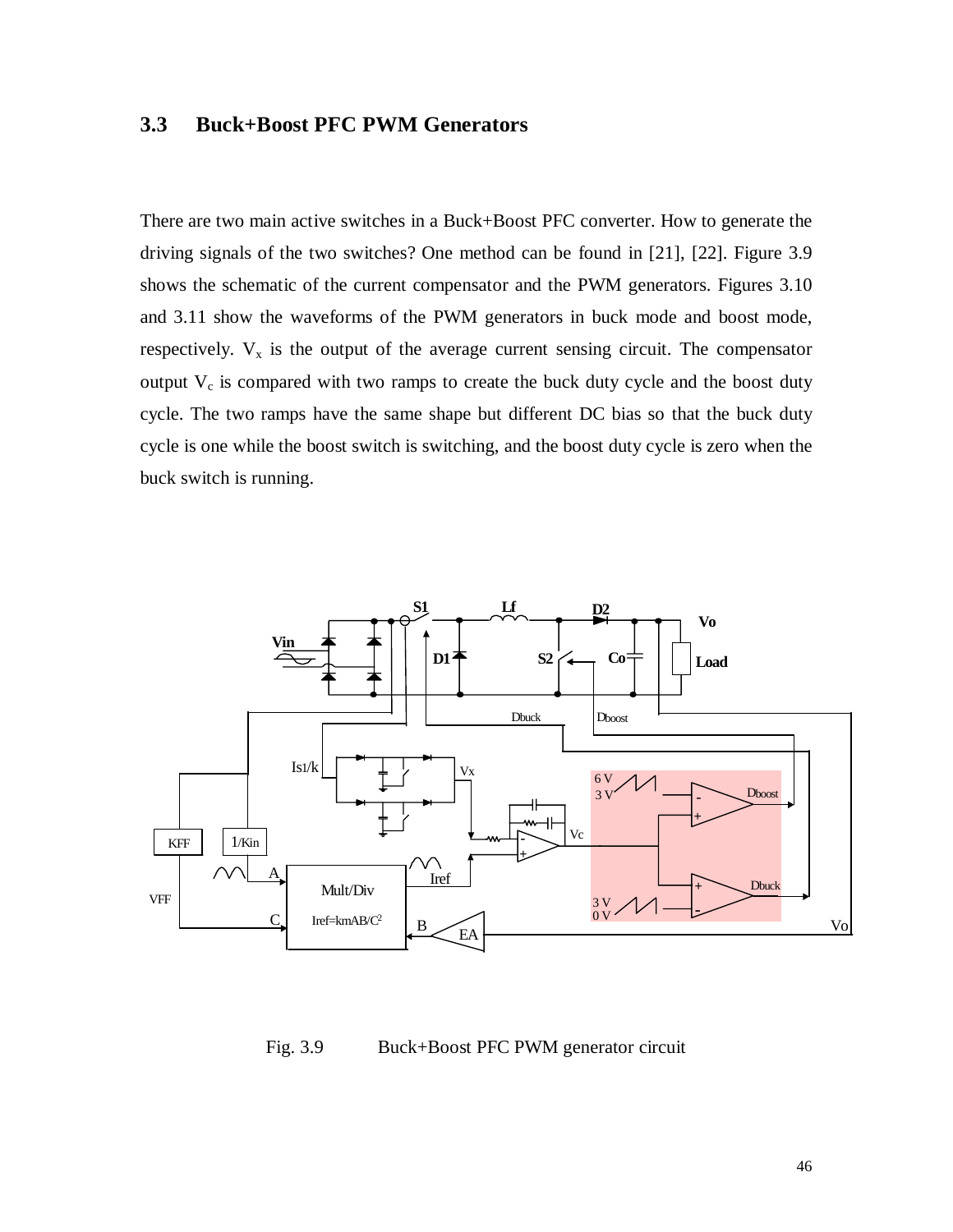

Fig. 3.10 Waveforms of the PWM generators in buck mode



## Fig. 3.11 Waveforms of the PWM generators in boost mode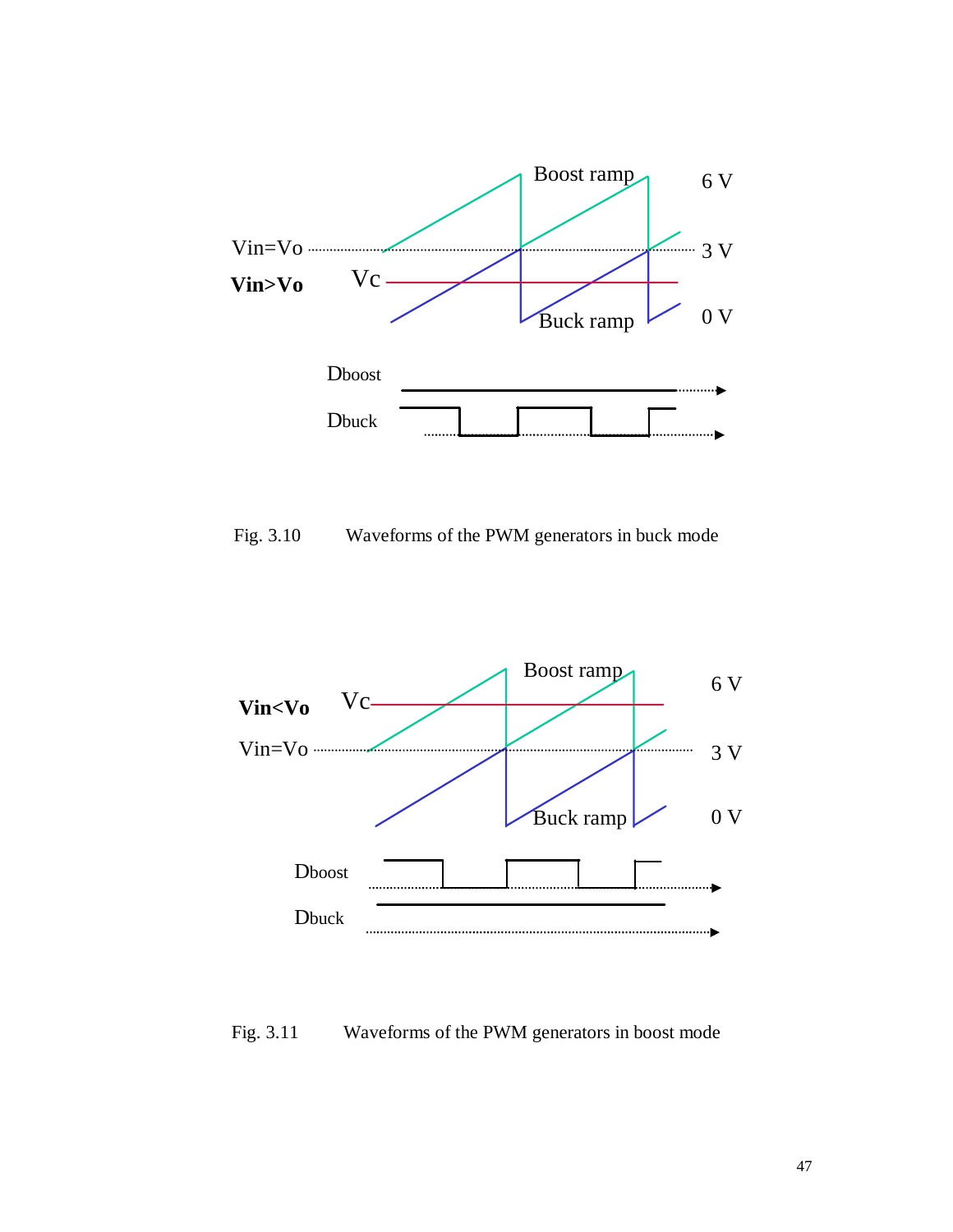## **3.4 Problem 1: High Input Harmonic Currents at Low Output Voltage**

The VOPFC's output voltage is not fixed, but has a very wide range (from 50 V to 300 V for PFC requirement). This causes problems in the current loop design. One problem is that at low output voltage the input current waveform becomes very bad and the input harmonic currents are much higher than the PFC specification. Figure 3.12 shows the measured input harmonic currents when the output voltage of the PFC converter is 100 V. It is clear that these harmonic currents (from  $5<sup>th</sup>$  to  $11<sup>th</sup>$  harmonic) are much higher than IEC1000-3-2 specification.



Fig. 3.12 Measurements of input harmonic currents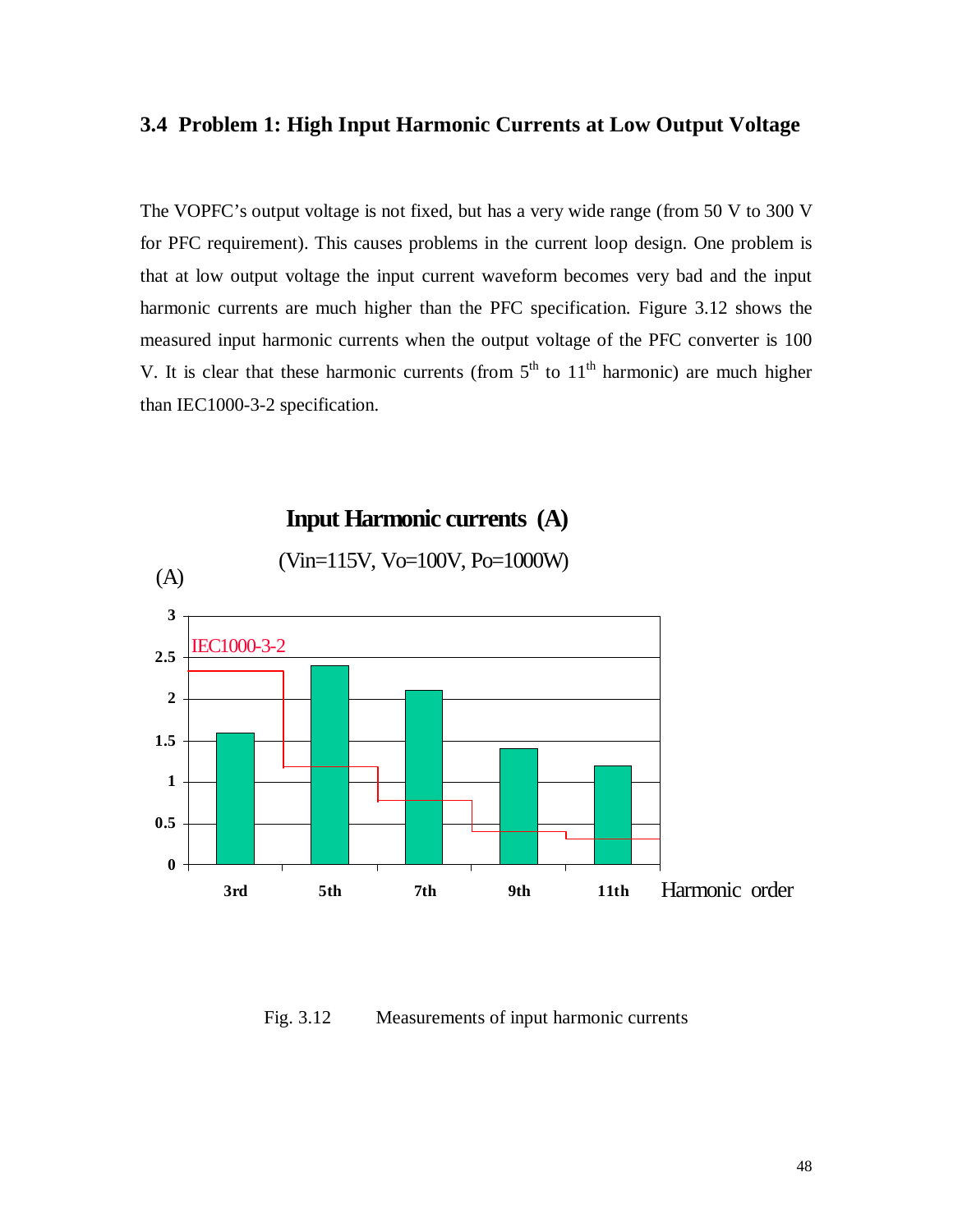Because the current loop gain and cross over frequency are closely related to the output voltage (current loop gain is proportional to the output voltage in boost mode), they will change significantly when the output voltage changes. The lower the output voltage is, the narrower the current loop bandwidth will be. Figure 3.13 shows the current loop of the PFC circuit. If we design the circuit according to the low output voltage condition, then the circuit will be unstable at high output voltage. If we design the circuit according to the high output voltage condition, then the circuit will have low power factor and high input harmonic currents at low output voltage, because of the low current loop gain and cross over frequency. (Some current loop gain measurements will be given in the following. The circuit parameters can be found in chapter 4 and appendix A.)



Fig. 3.13 Current loop of the PFC circuit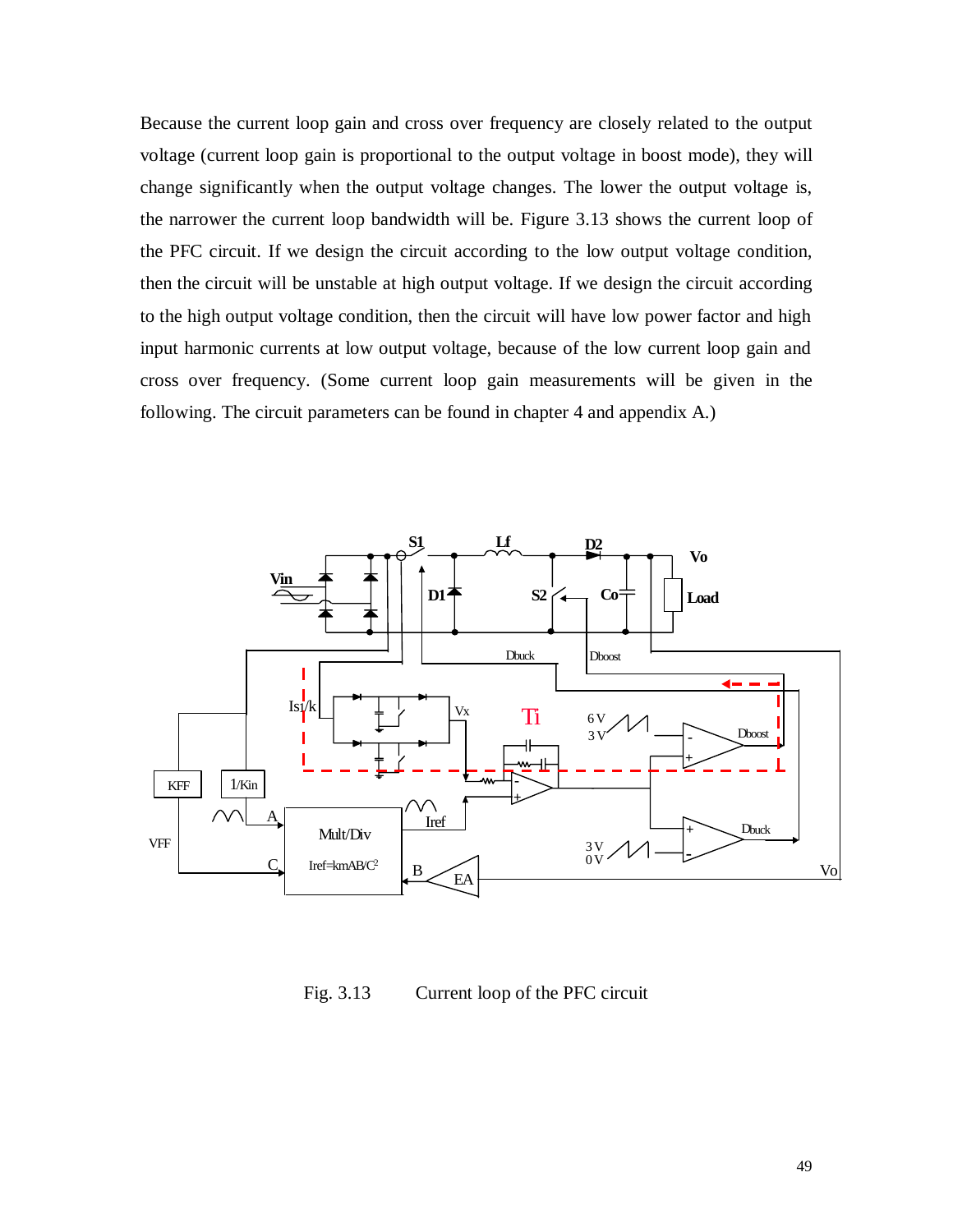

Fig. 3.14 Current loop gain measurement (Vo=100 V & Vo=50 V)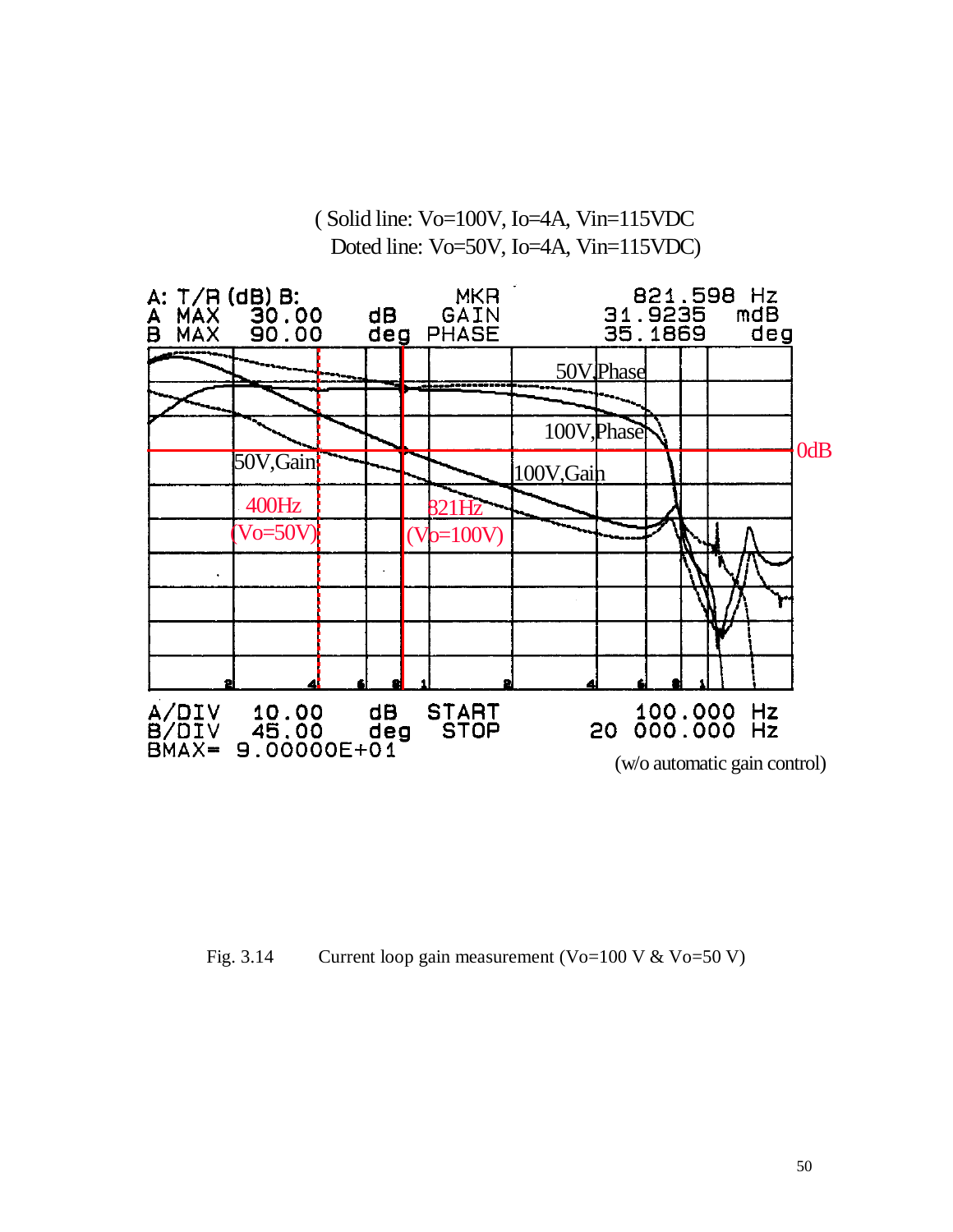# ( Vo=300V, Io=3A, Vin=115VDC )



Fig. 3.15 Current loop gain measurement (Vo=300 V)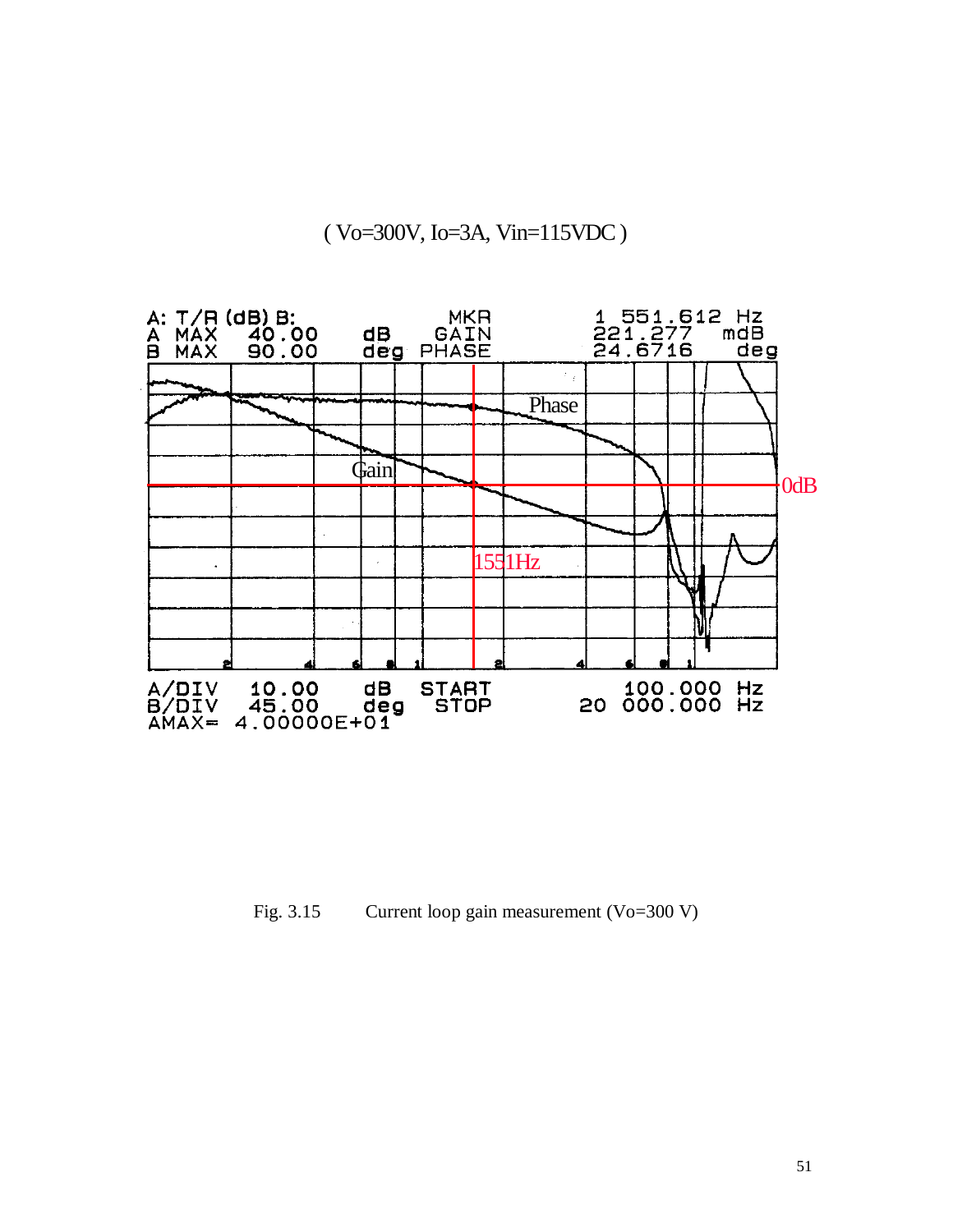With a wide output voltage range, the VOPFC circuit will have a very narrow current loop bandwidth at low output voltage. Figure 3.14 shows how dramatically the current loop bandwidth decreases with the output voltage. When the output voltage is 100 V, the bandwidth drops to about 800 Hz. With such a low current loop bandwidth, the input harmonic currents will be very high and the circuit cannot meet the IEC requirements. This is already shown in Figure 3.12. When the output voltage is 50 V, the current loop bandwidth further decreases to about 400 Hz! Figure 3.15 shows the current loop gain measurement when the output voltage is 300 V. It is clear that the current loop bandwidth will be much higher at high output voltage condition than that at the low output voltage condition.

#### **3.5 Automatic Gain Control of the Current Loop**

To solve this problem, an automatic gain control circuit is proposed and added to the current loop. Figure 3.16 shows the circuit diagram after adding the gain control function. This circuit is quite simple, as shown in Fig. 3.17.

This gain control circuit is actually a voltage divider which can be automatically adjusted with the output voltage signal. Here, Sa and Sb can be either tiny switches or IC chips. When the output voltage is low, both Sa and Sb are open. When the output voltage is raised to a preset level, Sa is closed, while Sb is still open. When the output voltage exceeds a higher level, both Sa and Sb are closed. So the gain of the voltage divider will be reduced when the output voltage is higher. Therefore, the current loop gain and cross over frequency can be adjusted automatically to remain approximately unchanged when the output voltage varies across a wide range. It is clear that the current loop gain is regulated by step changes. If needed, more switches and resistors can be added to generate more step changes. The adjusting of the current loop gain will be smoother with more step changes, and the input current shape will be more ideal in the entire range of the output voltage.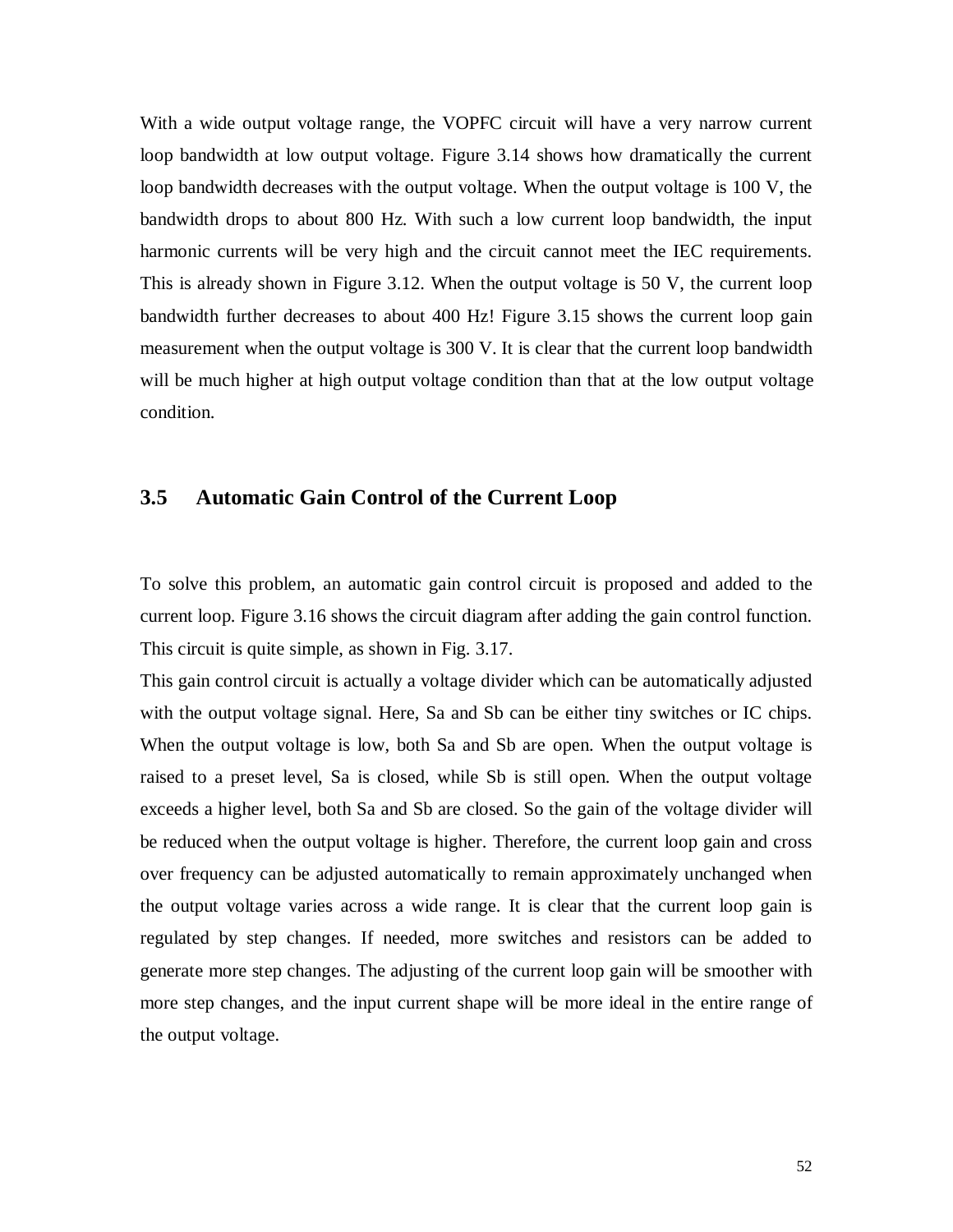Figure 3.19 shows the current loop gain measurement after the automatic gain control circuit is added. Now the current loop bandwidth increases from about 800 Hz to about 3200 Hz!



Fig. 3.16 Circuit diagram after adding gain control function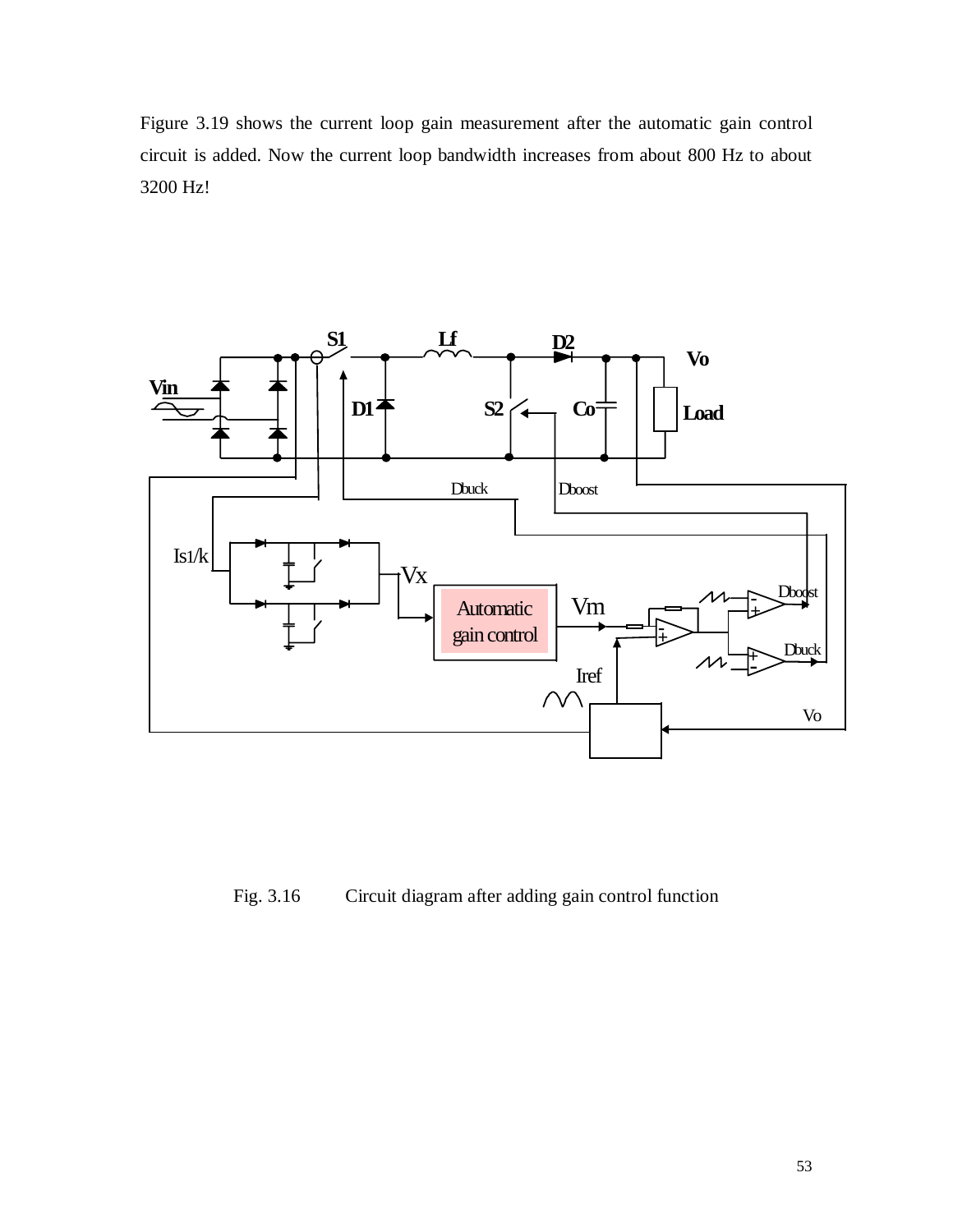

Fig. 3.17 Automatic gain control circuit



Fig. 3.18 Step changes of the automatic gain control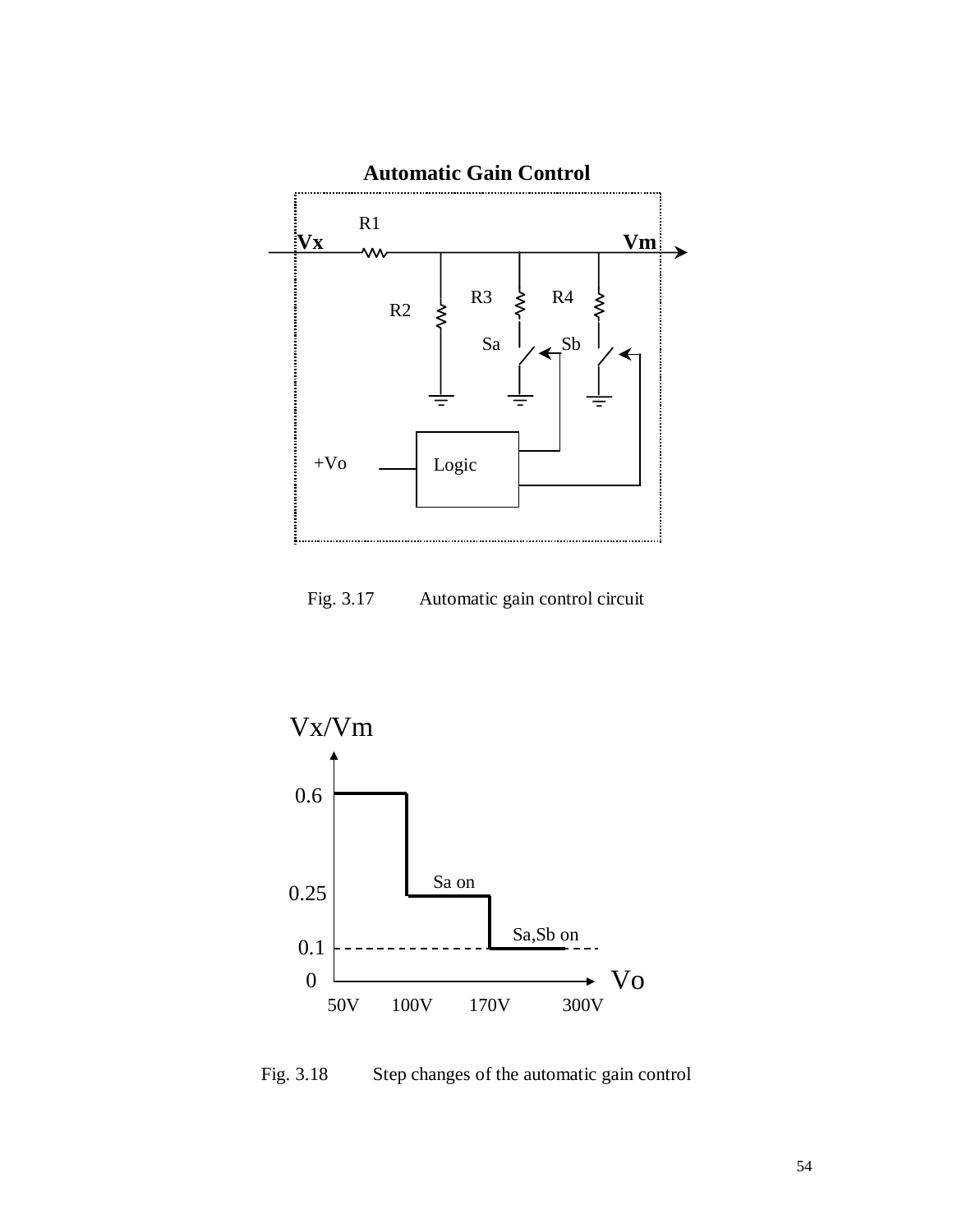

# **Current loop Gain Measurement (with Automatic gain Control)**

( Vo=100V, Io=4A, Vin=115VDC )

Fig. 3.19 Current loop gain measurement

(Vo=100 V, with automatic gain control)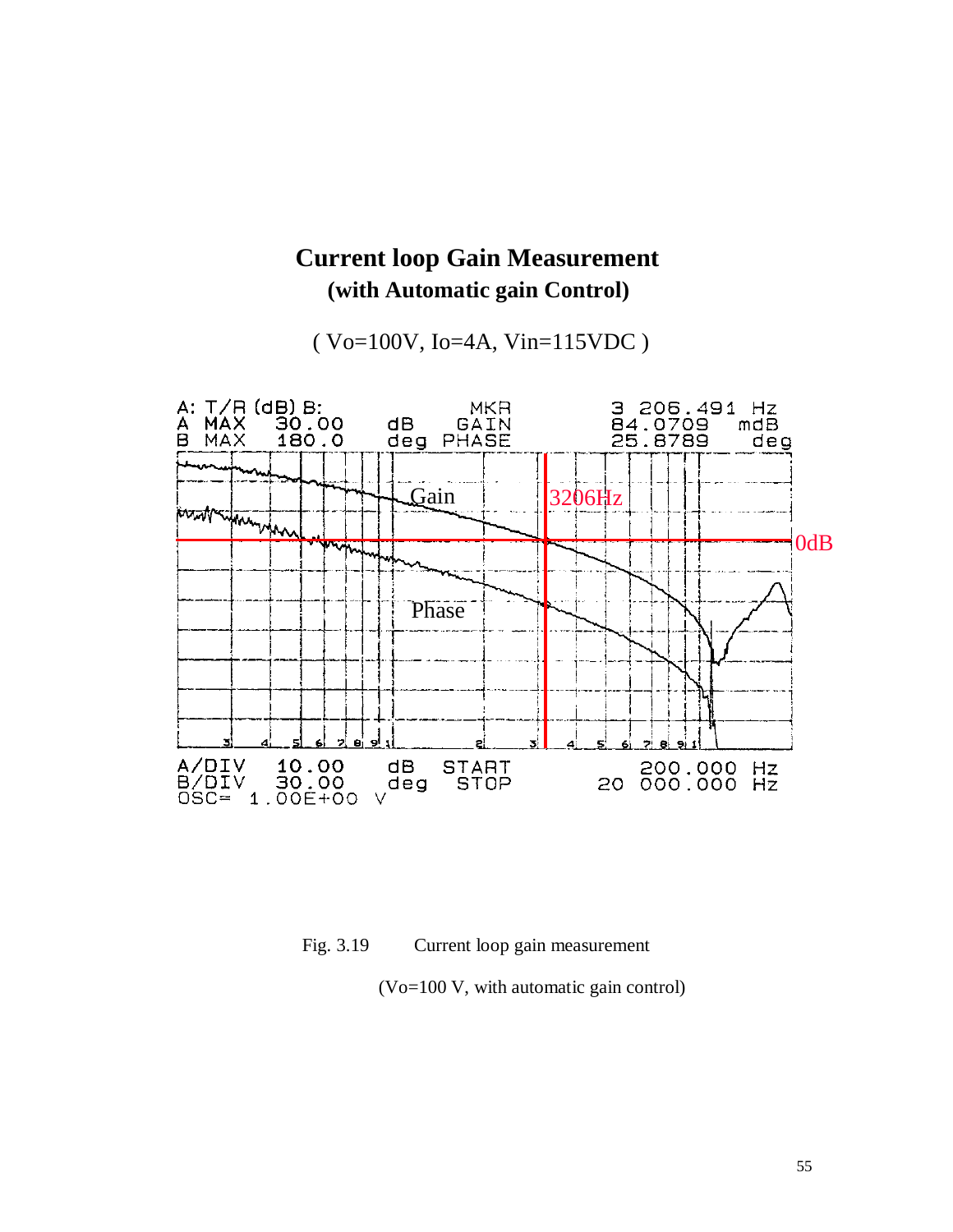## **3.6 Problem 2: Insufficient Phase Margin at Full Load**

To get a better power factor and further reduce the input current harmonics, the current loop cross over frequency should be as high as possible. However, the phase margin will be smaller. In the VOPFC, the switching frequency is only 20 kHz, to ensure high efficiency. So the current loop cross over frequency can only be about 2 kHz. At the

# ( Vo=300V, Io=3A, Vin=115VDC )



Fig. 3.20 Current loop gain measurement

(Vo=300 V, charge average current sensing)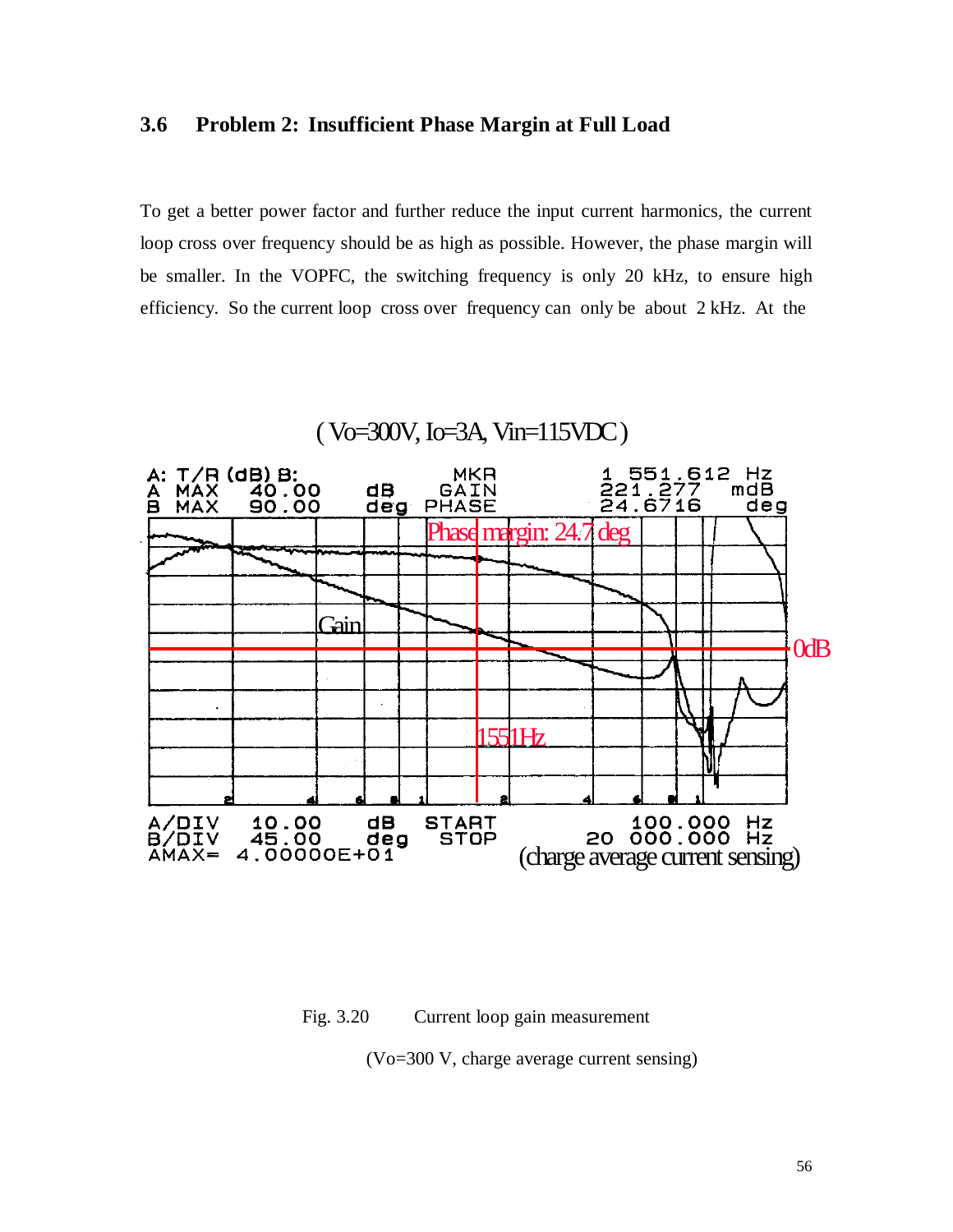maximum output power test condition (Vo=300 V, Po=2 kW), it is found that the current loop cross over frequency is not high enough to let the circuit meet the IEC 1000-3-2 requirements. However, the cross over frequency can hardly be increased because of insufficient phase margin.

Figure 3.20 shows this problem. When the output voltage is 300 V, the current loop cross over frequency is about 1550 Hz. At this time, the phase margin is less than 25 degrees. If the current loop bandwidth is pushed to higher frequency, the phase margin will be even smaller and the circuit will become unstable.

# **3.7 Modified Input Current Sensing Scheme**

To solve this problem, a modified input current sensing scheme is proposed here, shown in Fig. 3.21. As has been mentioned before, the charge average current sensing circuit will always cause some phase delay. The idea of the modified current sensing scheme is to bypass the charge average current sensing circuit with a resistor when the output voltage is always higher than the peak line voltage, because in this condition the converter is totally in boost operation and the input current is continuous. Therefore, the phase delay caused by the charge average current sensing circuit is avoided.

The charge average current sensing circuit will be bypassed automatically by a logical circuit when the output voltage is higher than the peak line voltage. In that case, the converter is just a typical boost PFC circuit. Switch SW1 will be off and switch SW2 will be on. So a resistor is used to sense the input current. The hall sensor output signal  $(Is_1/k)$ will go through this resistor instead of the charge average current sensing circuit. While the circuit is in Buck+Boost operation, switch SW1 is on and switch SW2 is off, and the charge average current sensing circuit is still employed.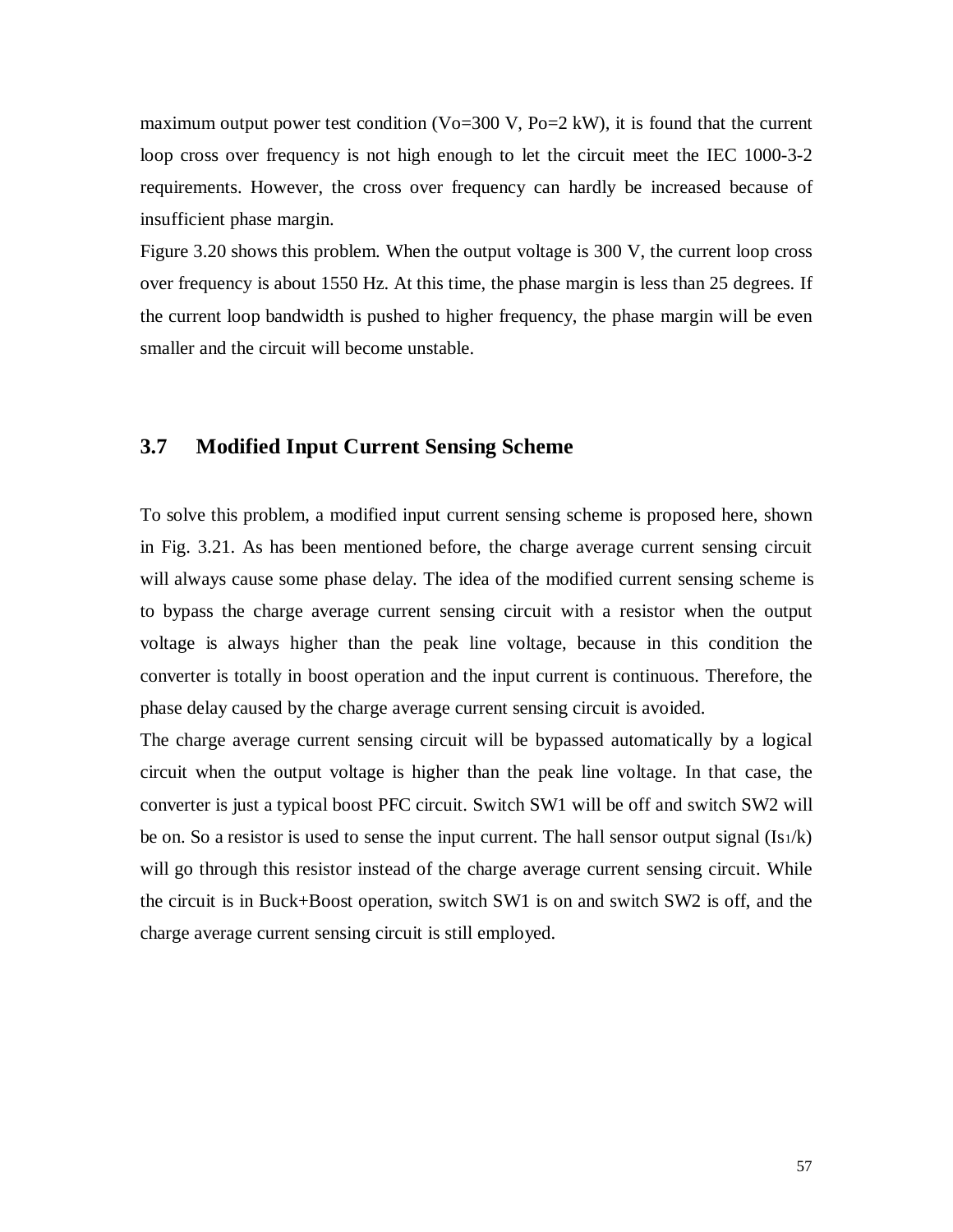

Fig. 3.21 Modified input current sensing scheme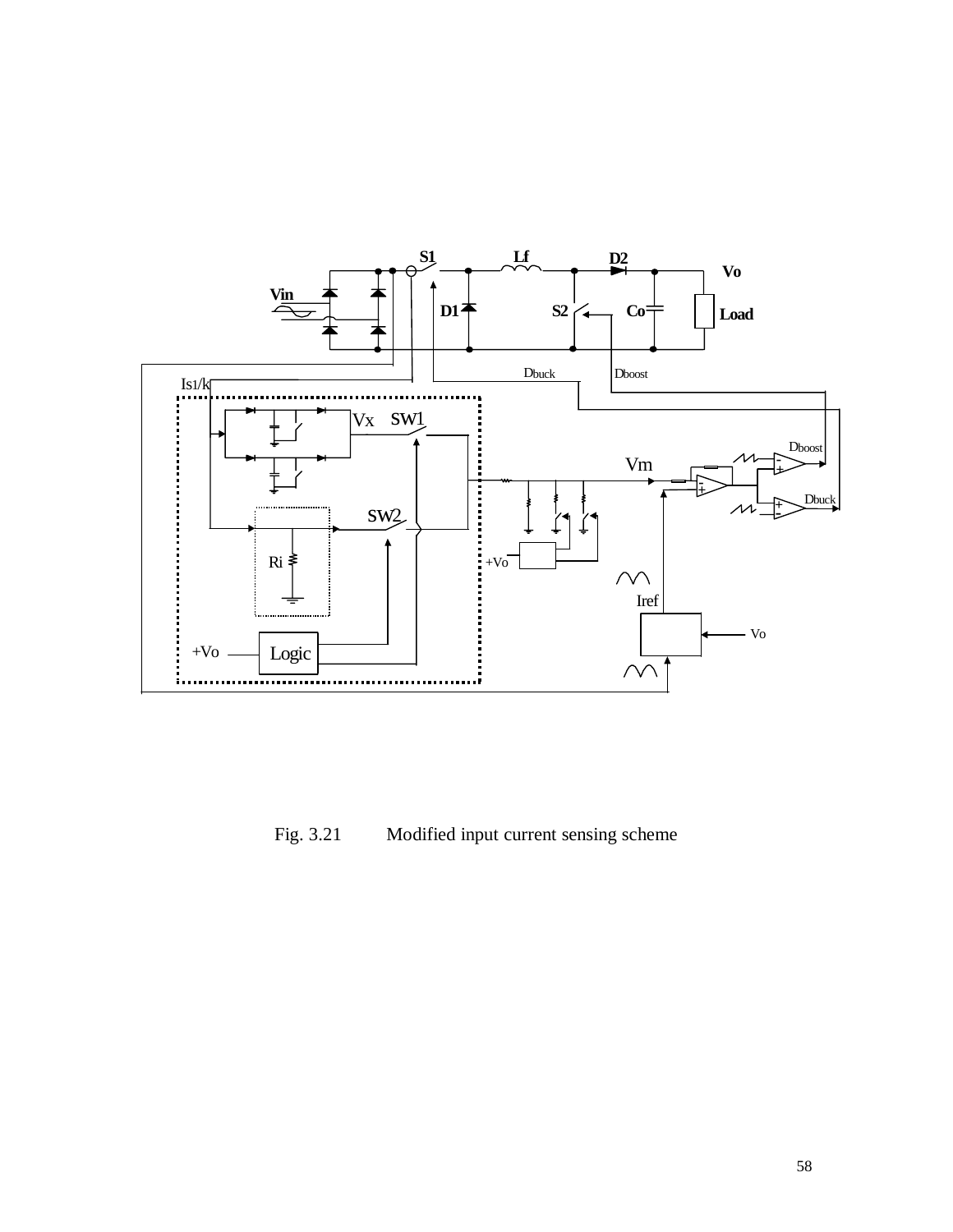Figure 3.22 shows the current loop gain measurement using the modified input current sensing scheme when the output voltage is 300 V. It is clear that the current loop cross over frequency has been pushed from about 1550 Hz to about 2120 Hz. At the same time, the phase margin is also increased to about 37 degrees.

# **Current loop Gain Measurement (Resistor current sensing)**



( Vo=300V, Io=3A, Vin=115VDC )

Fig. 3.22 Current loop gain measurement

(Vo=300 V, modified current sensing)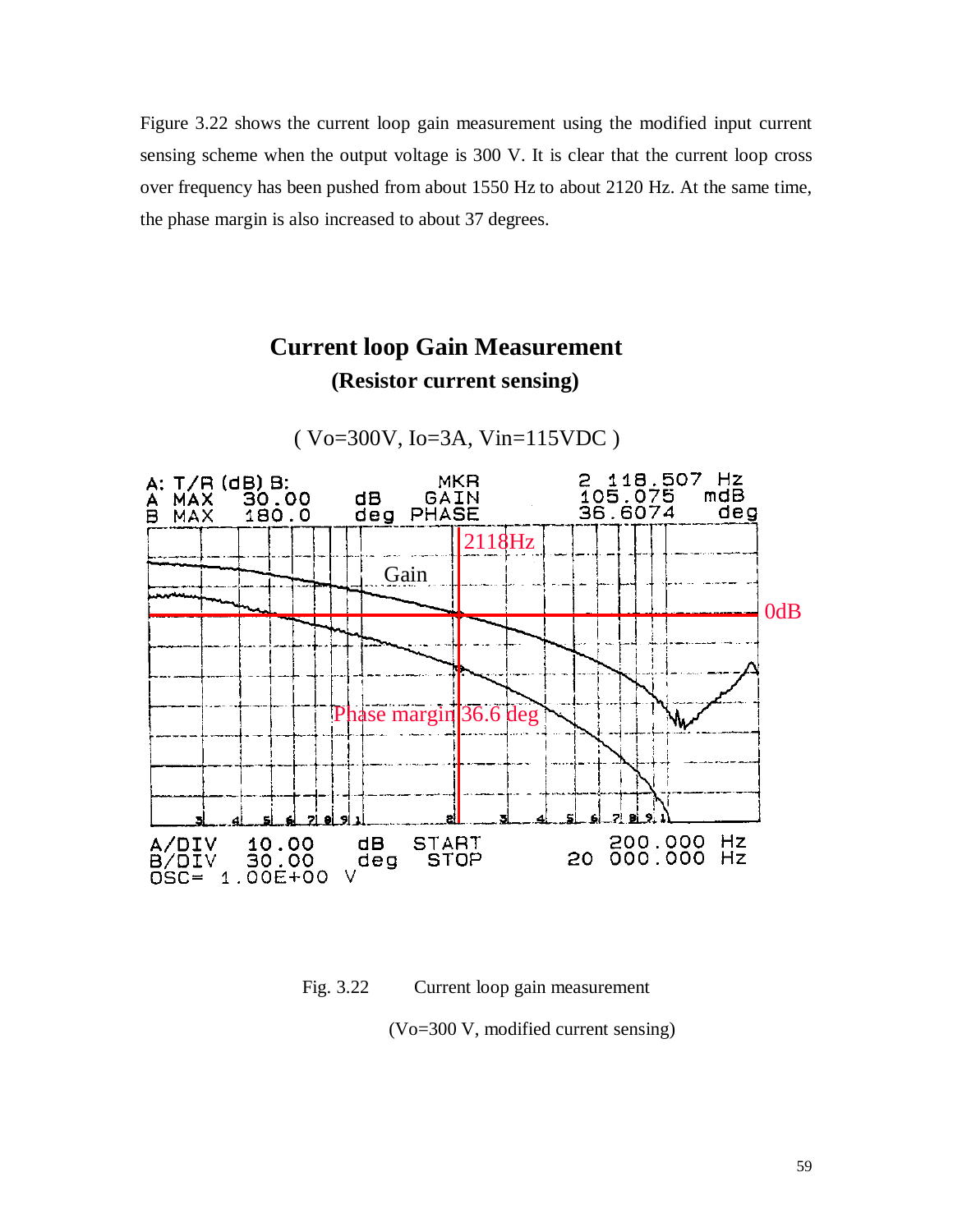# **4. SOME DESIGN ISSUES AND**

# **EXPERIMENTAL RESULTS**

## **4.1 Some Design Issues of the VOPFC Circuit**

#### **4.1.1 Inductance Value Selection**

The selection of the inductance value for the Buck+Boost PFC circuit is based on the following criteria:

- current ripple and maximum current in the inductor
- discontinuous conduction at the line voltage cross overs
- volume and weight

The selection involves a trade-off decision, because reduction of inductor current ripple and discontinuous operation mode always result in a larger inductor. However, a reduction of the inductance value does not imply a proportional size reduction of the inductor. Large current ripple corresponding to smaller inductance increases ac core losses, offsetting the volume reduction expected.

The inductor current ripple for the boost converter is:

$$
\Delta i(t) = \frac{V i n(t)}{L} \cdot [1 - \frac{V i n(t)}{V o u t}] \cdot \frac{1}{f s} \tag{4.1}
$$

The inductor current ripple for the buck converter is: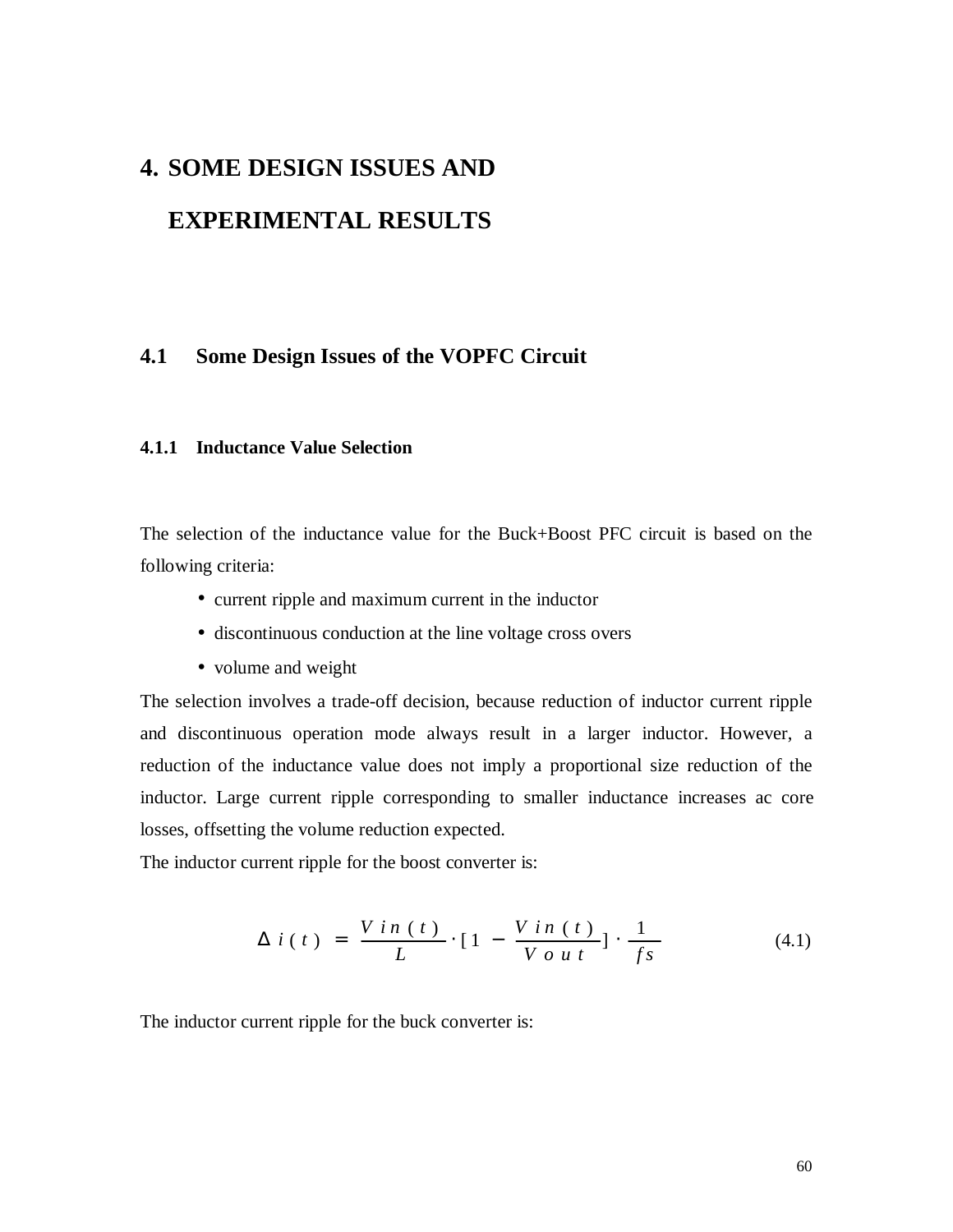$$
\Delta i(t) = \frac{V \circ ut}{L} \cdot [1 - \frac{V \circ ut}{V \circ n(t)}] \cdot \frac{1}{fs} \tag{4.2}
$$

Where  $\text{Vir}(t)$  is the input voltage,  $\text{Your}$  is the output voltage,  $L$  is the inductance value, and fs is the switching freqnency.

For the Buck+Boost converter the worst case ripple at the input corresponds to the discontinuous input current characteristic of buck converter operation.

After considering all the factors, a 400 uH inductor is used in the circuit. The core used here is a TDK PC30, EIC 90 ferrite core. (Vol=90.8 cm<sup>3</sup>, le=14.6 cm, Ae=6.32 cm<sup>2</sup>). The size is about 90 mm×60 mm×30 mm. The air gap is 10 mm, and the inductor has 40 turns of winding (AWG #14, two wires parallel).

#### **4.1.2 Output Capacitance Value Selection**

To select the output capacitance value in this circuit, the main factor is the output ripple voltage which is caused by the second harmonic. The equation to define the capacitance value can be expressed as:

$$
C_o = \frac{P_{in}}{2 \pi f_r \cdot V_{opk} \cdot V_0}
$$
 (4.3)

Where Vopk is the peak value of the output ripple voltage (the peak to peak value will be twice this), and fr is the second harmonic line frequency.

The worst case will happen when Vo is 50 V and Vopk is 2.5 V (for peak to peak output ripple <10% ). In this case, Co will have the largest value,

$$
\text{Co} \approx \frac{450}{2\pi \times 120 \times 2.5 \times 50} = 4777 \text{ uF}
$$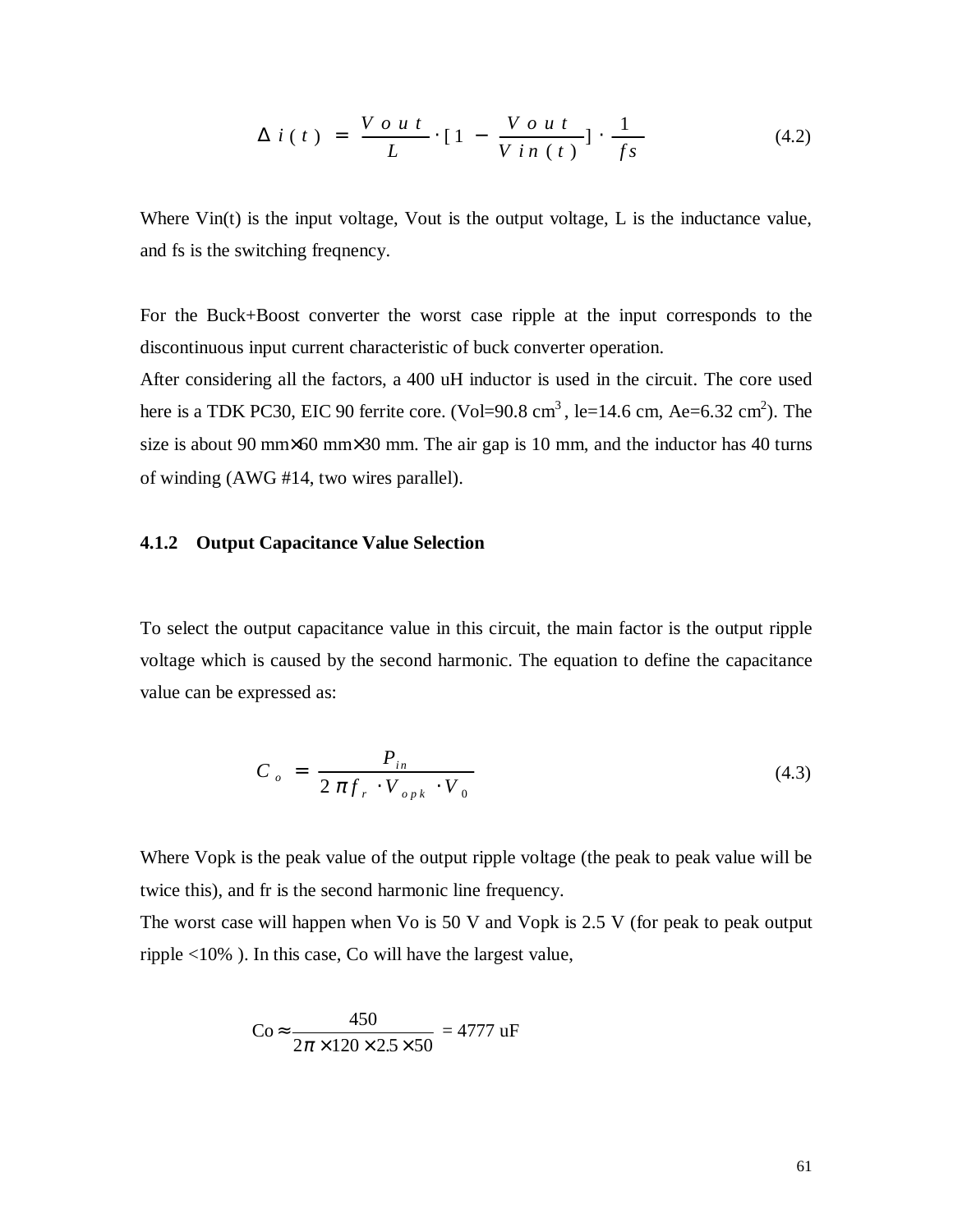If it is possible, the capacitor value should be as small as possible. After many experiments, 3300 uF/450 V (total) output capacitors are used. Under the maximum load  $(300 \text{ V}, 2 \text{ kW})$ , the output ripple is about 5 V, which is well under the specification  $(10\%$ , i.e. 30 V). When Vo=50 V, the output ripple is about 10%. The output capacitance can be further reduced. However, at low output voltage  $(Vo=50 V)$ , the output ripple will exceed 10%.

#### **4.1.3 Current Error Amplifier Compensation**

Shown in Fig. 4.1, the current amplifier with a two pole, one zero compensation network is adopted in the control circuit.



Fig. 4.1 Current error amplifier

The small signal transfer function of the amplifier is:

$$
Gc(s) = \frac{\omega i}{s} \cdot \frac{1 + s/\omega z}{1 + s/\omega p}
$$
\n(4.4)

where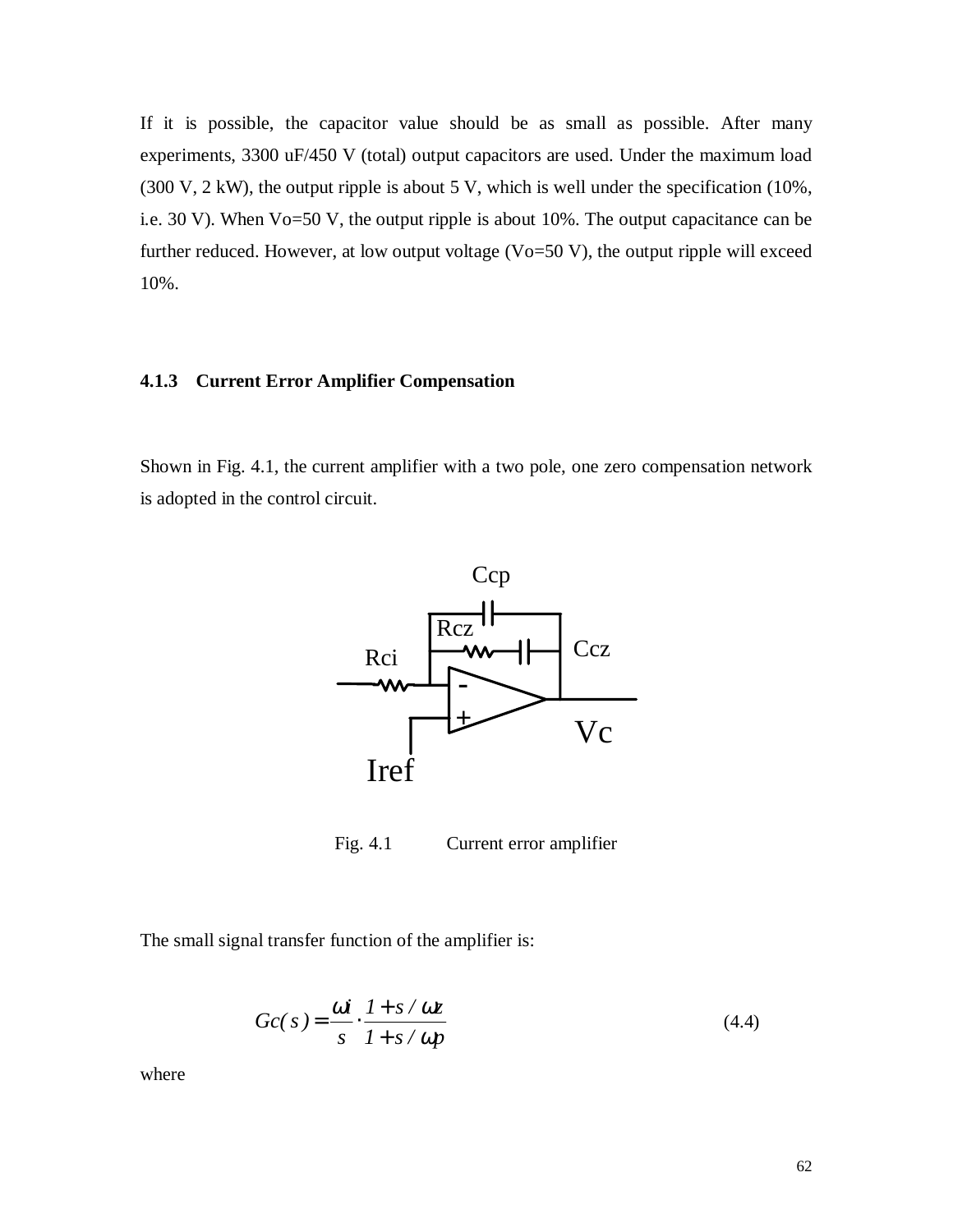$$
\omega i = \frac{1}{Rci \cdot (Ccp + Ccz)}
$$
(4.5)

$$
\omega z = \frac{1}{Rcz \cdot Ccz} \tag{4.6}
$$

$$
\omega p = \frac{Ccp + Ccz}{Rcz \cdot Ccp \cdot Ccz} \tag{4.7}
$$

If Ccp<< Ccz, then

$$
\omega i \approx \frac{1}{Rci \cdot Ccz} \tag{4.8}
$$

$$
\omega p \approx \frac{1}{Rcz \cdot Ccp} \tag{4.9}
$$

The high frequency pole  $\omega p$  is placed near the switching frequency to filter out the switching noise. And the pole will not affect the frequency response of the current loop when the pole is above half the switching frequency. The zero  $\omega z$  is placed at about 500 Hz to obtain enough phase margin. The integrator gain ω*i* can be placed between ω*z* and <sup>ω</sup>*p* .

The measured current loop gain and phase characteristics of both boost mode and Buck+Boost mode are shown in Fig. 3.22 and Fig. 3.19, respectively.

#### **4.1.4 Voltage Error Amplifier Compensation**

Compared to the switching frequency, the bandwidth of the voltage loop is so small that the principal requirement for the voltage control loop is to keep the input distortion to a minimum. The loop bandwidth must be low enough to attenuate the second harmonic of the line frequency on the output capacitor to keep the modulation of the input current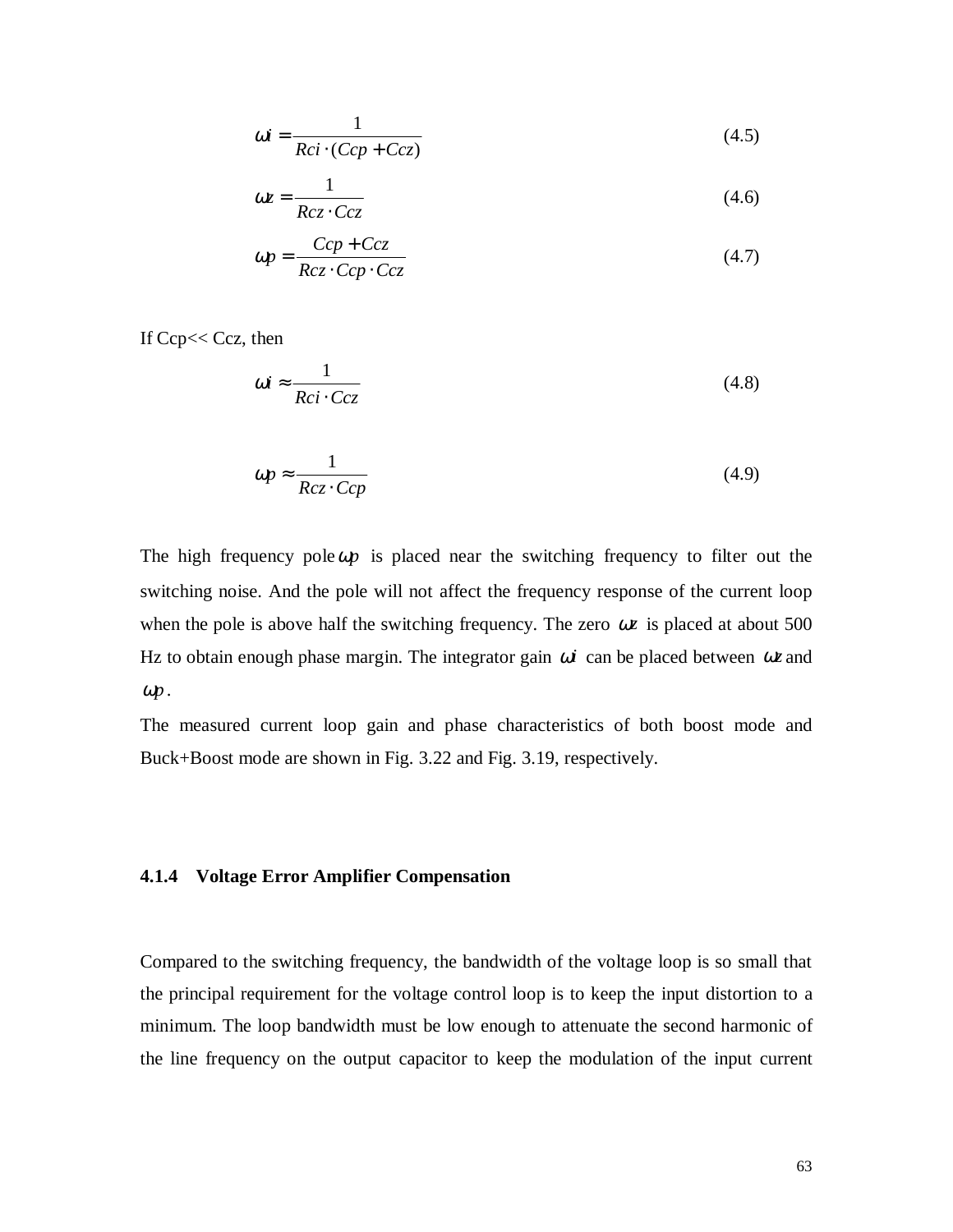small. As shown in Fig. 4.2, the voltage loop compensator has the following small signal transfer function:

$$
Gv(s) = \frac{\omega v}{1 + s/\omega p v} \tag{4.10}
$$

where

$$
\omega v = \frac{1}{R v i \cdot C v f} \tag{4.11}
$$

$$
\omega p v = \frac{1}{R v f \cdot C v f} \tag{4.12}
$$



Fig. 4.2 Voltage error amplifier

The bandwidth of the voltage loop is designed to be less than one fourth of the line ripple frequency to minimize the distortion. The pole ω*pv* is placed after the cross over frequency of the voltage loop. The pole should provide enough attenuation for the line frequency ripple and provide a reasonable phase margin.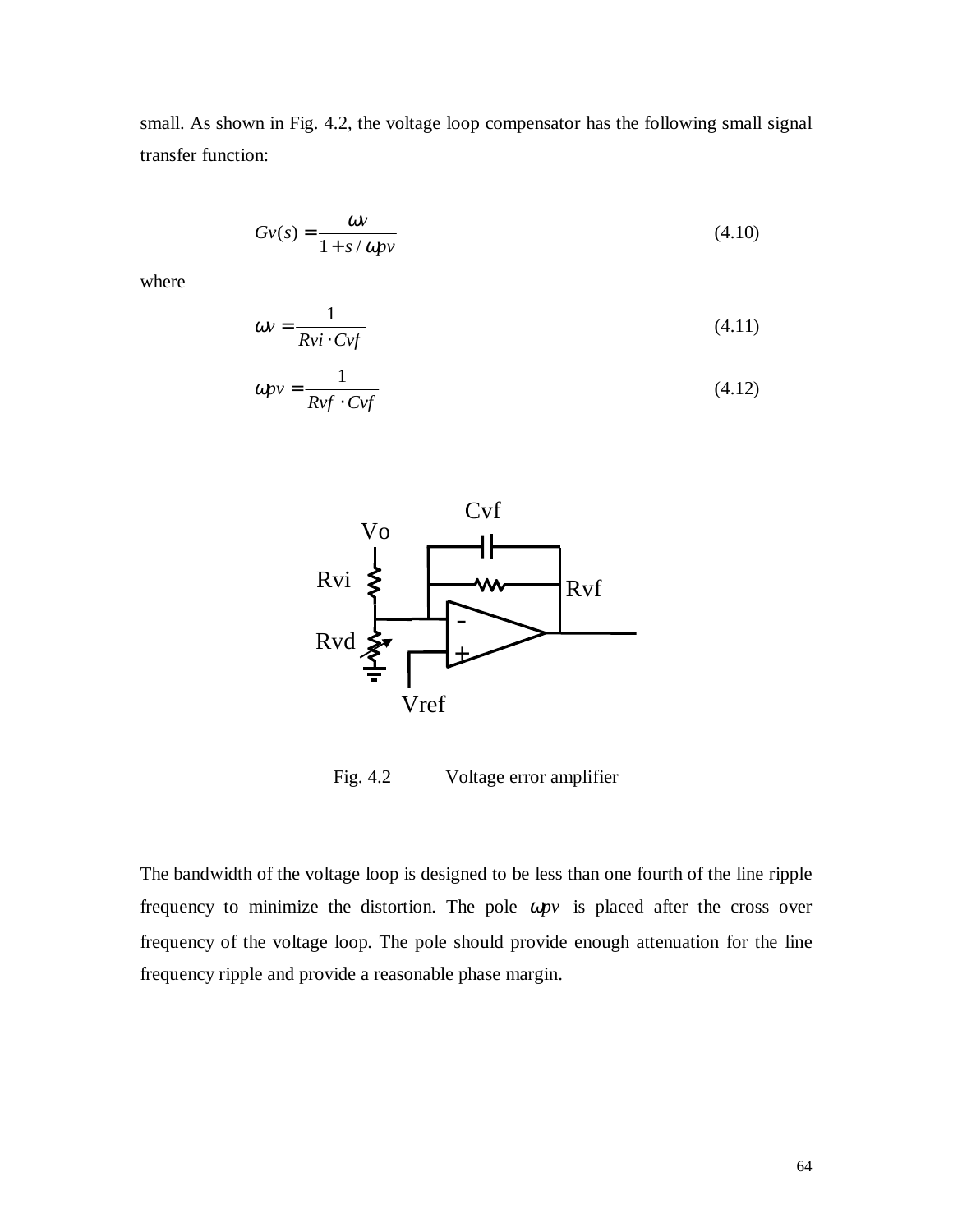### **4.1.5 Feed-forward Voltage Divider**

The low pass filter provides a voltage proportional to the RMS value of the line voltage. The feed-forward ripple voltage must be kept small to achieve a low distortion input current. A two-pole filter has been chosen because it has a faster transient response than a single pole filter. The low pass filter is designed to have a double real pole at a frequency about one fourth of the line frequency. The capacitor and resister values can be given by the following equations:

$$
Vff = \frac{Vin(av) \cdot Rf\,3}{Rf\,1 + Rf\,2 + Rf\,3}
$$
\n
$$
(4.13)
$$

$$
Vnode = \frac{Vin(av) \cdot (Rf 2 + Rf 3)}{Rf 1 + Rf 2 + Rf 3}
$$
\n(4.14)

$$
Cf1 = \frac{1}{2\pi \cdot fp \cdot Rf2} \tag{4.15}
$$

$$
Cf2 = \frac{1}{2\pi \cdot fp \cdot Rf3}
$$
 (4.16)

where Vff=1.414 V, Vnode≈7.5 V, Vin(av) is the average value of Vin, and fp is the pole frequency.

### **4.1.6 PFC Controller**

An enhanced high power factor preregulator, UC3854B, is used as the main PFC control chip in the circuit.

The UC3854B contains a voltage amplifier, an analog multiplier/divider, and a current amplifier. Pin 11 is the voltage amplifier inverting input pin. It is connected to the output of the PFC converter through a feedback network. The output of the voltage error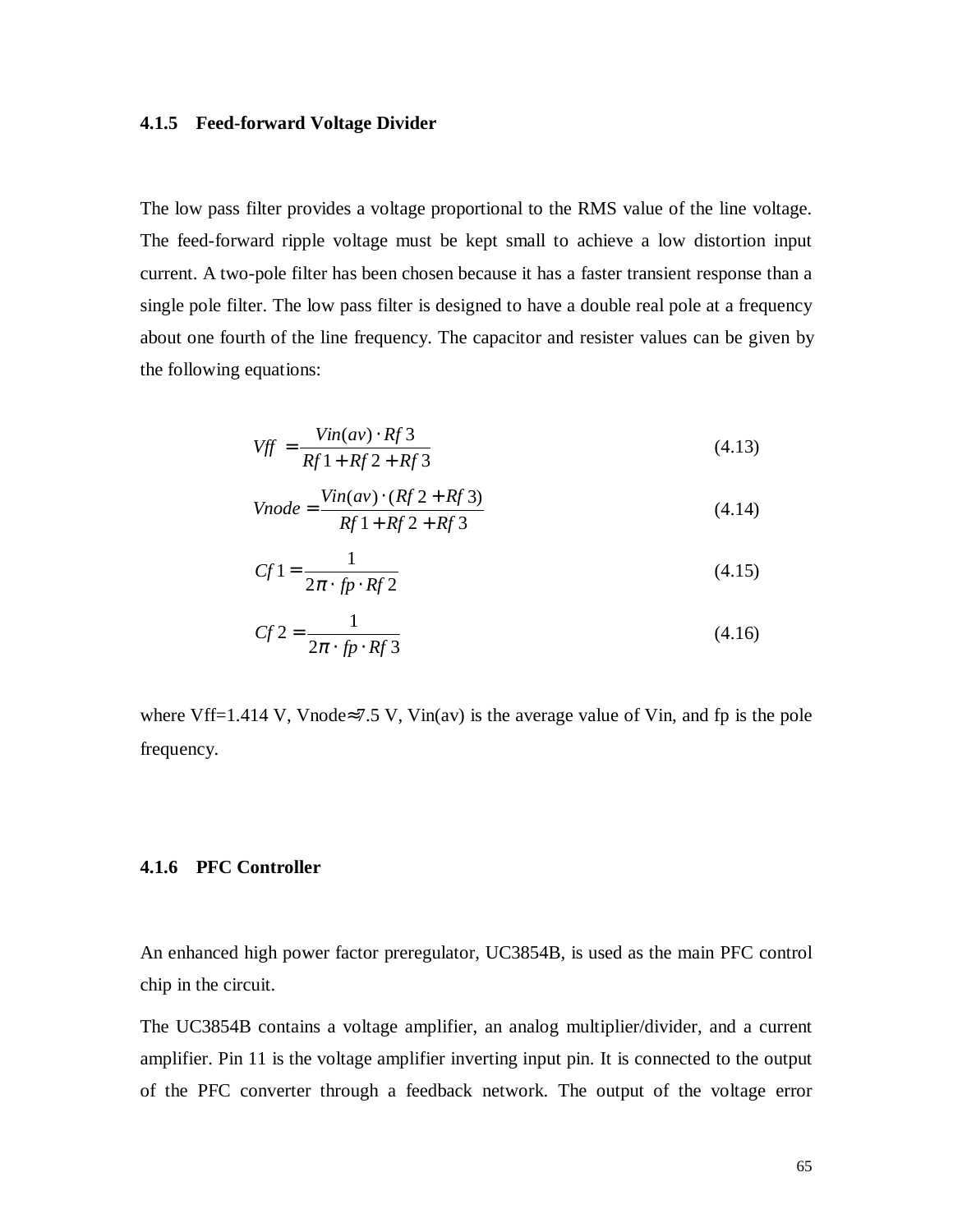amplifier is available on pin 7 and it is also an input to the multiplier. The other input to the multiplier is pin 6, and it is used for sensing instantaneous line voltage.

Pin 8 is the feedforword input pin, and the input value is squared before being fed into the divider input of the multiplier. The output of the multiplier and the non-inverting input of the current amplifier are connected together at pin 5. The inverting input to the current amplifier is on pin 4, and pin 3 is the current amplifier output.

In our application, the inner PWM circuit of UC3854B has not been used. Instead, two external comparators (LM393) are adopted to generate the buck and the boost PWM signal. Figure 3.9 shows the schematic of the current compensator and the PWM generators.

The PWM oscillator frequency is set by a resistor Rset and a capacitor Ct which are connected to pin 12 and pin 14, respectively. The PWM frequency is given by:

$$
F \quad s = \frac{1 \cdot 2 \cdot 5}{R \cdot s \cdot e \cdot t \cdot C \cdot t} \tag{4.17}
$$

### **4.1.7 Discharging Signal Generating of Charge Average Current Sensing Circuit**

In Fig. 4.3, the narrow driving signals of transistor T1 and T2 in the charge average current sensing circuit are generated by a Retriggerable Monostable Multivibrators (74HCT123). The multivibrators feature pulse width control by selection of external resistance and capacitance values. The output pulse Tw is a function of the external components Cext and Rext, which is given by

$$
Tw = K \cdot \text{Re } xt \cdot \text{C}ext \tag{4.18}
$$

where K is nominally  $0.45$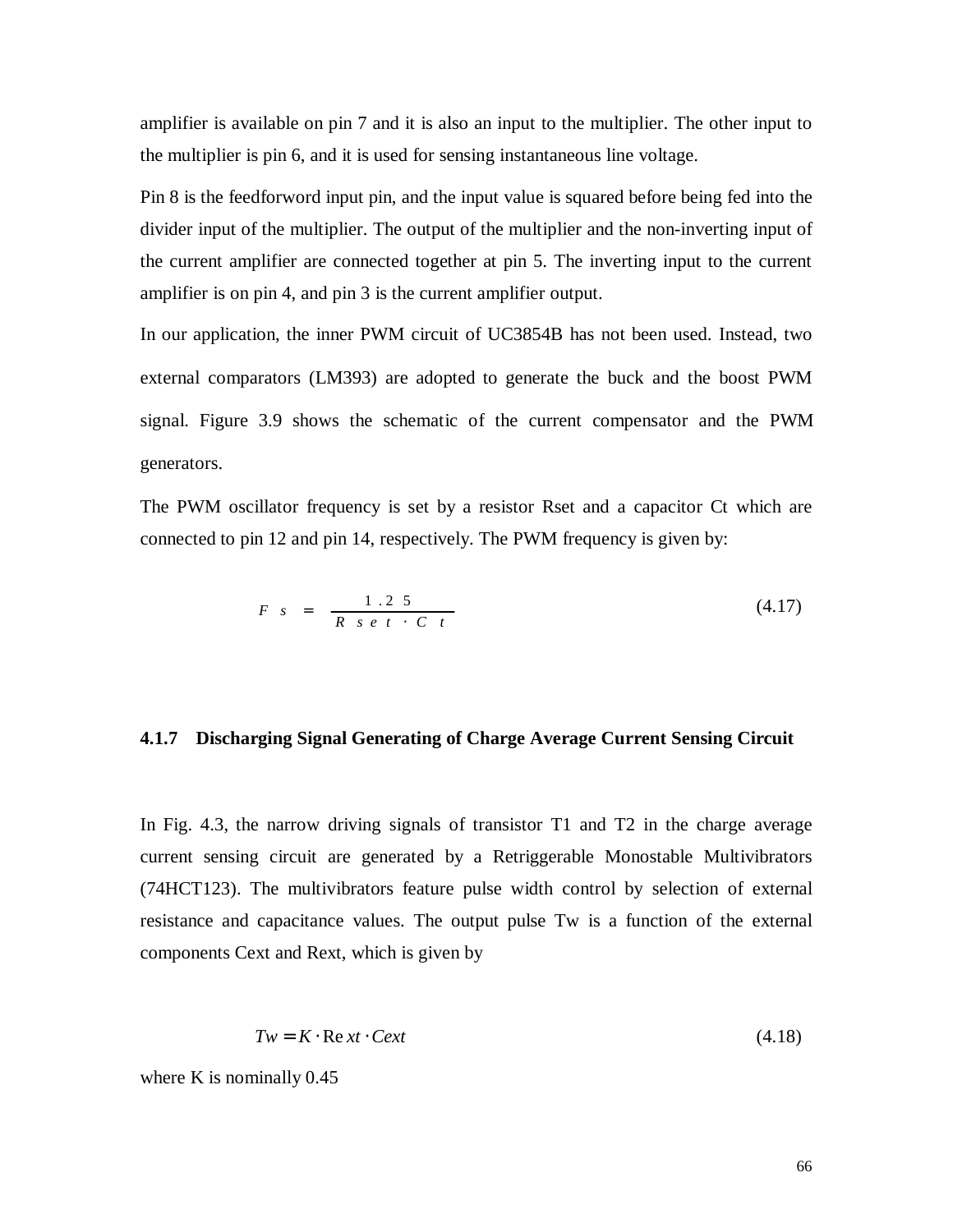The multivibrators are triggered by the output signal of a D-type Flip-Flop (74LS74A). This signal is a square wave at half switching frequency of the converter. The clock pulse input of the D-type Flip-Flop is given by the output PWM signal of UC3854B, an enhanced high power factor preregulator.



Fig. 4.3 Discharging signal generating of charge average current sensing circuit

### **4.1.8 Automatic Gain Control Circuit**

As discussed in the previous chapter, an automatic gain control circuit is proposed and added to the current loop, and a general form of the circuit is shown in Figure 3.17. A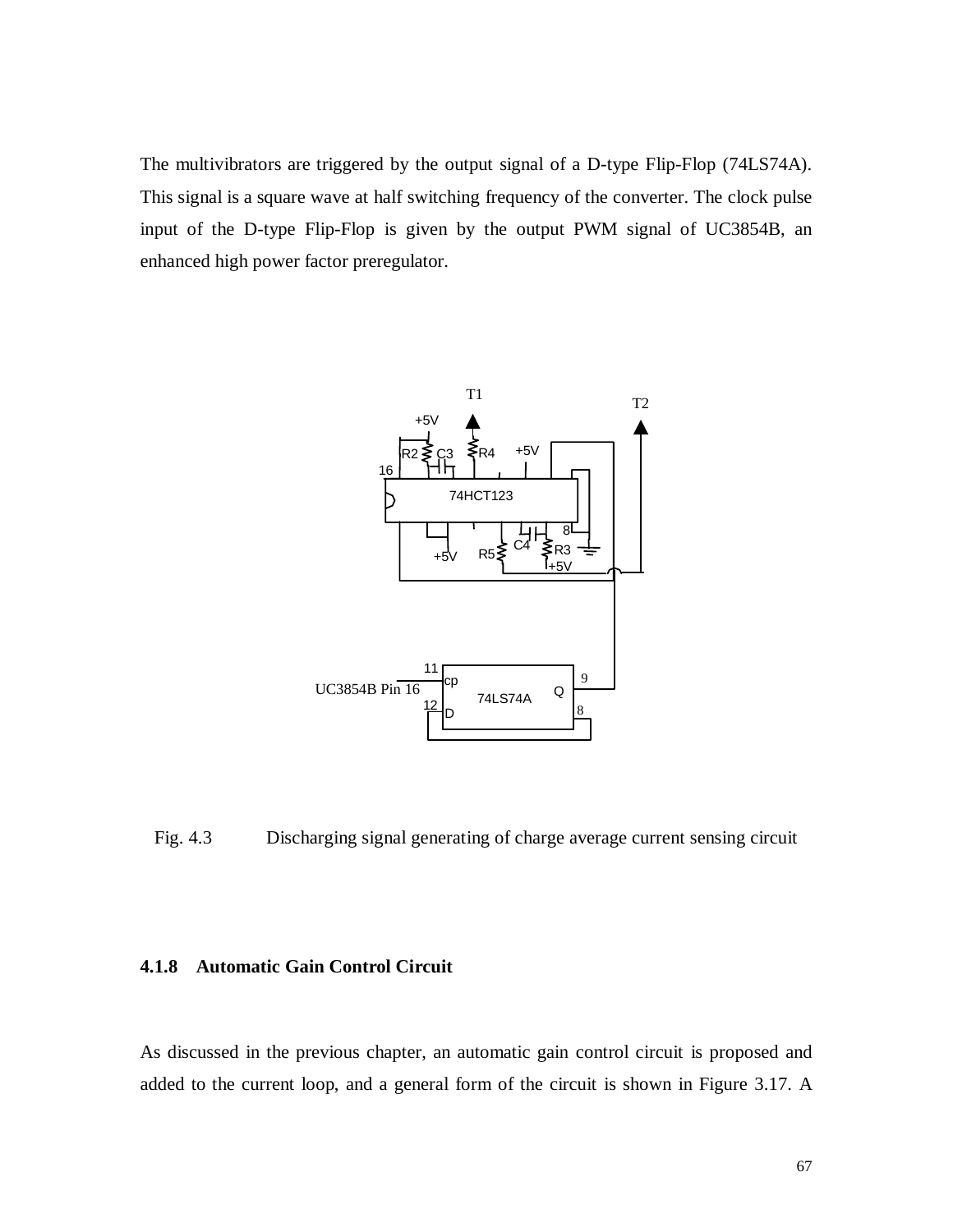quite simple and detailed automatic gain control circuit is also developed here, as shown in Fig. 4.4.



Fig. 4.4 A proposed automatic gain control circuit

This circuit consists of two comparators and some resistors ( R14-R20 ). The two preset output voltages are about 100 V and 170 V here. When the output voltage is below 100 V, the output terminals of the two comparators are open, so there is no effect on the current loop. When the output voltage reaches 100 V, one output terminal of the comparators (Pin 7 of LM393) will be pulled to ground, and R17 is connected to the circuit. Hence the current loop gain can be reduced to the value that you desire, by choosing the resistor. Similarly, when the output voltage reaches about 170 V, both R17 and R16 are connected to the circuit, and the current loop gain will be reduced further. It is clear that there are two step changes here to adjust the current loop gain. If it is needed, more comparators can be added to generate more step changes. The more steps, the smoother the gain change will be, and the more ideal the input current shape will be. However, the circuit will be more complex.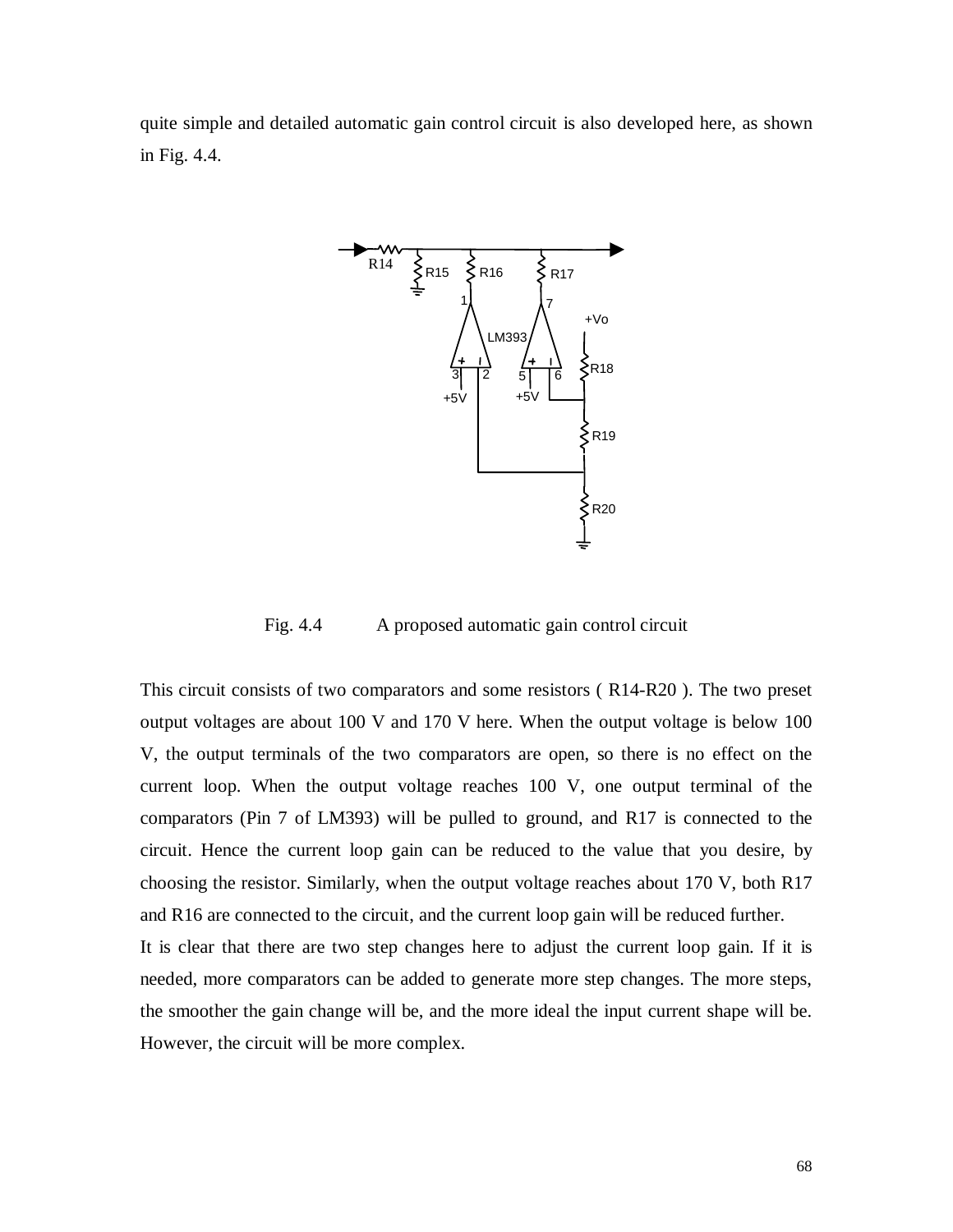### **4.1.9 Modified Input Current Sensing Circuit**

The detailed modified input current sensing circuit is shown in Fig. 4.5, To bypass the charge average current sensing circuit in the boost mode (i.e., when output voltage is higher than the peak input voltage), three tiny switches (T3, T4, T5) are used. When the VOPFC operates in the Buck+Boost mode, T3 is always on and T4, T5 are always off, so the charge average current sensing circuit is in effect. When the output voltage is high and the VOPFC operates in the boost mode, T3 is always off and T4, T5 are always on. So the charge average current sensing circuit does not work, and a resistor (R21) is used to sense the input current signal.

Two diodes, D8 and D9, are also used in this circuit. D9 is used to block the body diode of the MOSFET T4. D8 is used to prevent the output current of the hall sensor to flow through D3 and /or D4 while T4, T5 are on.



Fig. 4.5 Modified input current sensing circuit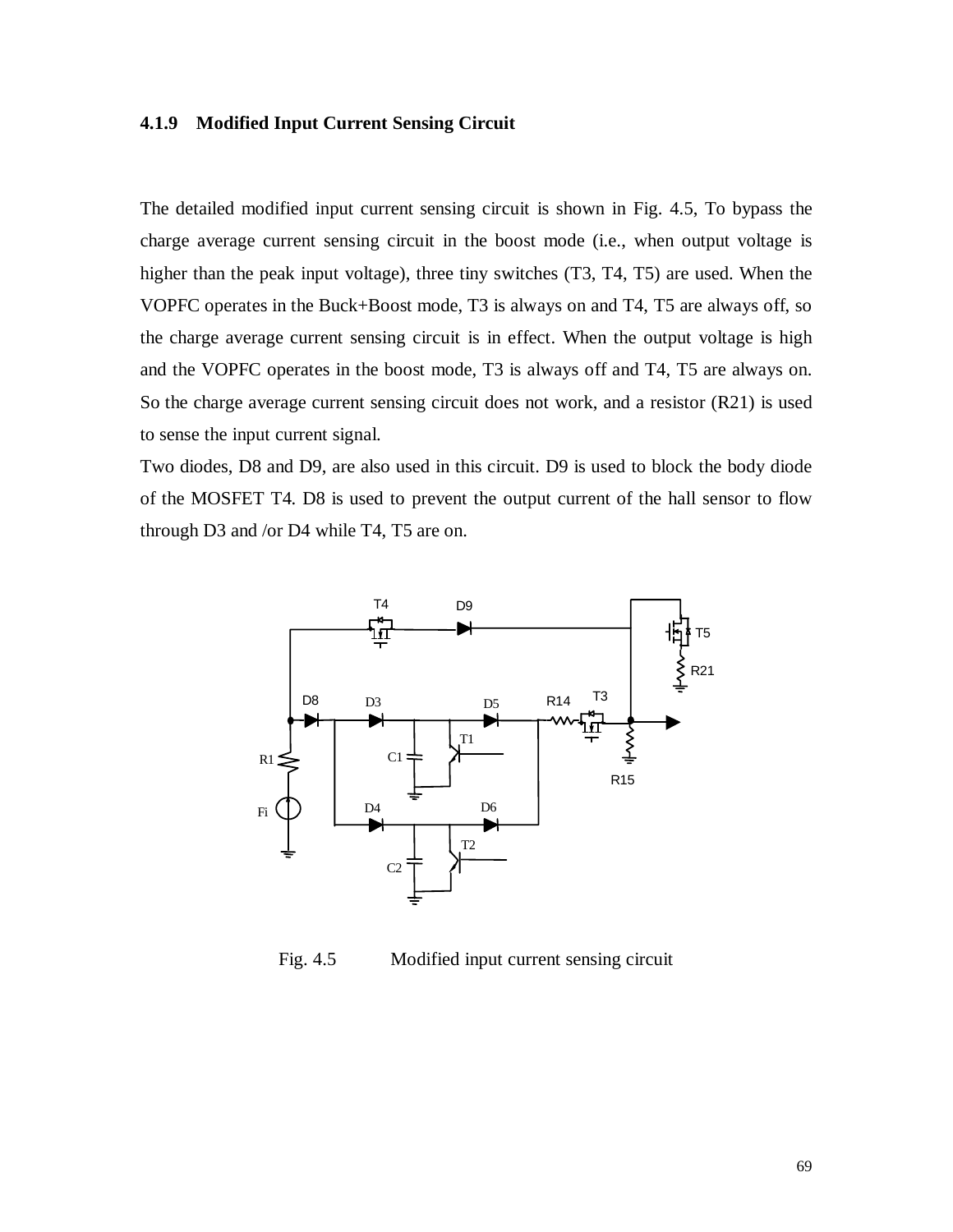### **4.1.10 Control of the Modified Current Sensing Circuit**

The gate driving signals of the modified input current sensing circuit switches T3, T4, T5 are provided by a feedback circuit which is mainly a comparator (LM393), (and also contents R22-R27), as shown in Fig. 4.6. Hysteresis is put in this feedback loop of the comparator to suppress possible oscillation. It can function as a Schmitt trigger with presettable trigger points.



Fig. 4.6 Control of the modified current sensing circuit

The upper trip output voltage, Vu, is set by:

$$
Vu = \frac{Vcc \cdot R25}{(R24||R27) + R25} \cdot \frac{R22 + R23}{R23}
$$
\n(4.19)

The lower trip output voltage, Vl, is set by: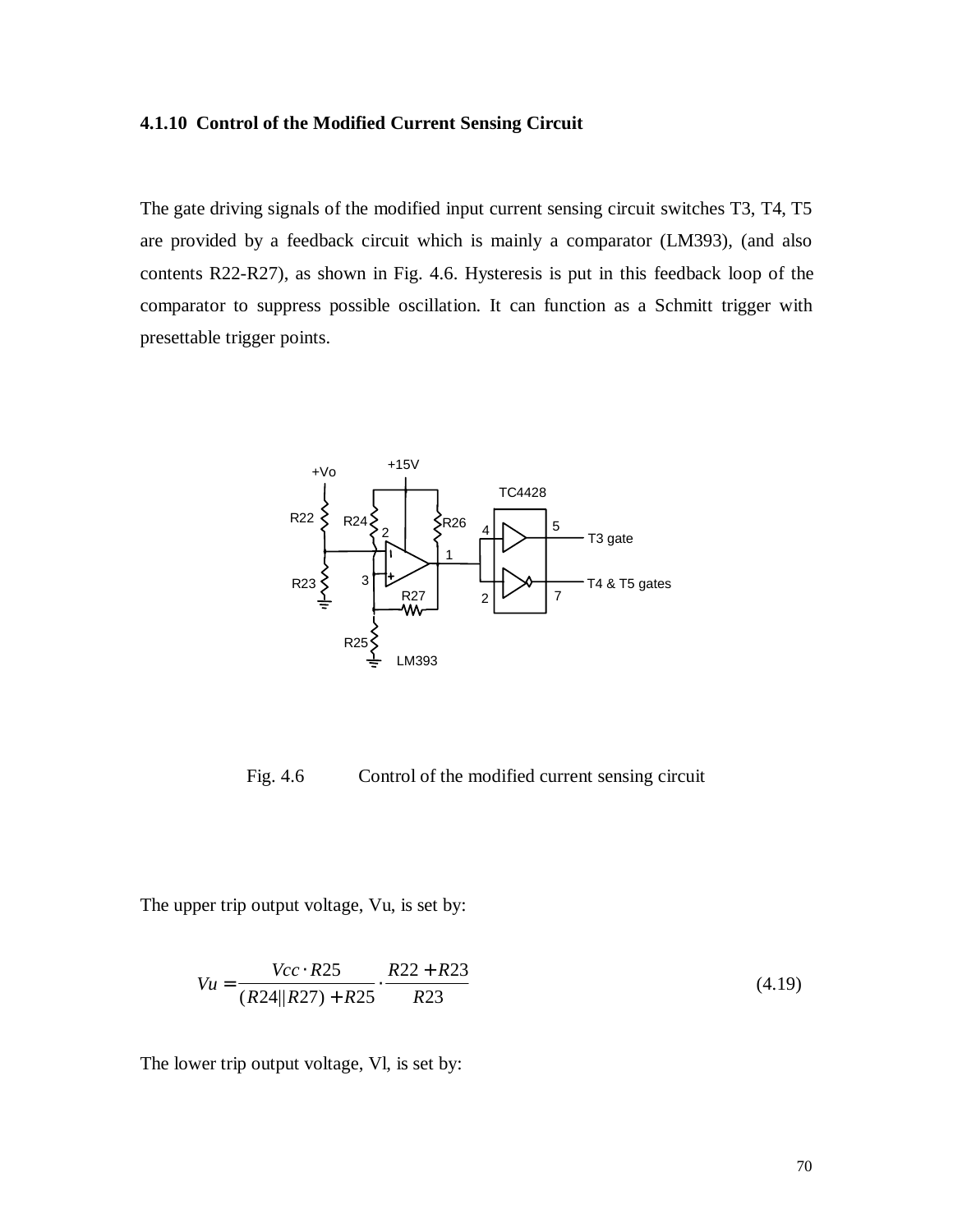$$
VI = \frac{Vcc \cdot (R25||R27)}{R24 + (R25||R27)} \cdot \frac{R22 + R23}{R23}
$$
(4.20)

Where, Vcc is 15 V here. Vu, VI are set at about 190 V and 180 V, respectively. Hence, when output voltage rises above 190V, T4 and T5 will turn on. When output voltage drops below 180 V, T3 will turn on.

### **4.1.11 Protection circuits**

Over current protection circuit is shown in Fig. 4.7. The input current signal is from the output of hall sensor, and the output (LM393 pin 7) is connected to the PWM control signal (UC3854B pin 3). When the current through the buck switch reaches about 40 A, this circuit will pull the PWM control signal (UC3854B pin 3) to ground, so both buck and boost switches will be turned off. In this circuit, AMP-02 is a high accuracy 8-pin instrumentation amplifier.

Output over voltage protection circuit is a similar circuit, shown in Fig. 4.8. When the output voltage reaches about 320 V, the PWM control signal will be pulled to zero, and both buck and boost switches will be turned off.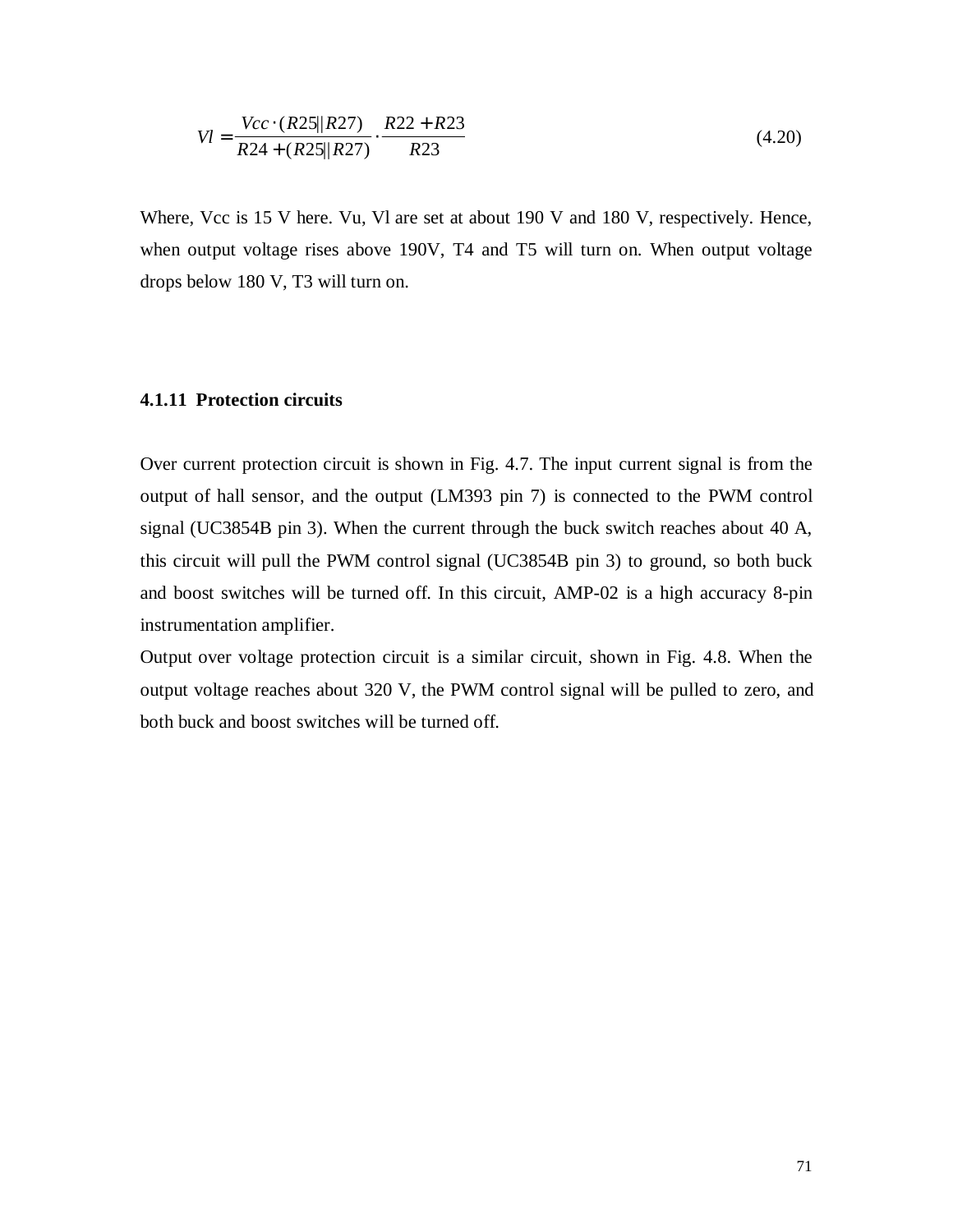

Fig. 4.7 Over current protection circuit



Fig.4.8 Output over voltage protection circuit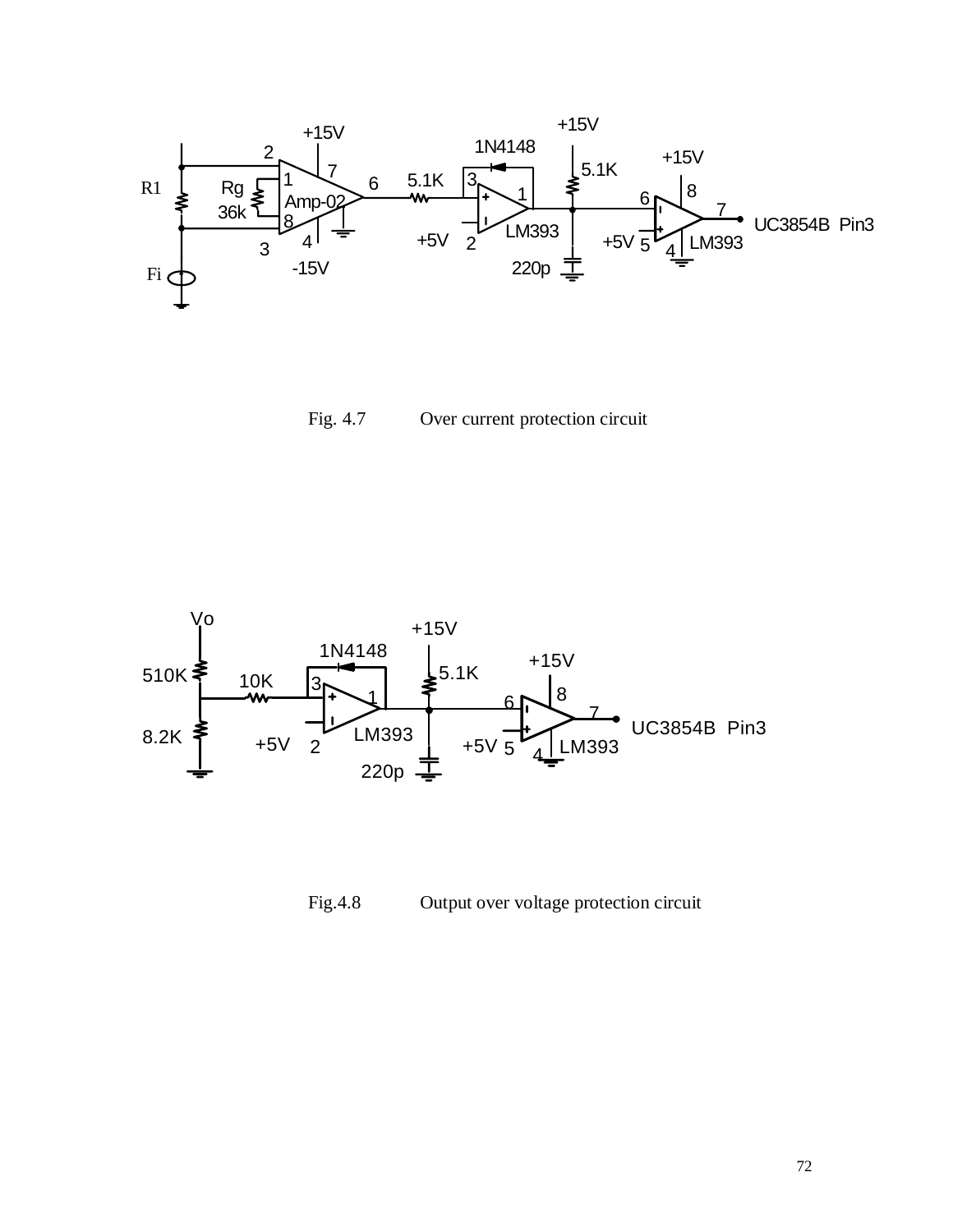# **4.1.12 Variable output PFC system schematic**

Figure 4.9 shows the variable output PFC circuit system schematic. A list of components can be found in appendix A.



Fig. 4.9 Variable output PFC system schematic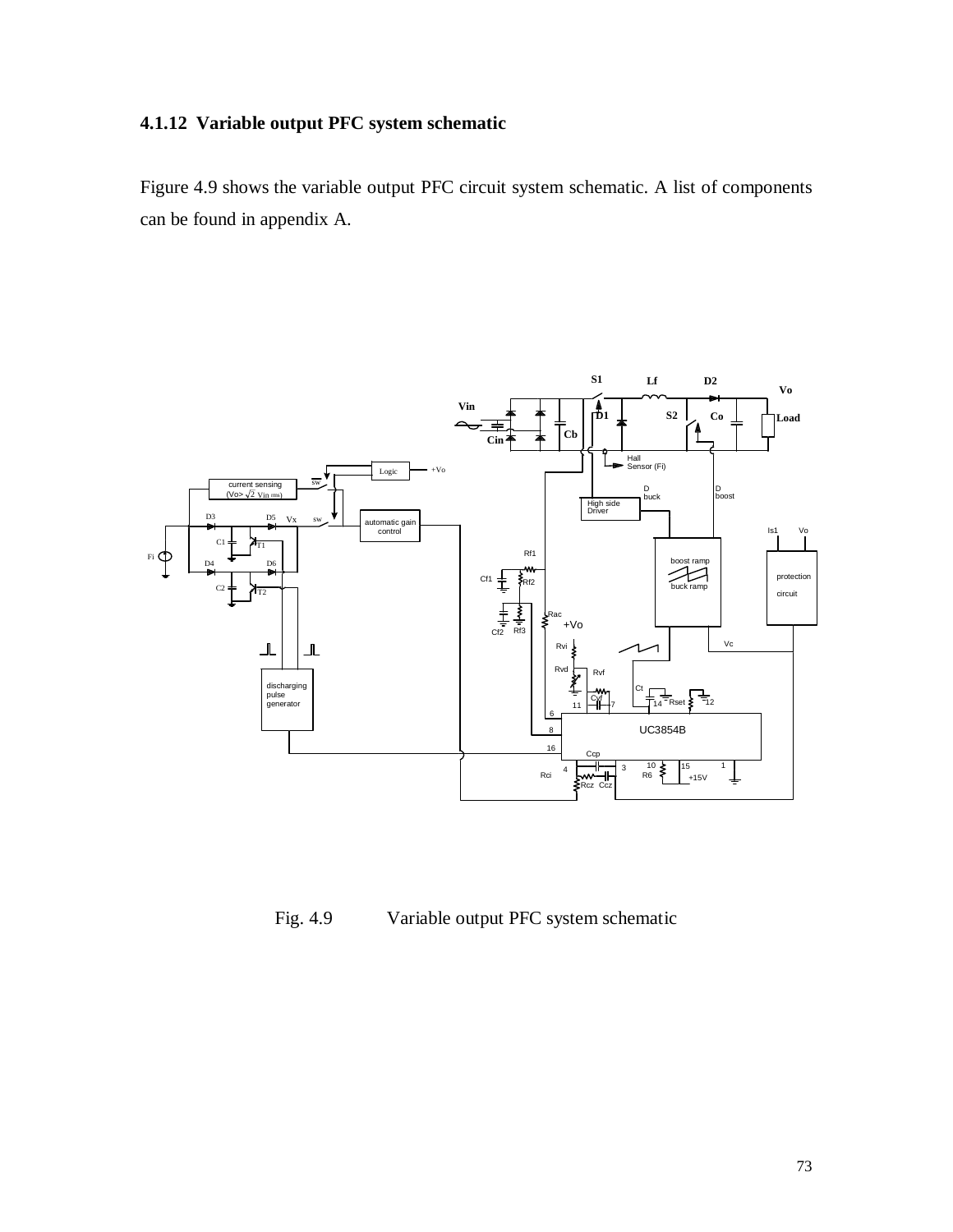# **4.2 Experimental Results**

A prototype of a 2 kW, 20 kHz VOPFC circuit was implemented. The major components used are listed below:

- S1: IRGP450U (IR IGBT)
- S2: IXGH30N60 (IXYS IGBT)

D1,D2:DSEI30-06A (IXYS)

- Lf: 400 uH
- Co: 3300 uF

## **4.2.1 Experimental Waveforms**



**5ms/div**

# Fig. 4.10 Buck+Boost operation (Vo=80 V, Io=8 A)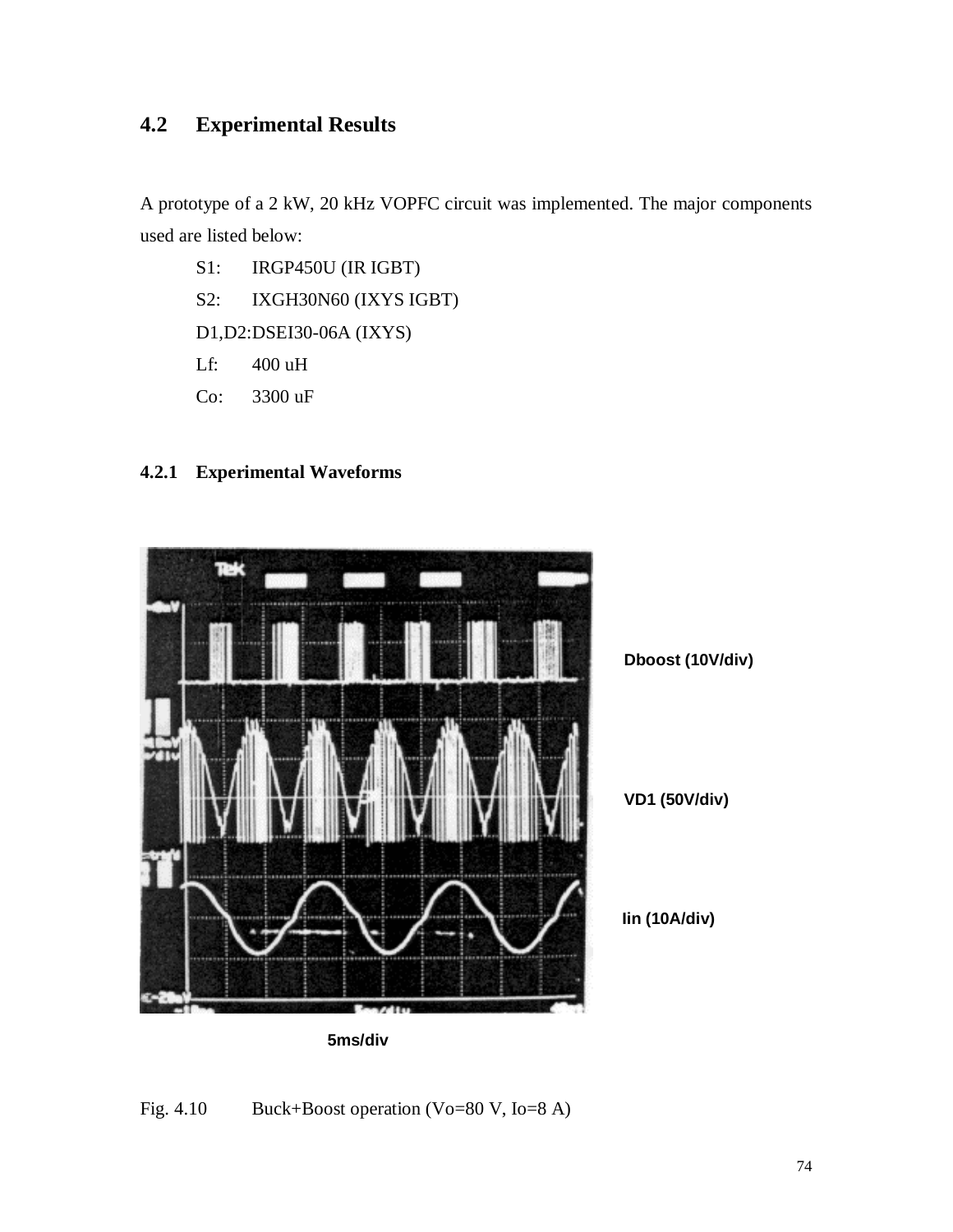Figures 4.10 and 4.11 show the experimental waveforms of the VOPFC circuit. The top waveform Dboost is the gate signal of the boost switch S2. The middle waveform VD1 is the voltage on the buck diode D1 with the envelope representing the rectified line voltage. The bottom waveform Iin is the input current.



Fig. 4.11 Boost operation (Vo=300 V, Io=6.7 A)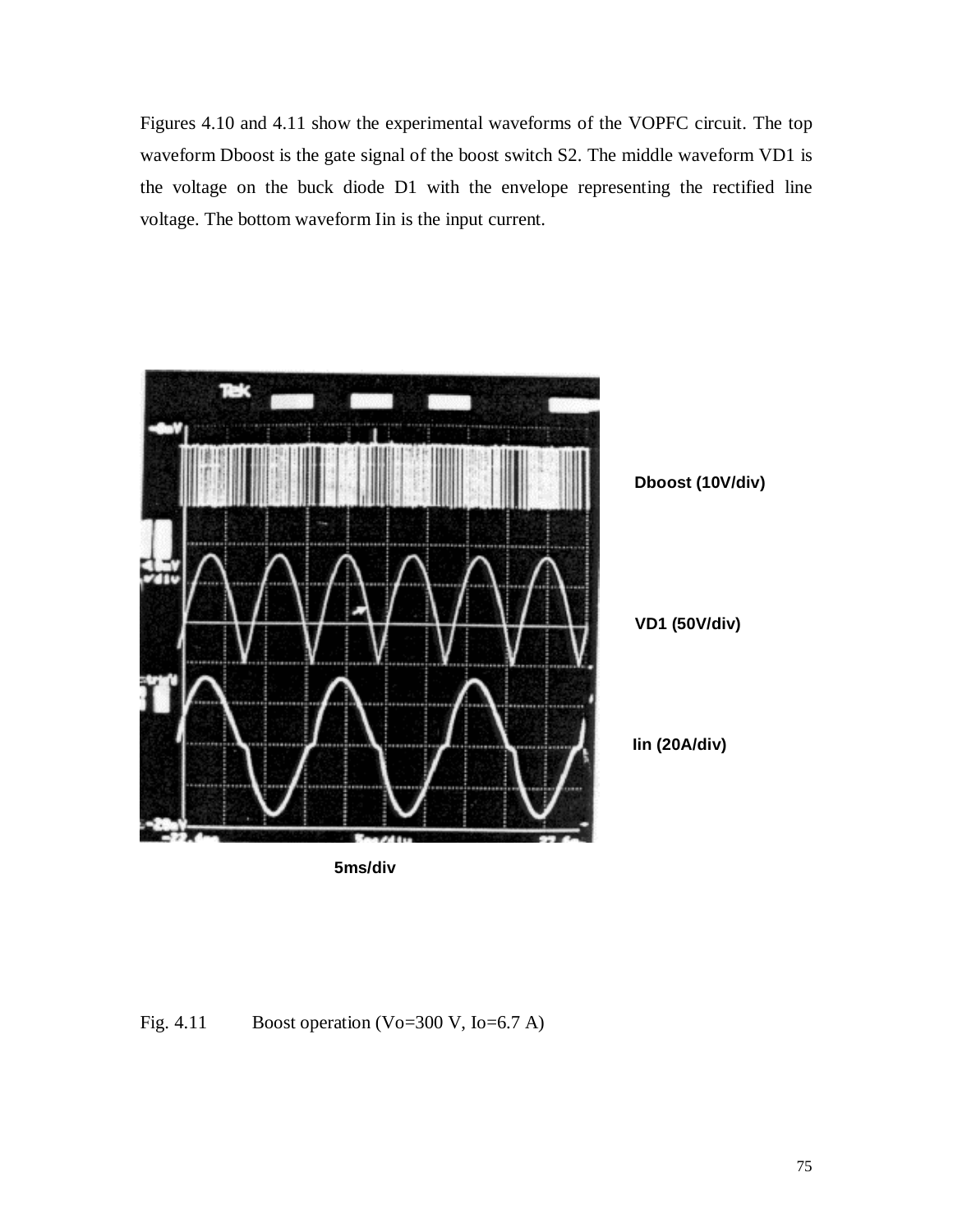# **4.2.2 Measured Efficiency**

Figures 4.12 and 4.13 show the measured efficiencies. It is clear that the efficiency is higher at high line than that at low line.



Fig. 4.12 Efficiency: typical operating condition of the motor



Fig. 4.13 Efficiency: maximum output power condition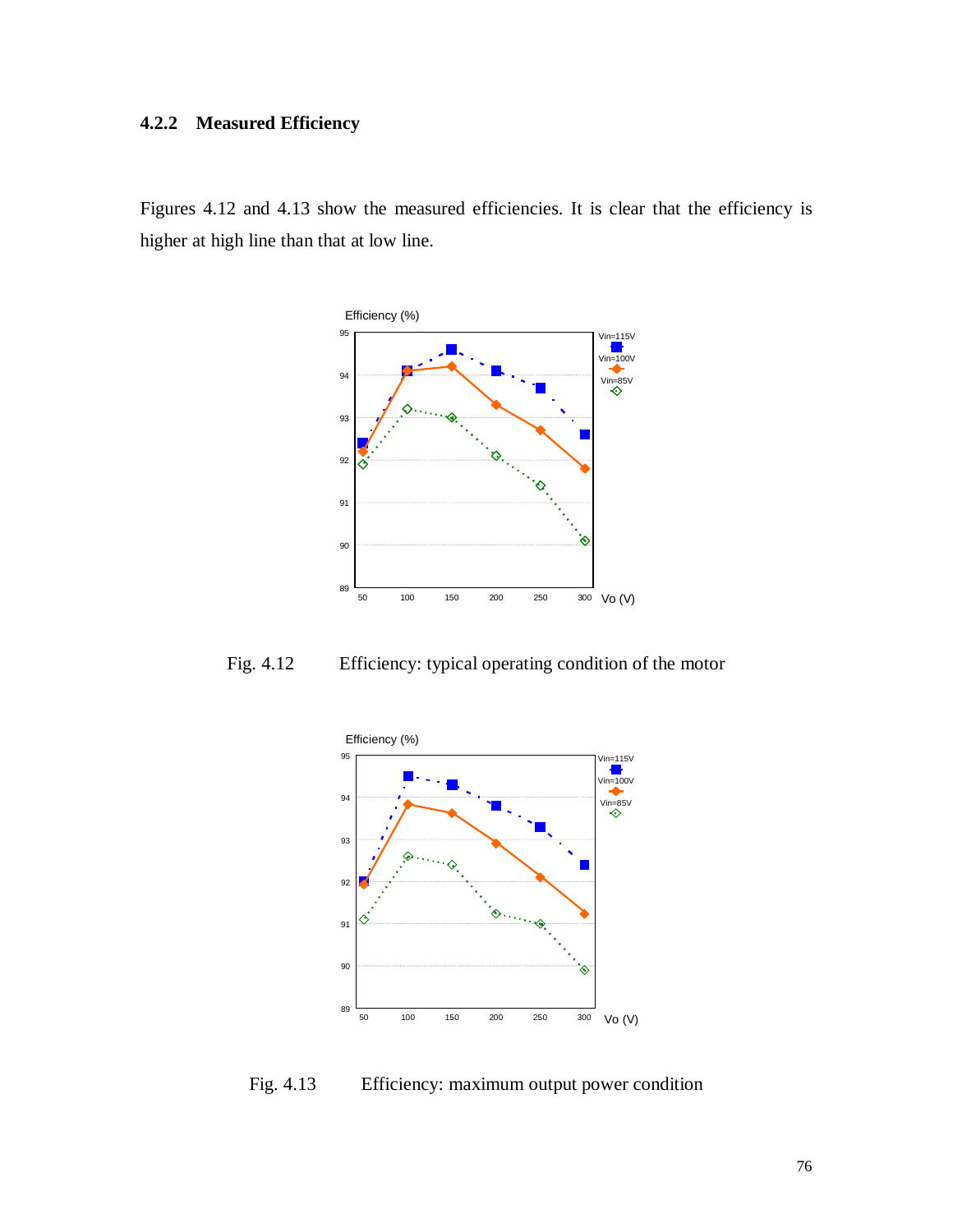# **4.2.3 Measured Power Factor**

Figures 4.14 and 4.15 show the measured power factor. It is found that the power factor is higher at low line than at high line.



Fig. 4.14 PF: typical operating condition of the motor



Fig. 4.15 PF: maximum output power condition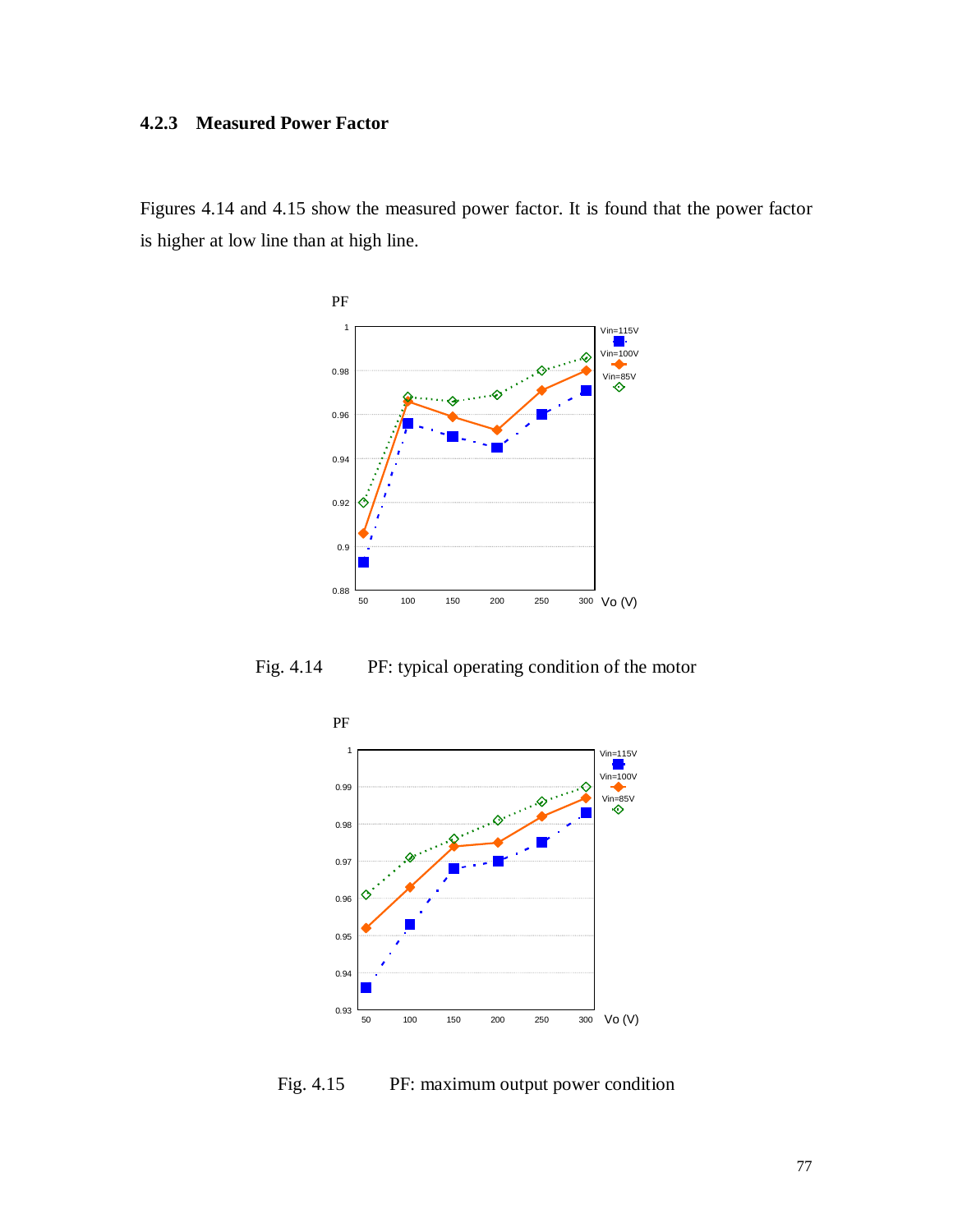### **4.2.4 Measured Input Harmonic Currents**

Figures 4.16, 4.17 and 4.18 show the measured input harmonic currents under the maximum output power condition. The VOPFC meets IEC1000-3-2 (class A) harmonic distortion specification under all of the typical motor operating condition. Under maximum output power test condition,  $15<sup>th</sup>$  harmonic current is a bit higher at some points, as shown in Fig. 4.17 and 4.18. These tests are done without an input LC input filter. After adding an input filter, the  $15<sup>th</sup>$  harmonic current can be reduced easily.



Fig. 4.16 Input harmonic currents (Vo=115 V)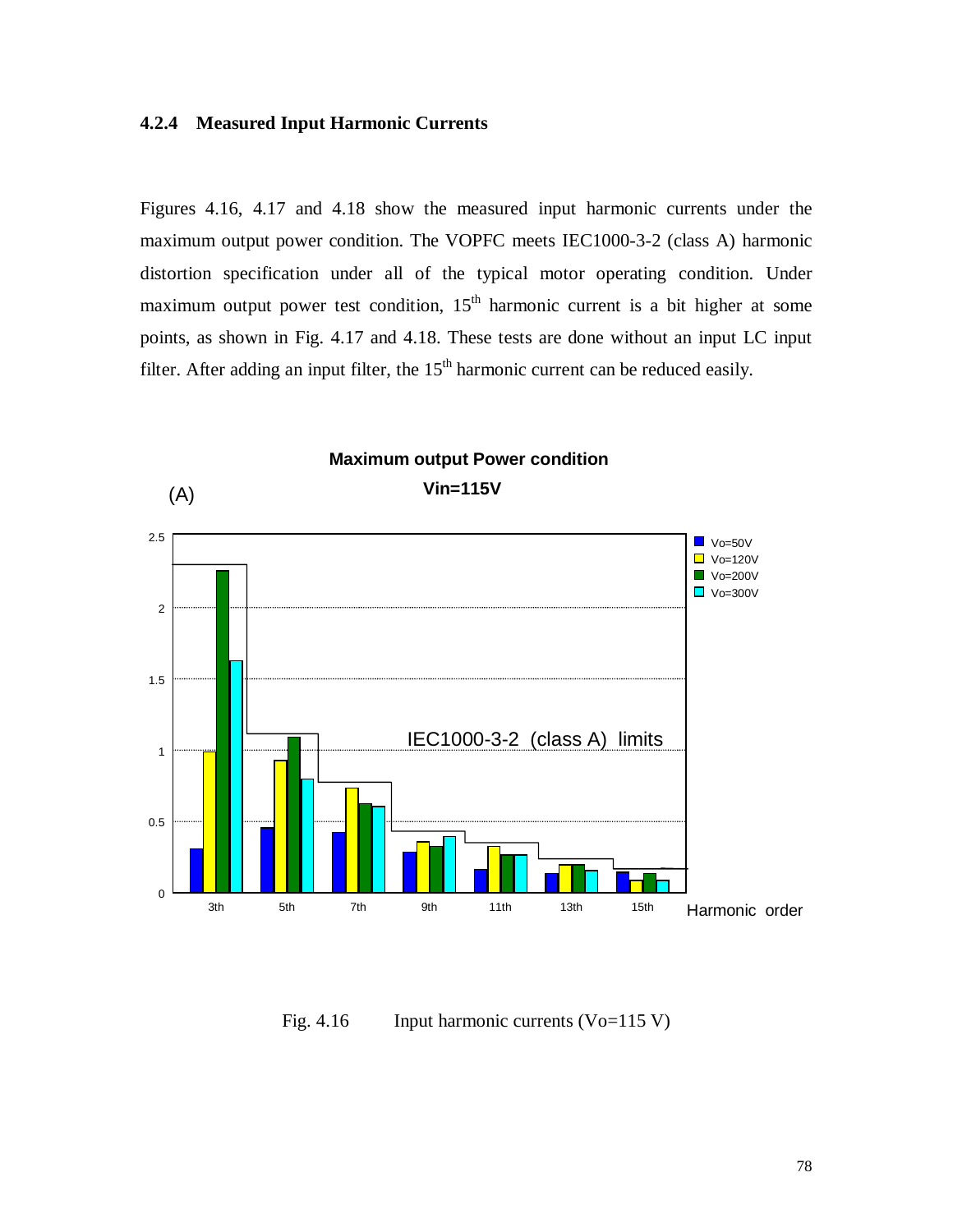

**Maximum output Power condition**

Fig. 4.17 Input harmonic currents (Vo=100 V)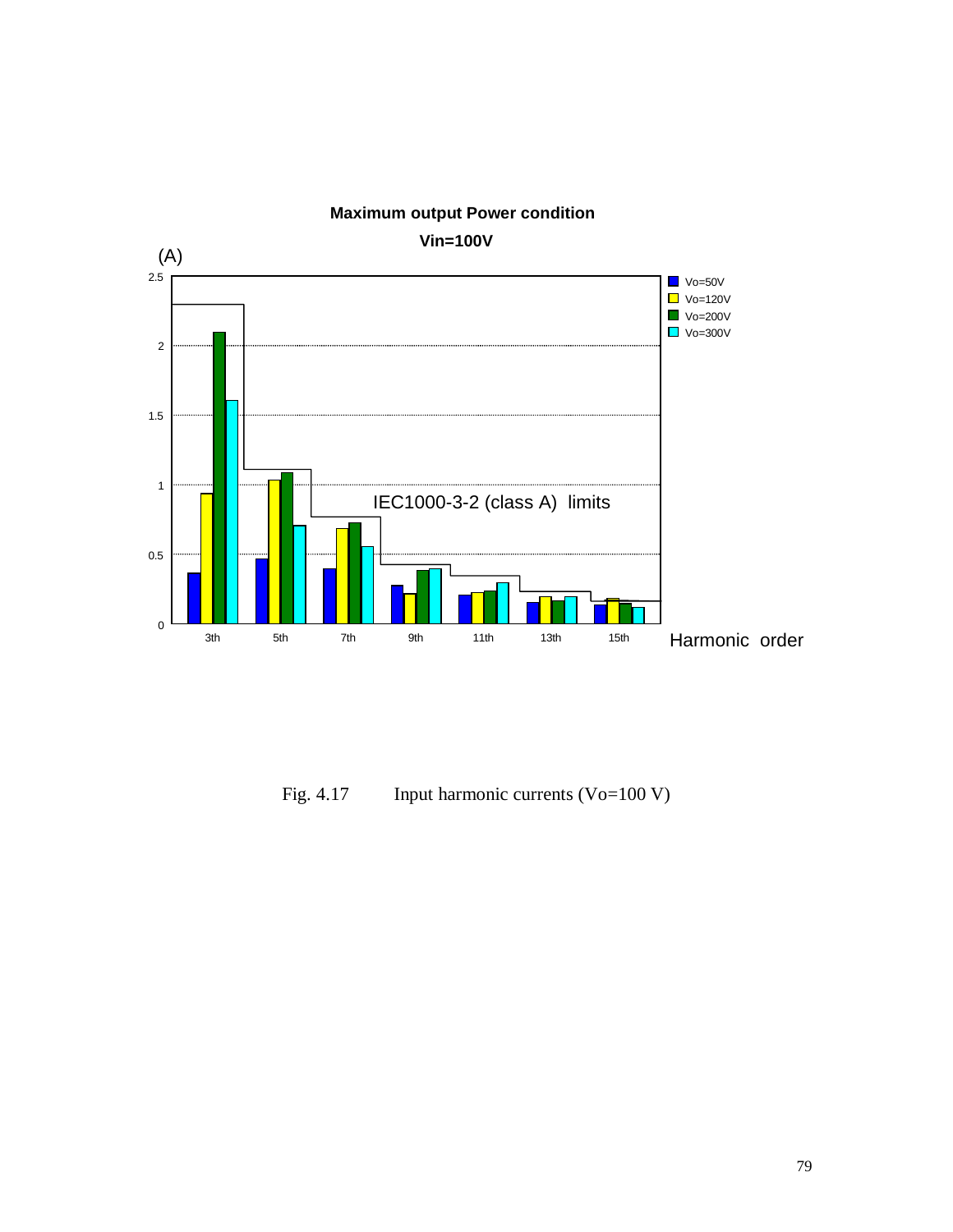

# **Maximum output Power condition Vin=85V**

Fig. 4.18 Input harmonic currents (Vo=85 V)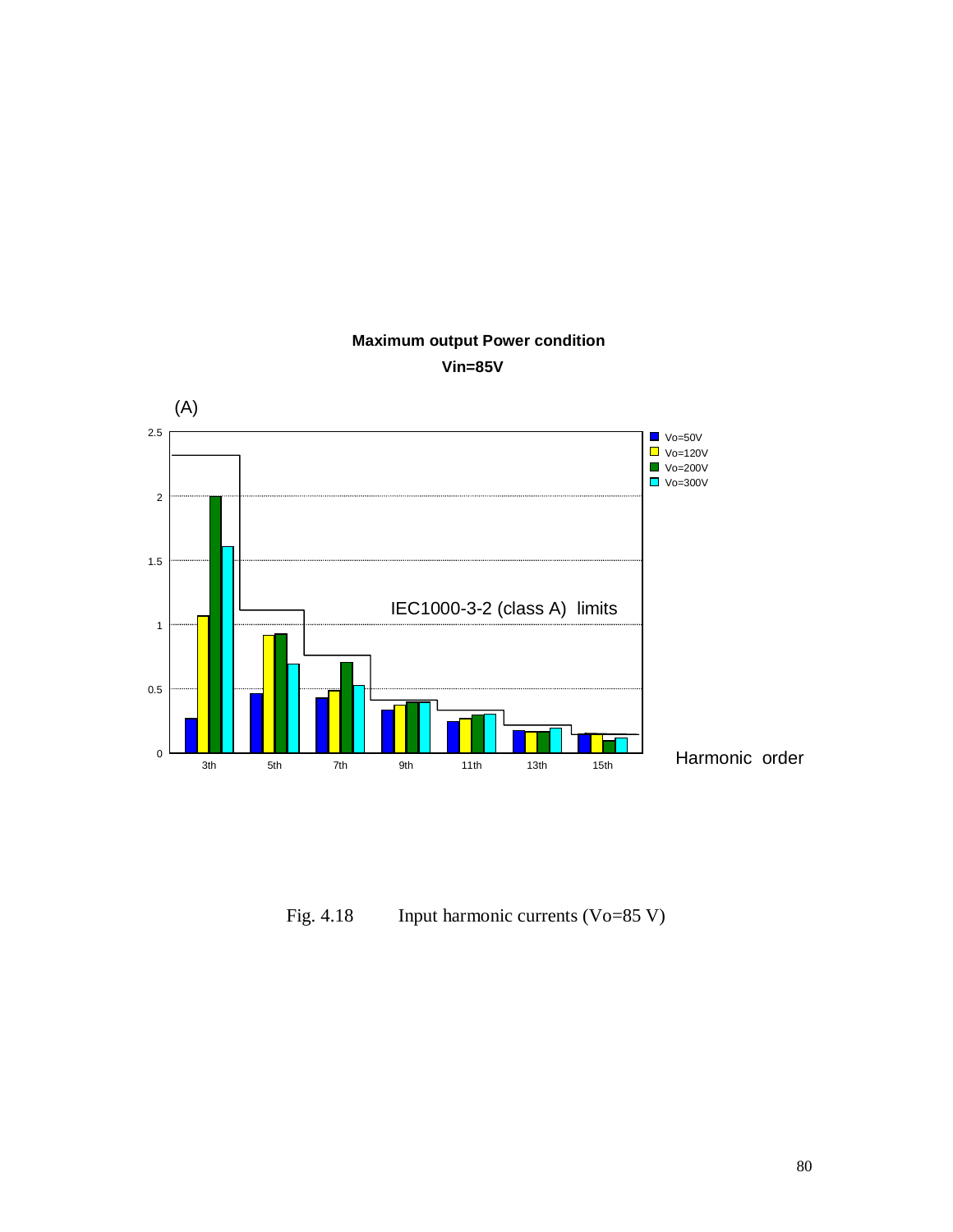# **5. Conclusions**

The conventional power factor correction circuit has a fixed output voltage. However, in some applications, a PFC circuit with a wide output voltage range is needed. In this thesis, a single phase power factor correction circuit with wide output voltage range is developed. The design is based on a novel air conditioner motor system application.

A Buck+Boost converter is employed as the VOPFC power stage. This topology is very attractive for the application since boost operation mode runs at high power while buck operation mode operates at low power from its load characteristics. From the loss analysis, this topology has a high efficiency from light load to heavy load, besides, low voltage rating power devices can be used. Unlike the conventional boost PFC converter, the Buck+Boost converter is easy to start up softly and easy to have short-circuit protection. One limitation is that the input current of the converter is discontinuous in the buck mode.

The charge average current sensing scheme [21] is adopted in the Buck+Boost PFC circuit. This current sensing scheme is based on the charge information as in the charge control. Compared with the three-loop control scheme [22], which needs two current sensors and two current loops, this control scheme is simpler and has a wider bandwidth of the current loop. The limitation of this current sensing circuit is that it causes some phase delay.

The VOPFC's output voltage is not fixed, but has a very wide range. This causes problems in the current loop design. One problem is that at low output voltage the input current waveform deteriorates and the input harmonic currents are much higher than the PFC specification. This is because the current loop gain and cross over frequency are closely related to the output voltage, and they will change greatly when the output voltage changes. To solve this problem, an automatic gain control scheme is proposed and a detailed circuit is designed and added to the current loop.

To meet power factor requirements, the current loop cross over frequency should be as high as possible. However, the phase margin will be smaller. At the maximum output power test condition, it is found that the circuit easily becomes unstable. In order to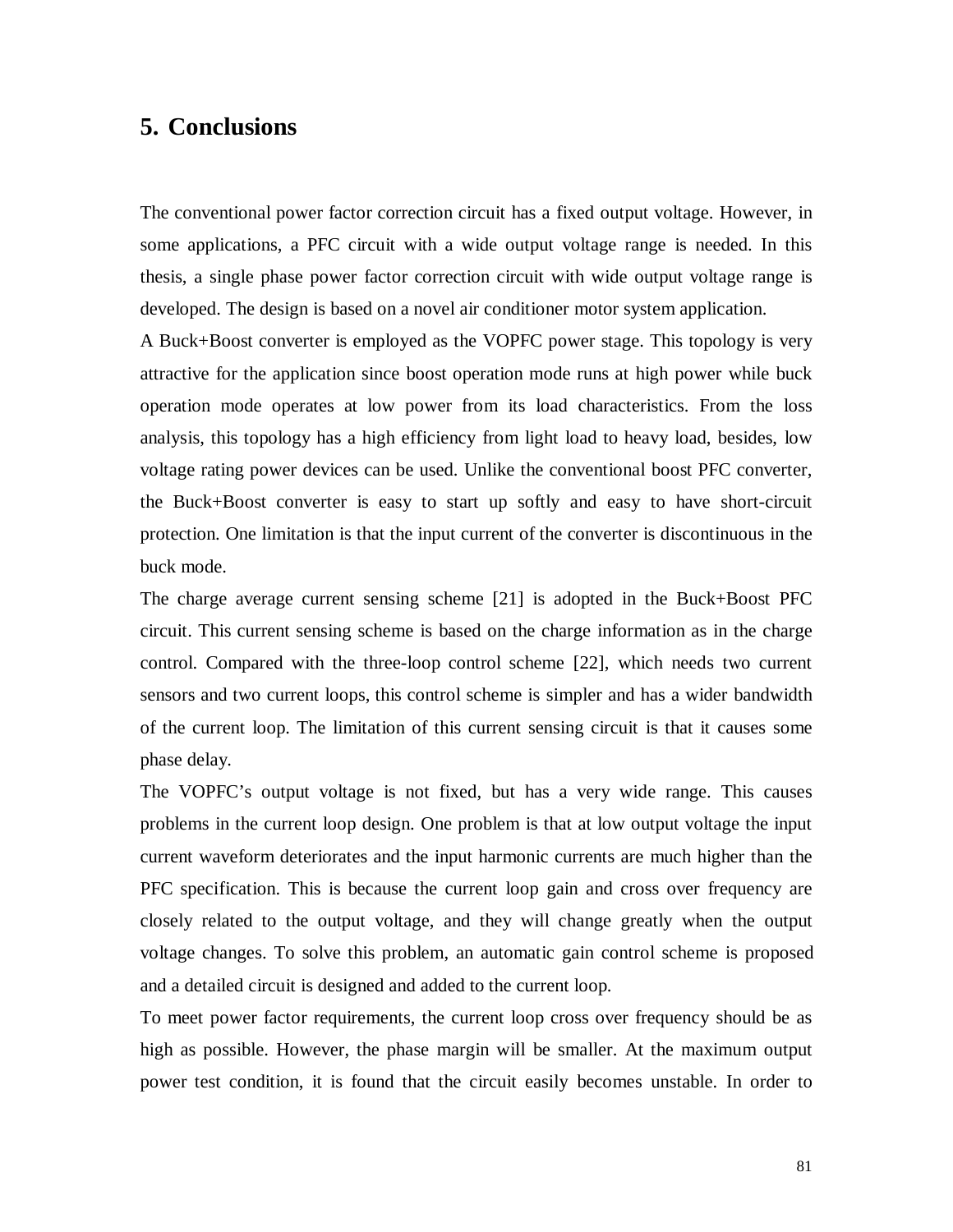increase the phase margin while not sacrificing the cross over frequency of the current loop, a modified input current sensing scheme is proposed. The charge average current sensing circuit will be bypassed automatically by a logical circuit when the output voltage is higher than the peak line voltage. In that case, a resistor is used to sense the input current. Therefore, the phase delay caused by the charge average current sensing circuit is avoided.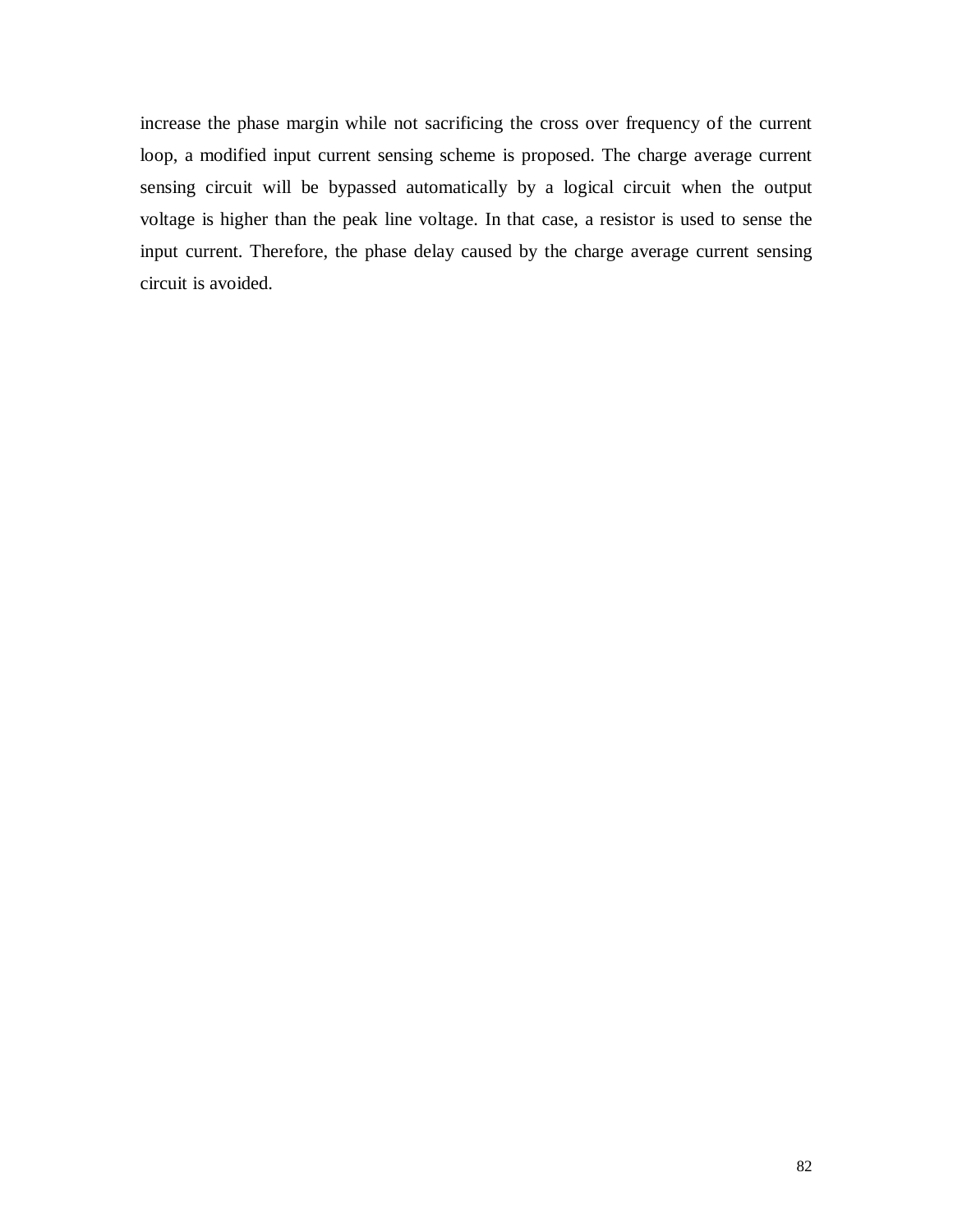# **REFERENCES**

- [1] M.J. Kocher, R.L. Steigerwald, "An ac to dc converter with high quality input waveforms," IEEE PESC 1982.
- [2] M.F. Schlecht, B.A. Miwa, "Active power factor correction for switching power supplies," IEEE trans. PE, Vol.2, No.4, 1987.
- [3] L. Dixon, "High power factor preregulators for off-line power supplies," Unitrode switching regulated power supply design seminar manual, SEM-700, 1990.
- [4] R.B. Ridley, "Average small-signal analysis of the boost power factor correction circuit," VPEC Seminar Proceedings, 1989, pp. 108-120.
- [5] C. Zhou, R.B. Ridley, and F.C. Lee, "Design and analysis of a hyateretic boost power factor correction circuit," IEEE PESC 1990, pp. 800-807.
- [6] C. Zhou and M.M. Jovanovic, "Design trade-offs in continuous current-mode controlled boost power-factor-correction circuits," HFPC 1992, pp. 209-220.
- [7] R. Redl, L. Balogh, N.O. Sokal, "A New Family of Single-Stage Isolated Power-Factor Correctors with Fast Regulation of the Output Voltage," IEEE PESC'94, pp. 1137-1144.
- [8] R. Redl, L. Balogh, "Design Considerations for Single-Stage Isolated Power-Factor-Corrected Power Supplies with Fast Regulation of the Output Voltage," IEEE APEC'95, pp. 454-458.
- [9] M. Madigan, R. Erickson, and E. Ismail, "Integrated high-quality rectifierregulators," IEEE PESC'92, pp. 1043-1051.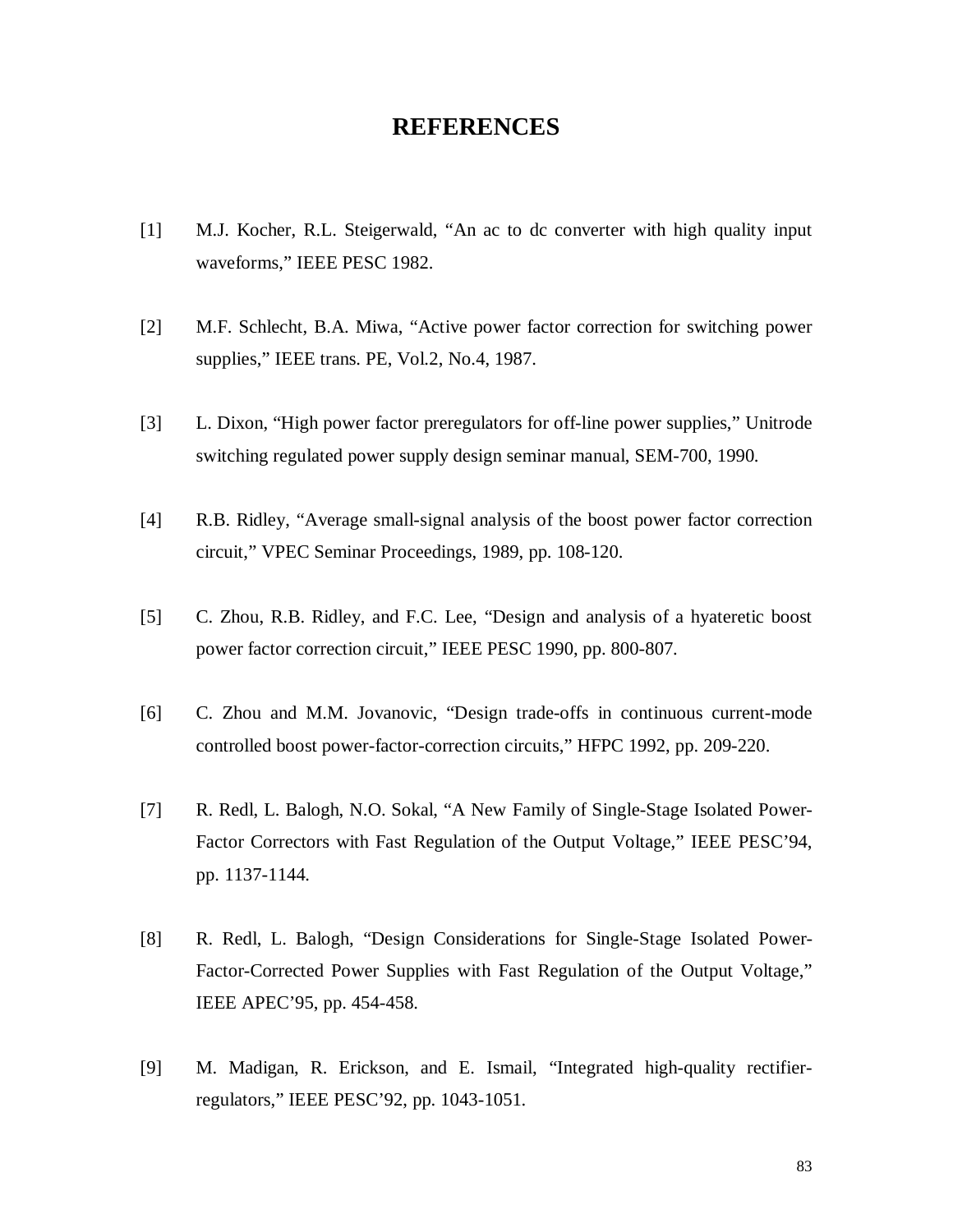- [10] M.M. Jovanovic, D.M.C. Tsang, and F.C. Lee, "Reduction of voltage stress in integrated high-quality rectifier-regulators by variable-frequency control," IEEE APEC'94, pp. 569-575.
- [11] M. Brkovic, S. Cuk, "Novel Single Stage AC-to-DC Converters with Magnetic Amplifiers and High Power Factor," IEEE APEC'95, pp. 447-453.
- [12] Jinrong Qian, and F.C. Lee, "A High Efficient Single Stage Single Switch High Power factor AC/DC Converter With Universal Input," IEEE APEC'97, pp. 281- 287.
- [13] M.H. Kheraluwala, R.L. Steigerward and R. Gurumoorthy, "A fast response high power factor converter with a single power stage," IEEE PESC'91, pp. 769-779.
- [14] Jinrong Qian, F.C. Lee, "Investigation of Charge-Pump-Controlled High Power Factor Correction AC-DC Converters," VPEC'96, pp. 15-21.
- [15] F. Tsai, P. Markowski, and E. Whitcomb, "Off-line flyback converter with input harmonic current correction," IEEE INTELEC'96, pp. 120-124.
- [16] L. Huber and M.M. Jovanovic, "Single-Stage, Single-Switch, Isolated Power Supply Technique with Input-Current shaping and Fast Output-Voltage Regulation for Universal Input-Voltage-Range Applications," IEEE APEC'97, pp. 272-280.
- [17] Y.M. Jiang, F.C. Lee, G.C. Hua, and W. Tang, "A Novel Single-Phase Power Factor Correction Scheme," IEEE APEC'93, pp. 287-292.
- [18] Y. Jiang and F.C. Lee, "Single-Stage Single-Phase Parallel Power Factor Correction Scheme," IEEE PESC'94, pp. 1145-1151.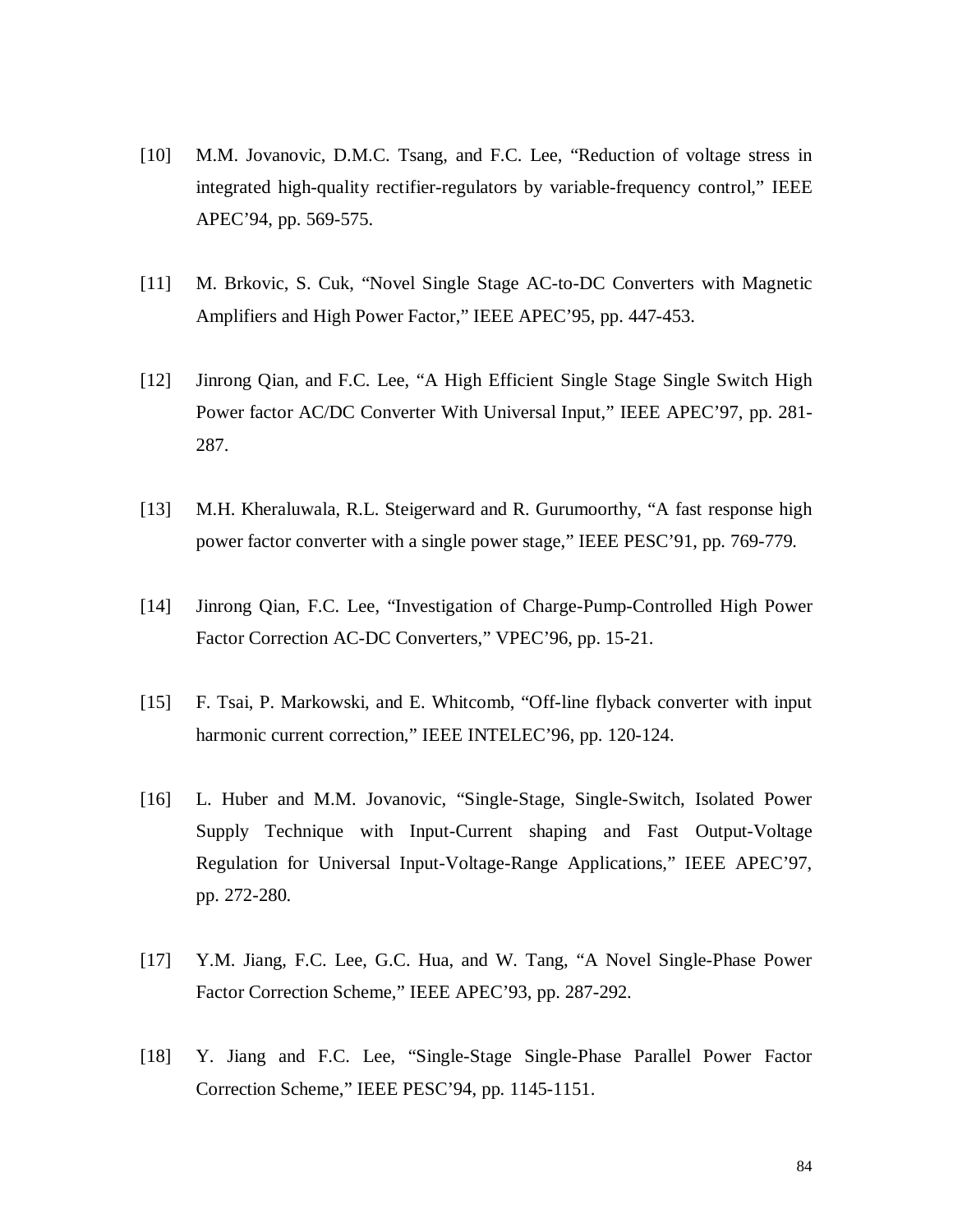- [19] Y. Jiang, H. Mao, F.C. Lee, and D. Borojevic, "Simple high performance threephase boost rectifiers," IEEE PESC 1994.
- [20] Q. Huang, and F.C. Lee, "Harmonic reduction in a single-switch, three-phase boost rectifier with high order harmonic injected PWM," IEEE PESC 1996, pp. 1266-1271.
- [21] Y.M. Jiang, F.C. Lee, "A new control scheme for Buch+Boost power factor correction circuit," Proceedings of the Virginia Power Electronics Seminar, 1993, pp. 189-193.
- [22] R. Ridley, S. Kern, B. Fuld, "Analysis and design of a wide input range power factor correction circuit for three phase application," IEEE Applied Power Electronics Conference, 1993,pp. 299-305.
- [23] A. Capel, "Charge controlled conversion principle in dc/dc regulators combines dynamic performance and high output power," IEEE PESC 1979, pp. 264-276.
- [24] I. Cohen, "Adaptive control method for power converter," US Patent #5,438,505, Aug. 1, 1995, (first filed on Feb. 5, 1991).
- [25] W. Tang, F.C. Lee, R.B. Ridley, and I. Cohen, "Charge control: modeling, analysis and design," IEEE PESC 1992, pp. 503-511.
- [26] W. Tang, Y. Jiang, G.C. Hua, F.C. Lee, I. Cohen, "Power factor correction with Flyback converter employing charge control," IEEE Applied Power Electronics Conference,1993, pp. 293-298.
- [27] W. Tang, *Average Current-Mode Control and Charge Control for PWM Converters*, Ph.D Dissertation, VPI&SU, Blacksburg, Virginia, Oct. 1994.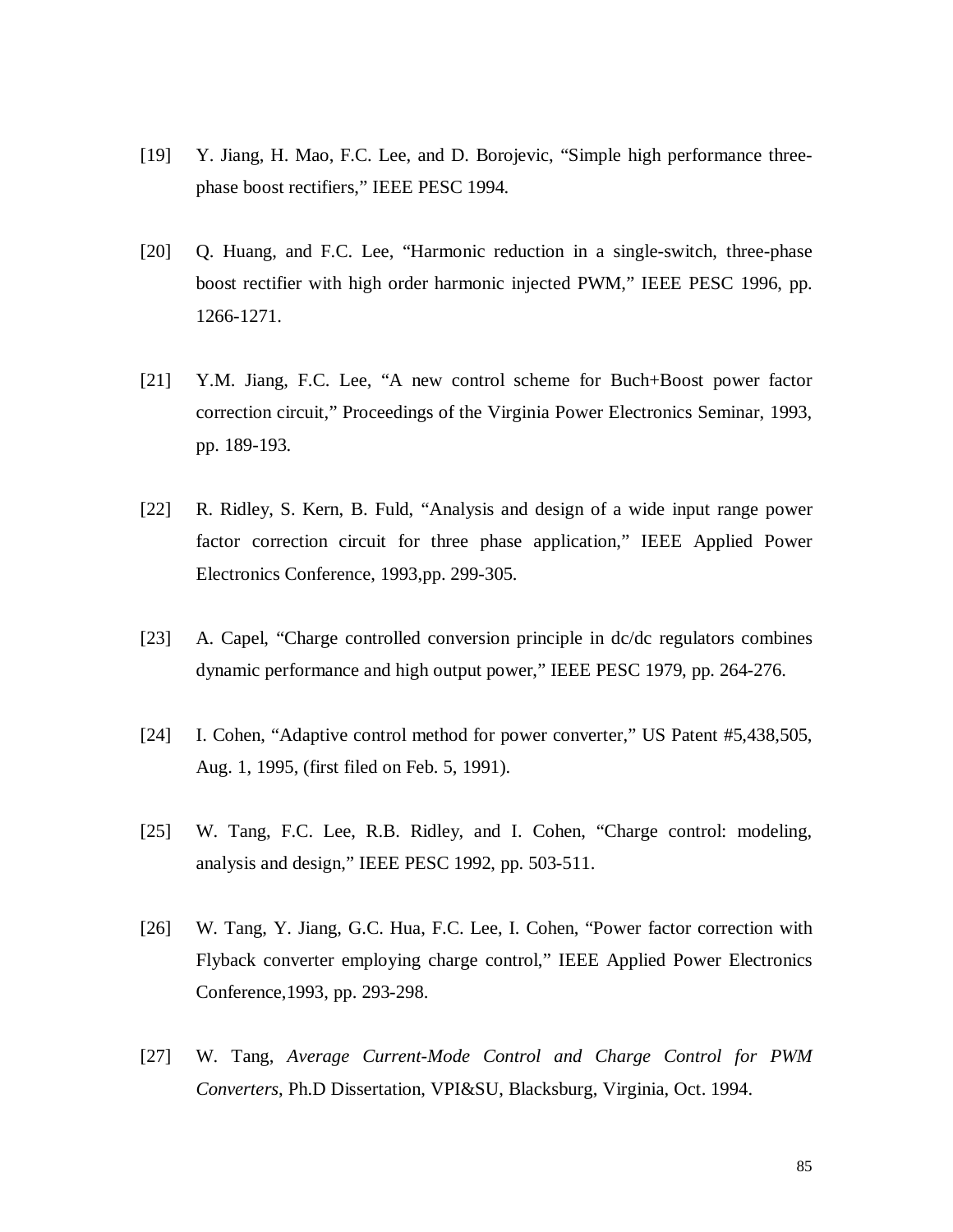- [28] V. Vorperian, "The charged-controlled PWM switch," IEEE PESC 1996, pp. 533-542.
- [29] K. Wang, D. Borojevic, and F.C. Lee, "Charge control of three-phase buck PWM rectifiers," VPEC Seminar Proceedings, 1997, pp. 251-258.
- [30] Ray L. Lin, Yiqing Zhao, Fred C. Lee, "Improved Soft Switching ZVT Converters Using Coupled Inductor Based Active Snubber Cell," VPEC Seminar Proceedings, 1997, pp. 195-201.
- [31] R. Lin, Y. Zhao, F. C. Lee, "Improved soft-switching ZVT converters with active snubber," to be published in IEEE APEC'98 (accepted).
- [32] P.C. Todd, "UC3854 controlled power factor correction circuit design," UNITRODE product & applications handbook, 1995-1996.
- [33] Y. Zhao, C.Y. Lin, X. Zhuang, F.C. Lee, "Variable Output PFC Circuit (VOPFC) for General Home Used Air Conditioner," Industry Project Final Report, VPEC, Nov. 1996.
- [34] Yiqing Zhao, Chih-Yi Lin, Xinfu Zhuang, Fred C. Lee, Satoshi Ikeda, "Design of a Power Factor Correction Circuit with Wide Output Voltage Range," VPEC Seminar Proceedings, 1997, pp. 37-42.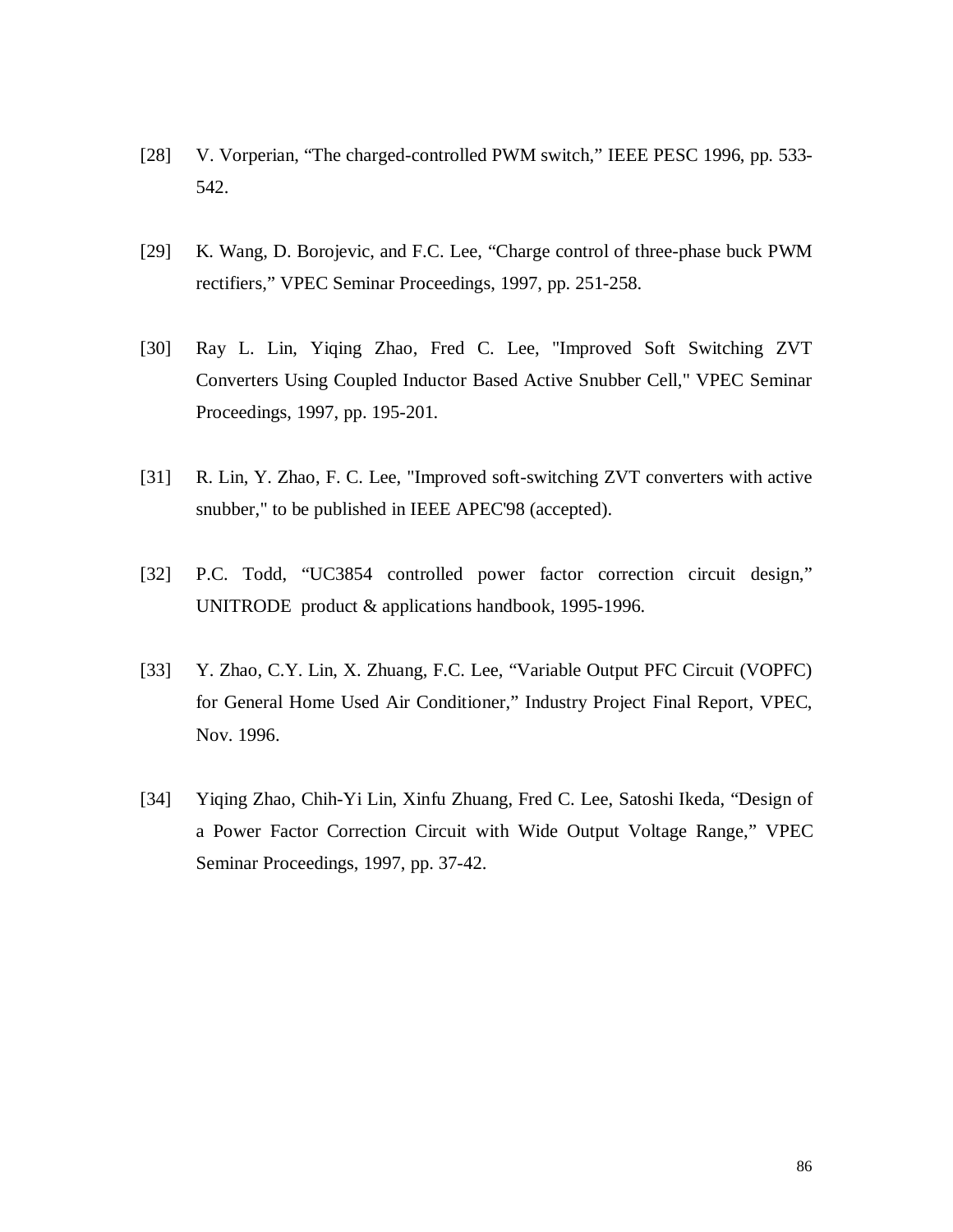# **APPENDIX A**

**List of Components**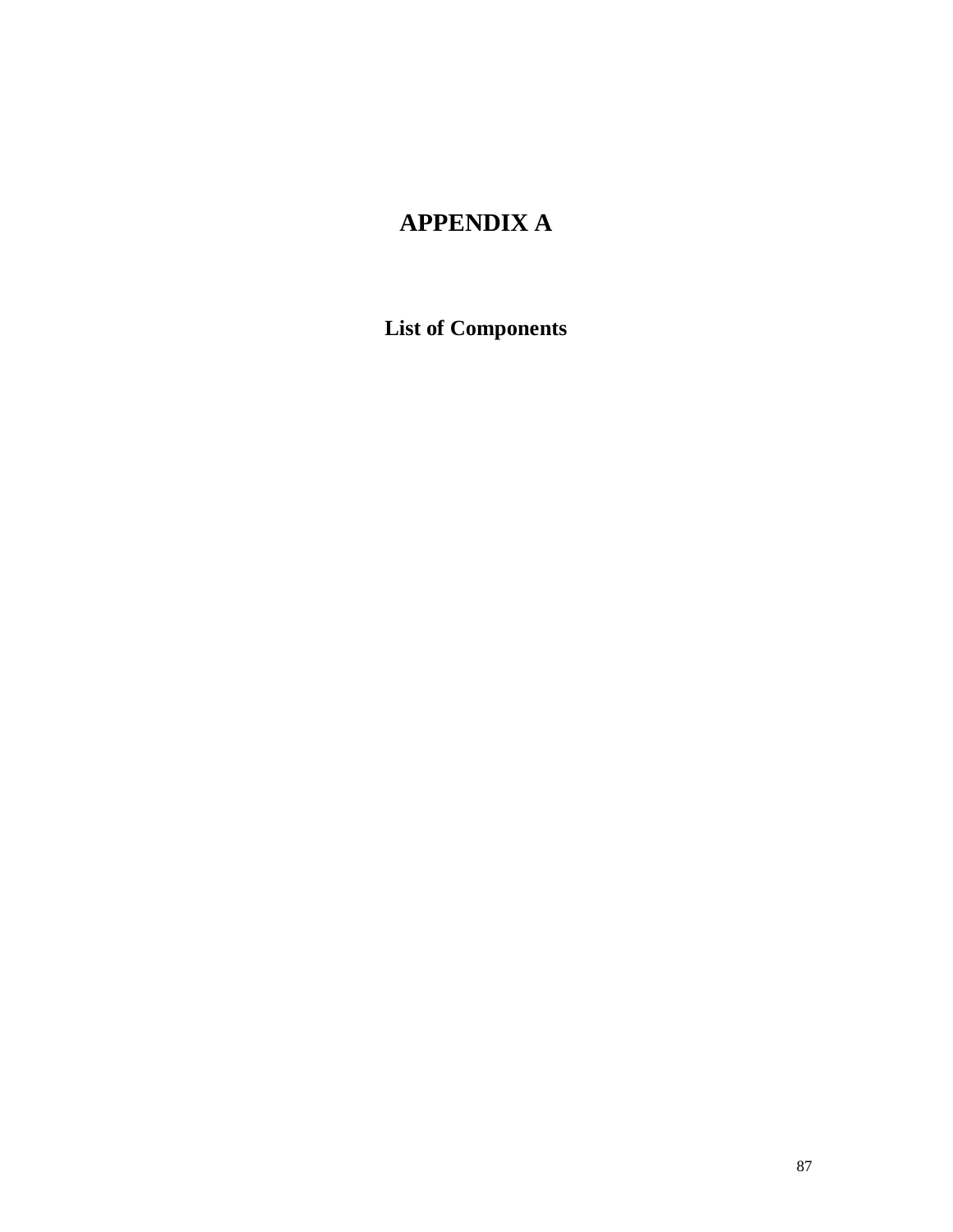| Component | <b>Index</b>                   | <b>Description</b> | <b>Component</b> | <b>Index</b>       | <b>Description</b>        |
|-----------|--------------------------------|--------------------|------------------|--------------------|---------------------------|
| Resister  | R1                             | $47\Omega$         |                  | R23                | 20K                       |
|           | R2,R3                          | 5.1K               |                  | R <sub>24</sub>    | 20k                       |
|           | R <sub>4</sub> ,R <sub>5</sub> | $150\Omega$        |                  | R <sub>25</sub>    | 18K                       |
|           | R <sub>6</sub>                 | 22K                |                  | R <sub>26</sub>    | 3K                        |
|           | R7                             | 2K                 |                  | R27                | 360K                      |
|           | R8, R9                         | $10K$              | Capacitor        | $\overline{C1,C2}$ | 220n                      |
|           | R <sub>10</sub>                | 15K                |                  | C3, C4             | 1.2n                      |
|           | R11,R12                        | 20K                |                  | C <sub>5</sub>     | 68u                       |
|           | R13                            | $1\mathrm{K}$      |                  | C <sub>6</sub>     | 220n                      |
|           | Rf1                            | 1M                 |                  | Cf1                | 100n                      |
|           | Rf2                            | 91K                |                  | Cf2                | 6.8 <sub>u</sub>          |
|           | Rf3                            | 20K                |                  | C <sub>vf</sub>    | 68 <sub>n</sub>           |
|           | Rac                            | 680K               |                  | Ccp                | 1.5n                      |
|           | Rvi                            | 510K               |                  | Ccz                | 56 <sub>n</sub>           |
|           | Rvd                            | 50K                |                  | Ct                 | 1.8n                      |
|           | Rvf                            | 180K               |                  | Co                 | 3300uF                    |
|           | Rci                            | 2.2K               |                  | Cin                | 3u                        |
|           | Rcz                            | 5.6K               |                  | Cb                 | 2u                        |
|           | Rmo                            | 2.2K               | Diode            | D1,D2              | IXYS DSEI30-06A, 600V/37A |
|           | Rset                           | 36K                |                  | D3, D4, D5, D6     | 1N5817                    |
|           | R14                            | 20K                |                  | D7,D8              | 1N4148                    |
|           | R15                            | 20K                |                  | D <sub>9</sub>     | 1N5817                    |
|           | R <sub>16</sub>                | 2.4K               | Switch           | S <sub>1</sub>     | IRGP450U,500V/33A         |
|           | R17                            | $6.8\mathrm{K}$    |                  | S <sub>2</sub>     | IXYS IXGH30N60,600V/30A×2 |
|           | R18                            | 510K               |                  | T1,T2              | 2N2222A                   |
|           | R19                            | 10K                |                  | T3, T4, T5         | IRFD020 50V,0.1 $\Omega$  |
|           | R20                            | 16K                | Inductor         | Lf                 | 400uH                     |
|           | R21                            | $18\Omega$         | Hall Sensor      | (Fi)               | F.W.Bell Model CL-50      |
|           | R22                            | 510K               |                  |                    |                           |
|           |                                |                    |                  |                    |                           |

Table A List of Components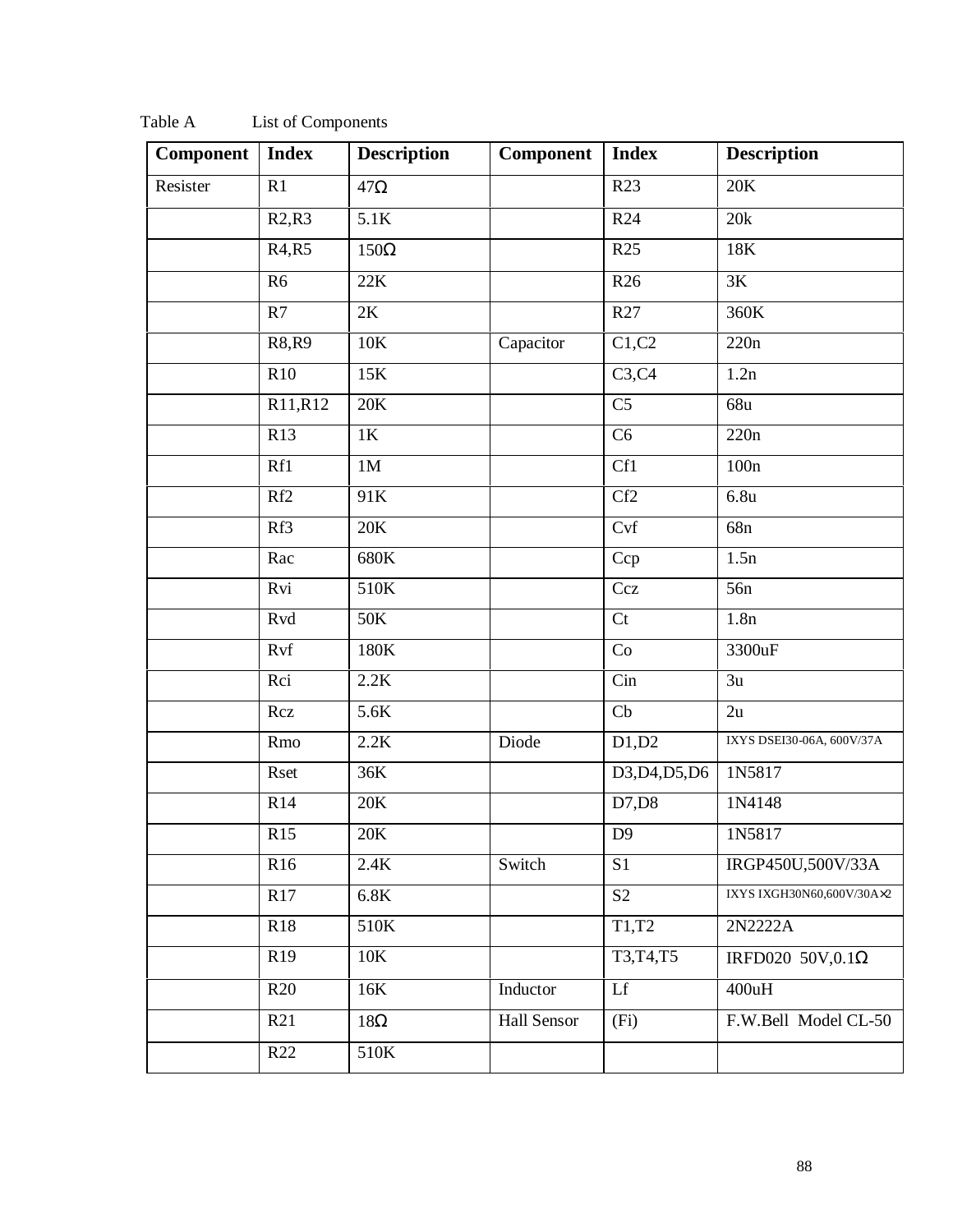# **APPENDIX B**

**MATHCAD Program for UC3854B Control System Design**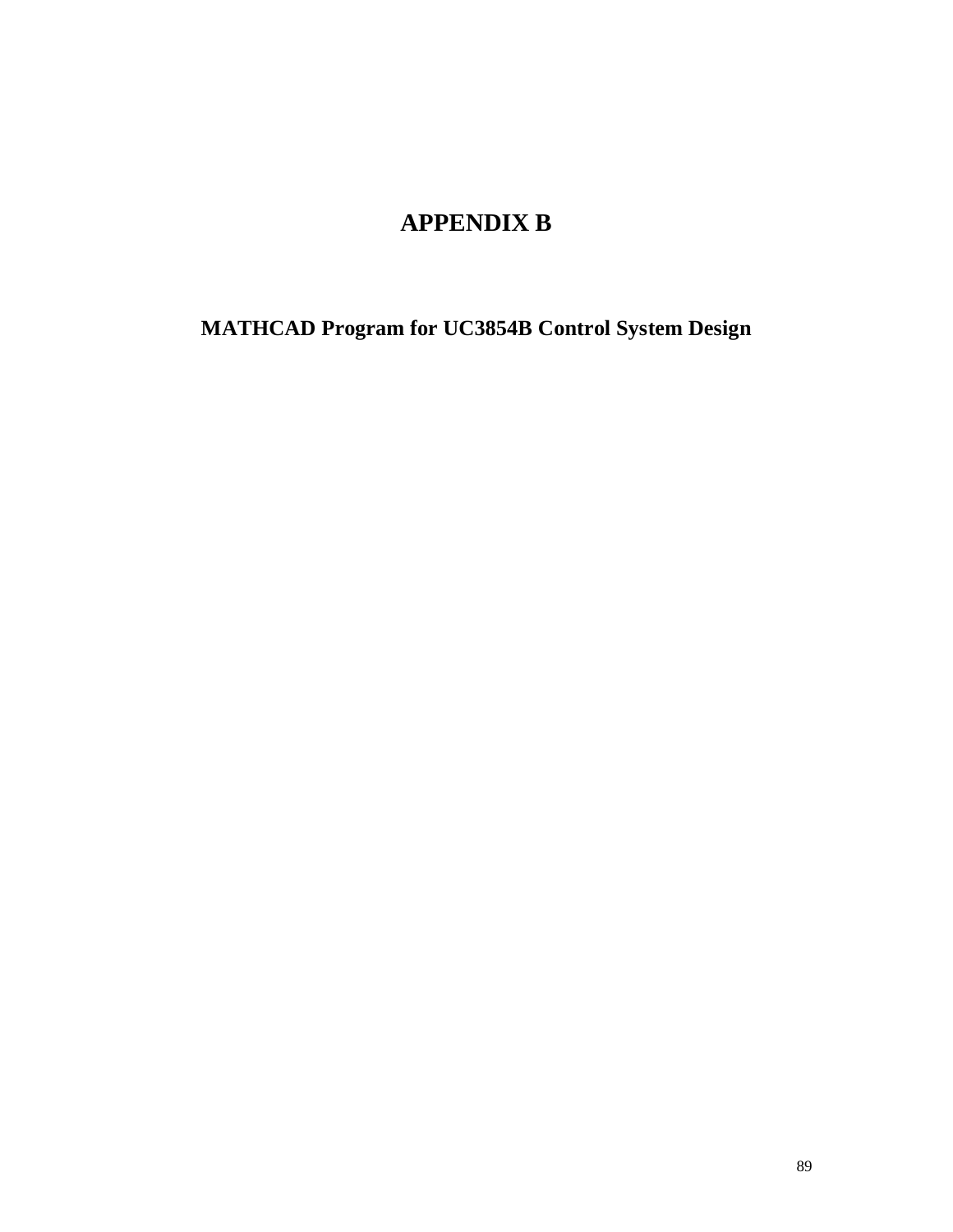### **Design for UC3854B control system**

Engineering exponential identifier: Meg :=  $1.10^6$  k :=  $1.10^3$  m :=  $1.10^{-3}$   $\mu$  :=  $1.10^{-6}$  n :=  $1.10^{-9}$  pico :=  $1.10^{-12}$ 

Define useful functions:

round  $(x) := \text{if}((\text{mod}(x, 1) \ge 0.5) + (x < 0) \cdot (\text{mod}(x, 1) > -0.5)$ , ceil $(x)$ , floor $(x)$  sign-correct rounding

parallel(x, y) :=  $\frac{xy}{x+y}$  $x + y$ 

Local standard E6/E12/E24 vectors not for general use:  $E6 = (1 \t1.5 \t2.2 \t3.3 \t4.7 \t6.8 \t10)$  $E6c := (0 \ 1 \ 2 \ 3 \ 4 \ 5 \ 6)$ E12 $:=$ (1 1.2 1.5 1.8 2.2 2.7 3.3 3.9 4.7 5.6 6.8 8.2 10)  $E12c = (0 1 2 3 4 5 6 7 8 9 10 11 12)$ E24:= $(1 \t1.1 \t1.2 \t1.3 \t1.5 \t1.6 \t1.8 \t2 \t2.2 \t2.4 \t2.7 \t3 \t3.3 \t3.6 \t3.9 \t4.3 \t4.7 \t5.1 \t5.6 \t6.2 \t6.8 \t7.5 \t8.2 \t9.1 \t10)$ E24c:= $(0 \ 1 \ 2 \ 3 \ 4 \ 5 \ 6 \ 7 \ 8 \ 9 \ 10 \ 11 \ 12 \ 13 \ 14 \ 15 \ 16 \ 17 \ 18 \ 19 \ 20 \ 21 \ 22 \ 23 \ 24)$ 

Use one of the following functions for finding a standard E6/E12/E24 resistor value: E6find(oddvalue ) := E6findfactor(findfactor(oddvalue )) $\cdot 10^{\text{floor}(\text{log}(\text{odvalue}))}$ E12find(oddvalue)  $:=$  E12findfactor(findfactor (oddvalue)) $\cdot 10^{\text{floor}(\text{log}(\text{odvalue}))}$ E24find(oddvalue)  $:=$  E24findfactor(findfactor (oddvalue)) $\cdot 10^{$ floor( $\log(\text{odvalue})$ )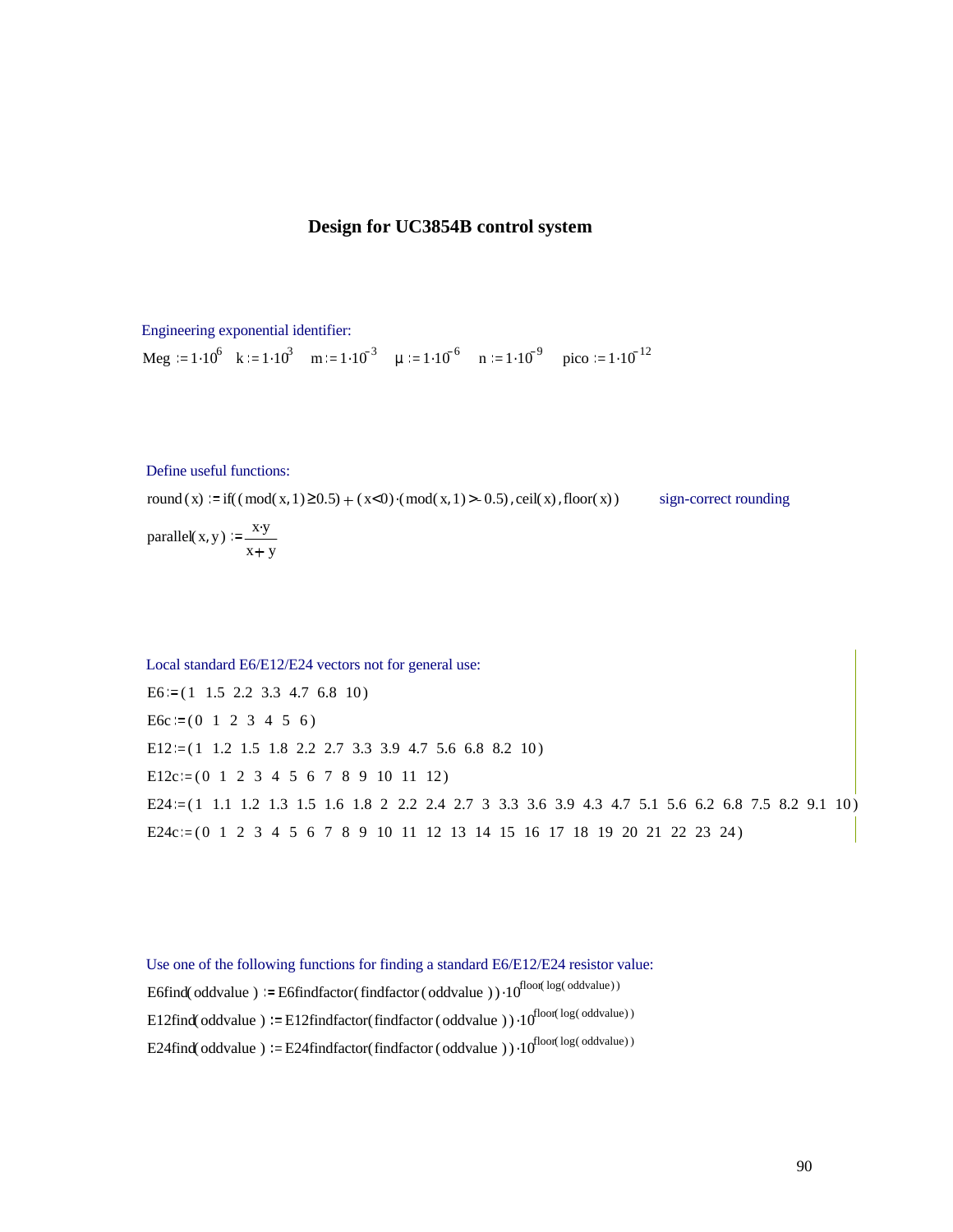| $ppd = 20$                               | Points per decade to be plotted               |
|------------------------------------------|-----------------------------------------------|
| fstart = $300 \text{ Hz}$                | Start frequency for impedance plot            |
| fstop $=30 \text{ k} \cdot \text{Hz}$    | Stop frequency for impedance plot             |
| n                                        |                                               |
| $f(n) = fstart \cdot 10^{ppd}$           | Calculate n-th frequency of a exponential row |
| $p(n) := i \cdot 2 \cdot \pi \cdot f(n)$ | Calculate n-th s                              |

Run over all demanded frequencies:

$$
fi := 0. \text{ceil}\left(\log\left(\frac{fstop}{fstart}\right)\right) \cdot ppd
$$

### Define functions for plots:

 $gain(x) := 20 \log(|x|)$  . Gain in dB phase (x) :=  $arg(x) \cdot \frac{180}{ }$ π

. Phase in degree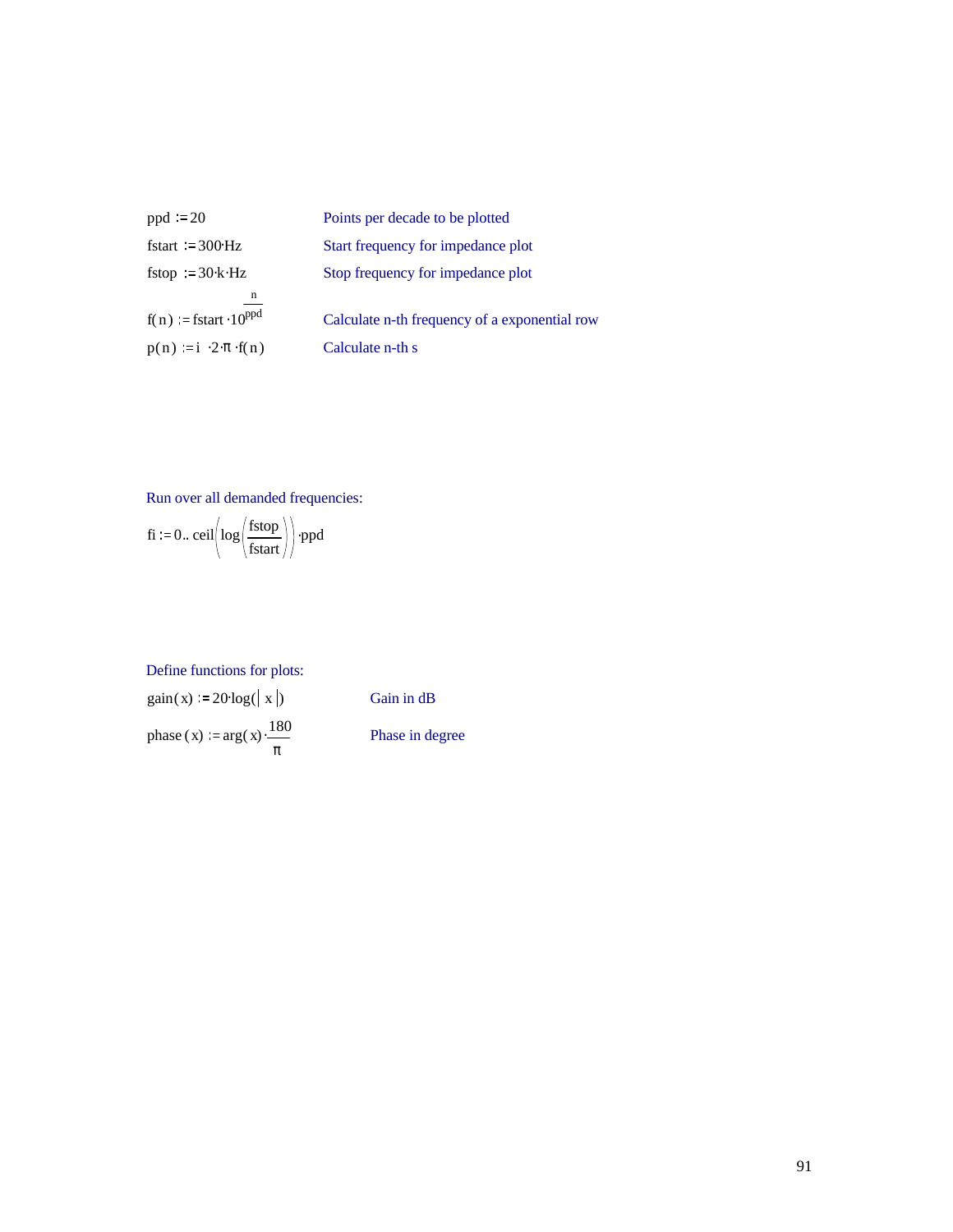#### SPECIFICATIONS OF PFC CIRCUIT

| vinmin $= 85$ ·V                                 | vomin $= 50-V$  |
|--------------------------------------------------|-----------------|
| vinmax $= 115$ ·V                                | vomax $= 300 V$ |
| $\text{pomax} = 2 \cdot \text{k} \cdot \text{W}$ |                 |

#### DESIGN PARAMETERS FOR UC385

| fs := $20 \cdot k$ | $T_{\rm s} = \frac{1}{2}$ |
|--------------------|---------------------------|
| $vCt := 5.2$ V     | fs                        |
| vramp $:= 5-V$     |                           |

### DESIGN PARAMETERS FOR POWER STAGE

 $L = 400 \mu$ 

| ilp = $\frac{\text{pomax}}{2} \sqrt{2}$<br>vinmin | peak inductor current in low line | $ilp = 33.276$ |
|---------------------------------------------------|-----------------------------------|----------------|
| Cch = $0.1\mu$                                    |                                   |                |
| $Co = 3480 \mu$                                   |                                   |                |

### MULTIPLIER SECTION

deisgn requirements : Imo = Km Iac (vvea - 1.5) / vff / vff vinav = vinmin  $0.9$ vff  $:= 1.6$  ensure vff  $>= 1.414$  vnode  $:= 7.5$ 

 $vrspk := 0.7$  maximum voltage of current sensing

| Rff1 := 910k | Rff2 := 91·k                                                      | Rff3 := 20·k                                                                                                                                                                                                                                                |                       |
|--------------|-------------------------------------------------------------------|-------------------------------------------------------------------------------------------------------------------------------------------------------------------------------------------------------------------------------------------------------------|-----------------------|
| Given        | $\frac{\text{vinar} \cdot Rff3}{Rff1 + Rff2 + Rff3} = \text{vff}$ | $\frac{\text{vinar} \cdot (Rff2 + Rff3)}{Rff1 + Rff2 + Rff3} = \text{vnode}$                                                                                                                                                                                | Rff1 + Rff2 = 1000000 |
| Rff1         | := Find(Rff1, Rff2, Rff3)                                         | feedforward voltage \n <ul>\n<li>defined (Rff1)</li>\n<li>Right1 := E12find(Rff1)</li>\n<li>Right2 := E12find(Rff2)</li>\n<li>Right3 := E12find(Rff3)</li>\n<li>Right4 = 1 <math>\circ</math> Meg</li>\n<li>Right5 = 22 <math>\circ</math> k</li>\n</ul> \n |                       |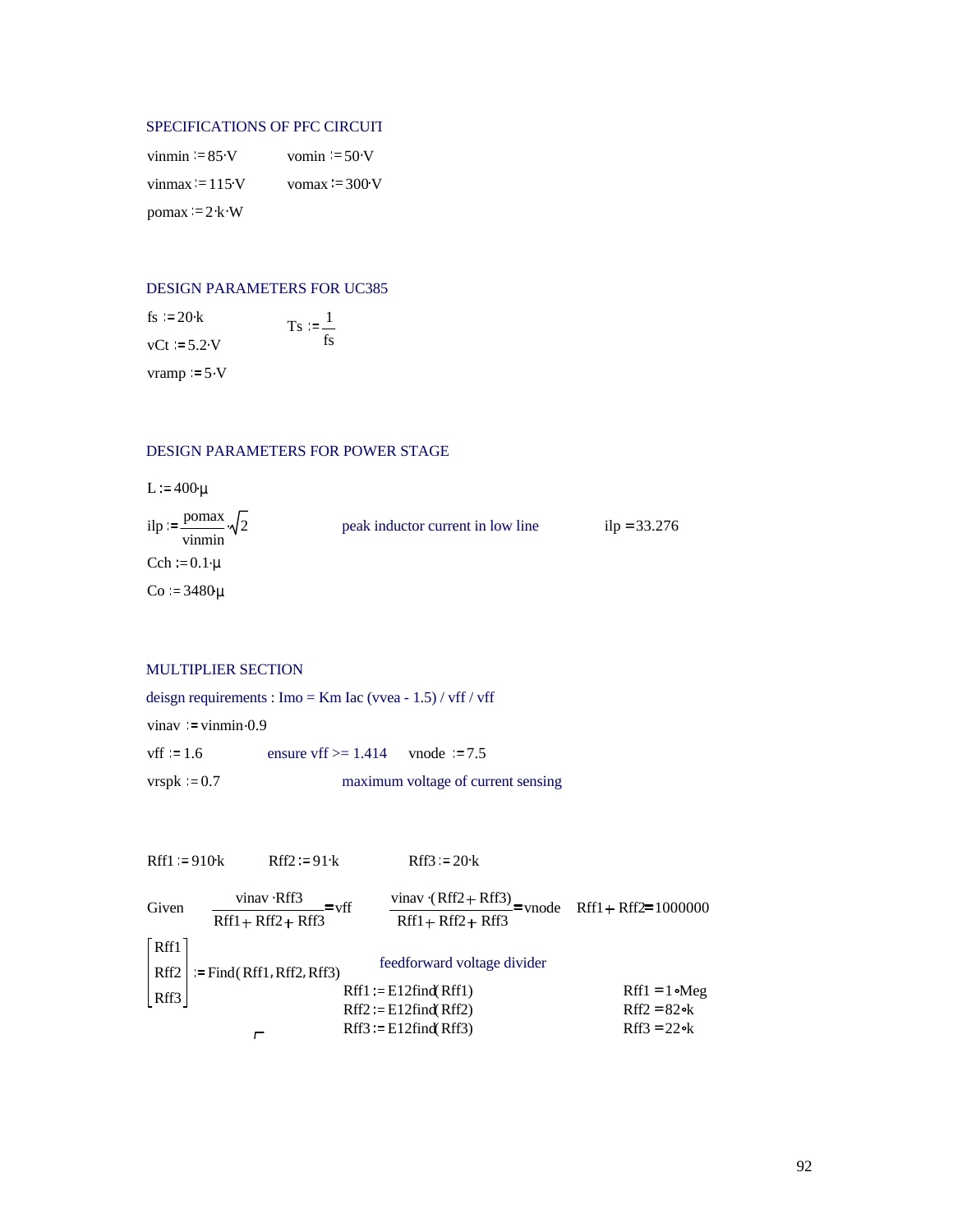| Rvac := $\frac{\text{vinnax}\sqrt{2}}{2}$<br>$250 \mu$<br>$Rb1 = 0.25Rvac$<br>iacmin := $\frac{\text{vinmin} \cdot \sqrt{2}}{2}$<br>Rvac | $KII$ . $-$ E1211110, KII.<br>maximum multiplier input<br>$Rvac = E12$ find $(Rvac)$<br>bias resistor<br>$Rb1 = E12$ find $(Rb1)$ | $KII.3 = 22K$<br>$Rvac = 680$ %<br>$Rb1 = 180$ <sup>o</sup> k<br>iacmin = $176.777 \mu$ |
|------------------------------------------------------------------------------------------------------------------------------------------|-----------------------------------------------------------------------------------------------------------------------------------|-----------------------------------------------------------------------------------------|
| Rset := $\frac{3.75}{1}$                                                                                                                 | reset resistor                                                                                                                    |                                                                                         |
| $2$ -iacmin<br>$Rmo := \frac{vrspk \cdot 1.12}{r}$                                                                                       | $\text{Rset} := \text{E12find}(\text{Rset})$<br>multiplier resistor                                                               | $\text{Rset} = 10\text{ek}$                                                             |
| 2-iacmin                                                                                                                                 | $Rmo := E12find(Rmo)$                                                                                                             | $Rmo = 2.2$ ok                                                                          |

oscillator frequency

$$
Ct := \frac{1.25}{(Rset \cdot fs)}
$$
  
\n
$$
Ct := E12find(Ct)
$$
  
\n
$$
Ct = 6.8
$$
 or

### CURRENT ERROR AMP. COMPENSATION

find the required gain of the error amplifier

\* assume the voltage across the output of the hall effect is  $5 Vpk = vhall$  and

\* later on this voltage will be divided to the maximum sense voltage vrspk 1.5V

 $Ghall := 1000$ 

vhall := 7.5 V check the experimental setup right now

currenrt loop crossover frequency use the charge control modulation gain and approxomate high-frequency boost model

 $Ti(s) = Fm Ri He(s) Gid(s) Gic(s)$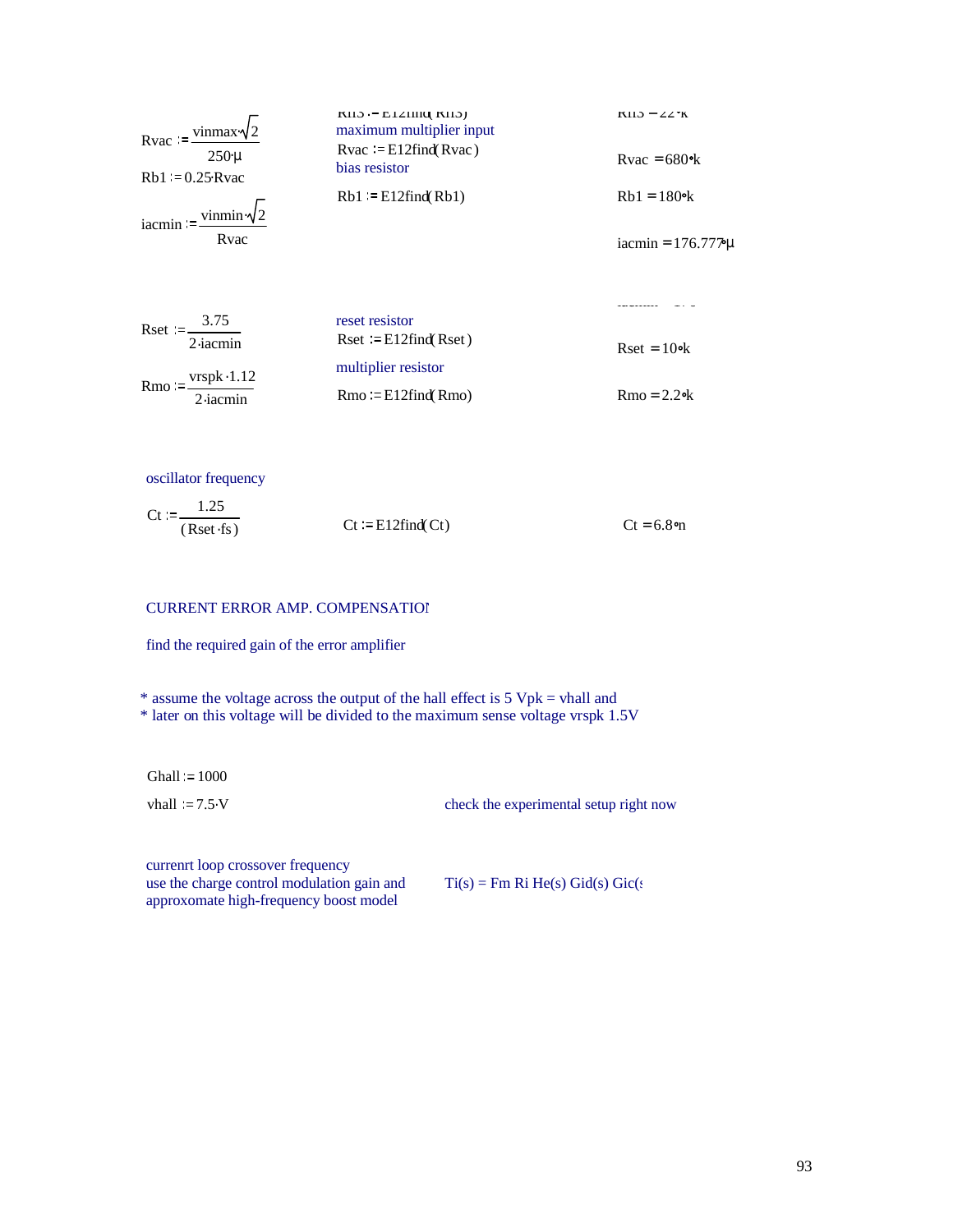\n
$$
\text{Gid}(p) := \frac{\text{vomax}}{p \cdot L}
$$
\n $\text{on } \frac{p}{p \cdot L}$ \n $\text{on } \frac{p^2}{\omega n \cdot qn} + \frac{p^2}{\omega n \cdot \omega n}$ \n

\n\n $\text{Cch} := \frac{\text{ilp} \cdot \text{Ts}}{\text{vhall} \cdot \text{Ghall}}$ \n $\text{Cch} := \text{E12find}(\text{Cch})$ \n $\text{Cch} = 0.22\text{°µ}$ \n

\n\n $\text{Fm} := (0.5 \text{vramp})^{-1}$ \n $\text{Fm} = 0.4$ \n

Shldiv := 
$$
\frac{v \text{rspk}}{\text{vhall}}
$$

\nadd a divider after the average charge control

\nChldiv = 0.093

\nRi :=  $\frac{\text{Ts}}{\text{Cch} \cdot \text{Ghall}}$ 

\nChldiv

\nRi = 0.021

\nD :=  $\frac{\text{vomax} - \text{vinmin} \cdot \sqrt{2}}{\text{vomax}}$ 

\nD = 0.599

 $Tio(p) := Ri \cdot He(p) \cdot Gid(p) \cdot Fm$ 

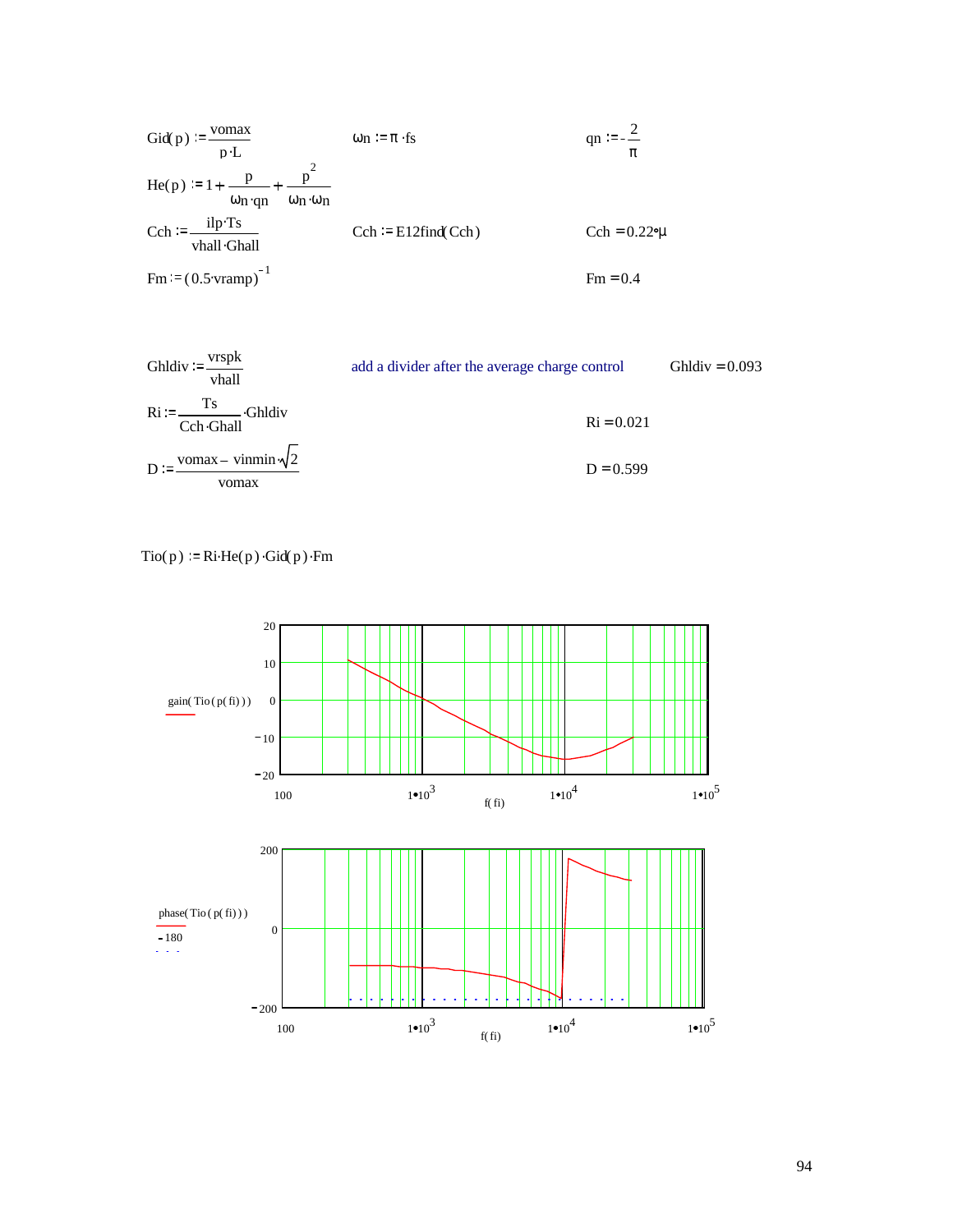OBJECTIVES FOR CURRENT CONTROL LOOP  $i := \sqrt{-1}$ Define the crossover frequency of the current loop  $fc := 2.5 \cdot k \cdot Hz$  $fz := 0.5 \text{ k}$   $\omega z := 2 \cdot \pi \cdot fz$ fp  $:= 20 \text{ k}$   $\omega p := 2 \cdot \pi \cdot fp$ 

 $\omega$ i := 150 will include the voltage divider gain

$$
Gis(p) := \frac{\left(1 + \frac{p}{\omega_Z}\right)}{p \cdot \left(1 + \frac{p}{\omega_P}\right)}
$$

feedback compensator of current loop

$$
Ti(p) = Tio(p) \cdot Gis(p)
$$

Given gain  $(\omega i \text{Ti}(i \cdot 2 \cdot \pi \cdot \text{fc})) = 0 \cdot dB$   $\omega i = \text{Find}(\omega i)$   $\omega i = 7.53910^3$ 

$$
Gis(p) := \frac{\omega i \left(1 + \frac{p}{\omega z}\right)}{p \cdot \left(1 + \frac{p}{\omega p}\right)}
$$

$$
Ti(p) = Tio(p) \cdot Gis(p)
$$

phasemargin := phase  $(Ti(i \cdot 2 \cdot \pi \cdot fc)) + 180$  phasemargin = 48.837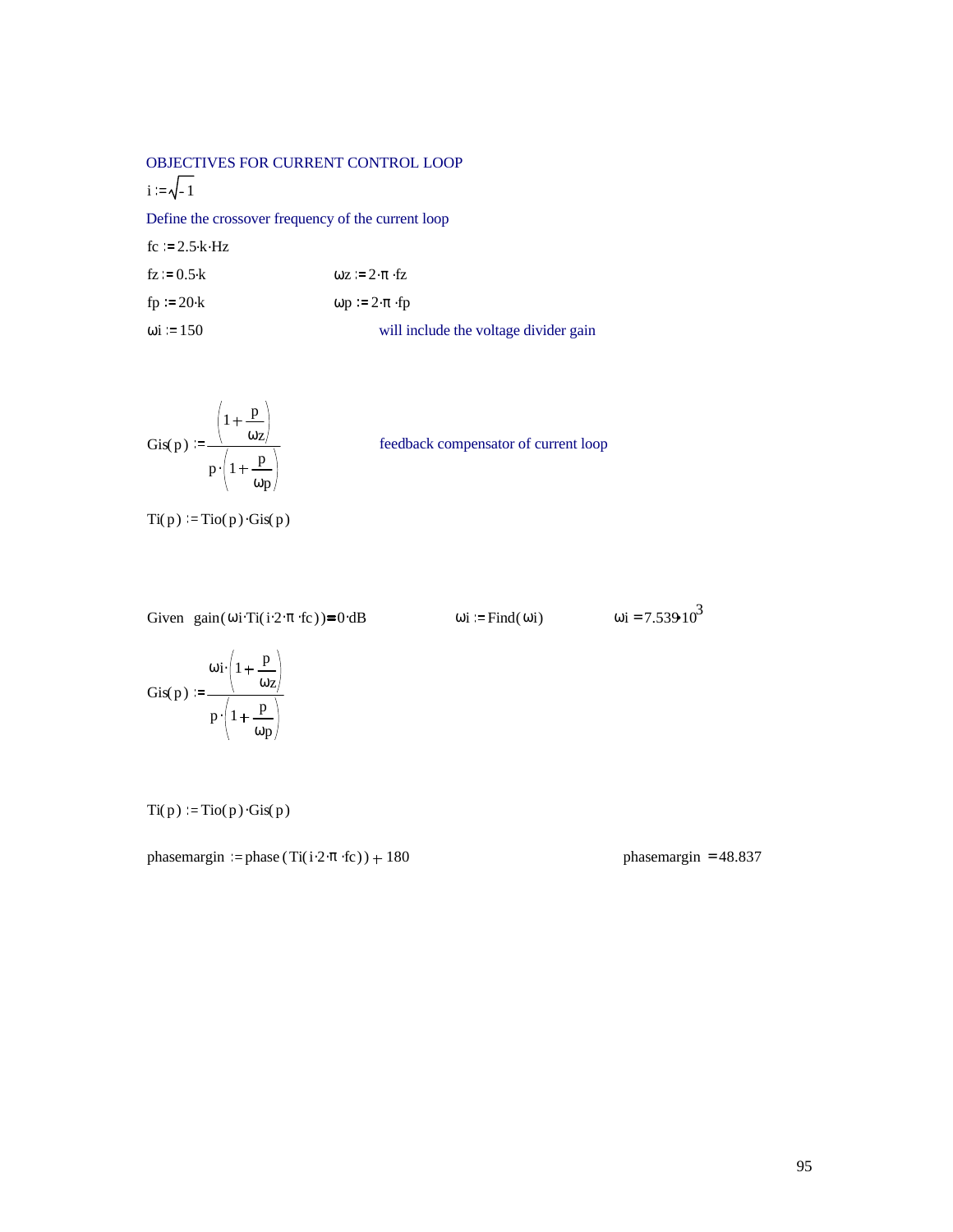

### DESIGN THE COMPENSATOR OF THE CURRENT ERROR AMPLIFI

 $Rl = Rmo$ 

$$
Rf := 1 \cdot k \qquad \qquad Cfp := 1 \cdot n \qquad \qquad ns := \frac{\omega p}{\omega z}
$$

Given

 $\lceil Rf \rceil$ 

$$
\frac{1}{Rl \cdot (1 + ns) \cdot Cfp} = \omega_{i}
$$
\n
$$
\frac{1}{Rf \cdot Cfp \cdot ns} = \omega_{z}
$$
\n
$$
\begin{bmatrix} Rf \\ Cfp \end{bmatrix} := Find(Rf, Cfp)
$$

 $Cfz := ns \cdot Cfp$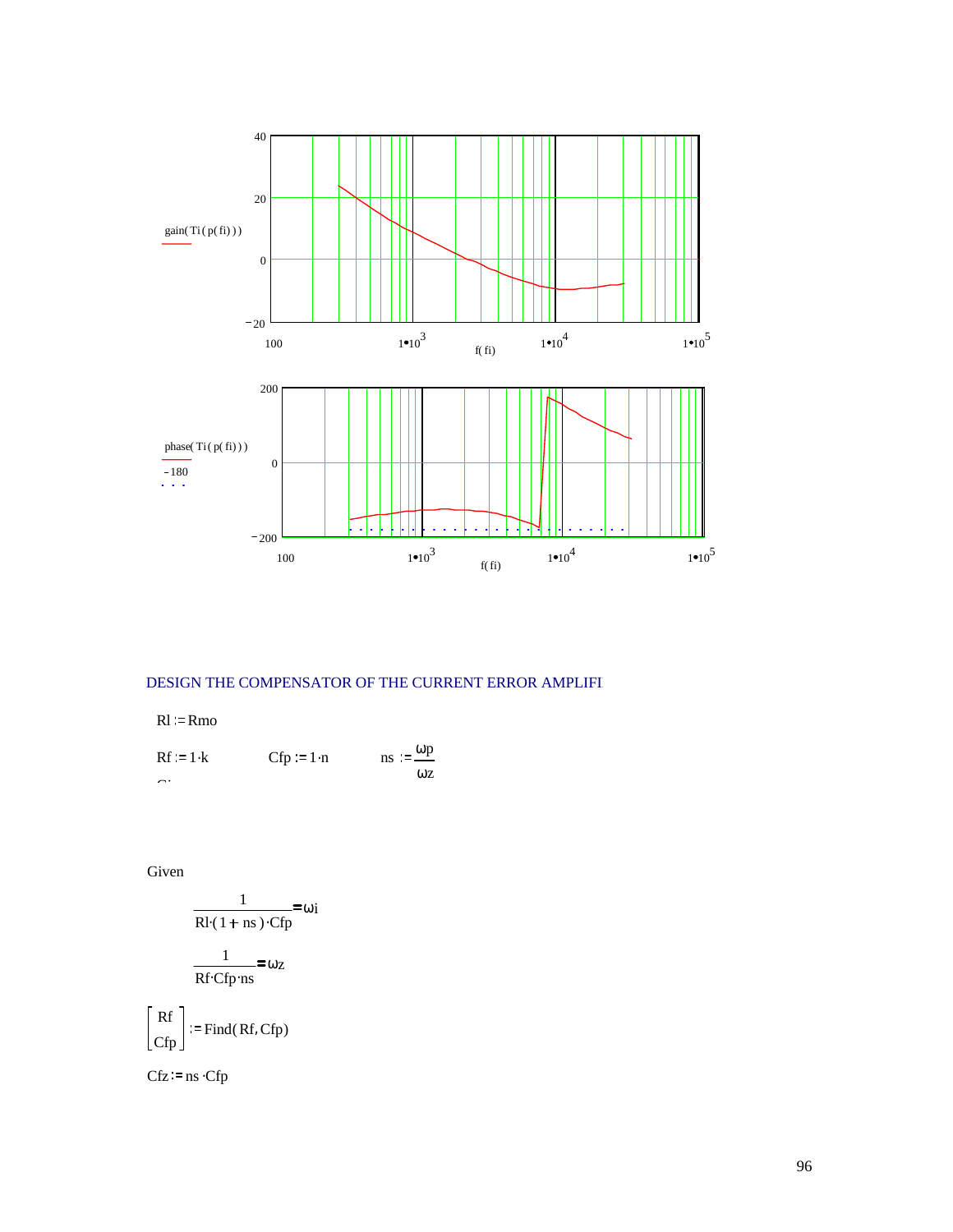| Theoretical value:            |                          | Off-the-shelf value         |
|-------------------------------|--------------------------|-----------------------------|
| $R1 = 2.2$ ok                 | $R1 := E12$ find( $R1$ ) | $R1 = 2.2$ ok               |
| Rf = 5.412 10 <sup>3</sup> oΩ | $Rf = E12find(Rf)$       | Rf = 5.6 $10^3$ os $\Omega$ |
| $Cfp = 1.47$ %                | $Cfp := E12find(Cfp)$    | $Cfp = 1.5$ on              |
| $Cfz = 0.0599\mu$             | $Cfz = E12find(Cfz)$     | $Cfz = 0.056 \mu$           |

VERIFICATION

| $\omega$ i :=<br>$Rl(1 + ns)$ Cfp                                           | $\omega$ i = 7.391•10 <sup>3</sup> |
|-----------------------------------------------------------------------------|------------------------------------|
| $fz := -$<br>$2 \cdot \pi \cdot \text{Rf} \cdot \text{Cfp} \cdot \text{ns}$ | $fz = 0.474$ ok                    |
| $fp :=$<br>$2 \cdot \pi \cdot Rf \cdot Cfp$                                 | $fp = 20$ ok                       |

$$
Gis(p) := \frac{\omega i \cdot \left(1 + \frac{p}{2 \cdot \pi \cdot fz}\right)}{p \cdot \left(1 + \frac{p}{2 \cdot \pi \cdot fp}\right)}
$$

 $Ti(p) = Tio(p) \cdot Gis(p)$ 

Given gain  $(Ti(i \cdot 2 \cdot \pi \cdot fc)) = 0 \cdot dB$  fc := Find  $f(c)$  fc = 2.578 k Hz

phasemargin := phase  $(Ti(i \cdot 2 \pi \cdot fc)) + 180$  phasemargin = 48.386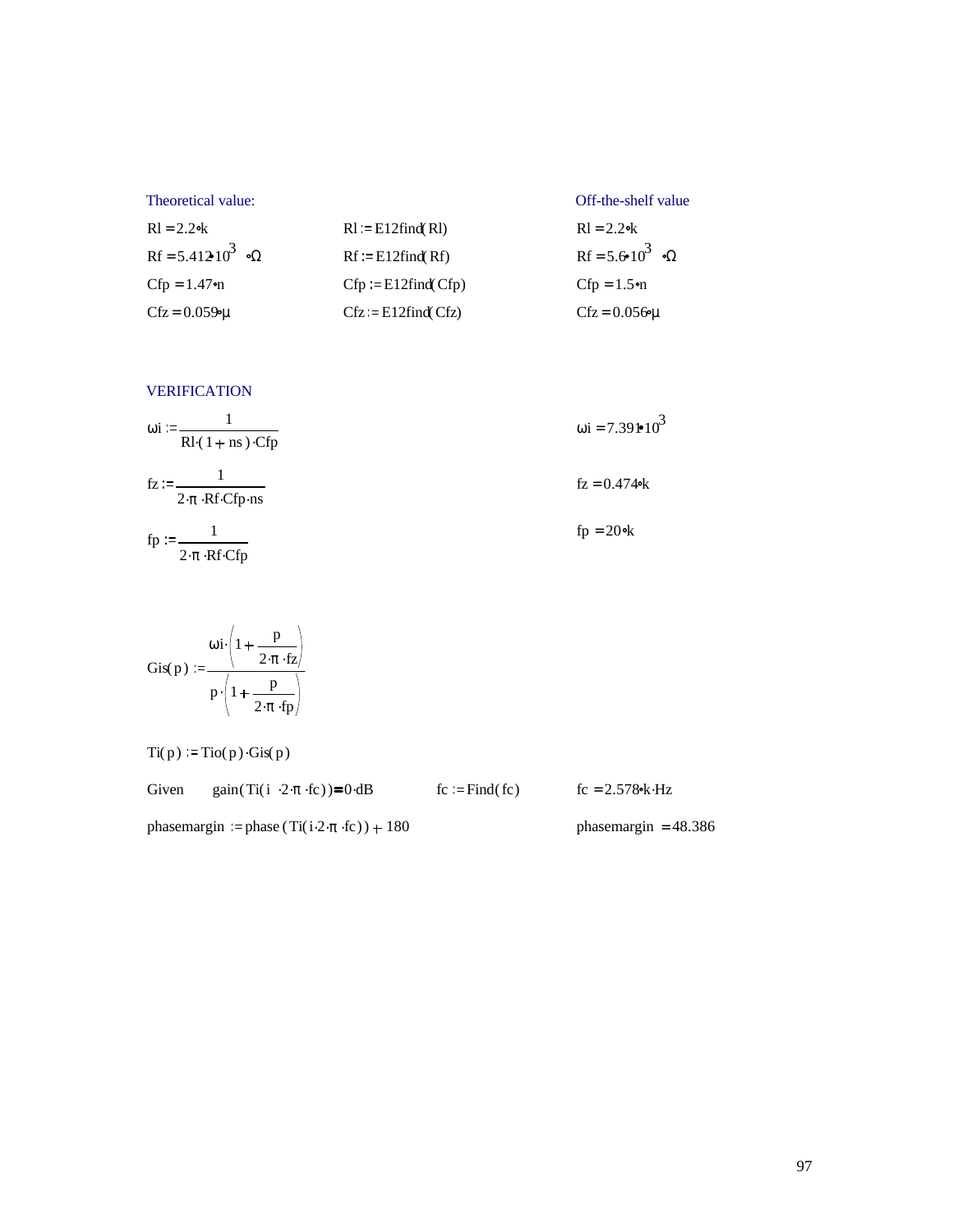### FEEDFORWARD VOLTAGE DIVIDER CAPACITOR

THE 1.5

\n
$$
Gff := \frac{THD}{66.2}
$$
\nFor  $l = \sqrt{Gff \cdot fr}$  and  $fr = 0.023$  for  $l = \sqrt{Gff \cdot fr}$  and  $fr = 18.0639$  Hz

\n
$$
Cff1 := \frac{1}{2 \cdot \pi \cdot \text{fvp} \cdot \text{Rff2}}
$$
\n
$$
Cff1 := E12 \text{find} (Cff1)
$$
\n
$$
Cff1 = 0.1 \, \text{cm}
$$
\n
$$
Cff2 := E12 \text{find} (Cff2)
$$
\n
$$
Cff2 := E12 \text{find} (Cff2)
$$
\n
$$
Cff2 = 0.39 \, \text{cm}
$$

## VOLTAGE ERROR AMPLIFIER COMPENSATION

| fr:=120                                                                  | ripple $= 0.05$                          | $Vref = 7.5$ V   |
|--------------------------------------------------------------------------|------------------------------------------|------------------|
| pomax<br>$v$ opk $:=$<br>$2 \cdot \pi \cdot$ fr $\cdot$ Co $\cdot$ vomax |                                          | vopk = $2.541$ N |
| $vvao := 4$                                                              | p-p value of o/p voltage of voltage amp. |                  |
| $Gva = \frac{vvao \text{ ripple}}{v a}$<br>vopk                          |                                          | Gva = $0.079$    |
| $Rvi := 510k$                                                            |                                          |                  |
| $Cvf := \frac{1}{1}$<br>$2 \cdot \pi \cdot$ fr $\cdot$ Rvi $\cdot$ Gva   | $Cvf := E12find(Cvf)$                    | $Cvf = 33$       |

set dc output voltage  
\nRvd := 
$$
\frac{Rvi \cdot Vref}{vomax - Vref}
$$
 Rvd := E12find(Rvd)  
\nfvi :=  $\frac{pomax}{\sqrt{vao \cdot vomax \cdot Rvi \cdot Co \cdot Cvf \cdot (2 \cdot \pi)^2}}$  fvi = 26.848  
\nRvf :=  $\frac{1}{2 \cdot \pi \cdot fvi \cdot Cvf}$  Rvf := E12find(Rvf)  
\nRvf = 180ek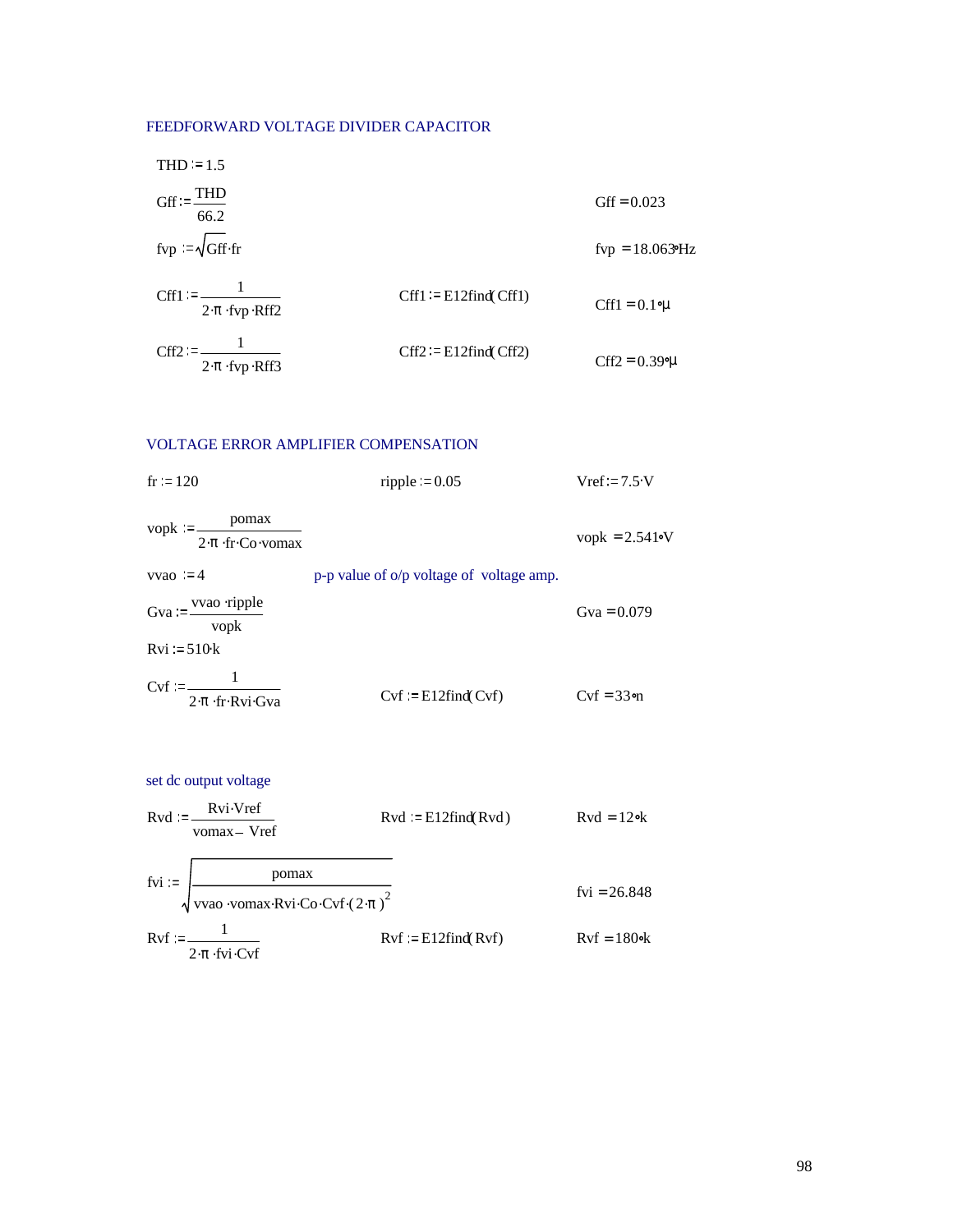### VOLTAGE ERROR AMPLIFIER COMPENSATION

 $Rvi := 510k$  $Cvf := 0.068\mu$  $Rvf := 180k$  $\omega$ v :=  $\frac{1}{\text{Rvi}\cdot\text{Cvf}}$   $\omega$ v = 28.835  $\omega$ pv :=  $\frac{1}{Rvf \cdot Cvf}$   $\omega$ pv = 81.699

Gvc(p) =  $\frac{\omega v}{\omega}$  $1 + \frac{p}{p}$ ωpv

$$
o := 6
$$

$$
Vc := 3 \t\t\t Co := 3300 \mu \t\t\t Vo := 300
$$

$$
f_{\rm{max}}
$$

Gvd $(p) := \frac{\text{Io}}{\text{Io}}$ Vc  $\frac{1}{p \cdot Co}$  $K_v := \frac{3}{2}$ 

$$
W = \frac{1}{V_0}
$$

$$
Tv(p) := Kv \cdot Gvc(p) \cdot Gvd(p)
$$

| fstart = $0.1$ Hz        | Start frequency for impedance plot            |
|--------------------------|-----------------------------------------------|
| fstop = $100 \text{ Hz}$ | Stop frequency for impedance plot             |
|                          | Calculate n-th frequency of a exponential row |
|                          | Calculate n-th s                              |

$$
f(n) := fstart \cdot 10^{ppd}
$$

$$
p(n) := i \cdot 2 \cdot \pi \cdot f(n)
$$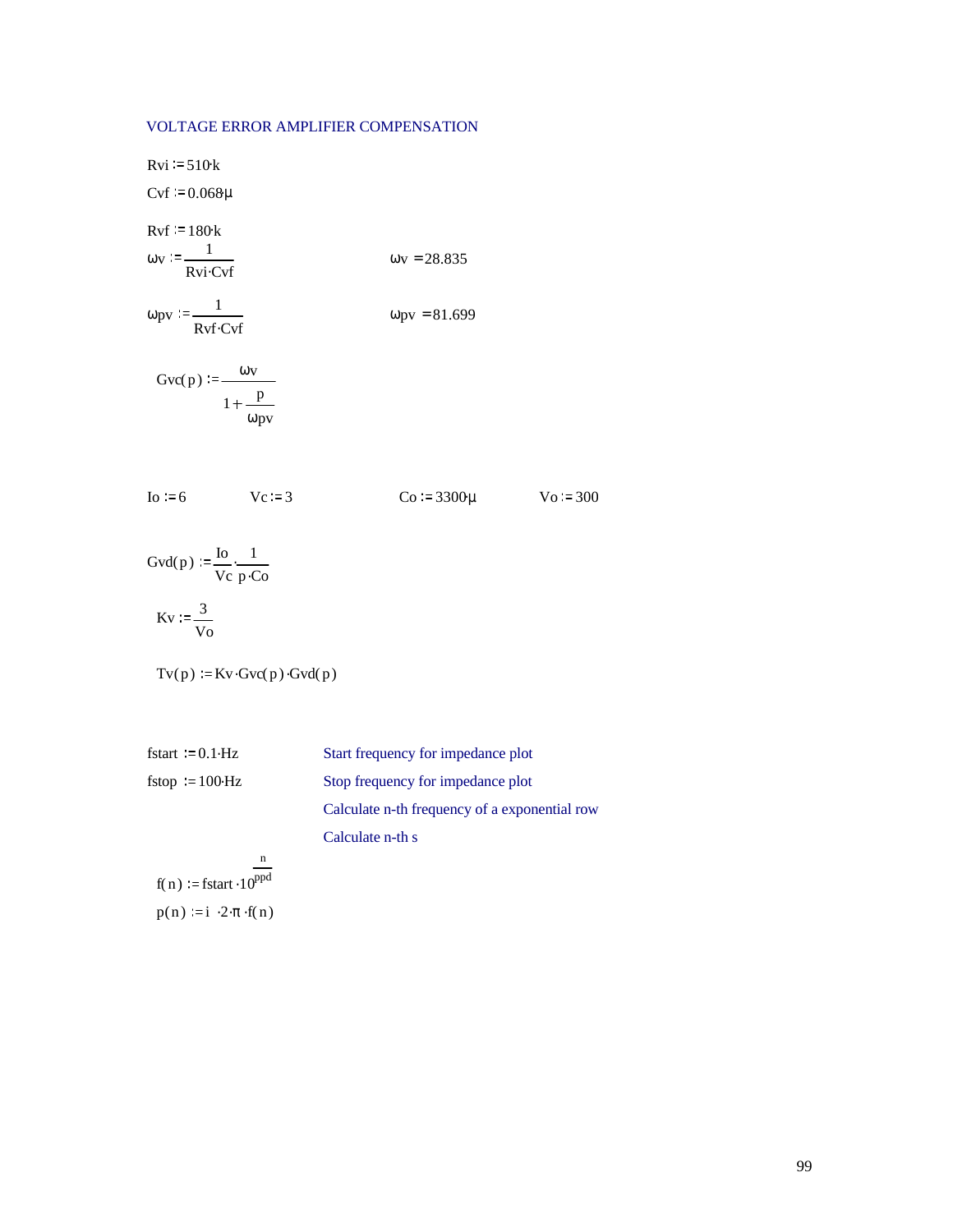Run over all demanded frequencies:

fi := 0. 
$$
\text{ceil}\left(\log\left(\frac{\text{fstop}}{\text{fstart}}\right)\right)
$$
 \n |ppd

\nDefine functions for plots:

\ngain(x) := 20 \log(|x|)

\nphase (x) := arg(x) \cdot \frac{180}{\pi}

Gain in dB